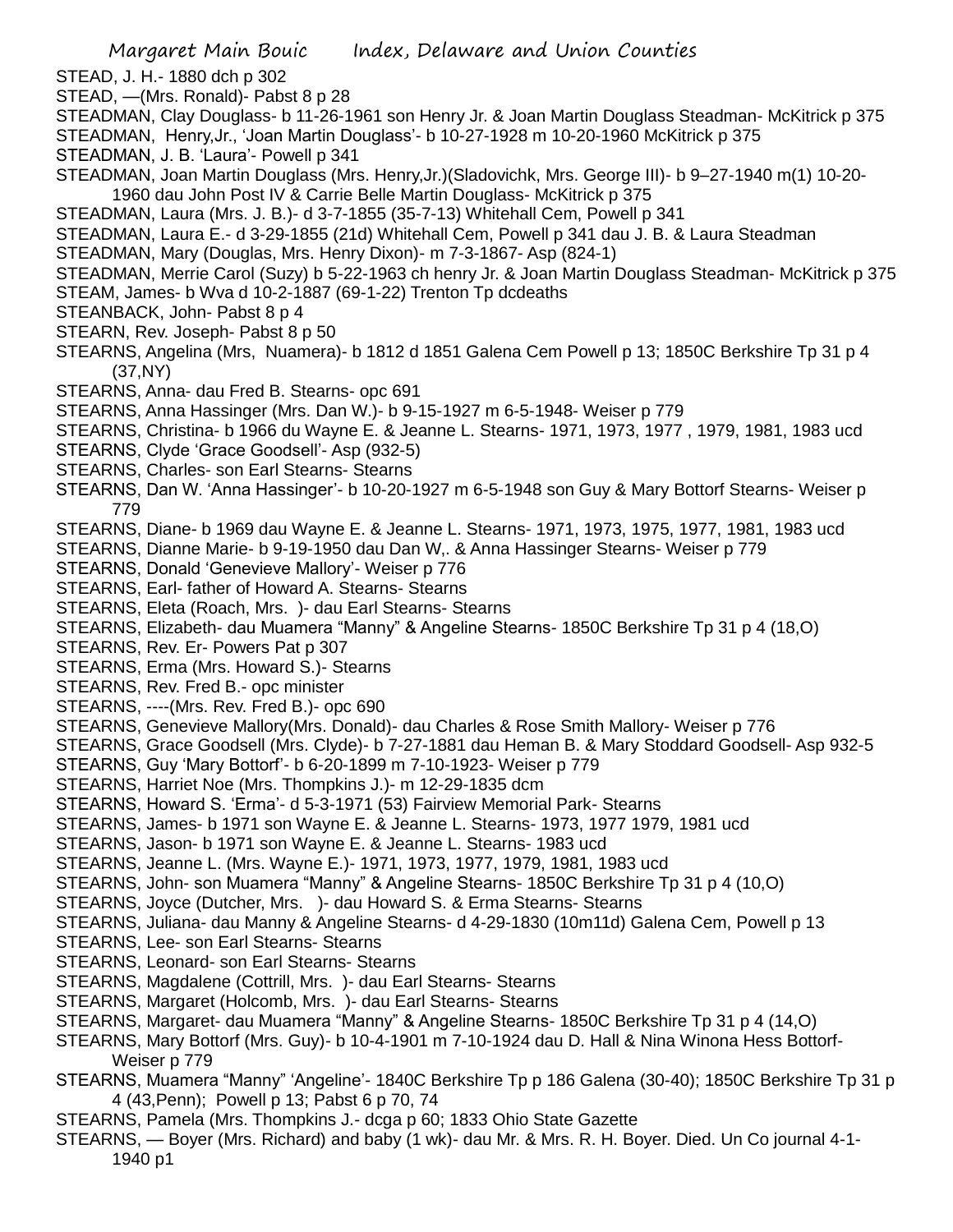STEARNS, Sharon (Hunter, Mrs. )- dau Howard S. & Erma Stearns- Stearns

- STEARNS, Thompkins J. 'Harriet Noe'- m 12-29-1835 dcm
- STEARNS, Rev. Timothy- uccp p 19, JB2 p 143
- STEARNS, Tompkins J. 'Pamela'- dcga p 60, Ohio State Gazette
- STEARNS, Wayne E. 'Jeanne L.'- 1971, 1973, 1975, 1979, 1981, 1983 ucd
- STEARNS, William- son Muamera "Manny" & Angeline Stearns- 1850C Berkshire Tp 31 p 4 (17,O)
- STEVENS, Steaver, Elizabeth (Wootring, Mrs. Levi)- parents of William C. Wootring- dg 3-3-1911, Cry Ab p 14
- STEBBINS, Delbert 'Eileen Garvin'- m 5-26-1951- Maugans Anc p 44
- STEBBINS, Edward 'Frances'- b 1614 d 1667/8 son Mark & Mary Stevvins- dcc Maxson Greene 3286
- STEBBINS, Eileen Garvin (Mrs. Delbert)- b 2-6-1924 m 5-26-1951 dau Russell & Clarabelle Kochenderfer Garvin- Maugans Anc p 44
- STEBBINS, Edward- Powers Pat p 46
- STEBBINS, Frances (Mrs. Edward)- d 1673- dcc Maxson Greene 3287
- STEBBINS, Gayle- b 9-19-1959 ch Delbert & Eileen Garvin Stebbins- Maugans Anc p 44
- STEBBINS, Mark 'Mary'- dcc Maxson Greene 6572
- STEBBINS, Mary (Gaylord, Mrs. Walter)- m 4-1-1648 d 1657 dau Edward & Frances Stevvins- dcc Maxson Greene 1643; Powers Pat p 108
- STEBBINE, Mary (Mrs. Mark)- dcc Maxson Greene 6573
- STEBLETON, Calvin E.- 1971 dcd
- STEBLETON, Virgil- 1971 dcd
- STECHER, Ann (Armstrong, Mrs. Wilbur Price)- m 11-2-1887 Pabst Pion I p 6
- STECK, Angela L. Rayburn (Mrs. Scott A.)- m 8-23- dau Lawrence W. & Rose L. Powers Rayburn- Steck
- STECK, Becky (Gray, Mrs. )- dau Virgil L. & Ruby Steck- obit mlib (brown)
- STECK, Carl H. 'Mary'- son Forest W. & Jean Kline Steck- Steck- 1980 dcd
- STECK, Charles B. 'Gertrude'- d 1957- Steck
- STECK, Connie (Helm, Mrs. )- dau Ralph W. Steck,Sr.- Steck
- STECK, David B.-b 4-14-1933 d 1-6-2004 Oak Grove Cem- son Forest W. & Jean Kline Steck- Steck
- STECK, Delna Louise Dean(Mrs. Forrest Jeffrey)-m 2-18-1978 dau William E. Dean,Jr.- Steck; 1980 dcd
- STECK, Don- son Forrest & Jean Kline Steck- Steck
- STECK, Ed 'Karen'- Steck- parents of Scott A.
- STECK, Forrest Jeffrey'Delna Louise Dean'- m 2-18-1978 son Carl & Mary Steck- Steck; 1980 dcd
- STECK, Forrest W. 'Jean'- d 11-20-1979 (87) Oak Grove Cem- Steck
- STECK, Gertrude (Mrs. Charles B.)- d 12-10-1979 976) Green Mound Cem, Kilb.- Steck
- STECK, Helen C. (Mrs. Paul E.)- 1964, 1969, 1971, 1980 dcd
- STECK, Helen (Eldridge, Mrs. Frank )- dau Forest W. & Jean Kline Steck- Steck
- STECK, James- b 1963 son Paul E. & Helen C. Steck- 1964, 1971 dcd
- STECK, John- brother Forest W. Steck- Steck
- STECK, Karen (Mrs. Ed)- Steck- parents of Scott A. Steck
- STECK, Louise (Mrs.Ralph W.,Sr.) Steck; 1980 dcd
- STECK, Mary (Mrs. Carl)(Golden, Mrs. )- Steck
- STECK, Michael- b 1957 son Paul E. & Jelen C. Steck- 1964, 1971 dcd
- STECK, Noreen (Garee, Mrs. )- dau Virgil L. & Ruby Steck- Steck; obit Virgil, mlib (brown)
- STECK, Paul E. 'Helen C.'- son Forest W. & Jean Kline Steck- 1964, 1969, 1971, 1980 dcd
- STECK, Ralph W.Sr. 'Louise'- d 6-4-1980 (54) Fairview Mem Pk- Steck; 1980 dcd
- STECK, Ralph,Jr.- son Ralph W. Steck,Sr.- Steck
- STECK, Ruby Wilson (Mrs. Virgil L.)- dau Martin & Thelma Cunningham Wilson-1985 uch p 148; obit Virgil l., mlib (brown)
- STECK, Ruth (Rutherford, Mrs. )- dau Forest W. & Jean Kline Steck- Steck
- STECK, S- Powers p 207
- STECK, Sandra (Brok/Hook, Mrs. )- dau Virgil L. & Ruby Steck- Steck; obit Virgil, mlib (brown)
- STECK, Sandy- dau Carl & Mary Steck- Steck
- STECK, Scott A. 'Angela L. Rayburn'- m 8-23- Son Ed & Karen Steck- Steck
- STECK, Vi (Smith, Mrs. )- sister Realph Steck,Sr.- Steck
- STECK, Virgil L. 'Ruby'- d 2-8-1979 (55) Fairview Mem. Pk- brother Ralph Steck,Sr.- Steck; obit, mlib (brown) STECKEL, A. W. F.- Pabst 7 p 25
- STECKEL, Joshua- d 6-17-1839 or 4-15-1839 (22-4-26 or 22-7-25) dbg p 9; Pabst 2 p 81; Powell p 93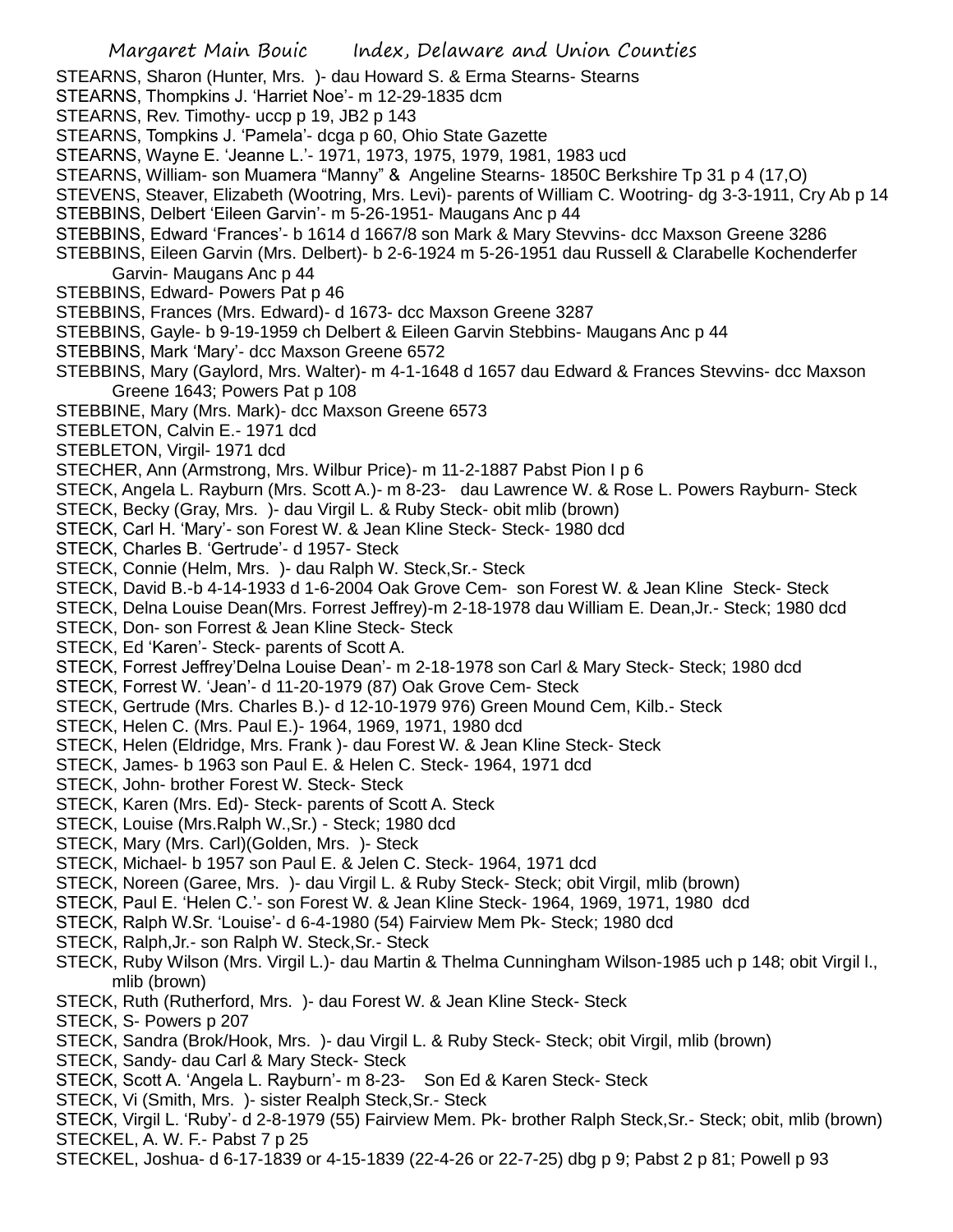STECKER, Frederick- Stecker

- STECKER, Matilda (Stimmel, Mrs. John)- m 1-21-1844
- STECKER, Mrs. T. E.- Pabst 8 p 4
- STECKLES, Polly (Bethard, Mrs. William)- m 7-18-1814 Madison Co, unec VII p 10
- STECKNA, Hannah (Mrs. Hugh)- 1850C Liberty Tp Un Co 1024-1041 p 153 (22,NY)
- STECKNA, Hugh 'Hannah'- 1850C Liberty Tp Un Co 1024-1041 p 153 (32,NY)
- STECKNA, Joshua- son Hugh & Hannah Steckna- 1850C Liberty Tp Un Co 1024-1041 p 153 (3,O)
- STECKNA, William- son Hugh & Hannah Stackna- 1850C Liberty Tp Un Co 1024-1041 p 153 (9/12,O)
- STEDCKE, Dillon 'Gladene'- d 10-4-1967 obit Gladene, mlib
- STEDCKE, Gladene (Mrs. Dillon)- b 3-16-1905 d 2-16-1981 (75) bur North Grove Cem, Celina- obit milb
- STEDCKE, Lois (Stuckey, Mrs. )- dau Dillon & Gladene Stedcke- obit Gladene, mlib
- STEDCKE, Marjorie (Hollinger, Mrs. Henry)- dau Dillon & Gladene Stedcke- obit Gladene, mlib
- STEDHAM, Lance Erie- b 10–2-5-1967 d 7-31-1987 Claibourne Cem p 108
- STEDMAN, Charles Curtiss 'Monette Carr'- b 12-5-1871 d 1936 NM p 36- son Edward E. & Martha A. Gardner - 1908 dch p 146, 180, 654, 701; dpc p 77, 92; Bean (111923); Anderson 4 ; pallbearer for Mrs. Wm.
	- Klingel- dg 3-8-1910, Cry Ab p 103; for Edwin L. Bell- dg 3-18-1910, Cry Ab p 107
- STEDMAN, Charles- son William & Samantha Elmore 1908 dch p 654
- STEDMAN, Edith (Weyer, Mrs. )- dau Rev. Frank Holt & Marian Murray Stedman- Stedman
- STEDMAN, Edward Elmore 'Martha Aldula Gardner- son William & Samantha Elmore 1908 dch p 654
- STEDMAN, Elizabeth (Tuck, Mrs. )- dau Rev. Frank Holt & Marian Murray Stedman- Stedman
- STEDMAN, Rev. Frank Holt 'Marian Murray'- 1908 dch p 243; Stedman; funeral of Christopher Horn, dg 8-20- 1907, 8-27-1907 Cry Ab p 63, 72; of Mrs. Myron Camoion- dg 11-1-1907, Cry Ab p 79; of Mrs. Marion Peabody- dg 1-21-1908, Cry Ab p 100
- STEDMAN, Capt. John- Powers p 52
- STEDMAN, John- Powers Pat p 46
- STEDMAN, Marian Murray (Mrs. Rev. Frank Holt)- d 2-9-1962 (79) cremated, bur Mass. Stedman- dau Dr. F. M. & Mrs. Murray- dg 10-25-1910, Cry Ab p 167
- STEDMAN, Martha Aldula Gardner (Mrs. Edward Elmore)- dau William Gardner- 1908 dch p 654
- STEDMAN, Monette Carr (Mrs. Charles Curtiss)- b 1-7-1878 d 9-20-1967 NM p 36- dau Solomon T. & Elizabeth David Carr- ; Maugans Anc p 96; Bean 111923; Anderson 4; 1908 dch p 178, 657, 701;1880C Scioto Tp 111 (1,O,O,O)
- STEDMAN, Olive (Crane, Mrs. Homer J.)- dau Edward Elmore & Martha Aldula Gardner Stedman- 1908 dch p 657; Crain 3,4
- STEDMAN, Robert- Powers Pat p 47
- STEDMAN, Roy C.- son Edward Elmore & Martha Aldula Gardner Stedman- 1908 dch p 657
- STEDMAN, Samantha Elmore (Mrs. William)- 1908 dch p 654
- STEDMAN, Wallace- son William & Samantha Elmore Stedman- 1908 dch p 654
- STEDMAN, William G.-son Edward Elmore & Martha Aldula Gardner Stedman-1908 dch p 654
- STEDMAN, Winifred (Starr, Mrs. F. A.)- dau Edward Elmore & Martha Aldula Gardner Stedman- 1908 dch p 654
- STEED, Alice Price (Mrs. Neal T.)- m 4-5-1953 Steed; 1961, 1964, 1971, 1980 dcd
- STEED, Blanche- Pabst 7 p 28
- STEED, Brenda Sue Lane (Mrs. Gary Dean)- m 6-5-1976 dau Jack Lane,Sr.- Steed
- STEED, Carrie Dell (Mrs. Millard G.)- d 3-1954 (85) Thompson Tp Cem- Steed
- STEED, Charlotte Eleanor (Kuhns, Mrs. John Wesley)- dau William Chandis & Maria Cox Steed- dcq Carl Chandis Kuhns 3
- STEED, Dane Andrew- b 5-19-1957 son Donald Robert & Miriam June Bettilyon Steed- Weiser p 414
- STEED, Daniel P.- son David W. & Sarah K. Steed- 1961(13), 1964, 1969, 1971, 1980 dcd
- STEED, David W. 'Sarah Katherine'- 1961, 1964, 1969, 1971, 1980 dcd
- STEED, Donald Robert 'Miriam June Bettilyon'- b 10-13-1928 m 6-10-1953- Weiser p 414
- STEED, Douglas James- b 10-2-1954 son Donald Robert & Miriam June Bettilyon Steed- Weiser p 414 STEED, Edith- Pabst 7 p 15
- STEED, Edith (Bryant, Mrs. )- dau Millard G. & Carrie Dell Steed- dg 3-12-1954
- STEED, Elva A.,Sr. 'Rosa Lanum'- d 1-5-1969 (75) Thompson Chapel- son Millard G. & Carrie Dell Steed- dg 3-12-1954; 1964, 1969 dcd
- STEED, Elva Jr.- son Elva A. Steed,Sr.- 1964 dcd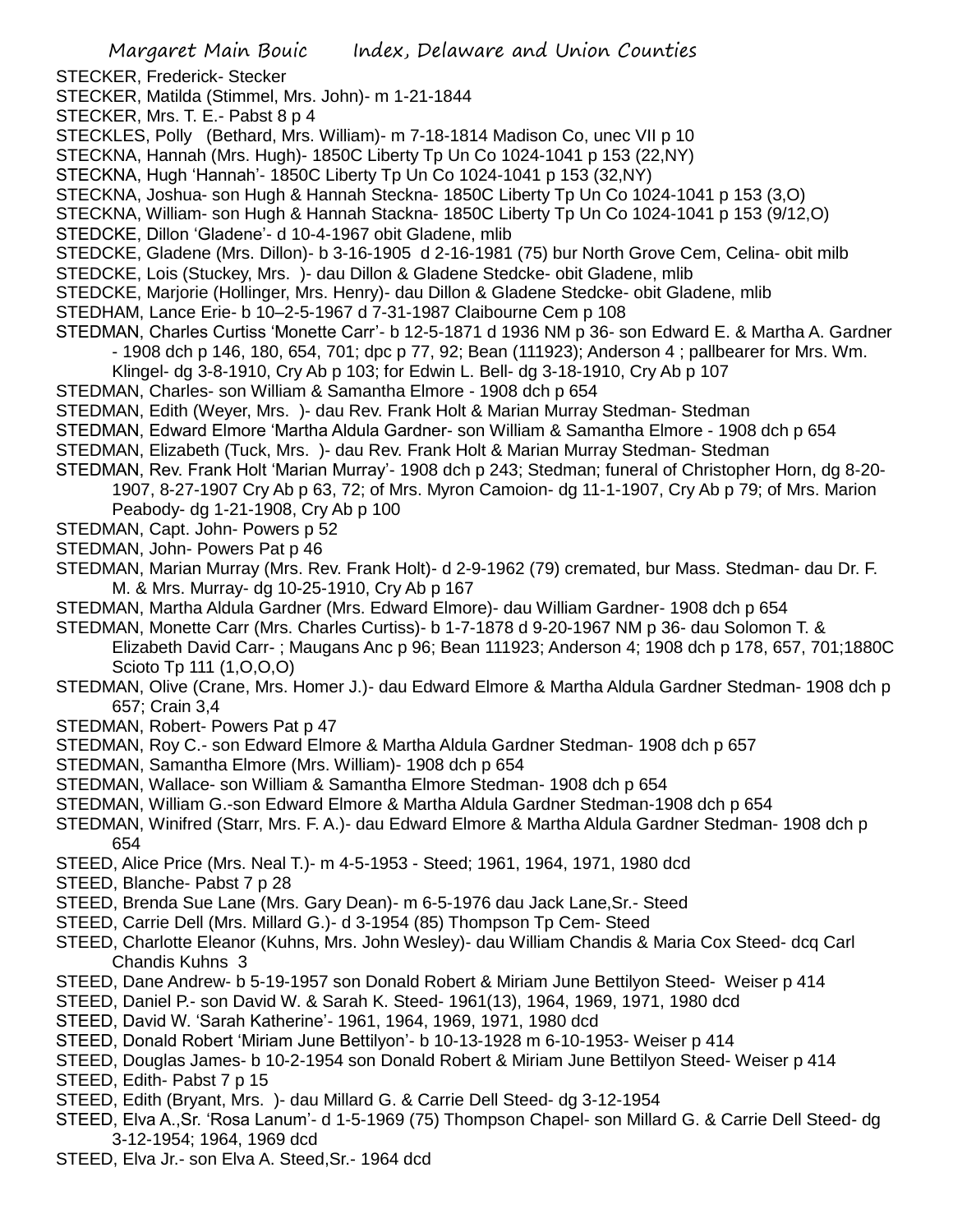Margaret Main Bouic Index, Delaware and Union Counties

- STEED, Gary Dean 'Brenda Sue Lane'- b 1954 m 6-5-1976 son Neal T. & Alice Steed- 1961, 1964, 1969, 1971 dcd
- STEED, George D. 'Sadie M.'- b 1898 d 1970 Claibourne Cem p 106
- STEED. Gideon- son Stanley & Janis Steed- Steed
- STEED, Gladys- Pabst 7 p 15
- STEED, Gladys (Miller, Mrs. )- dau Millard G. & Carrie Dell Steed- dg 3-12-1954
- STEED, Glendora (Mrs. William C.)- 1961, 1964, 1969, 1971, 1980 dcd
- STEED, James- 1971 dcd
- STEED, James R.- b 1936 d 1963 son George D. & Sadie M. Steed; Claibourne Cem p 106
- STEED, Janice Elaine Rife (Mrs. Stanley H.)- m 8-18-1979 dau John F. Rife- Steed; 1980 dcd
- STEED. Jared- son Stanley & Janis Steed- Steed
- STEED, Marie Cox (Mrs. William Chandis)- dau James Frank & Lottie L. Thurston Cox- dcq Carl Chandis Kuhns 7
- STEED, Mary K.- b 1953 dau David W. & Sarah K. Steed- 1961, 1964, 1969, 1971 dcd
- STEED, Melanie- b 1953 dau William C. & Glendora Steed- 1961, 1964, 1969, 1971 dcd
- STEED, Millard Grant 'Nancy Carrie Neal- dcq Carl Chandis Kuhns 12
- STEED, Miriam June Bettilyon (Mrs. Donald Robert)- b 6-10-1932 m 6-10-1953 dau Calvert Leslie & Ethel Estella Cook Bettilyon- Weiser p 414
- STEED, Nancy Carrie Neal (Mrs. Millard Grant)- dcq Carl Chandis Kuhns 13
- STEED, Neal T. 'Alice Price'- m 4-5-1953- Steed; 1961, 1964, 1969, 1971, 1980 dcd
- STEED, Rose A. Lanum (Young, Mrs. )(Mrs. Elva,Sr.)- d 4-22-1968 (72) Thompson Chapel Cem; 1964, 1969 dcd
- STEED, Sadie M. (Mrs. George D.)- b 1900 d 1969 Claibourne Cem p 106
- STEED, Sarah Katherine (Mrs. David W.)- 1961, 1964, 1969, 1971, 1980 dcd
- STEED, Stanley H. 'Janice Elaine Rife'-b 1956 m 8-18-1979 son William C. & Glendoa Steed- 1961, 1964, 1969, 1971, 1980 dcd
- STEED, Teresa- b 1955 dau Neal T. & Alice Steed- 1961, 1964, 1969, 1971 dcd
- STEED, Willard G. 'Carrie Dell'- dg 3-12-1954
- STEED, William C. 'Glendora'- Steed; 1961, 1964, 1969, 1971, 1980 dcd
- STEED, William Chandis 'Marie Cox'- son Millard Grant & Nancy Carrie Neal Steed- dcq Carl Chandis Kuhns 6
- STEEGE, Bertha- dau Conrad J. & Mina Becker Steege- 1883 uch V p 258; 1880C Darby Tp 78 (1, O,Ger,Ger)
- STEEGE, Clara (Emma?) dau Conrad J. & Mina Becker Steege- 1883 uch V p 258; 1880C Darby Tp 89 p (12,ILL,Ger,Ger)
- STEEGE, Conrad 'Mary Knake'- b 1842 1883 uch V p 257; teacher S. John's, unec XIX p 34
- STEEGE, Conrad,Jr.'Mina Becker'- son Conarad & Mary Knake Steege- 1883 uch V p 257, 258
- STEEGE, Edward- son Conrad J. & Mina Becker Steege- 1883 uch V p 258; 1880C Darby Tp 89 p 9 (8, O,Ger,Ger)
- STEEGE, ----'Elizabeth J. Kellis'- Query, unec XII p 62
- STEEGE, Elizabeth J. Kellis (Mrs. )- query, unec XII p 62
- STEEGE, Emanuel- son Conrad J. & Mina Becker Steege- 1883 uch V p 258; 1880C Darby Tp 78 p 9 (4,O,Ger,Ger)
- STEEGE, Louis/Lewis- son Conrad J. & Mina Becker Steege- 1883 uch V p 258; 1880C Darby Tp 78 p 9 (6, O,Ger,Ger)
- STEEGE, Margareta- b 1877 d 1880 St. John's Cem, DJ p 66; 1880C Darby Tp 78 (2,O,Ger,Ger)
- STEEGE, Martin- son Conrad J. & Mina Becker Steage- 1883 uch V p 258; 1880C Darby Tp 878 p 9 (10,ILL,Ger,Ger)
- STEEGE, Mary Bode (Mrs. Conrad,Jr.)- 1883 uch V p 258
- STEEGE, Mary Knake (Mrs. Conard)- 1883 uch V p 257
- STEEGE, Mina Becker (Mrs. Conrad,Jr.)- m 11-9-1866 d 1853- dau Joachim Becker- 1883 uch V p 257; 1880C Darby Tp 78 p 9 (31,Ger,Ger,Ger)
- STEEL, Rev.- 1915 uch p 221
- STEEL, Alfred W.- 1870C Berkshire Tp p 208 (5)
- STEEL, Anna (Irwin, Mrs. John)- m 1791 d 1854 dau James & Mary Harper Steel- 1883 uch V p 165
- STEEL, Caroline- 1870C Berkshire Tp p 208 (38)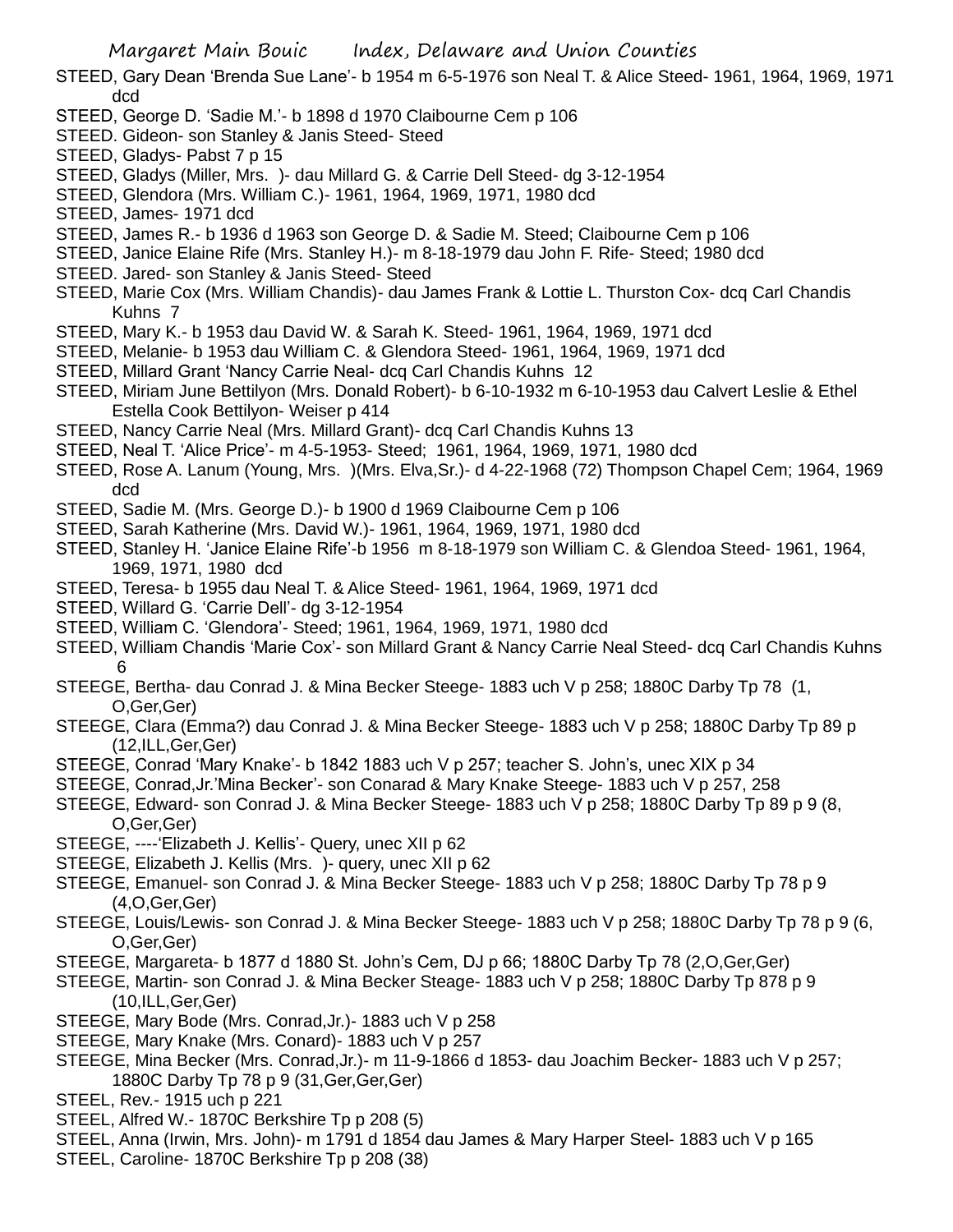- STEEL, Eliza- dau William & Margaret Steel- Pabst 1 p 65
- STEEL, Elizabeth- d 11-5-1968 bur Chillicothe- dpc p 87; Steel
- STEEL, Elizabeth- dau William P. & Martha Steel- 1850C Genoa Tp 364 p 38 (10,O)
- STEEL, Ella (Utterbeck, Mrs. William)- dau Guy & Livera Hammond Steel- Weiser p 542
- STEEL, Eugene- son Minnie Steel- Steel
- STEEL, Fay- ch Guy & Livera Hammond Steel- Weiser p 542
- STEEL, Hannah (Moore, Mrs. Jacob)- Nash p 88
- STEEL, Guy 'Livera Hammond'- Weiser p 542
- STEEL, James 'Mary Harper'- 1883 uch V p 165
- STEEL, Jane A.- 1870C Berkshire Tp p 208 (9)
- STEEL, Dr. John J.- Cherrington p 2; Fulmer p 18, 19; 1880 dch p p 230; 1908 dch p 342
- STEEL, John N.- 1908 dch p 405
- STEEL, Josephine- 1870C Berkshire Tp p 208 (7)
- STEEL, Julia M. E.- 1870C Berkshire Tp p 208 (1)
- STEEL, Junior- son Guy & Livera Hammond Steel- Weiser p 542
- STEEL, Linda- 1971 dcd
- STEEL, Livera Hammond (Mrs. Guy)- dau Peter & Sarah Catherine Bower Hammond- Weiser p 542
- STEEL, Margaret A.- dau William P. & Martha Steel- 1850C Genoa Tp 364 p 38 (9,O)
- STEEL, Margaret (Mrs. William S.)- d 5-6-1857 (42y16d) Africa Cem- Powell p 181
- STEEL, Mark- son Guy & Livera Hammond Steel- Weiser p 542
- STEEL, Martha J.- dau William P. & Martha Steel- 1850C Genoa Tp 364 p 38 (1/12,O)
- STEEL, Martha (Taylor, Mrs. )- dcc Columbus Williams #11 41
- STEEL, Martha (Mrs. William P.)- 1850C Genoa Tp p 364 p 38 (34, )
- STEEL, Mary Harper (Mrs. James)- dau James Harper- 1883 uch V p 165
- STEEL, Mary J.- 1870C Berkshire Tp p 208 (2)
- STEEL, Minnie- d 6-6-1974- Steel
- STEEL, Nancy (Brown, Mrs. A. C.)- 1883 uch V p 445
- STEEL, Nathaniel- son William & Martha Steel- 1850C Genoa Tp 364 p 38 (2,O)
- STEEL, Nettie (Utterbeck, Mrs. Samuel)- dau Guy & Livera Hammond Steel- Weiser p 542
- STEEL, Pearl (Utterbeck, Mrs. Norman)- dau Guy & Livera Hammond Steel- Weiser p 542
- STEEL, Prudence Fisher (Mrs. Samuel)- m 8-30-1825 Madison Co unec V p 16
- STEEL, Samuel- Pabst 1 p 35
- STEEL, Samuel- 1870C Berkshire Tp p 208 (45\*)
- STEEL, Samuel 'Prudence Fisher'- m 8-30-1825 Madison Co, unec V p 16
- STEEL, Sarah E.- dau William P. & Martha Steel- 1850C Genoa Tp 364 p 38 (3,O)
- STEEL, Sarah (Mrs. William)- d 11-16-1878 971-5-8) Africa Cem- Powell p 181
- STEEL, Sopha (Farmer, Mrs. Denny)- dau Guy & Livera Hammond Steel- Weiser p 542
- STEEL, Tom- 1949 ucd; Mitchell DeWitt Red
- STEEL, William- 1883 uch IV p 437
- STEEL, William P. 'Martha'- 1850C Genoa Tp 364 p 38 (40,\_)
- STEEL, William S. 'Margaret''Sarah'- b 4-29-1805 d 5-20-1888 Africa Cem- Powell p 181
- STEEL, William W.- 1883 uch V p 23, 31, 32, 48
- STEELE, -----Powers p 88
- STEELE, ----family of Hazel Stein #69, unec IX p 2, 61
- STEELE, —query Marilyn Johnson- unec XXI p 13
- STEELE, Mrs.- Pabst 8 p 40 Rev.- Powers p 91
- STEELE, Agnes- dau James P. & Mary Ann Taylor Steele- dg 6-7-1907, Cry Ab p 48
- STEELE, Amanda Renee- b 7-1-1977 dau Jerry & Mary Lou Rausch Steele- St. Paul p 78
- STEELE, Angela Nicole- b 12-27-1979 dau Jerry & Mary Lou Rausch Steele- St. Paul p 78
- STEELE, Ann Workman (Mrs.James T.)- dg 6-7-1907 Cry Ab p 48
- STEELE, Anna (Irwin, Mrs. John)- b 1764 d 10-17-1854 dau Archibald Steele; Union Co Pioneer040; ped Ruth Edna Poston Nelson by Hazel Stein #69, 29; unec XVII p 10, 20, 32; 1915 uch p 390
- STEELE, Anna Mae Nancy (Mrs. John)- m 1942- 1959, 1962, 1967, 1971, 1973, 1975, 1979, 1983 ucd
- STEELE, Anna M. (Mrs. John)- d 1919 Jerome IOOF, DJ p 111, 123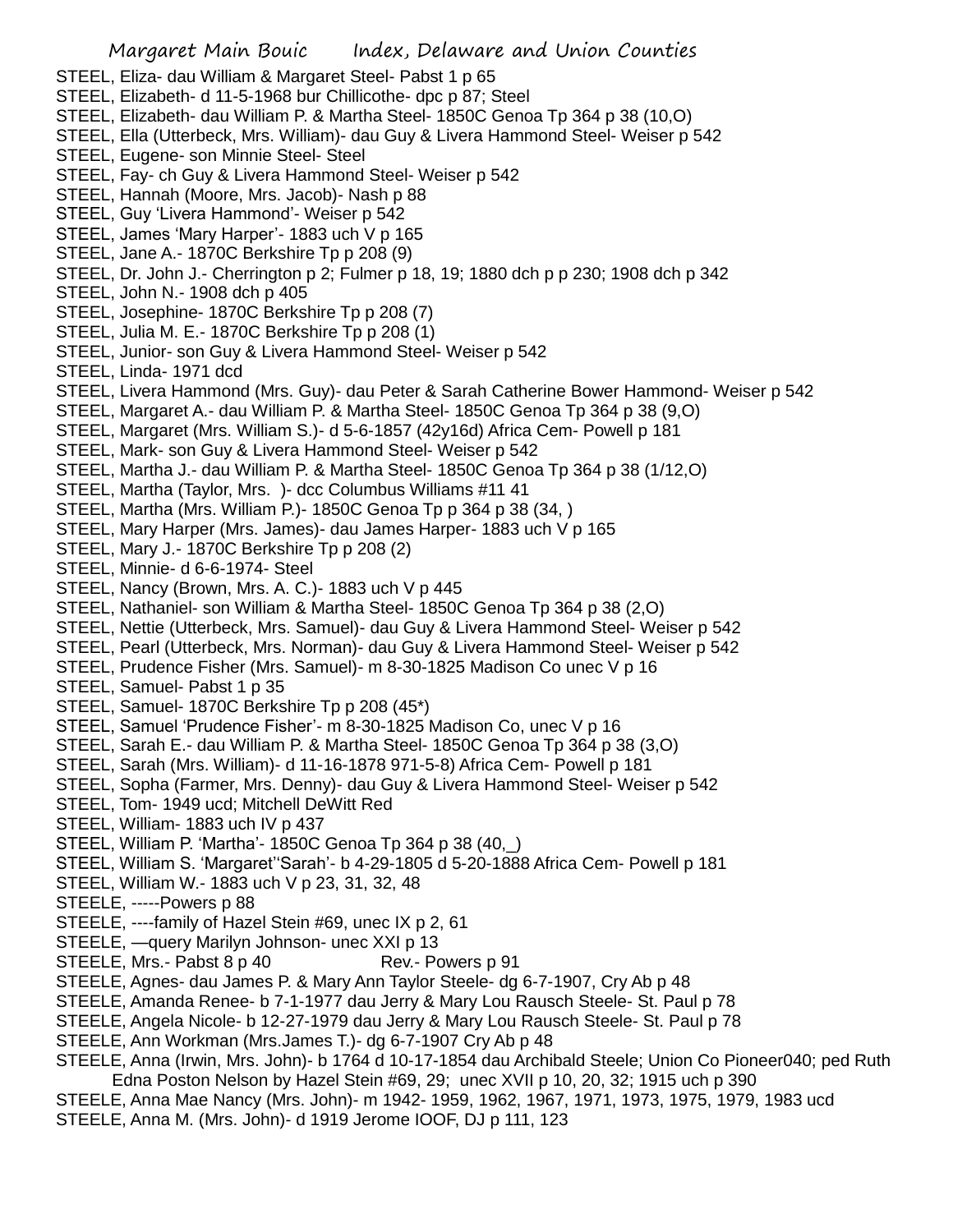- STEELE, Rev. Archibald- uncle of William B. Steele- son William & Rachel Kerr Stelle, hjt p 34; hmp 15, 17, 51; 1883 uch III p 298,. 299, V p 156, 281; ped Ruth Edna Poston Nelson 58 by Hazel Stein #69, unec XIV p 32, 69, XVII p 15. 20
- STEELE, Arthur Lee- b 1955 son Burns & Ruth Allene Goldsberry Steele- 1985 uch p 60
- STEELE, Beatrice N. (Mrs. Jack W.)- b 1923 Price Cem, djlm p 67; 1959, 1962 ucd
- STEELE, Becky (Mrs. James R.)- 1967 ucd
- STEELE, Benjamin- b 1979 son William C. & Carla R. Steele- 1983 ucd
- STEELE, Bert- 1976 dch p 117
- STEELE, Betty (Brown, Mrs. Noel F.)- dau Leonard & Marcella Steele- Steele
- STEELE, Beulah (Shively, Mrs. Guy) d 9-18-1979 Milford Cem- sister Raymond Steele- Steele
- STEELE, Beverly (Mrs. Ronald W.)- 1967, 1971, 1973, 1975, 1977, 1979, 1981, 1983 ucd
- STEELE, Blanch (Mrs. Samuel M.)- 1969, 1971 dcd
- STEELE, Bob- 1980 dcd
- STEELE, Bonnie Ellen Johnson (Mrs. Marvin Dwight)- m 7-31-1960 dau Willie Johnson- Steele; 1985 uch p 46
- STEELE, Burns 'Ruth Allene Goldsberry- 1985 uch p 60
- STEELE, Caldonia (Fouts, Mrs. )- dau John Henry Steele- Steele
- STEELE, Carla R. (Mrs. William C.)- 1977, 1979, 1981, 1983 ucd
- STEELE, Carol M. (Mrs. Robert R.)- 1959, 1962 ucd
- STEELE, Carolyn (Plummer, Mrs. Lester)- dau Leonard & Marcella Steele- Steele
- STEELE, Charles H. 'Minnie Enyart'- d 2-9-1973 bur New Millcreek Cem son John & Mary Jane Steele- 1949, 1959 ucd
- STEELE, Charles William- b 1948 son Burns & Ruth Allene Goldsberry Steele- 1985 uch p 60
- STEELE, Cindy (McMahan, Mrs. Dennis)- b 1953 dau Clifford Donald & Martha Inez Hull Steele- Steele; 1959, 1962, 1967, 1971 ucd
- STEELE, Clara E.- d 12-9-1865 (5y9d) Old Norton Cem- Powell p 175- dau D(?) & E. J. Steele
- STEELE, Clarence R. 'Ollie Erlewine'- b 1876 d 7-11-1957 Oakdale I p 33 (E-R31-5); obit Ollie, mlib (brown)
- STEELE, Clifford Donald 'Martha Inez Hull'- b 4-2-1920 m 11-6-1941 or 11-7-1942 d 7-18-1965 Price Cem, djlm p 65- Cpl Btry A108 Field Arty, WWII- son Charles H. & Minnie Enyart Steele- Steele; 1949, 1962 ucd
- STEELE, Connie (Boerger, Mrs. Eugene Robert)- Rausch (196111), (148211) (124351)
- STEELE, Connie (Woodward, Mrs. Robert,Jr.)- m 1964- 1985 uch p 18
- STEELE, Daniel D.- 1980 dcd, Fancher Rd.
- STEELE, Darlene- dau Marvin D. & Bonnie E. Steele- 1962 ucd (11)
- STEELE, Darlene (Mrs. Robert A.)- 1980 dcd
- STEELE, Darrell- Steele
- STEELE, Darren- b 1967 son Glenn O. & Karen E. Steele- 1969, 1971 dcd
- STEELE, Dr. David M.- performed marriage, 1920, unec IV p 42
- STEELE, Dean W. 'Mildred'- 1964, 1969, 1971, 1980 dcd
- STEELE, Deborah- b 1957 dau Roger A. & La Vonne Steele- 1971 dcd
- STEELE, Diane Kay (Schultz, Mrs. Gwynn N.)- m 10-11-1967 dau Clifford Donald & Martha Inez Hull Steele-Steele; 1949, 1959 (110, 1962 ucd
- STEELE, Donald- son Charles H. & Minnie Enyart Steele- Steele
- STEELE, Dope, Miss- Madison Co Democrat- unec XIII p 12
- STEELE, Edie (Mrs. Jerry)- 1983 ucd
- STEELE, Eliza- b 4-16-1852 d 10-1-1915 (63-5-15) dau William & Margaret Steele- dg 5-4-1915, 10-5-1915, dg 10-15-1915, Cry Ab p 46, 82, 84
- STEELE, Elizabeth (Aspinwall, Mrs. Eleazar)- b 8-8-1752 d 5-6-1833 dau James & Mercy Cowles Steele- Asp p 119
- STEELE, Elizabeth (McCafferty, Mrs. )- dau James T. & Ann Workman Steele- dg 6-7-1907, Cry Ab p 48
- STEELE, Elizabeth (Stanley, Mrs. John)- m 12-12-1860 dcm
- STEELE, Ellen (Cain, Mrs. James)- sister Leonard Steele- Steele
- STEELE, V. Elmer 'Marie'- 1961, 1964, 1969 dcd
- STEELE, Eunice M. (Mrs. Harry D/C.)- b 1923 Oakdale p 66 (O-R4-2); 1962, 1967, 1971, 1973, 1975. 1977, 1979, 1981, 1983 ucd
- STEELE, Euphasine Permelia Hobart (Mrs. Joseph)- b 9-25-1808 d 12-21-1858 dau Peter House & —Saucier Hobart- Hutchisson p 67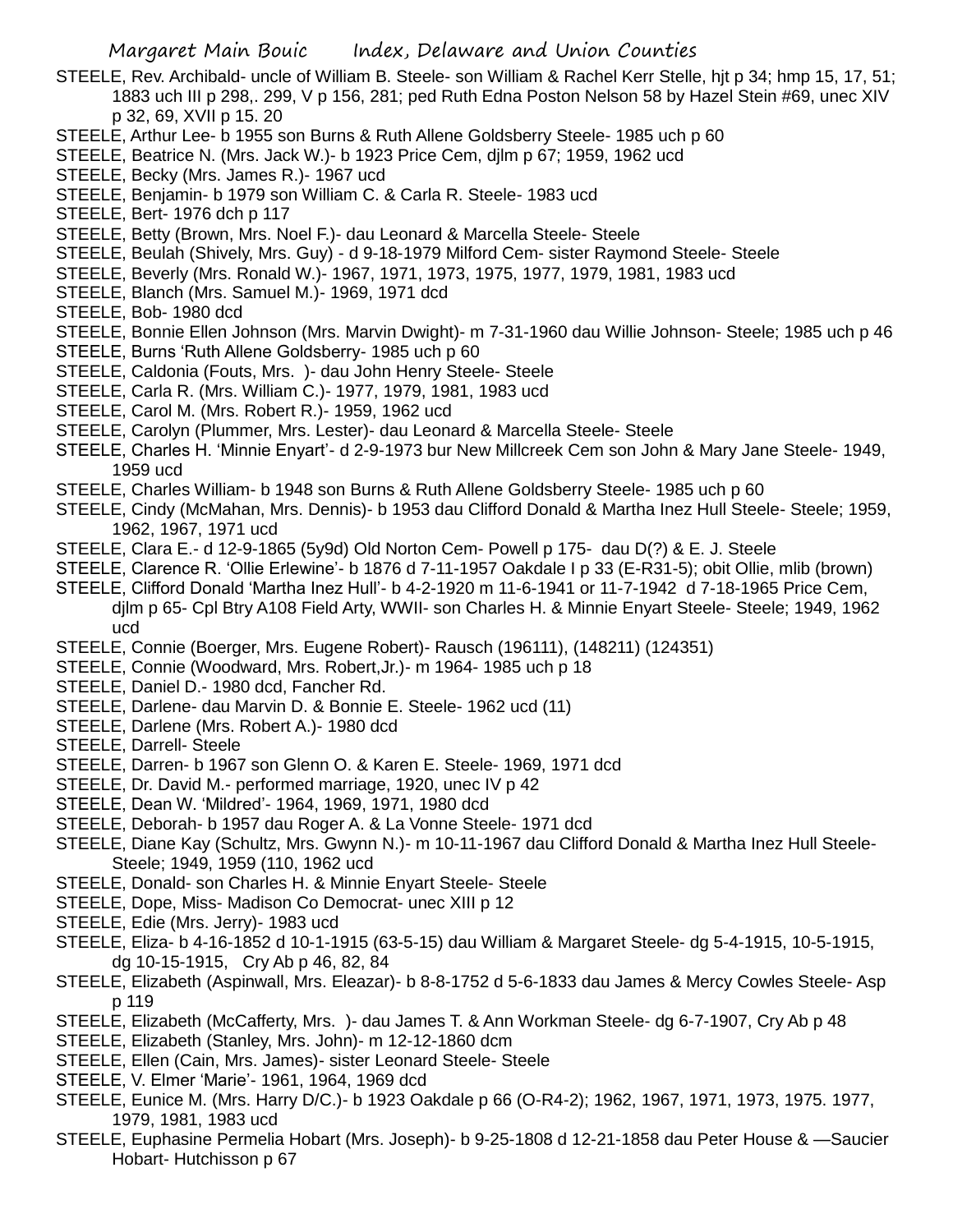STEELE, Everette- brother Leonard Steele- Steele

- STEELE, Frances Edwards Fleming (Mrs. Harlan)- m 2-1940- 1949, 1967, 1971, 1975, 1977, 1979, 1981, 1983 ucd
- STEELE, Frank- son James T. & Ann Workman Steele- dg 6-7-1907, Cry Ab p 48
- STEELE, Fred H.- son James P. & Mary Ann Taylor Steele- dg 6-7-1907 Cry Ab p 48
- STEELE, Gail R.- 1967 ucd
- STEELE, George- Powers Pat p 25, 46, 127
- STEELE, George- son Charles H. & Minnie Enyart Steele- Steele; 1949, 1959 ucd
- STEELE, Glenn O 'Karen E.'- son Elmer V. & Marie O. Steele- 1961 (17), 1964, 1969, 1971 dcd
- STEELE, Glen(n)da- b 1965 dau Glenn O. & Karen E. Steele- 1969, 1971 dcd
- STEELE, Grant- son James P. & Mary Ann Taylor Steele- dg 6-7-1907, Cry Ab p 48
- STEELE, Harlan E. 'Frances Edwards Fleming'- son Charles H. & Minne Enyart Steele- grad Watkins HS 1933, unec VIII p 29; 1949, 1967, 1971, 1973, 1975, 1977, 1979, 1981, 1983 ucd
- STEELE, Harry C. 'Eunice b 1920 Oakdale I p 66(O-R4-2)
- STEELE, —(Mrs. Harvey)- Nash p 103
- STEELE, Heather- b 1973 dau Robert M. Steele- 1980 dcd
- STEELE, Helen (Alspaugh, Mrs. Ray Pul)- m 1932- Weiser p 661
- STEELE, Henry C.- 1870C Liberty Tp Del Co p 399 (27\*)
- STEELE, Irwin- 1915 uch p 202, 203
- STEELE, Jack 'Beatrice'- b 1921 d 1984 Price Cem, djlm p 67 son Charles H. & Minnie Enyart Steele- Steele; 1959, 1962 ucd
- STEELE, Jacob 'Jamima Jones'- m 7-25-1824 Madison Co, unec V p 15
- STEELE, James F.- son James P & Mary Ann Taylor Steele- dg 6-7-1907, Cry Ab p 48
- STEELE, James F. 'Norma L.- 1964 dcd, Thompson Tp
- STEELE, James 'Mercy Cowles'- Asp p 119
- STEELE, James P. 'Mary Ann Taylor'- b 12-20-1822 m 11-5-1946 d 6-1907- dg 6-7-1907, Cry Ab p 48
- STEELE, James R. 'Becky'- son Clifford D. & Martha Steele- 1959 (16), 1967 ucd
- STEELE, James Russell 'Joyce'- b 11-7-1942 m 12-30-1972 d 3-3-2000 (57) Price Cem- son Clifford Donald & Martha Inez Hull Steele- Steele; 1962, 1975, 1977, 1979, 1981, 1983 ucd
- STEELE, James T. 'Ann Workman'- dg 6-7-1907, Cry Ab p 48
- STEELE, ----(Schryrer, Mrs. James )- dau James P. & Mary Ann Taylor Steele- dg 6-7-1907, Cry Ab p 48
- STEELE, —(Jones, Mrs. James M.)- dau James P. & Mary Ann Taylor Steele- dg 6-7-1907 Cry Ab p 48
- STEELE, James W.- 1915 uch p 135; 1883 uch III p 372, coroner uccp p 17 JB2 p 76
- STEELE, Jamima Jones (Mrs. Jacob)- m 7-25-1824 Madison Co. unec V p 15
- STEELE, Jan (Mrs. Terry P.)- 1980 dcd
- STEELE, Jason- b 1968 son Terry P. & Jane Steele- 1980 dcd
- STEELE, Jay- 1969 dcd
- STEELE, Jerry 'Edie'- 1983 ucd
- STEELE, Jerry 'Mary Lou Rausch'- b 3-14-1954 m 7-18-1975 St. Paul p 7 8
- STEELE, J. F.- unvmec p 40
- STEELE, Jimmy- son Don & Martha Steele- 1949 ucd
- STEELE, John- Powers p 40, Powers Pat p 46
- STEELE, John- son Charles H. & Minnie Enyart Steele- Steele
- STEELE, John Henry 'Anna Mae Nancy'- b 3-27-1894 m 1942 d 10-13-1962 Jerome I.O.O.F. Cem, DJ p 111 son John & Mary Jane Steele- 1959, 1962, 1967 ucd
- STEELE, John M.- 1908 dch p 405
- STEELE, John M.'Nellie L.'- 1969, 1971 dcd
- STEELE, Jona Kay- dau Robert R. & Carol M. Steele- 1959 (5), 1962 ucd
- STEELE, Joseph Adams- son James T. & Ann Workman Steele- dg 6-7-1907, Cry Ab p 48
- STEELE, Joseph 'Euphosine Parmelia Hobart'- b 10-8-1803 m 10-26-1829 d 7-18-1839- Hutchisson p 67
- STEELE, Joshua- hmp p 16
- STEELE, Joshua- b 1973 son Terry P. & Jane Steele- 1980 dcd
- STEELE, Joyce (Mrs. James R.)- 1975, 1977, 1979, 1981, 1983 ucd
- STEELE, Judy- dau Elmer V. & Marie O. Steele- 1961 (14) dcd
- STEELE, Karen E. (Mrs. Glenn O.)- 1969, 1971 dcd
- STEELE, Kevin- b 1956 son Samuel M. & Blanch Steele- 1969, 1971 dcd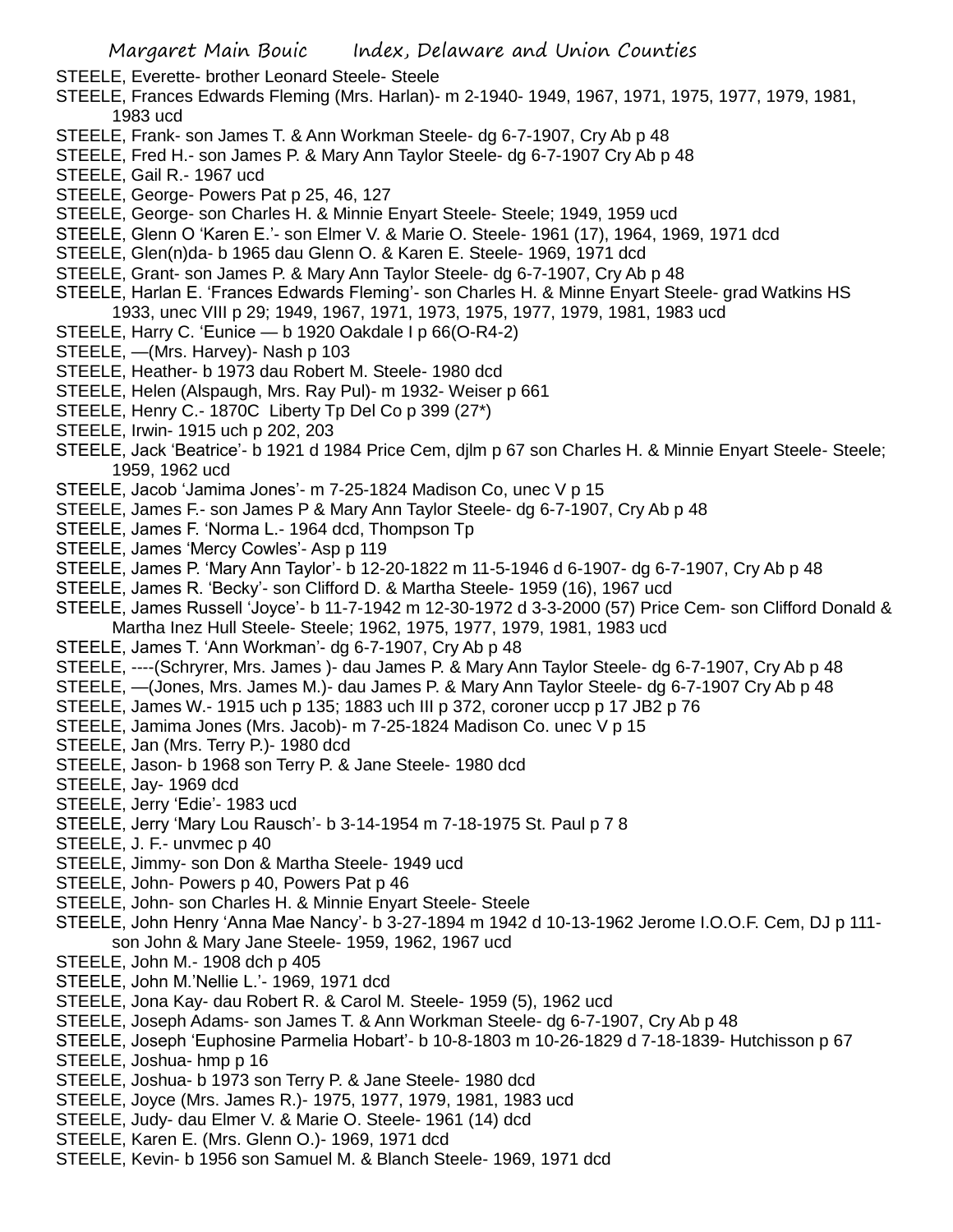- STEELE, Larry E.- 1980 dcd, Mlb. Tp
- STEELE, LaVonne (Mrs. Roger A.)- 1971 ucd
- STEELE, Leander- 1870C Liberty Tp, Del Co p 399 (31)
- STEELE, Leomora- d 7-26-1843 dau W. W. & Mary E. Steele- unec XII p 63
- STEELE, Leona (Webb, Mrs. Orville)- sister Leonard Steele- Steele
- STEELE, Leonard- 1980 dcd, Shawnee Hills
- STEELE, Leonard "Link" 'Marcella'- d 12-9-1979 (77) bur Dublin- Steele
- STEELE, Lessie (Cox, Mrs. Wade)- sister Leonard Steele- Steele
- STEELE, Linda McNett (Mrs. Tim)- m 3-14-1971 dau Donald McNett Steele- Steele
- STEELE, Linda M. (Mrs. Terry L.)- 1980 dcd
- STEELE, Lunn E.- ch James R. & Beckey Steele- 1967 ucd
- STEELE, Lynn (Golden, Mrs. James)- dau James Russell & Joyce Rush Steele- Steele
- STEELE, Marcella (Mrs. Leonard) Steele; mother of Marylin Deardirff- 1971 dcd, 1981 ucd
- STEELE, Margaret Ann (Wherry, Mrs. John)- b 8-25-1839 m 3-21/20-1861 dcm d 3-17-1915 (75-7-22) Africa
- Cem- dau William Stewart & Margaret McEldary Steele- 1908 dch p 638; dg 5-4-1915, Cry Ab p 46
- STEELE, Margaret- dau James P. & Mary Ann Taylor Steele- dg 6-7-1907, Cry Ab p 48 STEELE, Margaret McEldary (Mrs. William Stewart)- 1908 dch p 638; Pabst 1 p 59, 65; dg 5-4-1915, Cry Ab p
- 46
- STEELE, Mark- b 1969 son Ronald W. & Beverly Steele- 1971, 1973, 1975, 1977, 1979, 1981, 1983 ucd
- STEELE, Marie O. (Mrs. Elmer V.)- 1961, 1964, 1969 dcd
- STEELE, Martha (Mrs. )- (70-1937) Jerome Tp; uninf p 23
- STEELE, Martha Inez Hull (Mrs. Clifford Donald)-b 1920 m 11-7-1942 or 11-6-1941- Price Cem, djlm p 65; Steele; 1959, 1962, 1967, 1971 ucd
- STEELE, Martha (Mrs. Don)- 1949 ucd
- STEELE, Martha Matilda (Hutchisson , Mrs. James H.)- b 9-25-1834 m 1-31-1855 d 11-22-1913 dau Joseph & Euphosine Parmelia Hobart Steele- Hutchisson p 67
- STEELE, Martha R. I.- 1967, 1973, 1975, 1979, 1981 ucd
- STEELE, Martha (Weaver, Mrs. )(Bottman, Mrs. Robert)- dau Charles H. & Minnie Enyrt Steele- Steele
- STEELE, Marvin Dwight 'Bonnie Ellen Johnson'- m 7-31-1960- Steelep 1985 uch p 46
- STEELE, Marvin- son Marvin D. & Bonnie E. Steele- 1962 ucd
- STEELE, Mary (Mrs. )- b 9-9-1855 d 8-1944 dg 8-9-1944 bur Oak Grove Cem
- STEELE, Mary- dau Charles & Minnie Enyart Steele- grad Watkins HS 1934
- STEELE, Mary E. Amadon (Mrs. William W.)- m 11-12-1839 ucm 596; unec III p 38
- STEELE, Mary AnnTaylor (Mrs. James P.)- m 11-5-1846 d 2-23-1906, dg 6-7-1907, Cry Ab p 48
- STEELE, Mary E. (Mrs. W. W.)- unec XII p 63
- STEELE, Mary (Haude, Mrs. Robert)- dau John & Anna Mae Nancy Steele- Haude; unec VIII p 29; 1959 (15), 1962 ucd
- STEELE, ----(Snedeker, Mrs. E. J.)- dau Mary Steele- dg 8-9-1944
- STEELE, ----(Pierson, Mrs. R. W.)- dau Mary Steele- dg 8-9-1944
- STEELE, Marylin (Deardurff, Mrs. Eill)- b -2-27-1926 d 2-26-1990 963) bur Dublin- dau Leonard & Marcella Steele- Deardurff; Steele
- STEELE, Mary Lou Rausch (Mrs. Jerry)- b 6-5-1957 m 7-18-1975 dau Casper Harold & Joanne Jordan Rausch- St. Paul p 78
- STEELE, Mercy Cowles (Mrs. James)- Asp p 119
- STEELE, Michael David- son Marvin Dwight & Bonnie Ellen Johnson Steele- 1985 uch p 46
- STEELE, Michelle- b 1966 dau Roger A. & La Venne Steele- 1971 dcd
- STEELE, Mildred (Mrs. Dean W.)- 1964, 1969, 1971, 1980 dcd
- STEELE, Mille (Ward, Mrs. )- sister Charles H. Steele- Steele
- STEELE, Minerva (Schertzer, Mrs. Paul)- dau Charles H. & Minnie Enyart Steele- Steele; 1949 ucd
- STEELE, Minnie Enyart (Mrs. Charles H.)- b 4-9-1892 m 10-29-1910 d 1-27-1959 New Millcreek Cem- dau John & Lucinda Lambert Emyard- Steele- 1949 ucd
- STEELE, Nellie- dpc p 101
- STEELE, Nellie L. (Mrs. John M.)- 1969, 1971 dcd
- STEELE, Norma L. (Mrs. James F.)- 1964 dcd
- STEELE, Ollie Earlewine (Mrs. Clarence R.)- b 12-16-1885 d 3-18-1973 Oakdale I p 33 (E-R3-5) dau Lewis & Elnora Martin Earlewine- Steele; obit, mlib (brown)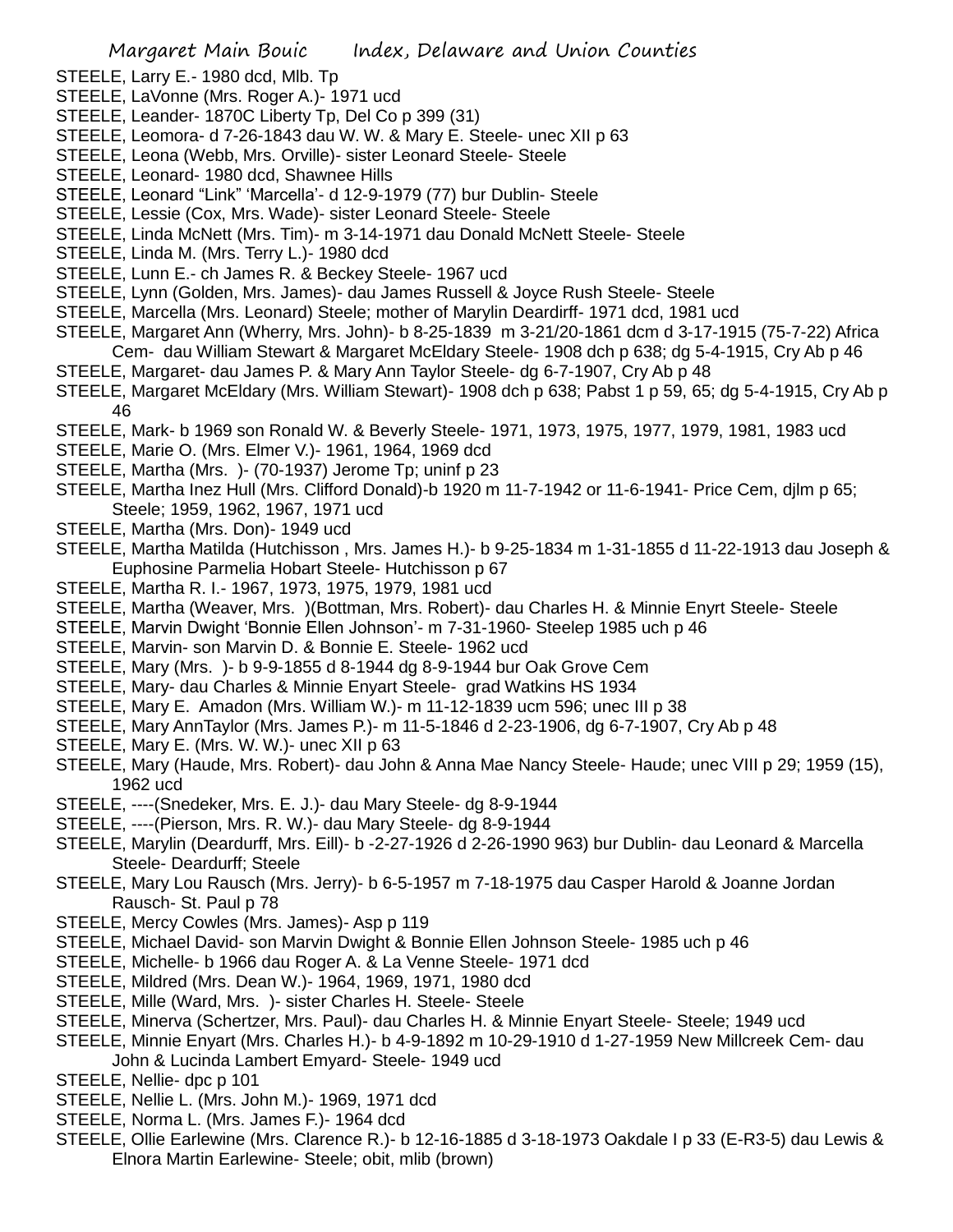- STEELE, Onsida- b 1952 dau Samuel & Roberta Steele- 1967, 1971 ucd
- STEELE, Patricia Sue- b 1951 d 1955 dau Clifford & Martha Steele- djlm p 65
- STEELE, Patricia (Mrs.William C.)- 1971, 1973 ucd
- STEELE, Rachel Kerr (Mrs. William)- ped Ruth Edna Poston Nelson 117, by Hazel Stein #69, unec XVII p 20
- STEELE, Raymond- plat Jerome I.O.O.F.Cem, DJ p 123
- STEELE, Raymond- brother Beulah Shively (Mrs. Guy)- Steele
- STEELE, Rebecca- dau O? & E. J. d 10-1865 (4y-5-2) Old Norton Cem, Powell p 175
- STEELE, Robert A. 'Darlene'- 1964, 1980 dcd Stratford Rd
- STEELE, Robert- son Charles H. & Minnie Enyart Steele- Steele; 1949 ucd
- STEELE, Robert M.- 1980 dcd Harlem Tp, father of Heather
- STEELE, Robert R.'Carol M.'- 1959, 1962 ucd
- STEELE, Roberta (Mrs. Samuel)- 1967, 1971, 1973, 1975, 1977, 1979, 1981, 1983 ucd
- STEELE, Roger A. 'La Vonne'- 1971 dcd
- STEELE, Ronnie- son Harlan & Frances Steele- 1949 ucd
- STEELE, Ronald W. 'Beverly'- 1967, 1971, 1973, 1975, 1977, 1979, 1981, 1983 ucd
- STEELE, R. T.- 1979 ucd
- STEELE, Ruth Allene Godsberry (Mrs. Burns)(Jones, Mrs. Albert Lewis)- b 1927 dau Walter Monroe & Freda Fern Fife Goldsberry- 1985 uch p 60
- STEELE, Samuel M. 'Roberta'- 1967, 1971, 1973, 1975, 1977, 1979, 1981, 1983 ucd
- STEELE, Samuel- b 1955 son Samuel M. & Roberta Steele- 1967, 1971, 1973 ucd
- STEELE, Sarah Duncan (Mrs. William)- m 1-24-1861- Pabst 3 p 29
- STEELE, Scott "Kelli'- b 1967 son James Russell. & Joyce Rush Steele- Steele; 1977, 1979, 1981, 1983 ucd
- STEELE, Sean- b 1972 son Terry L. & Linda M. Steele- 1980 dcd
- STEELE, Shane p 1977 son Terry L. & Linda M. Steele- 1980 dcd
- STEELE, Stephanie (Sheridan, Mrs. Patrick)- b 1977 dau James Russell & Joyce Rush Steele- Steele; 1979, 1981, 1983 ucd
- STEELE, STRONG &- unec XII p 69
- STEELE, Terry L. "Linda M.'- 1980 dcd
- STEELE, Terry P. 'Jan'- 1980 dcd
- STEELE, Thomas Harold- son Leonard & Marcella Steele- Steele
- STEELE, Thomas William- b 5-7-1884 d 4-10-1965 bur Jerome- son John & Mary Jane Steele- Steele
- STEELE, Tim 'Linda McNett'- m 3-14-1971 son Darrell Steele- Steele
- STEELE, Timothy Leonard- son Leonard & Marcella Steele- Steele
- STEELE, Tom- plat Jerome Cem I.O.O.F. DJ p 123
- STEELE, Walter Edmond- b 1949 son Burns & Ruth Alene Goldsberry- Steele; 1985 uch p 60
- STEELE, William- owner of land purchased by Rausch family 1985 uch p 113; unec XIII p 47, XIV p 35, XV p 69
- STEELE, William- 1915 uch p 526; 1883 uch V p 241; GS CP7; unec III p 45, XV p 68
- STEELE, William C. 'Carla H.'- 1977, 1979, 1981, 1983 ucd
- STEELE, William C. 'Patricia'- 1971, 1973 ucd
- STEELE, William E.- son James P. & Mary Ann Taylor Steele- dg 6-7-1907, Cry Ab p 48
- STEELE, William- b 1949 son Harlon E. & Frances E. Steele- 1967 ucd
- STEELE, William W. 'Mary E. Amadon'- m 11-12-1839 ucm 596; unec III p 38, XII p 63
- STEELE, William 'Sarah Duncan'- m 1-24-1861; Pabst 3 p 29; 6 p 9
- STEELE, William Stewart 'Margaret McEldary'- 1908 dch p 638; Pabst 1 p 11, 59, 65; dg 5-4-1915, Cry Ab p 46
- STEELE, William Tom- b 5-7-1884 d 4-10-1965 Jerome I.O.O.F., DJ p 121
- STEELE, William W.(14 on 1-6-1831, guardian, uccp p 9, JB1 p 151; uccp p 12, witness JB1 p 265; uccp p 22 sheriff JB2 p 71, uccp p 26, sheriff, JB 3 p 71; uccp p 29, security JB 3 p 226, uccp p 30 com. JB3 p 258; unec X p 48, 54, XVII p 69
- STEELE, William W.- 1915 uch p 135, 361, 538; 1883 uch III p 372, 404, 407; Marysville p 21
- STEELE, W. W.- 1840C Marysville 824 p 38 (20-30), 1 f (20-30)
- STEELE, W. W., Brig. Major- Rigle Reg; Sheriff unec XI p 41, 67, XII p 57, 62
- STEELESMITH, James- 1969, 1971 dcd
- STEELESMITH, James T. 'Martha J.'- 1969, 1971 dcd
- STEELESMITH, Martha J. (Mrs. James T.)- 1969, 1971 dcd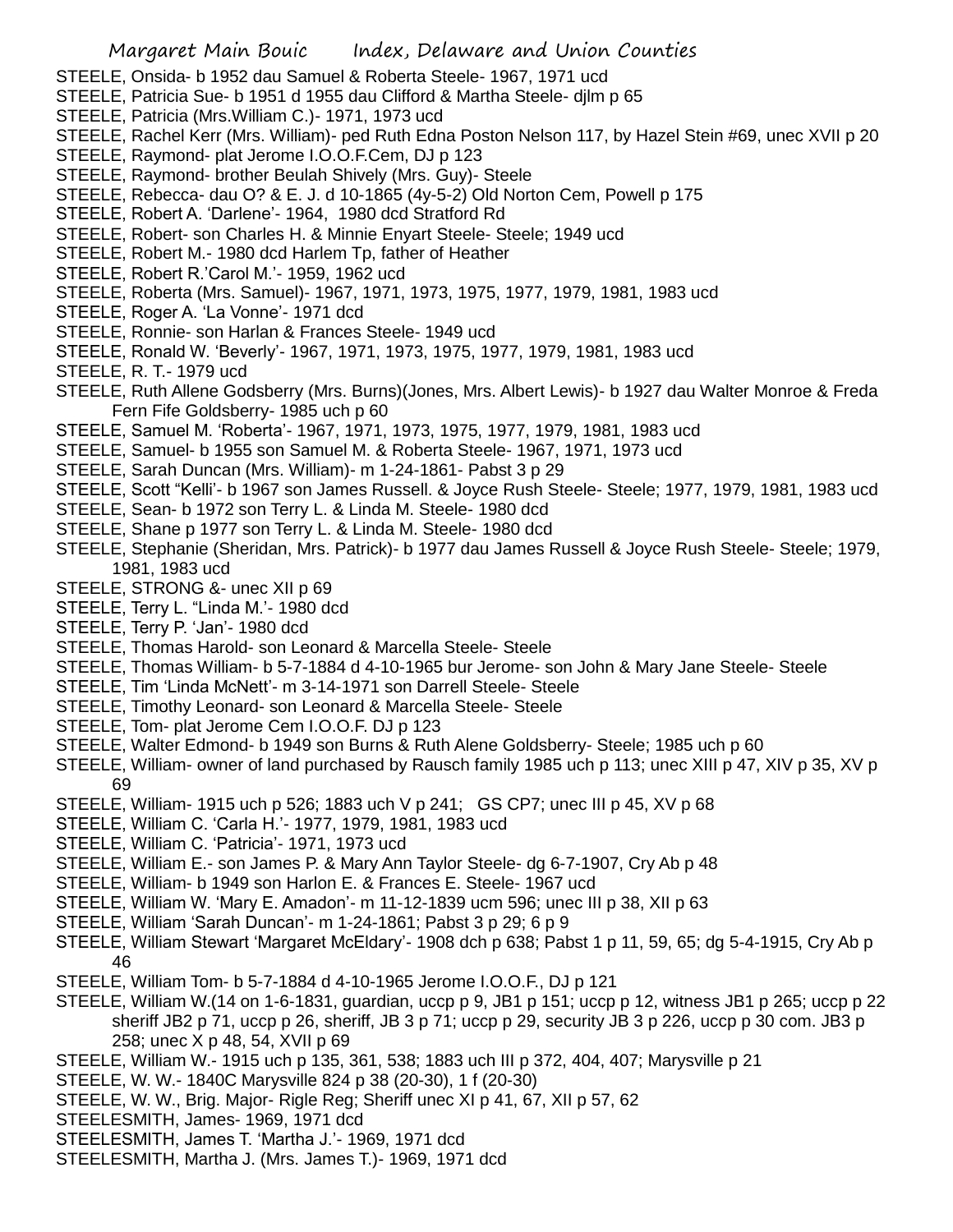- Margaret Main Bouic Index, Delaware and Union Counties STEELESMITH, Thomas- b 1956 son James T. & Martha J. Steelesmith- 1969, 1971 dcd STEELSMITH, James L. 'Judith A.'- 1980 dcd Harlem Tp STEELSMITH, James T. 'Phyllis J.'- 1980 dcd STEELSMITH, Judith A. (Mrs. James L.)- 1980 dcd, Harlem Tp STEELSMITH, Phyllis J. (Mrs. James T.)- 1980 dcd, STEELSMITH, Shelley- b 1974 ch James L. & Judith A. Steelsmith- 1980 dcd STEELY, Elizabeth (Barr, Mrs. Samuel)- dau John & —Moore Steely- 1880 dch p 655 STEELY, John ' Moore'-1880 dch p 655 SREEN, ----McKitrick p 404 STEEN, Cleyta Allard (Mrs. William James)- steen STEEN, Dr. D. A. 'Mary'- opc minister STEEN, George- brother William James Steen- Steen STEEN, James- 1835 men p 17 #67 p 25 Brown Tp STEEN, John- brother William James Steen- Steen STEEN, Joseph S. 'Lucile Hull'- b 1903 d 11-18-1970- Hutchisson p 62 STEEN, Lena Mae (Weston, Mrs. Leroy)(Hall, Mrs. Harry)(Mrs. Ton)- b 2-22-1908 d 2-21-1997 (89) Pleasant Hill Cem- m(1) 12-5-1925 (3) 1954- obit mlib STEEN, Margaret (Mrs. William)- d 3-11-1910 (76) Marengo Cem- Powell p 372 STEEN, Mary (Mrs. Dr. D. A.)- opc 538 STEELE, Michael- son William James & Clayta Allard Steen- Steen STEEN, Robert- brother William James Steen- Steen STEEN, Dr. Robert 'Dr. Ruth'- 1964, 1969, 1971 dcd STEEN, Dr. Ruth (Mrs. Dr. Robert)- 1964. 1969, 1971 dcd STEEN, Thomas- b 1956 son Dr. Robert & Dr. Ruth Steen- 1971 dcd STEEN, Thomas- brother William James Steen- Steen STEEN, William James 'Cleyta Allard'- d 3-20-1967 Grand Prairie Cem- Steen STEEN, William 'Margaret'- Powell p 372 STEENBECK, John- 1835 men p 25 #242 p 42 Delaware Township STEENROD, Eva Crampton Mills (Mrs. Jason Fish)- dau William Crampton & Harriet Emeline Otis Mills- Mills St. p 1 STEENROD, Jason Fish 'Eva Crampton Mills'- Mills St. p 1 STEENROD, Robert L.- Mills St. p 1 STEERE, Angella (Turner, Mrs. Judge James)- 1883 uch V p 215 STEERHOF, Magdalena B. (Scheiderer, Mrs. George)- m 9-22-1870 ucm 4776 STEERHOFF, ----1883 uch IV p 458 STEEVES, Dr.- Sand p 1 STEEVES, Jennie (Allen, Mrs. Ernest)- m 1928- 1985 uch p 5 STEEVES, Mabel-d 6-6-1960 cremated- dau Dr. Steeves- Sand p 1; Steeves; Pabst 8 p 27, 31, 33 STEFFAN, Alice (Myer, Mrs. Howard)- dau Frank J. Sr. & Mary Louise Laponte Steffan- Steffan STEFFAN, Delia (Hanks, Mrs. )- dau Frank J.Jr. & Frances M. Church Steffan- Steffan STEFFAN, Frances M. Church (Mrs. Frank J.)- m 8-4-1945 Steffan; 1983 ucd STEFFAN, Frank J. Jr. 'Frances M. Church'- b 4-16-1918 m 8-4-1945 d 11-22-2001 (82) son Frank J. & Mary Louise Laponte Steffan,Sr.- Steffan; 1983 ucd STEFFAN, Frank J.,Sr. 'Mary Louise Laponte'- Steffan STEFFAN, Mary Louise Laponte (Mrs. Frank J.Sr.)- Steffan STEFFAN, Raymond F. 'Kathleen'- son Frank J. Jr. & Frances M. Church Steffan- Steffan STEFANYK, Harry G. 'Wilda P. Tennant)- m 9-29-1951- Stevanyk STEANYK, Holly J. (Underwood, Mrs. Scott)- dau Harry G. & Wilda P. Tennant Stefanyk- Stefanyk STEFANYK, Lance M.- d 1981 son Harry G. & Wilda P. Tennant Stefanyk- Stefanyk STEFANYK, Wilda P. Tennant (Mrs. Harry G.)- b 11-21-1925 m 9-29-1951 d 11-30-2003 (78) bur Jeromesville Cem- dau Robert Clink & Janet Purvis Tennant- Stefanyk STEFFEL, Linda- dau Col. Richard Steffel- Steffel STEFFEL, Col Richard- Steffel; 1976 dch p 223 STEFFEL, Richard- son Col. Richard Steffel- Steffel
- 
- STEFFEN, Mabel Ellen (Broscious, Mrs. David Sebastian)- b 1-29-1898 m 1-26-1923- Weiser p 383
- STEFFEN, Verda Grace (Copenhaver, Mrs. Frank Welsh)- b 3-29-1905 m 5-11-1922- Weiser p 347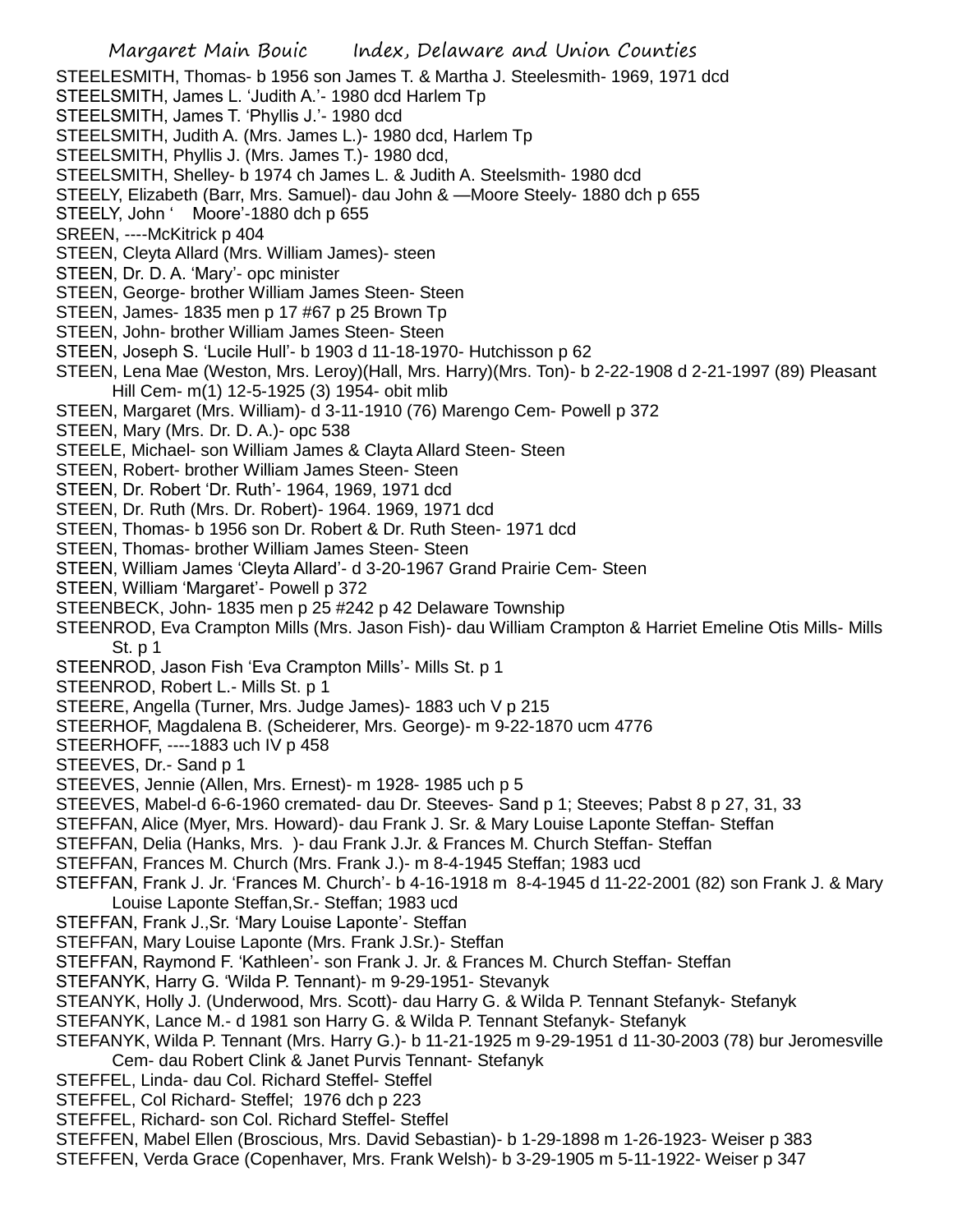- STEFFENS, Christopheer- b 1967 son William H. & S. Ellen Elizabeth K. Steffens- Steffens; 1971, 1973, 1975, 1977, 1979, 1981, 1983 ucd
- STEFFENS. Elizabeth (Ellen) K. (Mrs. William H.)- Steffens; 1967 1971, 1973, 1975, 1977, 1979, 1981, 1983 ucd
- STEFFENS, Frederick- b 1964 son William H. & Elizabeth K. Steffens- Steffens; 1971, 1973, 1975, 1977, 1979, 1981 ucd
- STEFFENS, Heidi- b 1971 dau William H. & Elizabeth K. Steffens- Steffens; 1973, 1975, 1977, 1979, 1981, 1983 ucd
- STEFFENS, Lisa- b 1963 dau William H. & Elizabeth K. Steffens- Steffens; 1971, 1973, 1975, 1977, 1979, 1981 ucd
- STEFFENS, William H. 'Elizabeth'- Steffens' 1967, 1971, 1973, 1975, 1977, 1979, 1981, 1983 ucd
- STEFFENS, Dr. William L.- unvmec p 15, 42
- STEFFEY, Arlene (Lowrey, mrs. )- dau Frank G. & Delpha Tackett Steffey- obit Frank G., mlib
- STEFFEY, Delpha Tackett (Mrs. Frank G.)- m 2-8-1930- obit Frank G., mlib
- STEFFEY, Fayette (Hanna, Mrs. )- dau Frank G. & Delpha Tackett Steffey- obit Frenk G., mlib
- STEFFEY, Frank G. 'Delpha Tackett'- b 5-6-1904 m 2-8-1930 d 12-4-1981 Grand Prairie Cem- obit mlib
- STEFFEY, James- son Frank G. & Delpha Tackett Steffey- obit Frank G., mlib
- STEFFEY, Jimmie- ch Frank G. & Delpha Tackett Steffey- obit Frank G., mlib
- STEFFEY, Jo (Litteral, Mrs. )- dau Frank G. & Delpha Tackett Steffey- obit Frank G., mlib
- STEFFEY, Katherine Rebecca (Humes, Mrs. Curtis A.)- b 7-19-1843 m 10-5-1871 d 11-19-1908 (65y8m) Marlborough Cem- dg 12-4-1908, Cry Ab p 71
- STEFFEY, Linda (Shoemaker, Mrs. )- dau Frank G. & Delpha Tackett Steffey- obit Frank G., mlib
- STEFFEY, Lydia- sister Katherine Rebecca Steffey Humes- dg 12-4-1908, Cry Ab p 71
- STEFFEY, Mary- sister Katherine Rebecca Steffey Humes- dg 12-4-1908, Cry Ab p 71
- STEFFEY, Michael- son Frank G. & Delpha Tackett Steffey- obit Frank G., mlib
- STEFFEY, Olgene (Holt, Mrs. )- dau Frank G. & Delpha Tackett Steffey- obit Frank G., mlib
- STEFFEY, Raymond- son Frank G. & Delpha Tackett Steffey- obit Frank G., mlib
- STEFFEY, Thelma (Deaton, Mrs. )- dau Frank G. & Delpha Tackett Steffey- obit Frank G., mlib
- STEFFIN, Ona Edith McKitrick (Mrs. )- b 10-4-1888 d 3-12-1911- McKitrick p 108
- STEFFIN, Theta- dau Ona Edith McKitrick Steffin- McKitrick p 108
- STEGER, Frank Decatur- 1908 dch p 234
- STEGER, H. H.- hmp p 156
- STEGLLLICH, Ruth (Dismore, Mrs. Paden Fasold)- b 1921 m 9-26-1953- Weiser p 444
- STEGMAN, Alan J.- son Norman A. & Virginia L. Smith Stegman-Stegman
- STEGMAN, Donald W. 'Patricia'- son Norman A. & Virginia L. Smith Stegman- Stegman
- STEGMAN, Edith Dorothy (Richey, Mrs. Earl Garvin)- b 7-30-1892 d 3-1938- Maugans Anc p 39
- STEGMAN, Norman A. 'Virginia L. Smith'- m 1943 d 1990- Stegman
- STEGMAN, Patricia (Mrs. Donald W.)- Stegman
- STEGMAN, Virginia L. Smith (Mrs. Norman A.)- b 3-13-1920 Va m 1943 d 9-21-2001 dau Lewis Tillman & Bertha Schlobohm Smith- Stegman
- STEGMAN, Virginia Ann (Dice, mrs. Tom)- dau Norman A. & Virginia L. Smith Stegman- Stegman STEGMON, Mrs.- dpc p 92
- STEGNER, Albert 'Mabel Carpenter'- b 5-8-1894 m 4-3-1923 d 1-7-1962 bur Sunbury- son Lewis E. & Christian V(Z)erger Stegner- Pabst 6 p 102
- STEGNER, Albert Wayne 'Doris Ackerman'- son Albert & Mabel Carpenter Stegner- Pabst 6 p 102; 1961, 1964, 1969, 1971 dcd
- STEGNER, Ann (Mrs. Kris)- Stegner
- STEGNER, Annette (Evert, Mrs. Richard)- b 1966 dau Lewis E. & Joan R. Stegner- Stegner; 1969, 1971, 1980 dcd
- STEGNER, Annie (Mrs. Kenneth E.)- Stegner
- STEGNER, Bessie H. (Mrs. Clemence J.)- d 8-25-1968 981) bur Glen Rest, Stegner
- STEGNER, Carol Ann- dau Albert Wayne & Doris Ackerman Stegner- Pabst 6 p 102; 1961(70, 1964, 1969 dcd
- STEGNER, Christian V(Z)erger (Mrs. Lewis)- Pabst 6 p 102
- STEGNER, Clemence J.'Bessie H.'- Stegner
- STEGNER, Donna (Mrs. Kevin)- Stegner
- STEGNER, Doris Ackerman (Mrs. Albert Wayne)- Pabst 6 p 102; 1961, 1964, 1969, 1980 dcd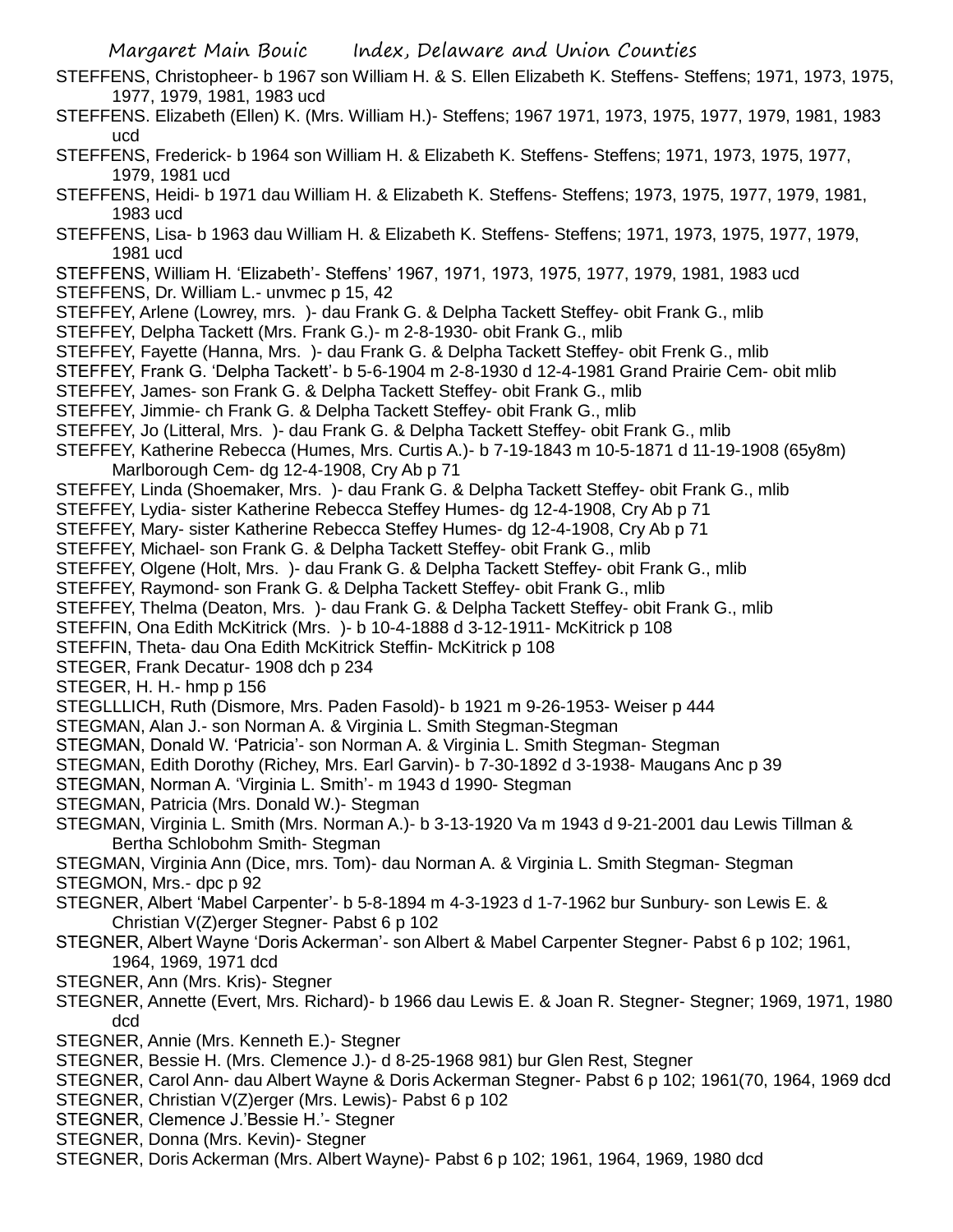- STEGNER, Gary- son Albert Wayne & Doris Ackerman Stegner- 1961(7m), 1964, 1969 dcd
- STEGNER, Helen (Siegfried, Mrs. )- sister Kenneth E. Stegner- Stegner
- STEGNER, Ildreth (Vigar, Mrs. )- sister Kenneth E. Stegner- Stegner
- STEGNER, James Allen 'Martha Jean Sheets'- m 10-25-1952 son Albert & Mabel Carpenter Stegner- Pabst 6 p 102
- STEGNER, James Kevin 'Lorrie Ann Baker''Donna'- m 7 -7-1979 son James Allen & Martha Jean Sheets Stegner- Stegner; Pabst 6 p 102
- STEGNER, Joan R. Yarhouse (Mrs. Lewis E.)- m 9–15-1963- dau Maurice H. Yarhouse- Stegner; 1964, 1969, 1971, 1980 dcd
- STEGNER, Karen Lynn (Colpitts, Mrs. Bernard Eugene II)- m 7-13-1974 dau Robert Dale & Mildren Fichtner Stegner- Stegner; Pabst 6 p 102
- STEGNER, Kendra (Siler, Mrs. Todd)- dau James & Martha Jean Sheets Stegner- Stegner
- STEGNER, Kenneth E. 'Annie'- d 10-6-1973 9610 bur Glenrest- Stegner
- STEGNER, Kris 'Ann'- son James & Martha Jean Sheets Stegner- Stegner
- STEGNER, Lewis 'Christian V(Z)erger;- Pabst 6 p 102
- STEGNER, Lewis Eugene 'Joan Yarhouse;- m 9-15-1963 son Albert & Mabel Carpenter Stegner- Pabst 6 p 102; 1964, 1969, 1971, 1980 dcd
- STEGNER, Lisa Ann- dau Robert Dale & Mildred Fichtner Stegner- Pabst 6 p 102
- STEGNER, Lori Beth- dau Robert Dale & Mildred Fichtner Stegner- Pabst 6 p 102
- STEGNER, Lorrie Ann Baker (Mrs. James Kevin)- m 7-7-1979 dau Jackie M. & Phyllis M. Baker
- STEGNER, Mabel Carpenter (Mrs. Albert)- d 1-15-1966 (61) dau Wayne & Alice Idell Carney Carpenter- Pabst 6 p 102
- STEGNER, Marjorie June (Clayton, Mrs. Dr. Gail)- dau Albert & Mabel Carpenter Stegner- Pabst 6 p 102
- STEGNER, Michelle (Neimayer, Mrs. Allan)- b 1970 dau Lewis Eugene & Joan R. Yarhouse Stegner- Stegner; 1971, 1980 dcd
- STEGNER, Myron- brother Kenneth E. Stegner- Stegner
- STEGNER, Robert Dale 'Mildred Fichtner'- d 5-21-1966 (42) Oak Grove Cem- son Albert & Mabel Carpenter Stegner- Pabst 6 p 102; Stegner
- STEGNER, Wayne A. 'Doris A.;- 1980 dcd
- STEIG, Alta (Mrs. Joseph L.)- 1971 dcd
- STEIG, Joseph L. 'Alta'- 1971, 1980 dcd
- STEIG, Judy- b 1958 dau Joseph L. & Alta Steig- 1971 dcd
- STEIG, Nell Maugans (Mrs. )- b 3-10-1896 dau Charles & Mary Huffer Maugans- Maugans Anc p 30
- STEIG, Peggy- dau Nell Maugans Steig- Maugans Anc p 30
- STEIGELY, Francis- Liberty Tp, 1980 dcd
- STEIGER, Carolyn (Mrs. Joseph R.)- Steiger
- STEIGER, Joseph R. 'Carolyn'- dau Samuel C. & Ruth P. Pipher Steiger- Steiger
- STEIGER, Kathy Lee- b 6-23-1954 dau Leon & Mary Kathleen Yearick Stegner- Weiser p 609
- STEIGER, Leon 'Mary Kathleen Yearick'- m 10-23-1953- Weiser p 609
- STEIGER, Marcia (Mrs. S. Michael)- Steiger
- STEIGER, Mary Kathleen Yearick (Mrs. Leon)- b 9-24-1934 m 10-23-1953 dau Wilbur & Victoria Fetterolf Yearick- Weiser p 809
- STEIGER, S. Michael 'Marcia'- son Samuel C. & Ruth P. Pipher Steiger- steiger
- STEIGER, Ruth Ann (Mayer, Mrs. Eugene Walter)- b 4-18-1941 m 196- dau Samuel C. & Ruth P. Pipher Steiger- Rausch (142231) III p 281; Steiger
- STEIGER, Ruth P. Pipher (Mrs. Samuel C.)- b 1-30-1912 m 5-6-1933 d 6-7-2001 bur Greenwood Cem,
- Hamilton- dau Reese & Ann Eliza McCormick Pipher- Steiger STEIGER, Samuel C.'Ruth P. Pipher'- m 5-6-1933 d 4-21-1995-- Steiger
- STEIGLEMAN, Bessie (Weiser, Mrs. Frederick Penrose'- m 6-27-1904, div- Weiser p 101
- STEIGMANN, Mary Barb (Blaseneck, Mrs. Michael) b 8-25-1786 m 7-28-1811 d 11-14-1844; ped Willis Henry Braun #268 27, unec XX p 45
- STEILY, Clair- b 11-22-1953 ch Kerb & Gertrude Klinger Steily- Weiser p 311
- STEILY, Gertrude Klinger (Daniel, Mrs. Lee)(Mrs. Kerb)- b 11-9-1916 dau Gurney Israel & Hallie Agnes Rabuck Klinger- Weiser p 311
- STEILY, John- b 5-27-1950 son Kerb & Gertrude Klinger Steily- Weiser p 311
- STEILY, Kerb 'Gertrude Klinger'- Weiser p 311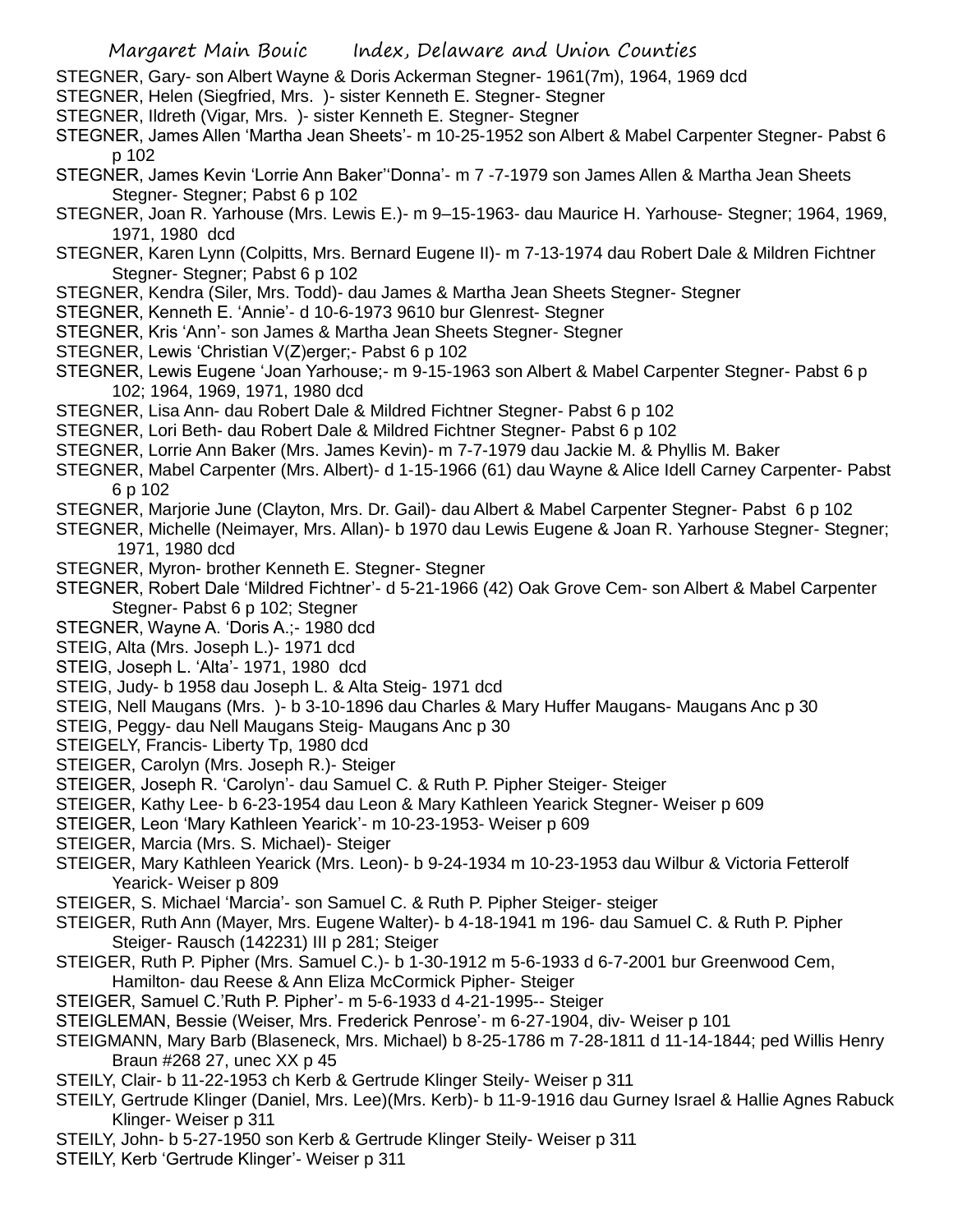- STEIN, Rev. Dr.- conducted funeral of James Richey, 1913, Cry Ab p 95
- STEIN, Adam John "Jack"'Isabell'- d 11-27-1972 (76) Stein
- STEIN, Alan- 1971 dcd, Oxford Tp
- STEIN, Alice (Figgins, Mrs. )- sister Clarence E. Stein- Stein
- STEIN, Alice Jean- b 4-11-1938 d 12-31-1941 dau Thomas Heber & Harriet Louisa Broscious Stein- Weiser p 384
- STEIN, Alice M. (Mrs. John J.)- 1961, 1964, 1969, 1971, 1980 dcd
- STEIN, Angelica- 1870C Scioto Tp p 493 (16)
- STEIN, Bartlett- 1971 dcd Oxford Tp
- STEIN, Benjamin- b 1975 son Dale H. Jr. & Eileen M. Stein- 1980 dcd
- STEIN, Bernadine (Drum, Mrs. )- sister Clarence E. Stein- Stein
- STEIN, Beverly (Stein, Mrs. Lewis M.0- m 2-4-1969 dau Harry Stein- Stein
- STEIN, Bruce- b 1969, grandson Lester E. & Mary H. Stein- 1980 dcd
- STEIN, Carl E. 'Inez'- 1961, 1964, 1969, 1971, 1980 dcd
- STEIN, Charles Albert 'Darlene Eleanor Henninger'- b 3-19-1931 m 3-28-1953 son Norman Lester & Katherine Sevilla Fister Stein- Weiser p 136
- STEIN, Cheryl- dau Russell Stein- Stein
- STEIN, Clarence E. 'Helen'- d 3-8-1975 (72) Ashley Union Cem- Stein; 1969, 1971 dcd
- STEIN, Connie- b 1959 dau Dale H. & Elaine M. Stein- 1964, 1969, 1971 dcd
- STEIN, Dale H. Jr. 'Eileen M.'- b 1952 son Dale H. & Elaine M. Stein- 1961, 1964, 1969, 1971, 1980 dcd
- STEIN, Dale H. Sr. 'Elaine M.'- 1961, 1964, 1969, 1971, 1980 dcd
- STEIN, Daniel Raymond 'Pearl Katherine Hoffman'- b 7-14-1922 m 11-4-1944 son Norman Lester & Katherine Sevilla Fister Stein- Weiser p 136
- STEIN, Darlene Eleanor Henninger (Mrs. Charles Albert)- b 4-23-1936 m 3-28-19530 Weiser p 136
- STEIN, David Allen- b 3-24-1945 son Daniel Raymond & Pearl Katharine Hoffman Stein- Weiser p 136
- STEIN, David- son Clarence E. & Helen Stein- Stein 1969 dcd
- STEIN, Deloris Mae Mary Moyer (Mrs. Norman Lester II) b 9-19-1933 m 6-14-1952- Weiser p 136
- STEIN, Dorman Lee. 'June'- 1980 dcd
- STEIN, Dorman Lee 'Harriet Jane Brundige- son Clarence E. & Helen Stein- dcq Harriet Jane Brundige Stein 1; 1961, 1964. 1969, 1971 dcd
- STEIN, Edwin Carl- d 7-27-1962 (63) Union Cem, Columbus- Stein
- STEIN, Eileen M. (Mrs. Dale H., Jr.)- 1980 dcd
- STEIN, Elaine M. (Mrs.Dale H. Sr.)- 1961, 1964, 1969, 1971, 1980 dcd
- STEIN, Eliza- dau Solomon & Eliza Trautman- dcw Bk 3 p 148 or 418
- STEIN, Eliza Trautman (Mrs. Solomon)- m 11-11-1838 dcm
- STEIN, Elizabeth- dau Solomon & Eliza Trautman- dcw Bk 3 p 418
- STEIN, Elouise (Arnett, Mrs. )- dau Clarence E. & Helen Stein- Stein
- STEIN, Hannah (Maugans, Mrs. Enoch)- Maugans Anc p 2
- STEIN, Harley Nevin- b 1945 son Minor,Jr. & Martha Elizabeth Shipman Stein- Weiser p 575
- STEIN, Harriet Jane Brudige (Mrs. Dorman Lee)- dau John C. & Etta Camaron Brundige- dcq 1; 1961, 1964, 1969, 1971 dcd
- STEIN, Harriet Louisa Broscious (Mrs. Thomas Reber)- b 6-26-1902 m 9-16-1922 dau Charles Henry & Alice Zimmerman Broscious- Weiser p 383
- STEIN, Harry- b 1955 son Dale H. & Elaine Stein- 1961, 1964, 1969, 1971 dcd
- STEIN, Harry- Stein
- STEIN, Hazel Nelson #69 dau Oscar T. & Ruth Edna Poston Nelson- ped 1; unec IV p 2, VI p 22. XII p 16. VIII p 2, IX p 2. XII p 3, XIII p 3, XVII p 18, 20, 21, 32; heir of John Irwin, XVIII p 28,
- STEIN, Helen L.(Mrs. Clarence E.) Stein; 1969, 1971, 1980 dcd; retired
- STEIN, Henry- son Anna Stein- Stein
- STEIN, Inez (Mrs. Carl E.)- 1961, 1964, 1969, 1971, 1980 dcd
- STEIN, —(Mrs. James)- d Tuesday, funeral Reformed ch- dg 1-26-1894, Cry Ab p 150
- STEIN, Jane Brundige (Mrs. )- b 8-28-1925 m 11-29-1952 dau John Cary & Etta Cameron Sayre Brundige- dcc Jane Brudige Stein 1
- STEIN, Jean (Mrs. Edwin Carl)- Stein
- STEIN, Jerry- b 1960 ch John J. & Alice M. Stein- 1961, 1964, 1969, 1971 dcd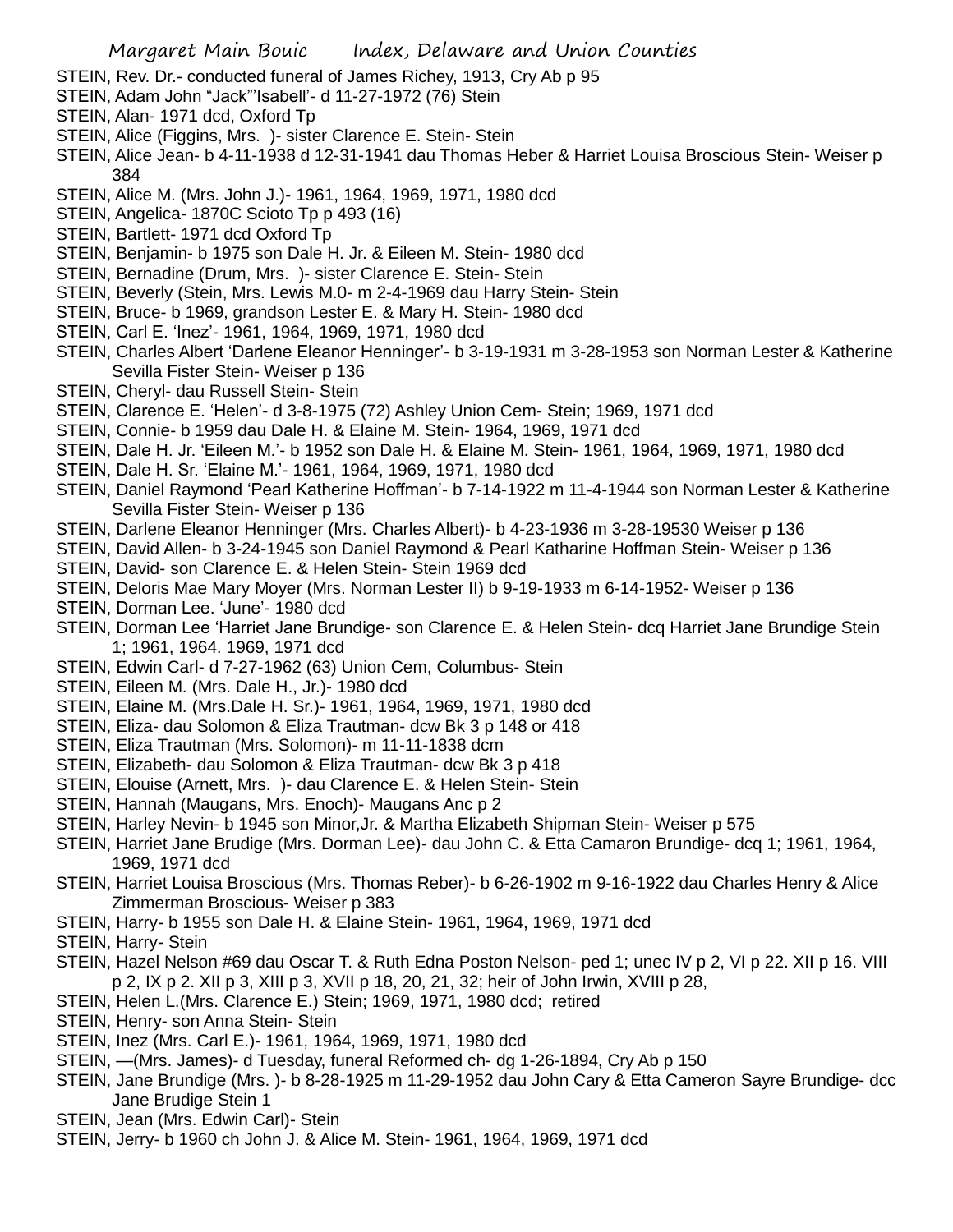STEIN, Jessie Anna Mountel (Mrs. Thomas J.)- b 7-12-1937 m 11-7-1959 dau Edward,Jr. & Jessie La Verne Martin Mountel- McKitrick p 217

- STEIN, John Charles- b 5-26-1944 son Thomas Reber & Harriet Louisa Broscious Stein- Weiser p 384
- STEIN, John J. 'Alice M.'- son Adam John & Isabel Stein- Stein; 1961, 1964, 1969, 1971, 1980 dcd
- STEIN, Julie- b 1964- dau Dale H. Sr. & Elaine M. Stein- 1961, 1964, 1969, 1980 dcd

STEIN, June (Mrs. Dorman M.)- 1980 dcd

- STEIN, Karen- b 1960 dau Robert E. & Margaret L. Stein- 1961, 1964, 1969, 1971, 1980 dcd
- STEIN, Katherine Sevilla Fister (Mrs. Norman Lester)- b 9-26-1890 m 9-20-1918 dau Daniel Wolff & Mary Ann Jacobs Fister- Weiser p 135
- STEIN, Kenny- b 1962 son John J. & Alice M. Stein- 1964, 1969, 1971 dcd
- STEIN, L. A. 'Orpha'- 1961 dcd
- STEIN, Larry Thomas- b 11-5-1956 son Norman Lester & Deloris Mae Mary Moyer Stein- Weiser p 136
- STEIN, Laurebelle (Jacobs, Mrs. )- dau Clarence E. & Helen Stein- Stein
- STEIN, Lester E. 'Mary H.;- 1980 dcd
- STEIN, lorene Amanda (Hope, Mrs. Robert Cooper)- b 4-21-1920 m 12-24-1936 dau Norman Lester & Katherine Sevilla Fister Stein- Weiser p 136
- STEIN, Lowell Charles- b 1-15-1949 son Daniel Raymond & Pearl Katherine Hoffman Stein- Weiser p 136
- STEIN, Margaret L. (Mrs. Robert E.)- 1964, 1969, 1971 dcd
- STEIN, Martha Elizabeth Shipman (Mrs. Mier,Jr.)- b -7-31-1923 dau Harley Nevin & Ruth Killian Mettler Shipman- Weiser p 575
- STEIN, Mary Adelle (Stone, Mrs. Russell E.)- b 3-14-1924 m 3-23-1946 dau Thomas Reber & Harriet Louisa Broscious Stein- Weiser p 383
- STEIN, Mary H. (Mrs. Lester E.)- 1980 dcd
- STEIN, Miner,Jr. 'Martha Elizabeth Shipman'- Weiser p 575
- STEIN, Nathan- b 1978 son Dale H. Jr. & Eileen M. Stein- 1980 dcd
- STEIN, Norman Lester 'Katherine Sevilla Fister'- b 1-31-1889 m 9-20-1918- Weiser p 136
- STEIN, Norman Lester II 'Deloris Mae Mary Moyer'- b 6-28-1927 m 6-14-1952 dau Norman Lester & Katherine Sevilla Fister Stein- Weiser p 136
- STEIN, "Peggy" Margaret L. (Mrs. Robert E.)- 1964, 1969, 1971, 1980 dcd
- STEIN, Orpha (Mrs. O. A.)- 1961, 1964 dcd
- STEIN, Pearl Katherine Hoffman (Mrs. Daniel Raymond)- b 7-4-1925 m 11-4-1944- Weiser p 136
- STEIN, Raymond Daniel- b 5-8-1955 son Norman Lester II & Deloris Mae Mary Moyer Stein- Weiser p 136
- STEIN, Richard Lamar- b 7-31-1946 son Daniel Raymond & Pearl Katherine Hoffman Stein- Weiser p 136
- STEIN, Robert- son Clarence E. & Helen Stein- Stein
- STEIN, Rpbert E "'Peggy" Margaret L.'- 1964, 1969, 1971, 1980 dcd
- STEIN, Robert- b 1955 son Minor,Jr. & Martha Elizabeth Shipman Stein- Weiser p 575
- STEIN, Russell- son Edwin Carl & Jean Stein- Stein
- STEIN, (Brady, Mrs. Edward R.)- dau Edwin Carl & Jean Stein- Stein
- STEIN, Sandra Joy- b 9-8-1947 dau Daniel Raymond & Pearl Katherine Hoffman Stein- Weiser p 136
- STEIN, Sarah- dau Solomon & Eliza Trautman- dcw Bk 3 p 148
- STEIN, Sharon Ann- b 12-16-1960 dau Thomas J. & Jessie Anna Mountel Stein- McKitrick p 217
- STEIN, Solomon 'Eliza Trautman'- m 11-11-1838 dcm; dcw Will Bk 3 p 418
- STEIN, Sophia- 1870C Scioto Tp p 493 (33)
- STEIN, Susan- 1870C Scioto Tp p 493 (11)
- STEIN, Terry- b 1960 ch John J. & Alice M. Stein- 1961, 1964, 1969 dcd
- STEIN, Thomas Heber 'Harriet Louisa Broscious'- b 12-15-1899 m 9-16-1922- Weiser p 383
- STEIN, Thomas J. 'Jessie Anna Mountel'- b 11-7-1959- McKitrick p 217
- STEIN, Thomas Joseph- b 10-16-10-3 son Thomas J. & Jessie Anna mountel Stein- McKitrick p 217 STEIN, William W.- 1870C Scioto Tp p 493 (54\*)
- STEINBACH, Kenneth- b 1959 son Ronald W. & Marlene Steinbach- 1967, 1971, 1975 ucd
- STEINBACH, Linda- b 1961 dau Ronald W. & Marlene Steinbach- 1967, 1971, 1973, 1975 ucd
- STEINBACH, Marlene (Mrs. Ronald W.)- 1967, 1971, 1973, 1975 ucd
- STEINBACH, Ronald W. 'Marlene'- 1967, 1971, 1973, 1975 ucd
- STEINBACH, Ronald- b 1958- son Ronald W. & Marlene Steinbach- 1967, 1971, 1973, 1975 ucd
- STEINBAUGH, J.- 1980 dcd Harlem Tp
- STEINBAUER, A. 'E.'- DJ p 75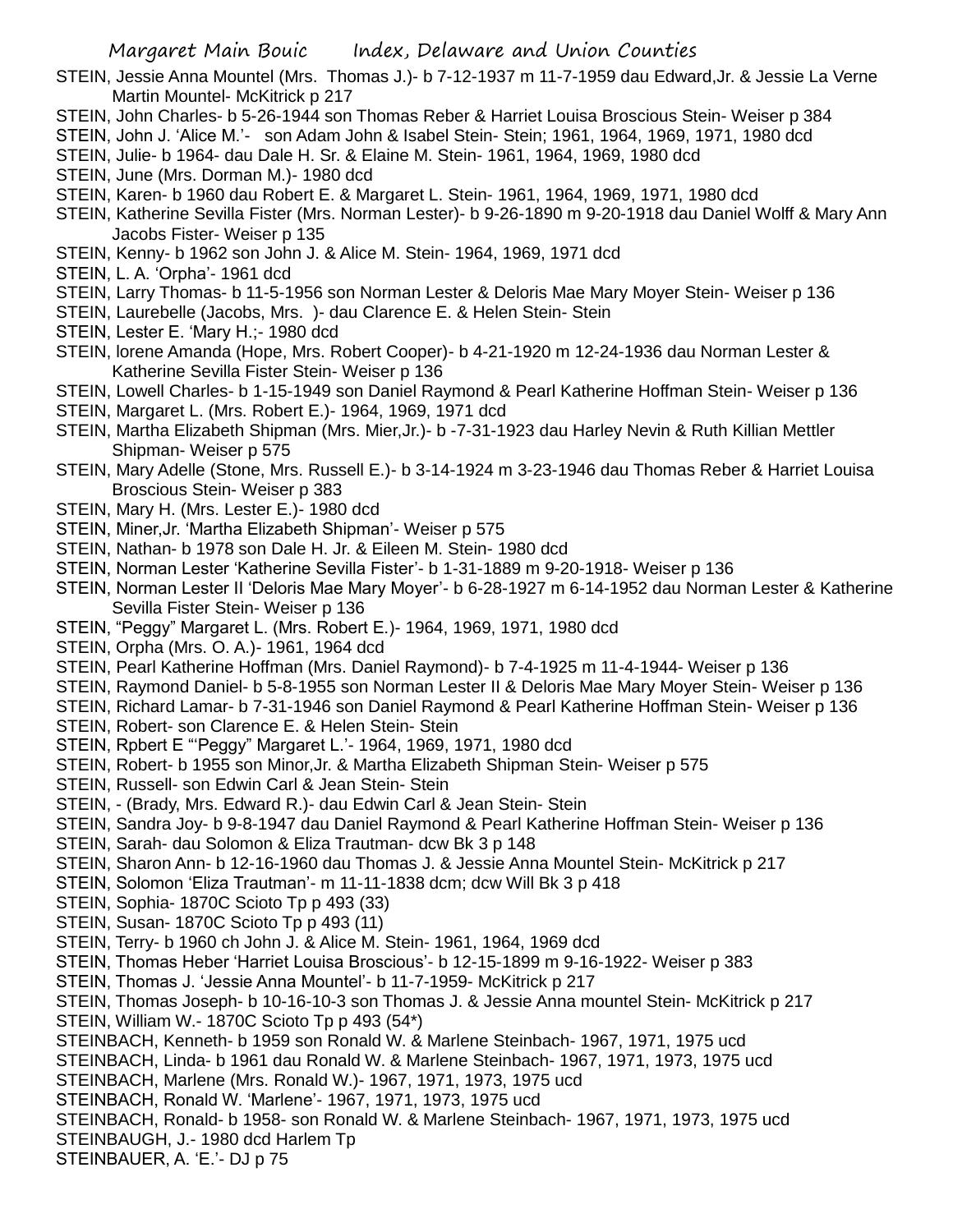STEINBAUER, E (Mrs. A.)- DJ p 75

STEINBAUER, Katharina- b 6-29-1859 d 5-5-1861 St. John's Cem, DJ p 75 dau A. & E.

STEINBAURER, Mr.- 1915 uch p 228

STEINBECK, Asenith (Mrs.Charles)- 1850C Berlin Tp 2026 p 123 (36,O); dcw Bk 4 p 433(46) witness

STEINBECK, Charles 'Asenith'- 1850C Berlin Tp 2026 p 123 (39,NJ); 1908 dch p 143, 246; dcw Bk 4 p 322  $(46)$  witness; dcw BI 4 [ 345 )36) appr; p 95(11) exec of Isaac Harrison

- STEINBECK, Charles E.- 1850C Berlin Tp 2032 p 123 (11,O)
- STEINBECK, Elizabeth (Morehouse, Mrs. Stephen)- b 1775 d 1868 dcq Forrest Shoemaker 21; Powell p 344
- STEINBECK, Hannah F. (Peet, Mrs. Alba)- m 11-5-1861 dcm
- STEINBECK, Hannah (Mrs. John)- 1850C Berlin Tp 2032 p 123 (53,NJ); Pabst 8 p 4
- STEINBECK, John 'Hannah'- 1850C Berlin Tp 2032 p 123 (67,NJ)
- STEINBECK, John H.- son William D. & Rhoda B. Steinbeck- 1850C Berlin Tp 2025 p 123 (10,O)
- STEINBECK, Lucy A. W.- dau William D. & Rhoda B.Steinbeck 1850C Berlin Tp 2025 p 123 (5,O)
- STEINBECK, Mary E.- dau William D. & Rhoda B. Steinbeck- 1850C Berlin Tp 2025 p 123 (5,O)
- STEINBECK, Parthenia (Poppleton, Mrs. Sameul)- m 10-10-1818 d 10-28-1826- 1908 dch p 871; dumch p 363; Powell p 177
- STEINBECK, Rhoda B. (Mrs.William D.)- 1850C Berlin Tp 2025 p 123 (28,NJ)
- STEINBECK, William D. 'Rhoda B.'- 1850C Berlin Tp 2025 p 123 (35,NJ)
- STEINBECK, William L.- son William D. & Rhoda B. Steinbeck- 1850C Berlin Tp 2-25 p 123 (2,O)
- STEINBERGER, David- 1969, 1971 dcd
- STEINBERGER, Lynn- d 6-11-1925 bur Middleburg train crash- mlib
- STEINBRECHER, Barbara Ann- dau Paul & Inez Steinbrecher- Steinbrecher
- STEINBRECHER, Brenda Joyce Strohl (Mrs. David Paul)- Steinbrecher
- STEINBRECHER, Brittany- dau David Paul & Brenda Joyce Strohl Steinbrecher- Steinbrecher
- STEINBRECHER, Casey- ch David Paul & Brenda Joyce Strohl Steinbrecher- Steinbrecher
- STEINBRECHER, David Paul 'Brenda Joyce Strohl'- m 7-27-1974 son Paul & Inez Steinbrecher- Steinbrecher
- STEINBRECHER, Inez (Mrs. Paul)- Steinbrecher
- STEINBRECHER, Nicholas- son David Paul & Brenda Joyce Strohl Steinbrecher- Steinbrecher
- STEINBRECHER, Paul 'Inez'- Steinbrecher
- STEINBRENNEN, n.- b 1879 d 1883 Oak Grove Cem- Powell p 440
- STEINBROOK, Daniel E. 'Virginia R.'- 1969 dcd
- STEINBROOK, Virginia R. (Mrs. Daniel E.)- 1969, 1971 dcd
- STEINER, Abraham- 1915 uch p 515
- STEINER, Abraham- son Abraham & Elizabeth Lewis Steiner- 1883 uch V p 67; 1850C Liberty Tp Del Co 1618 p 107 (25,O)
- STEINER, Abraham 'Elizabeth Lewis'- 1883 uch V p 66, 67
- STEINER, Ada- 1870C Darby Tp 228-216 p 29 (3,O)
- STEINER, Ada May (Millholen, Mrs. Henry)- m 11-9-1892 ucm (Hearl)
- STEINER, Dr. Adolph- 1908 dch p 235
- STEINER, Alice C.- 1870C Darby Tp 228-216 p 29 (11,O)
- STEINER, Alice (Hager, Mrs. Daniel A.)- m 3-21-1875 ucm 5668; mt 3 p 11
- STEINER, Catharine (Myers, Mrs. )- dau Abraham & Elizabeth Lewis Steiner- 1883 uch V p 67
- STEINER, Catherine Emelie (Vienot, Mrs. George F.)- m 6-6-1857 d 4-18-1895, dg 1-14-1908, Cry Ab p 98
- STEINER, Charles S.-son Joseph A. & Margaret E. Steiner- 1880 Dover Tp 36-37 p 22 (6,O,O,ILL)
- STEINER, Christian- 1870C Delaware Tp p 279 (26\*)
- STEINER, Christian 'Ruth- son Abraham & Elizabeth Lewis Steiner- 1883 uch V p 67; 1860C Dover Tp 251 (52,O)
- STEINER, Effie- dau Joseph A. & Margaret E.Steiner- 1880C Dover Tp 336-37 p 22 m 23 (4,O,O,O)
- STEINER, E. H.- 1870C Delaware Town p 287 (30\*)
- STEINER, Eliza Ann (Coulter, Mrs. )- dau Abraham & Elizabeth Lewis Steiner- 1883 uch V p 67
- STEINER, Elizabeth Lewis (Mrs. Abraham)- 1883 uch V p 66; 1850C Liberty Tp Del Co 1618 p 107 (65,Va)
- STEINER, Ellen- dau Christian & Ruth Steiner- 1860C Dover Tp 25 (10,O)
- STEINER, Emma J.- 1870C Darby Tp 228-216 p 29 (10,O)
- STEINER, Ernest- b 1972 d 1875 (3y) Unionville Cem, DJ p 35- son John d. & Melvina Steiner; mt 3 p 28
- STEINER, Francis W.'Hattie'- m 6-2-1923-Steiner
- STEINER, Frank- son Christian & Ruth Steiner- 1860C Dover Tp 25 (7,O)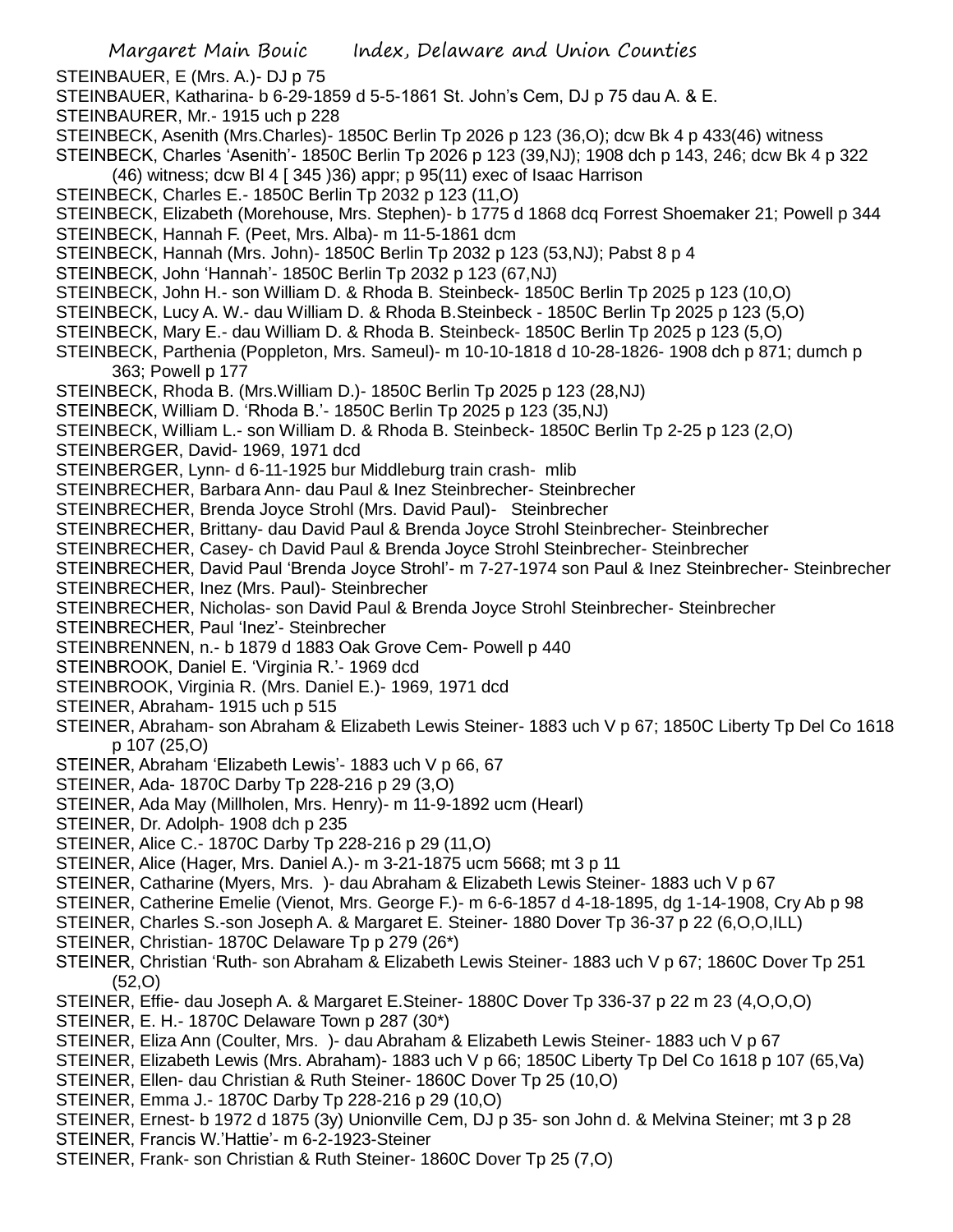STEINER, Harry- son J. J. & Mary Steiner- 1949 ucd

- STEINER, Idabelle- dau Christina & Ruth Steiner- 1860C Dover Tp 25 (13,O)
- STEINER, James W. 1870C Darby Tp 228-216 p 29 (15,.O)
- STEINER, J. J. 'Mary'- 1949 ucd
- STEINER, John B.- 1870C Darby Tp 228-216 p 29 (7/12,O)
- STEINER, John D. 'Melvina'- b 1835 d 1909 Unionville Cem, DJ p 35, 46, 52, interment 4-13-1909, GAR ;1870C Darby Tp 220-208 p 27 (36,O); query, unec IX p 62, XV p 14
- STEINER, John 'Opal May Debolt'- 1985 uch p 40
- STEINER, Joseph- son Abraham & Elizabeth Lewis Steiner- 1883 uch V p 67
- STEINER, Joseph A. 'Margaret E.'- 1880C Dover Tp 36-37 p 22 (38,O,O,O)
- STEINER, Joseph- son Christian & Ruth Steiner- 1860C Dover Tp 25 (19,O)
- STEINER, Laura- dau Joseph A. & Margaret E. Steiner- 1880C Dover Tp 36-37 p 23 (1,O,O,O)
- STEINER, Lavonne (Huffman, Mrs. )- dau Francis W. Steiner- Steiner
- STEINER, Ledian- dau Christian & Ruth Steiner- 1860C Dover Tp 25 (14,O)
- STEINER, Leilley- son Joseph A. & Margaret E. Steiner- 1880C Dover Tp 36-37 p 22 (8,.O,O,ILL)
- STEINER, Lula R. (Huey, Mrs. Milton l.)- b 1878 d 1959 Oakdale II p 121 (K-R7-8)
- STEINER, Manerva- dau Christian & Ruth Steiner- 1860C Dover Tp 25 (23,O)
- STEINER, Margaret E. (Mrs. Joseph A.)- 1880C Dover Tp 36-37 p 22 (ILL,O,O)
- STEINER, Marvin- son Francis W. Steiner- Steiner
- STEINER, Mary A.- 1850C Liberty Tp Del Co 1618 p 107 (35,O)
- STEINER, Mary F.- 1870C Delaware Tp [ 287 (19)
- STEINER, Mary (Mrs. J. J.)- 1949 ucd
- STEINER, Mary (Sager, Mrs. )- dau Abraham & Elizabeh Lewis Steiner- 1883 uch V p 67
- STEINER, Melvina (Mrs. John D.)- b 1835 d 1907 Unionville Cem, DJ p 35; 1870C Darby Tp 220-208 p 27 (36,O); query, unec IX p 62
- STEINER, ----(Mrs. J. D.)- sister Henry Harrison Shrebe- unec XIII p 33
- STEINER, Opal May Debolt (Mrs. John)- dau Harley E. & Ida May Columber Debolt- 1985 uch p 40. 88
- STEINER, Ora Zola (Cook, Mrs. Rolla D.)- b 4-2-1870 d 7-1958 Oakdale I p 124 (E-R7-8)- dau Joseph A. &
- Margaret E. Steiner- 1880C Dover Tp 36-37 p 23 (10,O,O,ILL)
- STEINER, Paulina- 1870C Delaware Tp p 279 (28)
- STEINER, Paulina- 1870C Delaware Tp p 279 (4m)
- STEINER, Regina (Long, Mrs. Phillip)- ped Mary Beth Rickabaugh Merklin 19; unec XIV p 30
- STEINER, Ruth (Mrs.Christian)- 1860C Dover Tp 25 (49,O)
- STEINER, Ruth Gibson (Mrs. )- dau Levin & Rachel Linsley Gibson- 1883 uch V p 67
- STEINER, William F.- son Joseph A. & Margaret E. Steiner- 1880C Dover Tp 3637 p 22 (12,O,O,ILL)
- STEINHART, Mollie (Herb, Mrs. Ray)- Weiser p 382
- STEINHAUER, Steinhauer
- STEINHAUER, Rebecca- dau Walter H. & Bonnie V. Steinhauer- 1962 ucd (9)
- STEINHAUER, Walter H. 'Bonnie V.'- b 4-2-1916 d 10-8-1982 (66) son Grover Henry Steinhauer- Steinhauer
- STEINHAUR, Harry 'Trione'- Steinhaur
- STEINHAUR, Trione (Mrs. Harry)- d 7-8-1966 (58) Oak Grove Cem- Steinhaur
- STEINHAUS, Alex- b 1-19-1988 son Alfred & Elaine Gurgel Steinhaus- St. Paul p 42
- STEINHAUS, Alfred 'Elaine Gurgel'- b 6-20-1938 m 4-25-1959- St. Paul p 42
- STEINHAUS, Alfred, Jr. 'Linda'- b 6-29-1962 son Alfred & Elaine Gurgel Steinhaus- St. Paul p 42
- STEINHAUS, Alyson- b 9-2-1989 ch Alfred & Elaine Gurgel Steinhaus- St. Paul p 42
- STEINHAUS, Cheryl (Mather, Mrs. John)- b 1-9-1961 dau Alfred & Elaine Gurgel Steinhaus- St. Paul p 42
- STEINHAUS, Elaine Gurgel (Mrs. Alfred)- b 7-22-1938 m 4-25-1959 dau Reinhold & Olga Anna Magdalena Knust- St. Paul p 42
- STEINHAUS, Linda (Mrs. Alfred)- b 11-20-1961 St. Paul p 42
- STEINHAUSER, John- Steinhauser
- STEINHAUSER, Jonda (Raney, Mrs. J. Randall)- m 8-6-1977 dau John Steinhauser- Steinhauser
- STEINHAUSER, Rebecca (Ingram, Mrs. Roger Eugene)- m 12-1-1972 -St. Paul p 62
- STEINHSAUSSER, Carol S. (Cumbo, Mrs. Stewart)- dau Henry W., Sr. & Emma J. Delbarn Steinhausser-**Steinhausser**
- STEINHAUSSER, Claudia J. (Nutt, Mrs. )- dau Henry W. Sr. & Emma J. Delgarn Steinhausser- Steinhausser STEINHAUSSER, Debbie (Mrs. Henry W. Jr.)- Steinhausser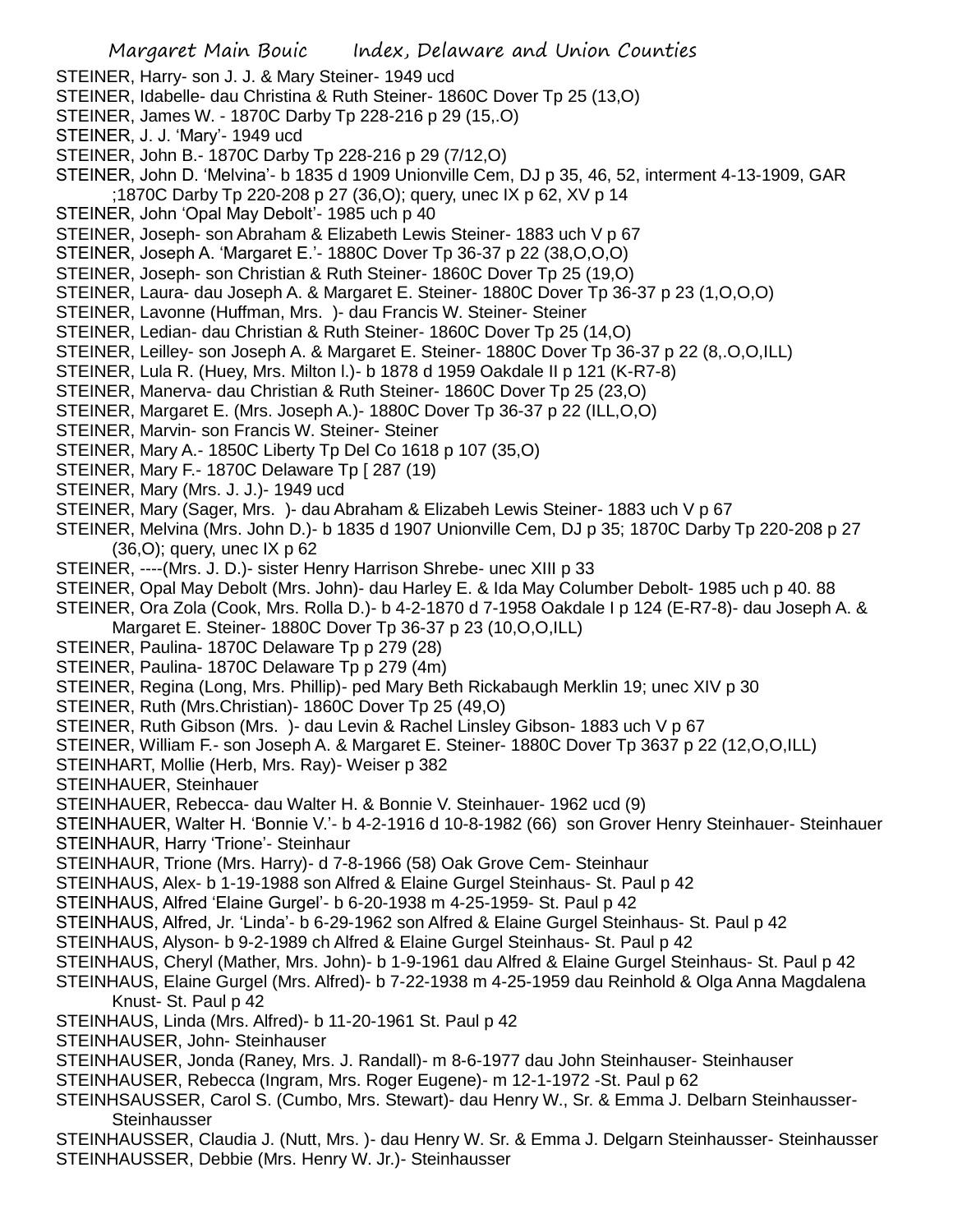- STEINHAUSSER, Emma J. Delgarn (Mrs. Henry W., Sr.)- b 2-3-1923 d 10-20-2002 (79) bur Lexington- dau Timothy, Sr. & Susan Darby Delgarn- Steinhausser
- STEINHAUSSER, Henry W. Sr. 'Emma J. Delgarm;- Steinhausser
- STEINHAUSSER, Henry W. Jr. 'Debbie'- son Henry W. Sr. & Emma J. Delgarn Steinhausser- Steinhausser
- STEINHAUSSER, Joseph- b 1949 son Lloyd & Pauline Steinhausser- 1962, 1967 ucd
- STEINHAUSSER, Lloyd 'Pauline'- 1962, 1967 ucd
- STEINHAUSSER, Pauline (Mrs. Lloyd)- 1962, 1967 ucd
- STEINHAU(V)ER, Bonnie (Mrs. Walter)- 1962, 1973, 1975 ucd
- STEINHAU(V)ER, Walter H. 'Bonnie'- 1962, 1971, 1973, 1975, 1977, 1979, 1981, 1983 ucd
- STEINHOFF, Wm- 1980 dcd Genoa Tp
- STEINHURST, Sylvia laura (Mrs. Charles)- d 3-20-1957 (69) bur Fostoria, O.- mlib
- STEININGER, Nancy (Lawson, Mrs. Jerome J.)- b 6-14-1921 m 11-1943 dau Russell & Virginia Dunham Muhlenberg Steininger- Weiser p 216
- STEININGER, Russell 'Virginia Dunham Muhlenberg'- Weiser p 215
- STEININGER, Virginia Dunham Muhlenberg (Mrs.Russell)(Brooks, Mrs. George)- b 12-17-1897 m(2) 6-3-1942 dau Charles Henry & Anna Dunham Muhlenberg- Weiser p 187, 215
- STEINMAN, Addie Matthews (Mrs. James W.)- d 12-4-1964 (76) Oak Grove Cem- Steinman
- STEINMAN, James W. 'Addie Matthews- Steinman
- STEINMAN, John Matthews- son James W. & Addie Matthews Steinman- Steinman
- STEINMAN, --------(O'Brien, Mrs. Francis)- dau James W. & Caddie Matthews Steinman- Steinman
- STEINMETZ, Anna E. (Mrs. Kenneth M.)- 1959 ucd
- STEINMETZ, Cornelius 'Sarah Jane Crottinger'- b 8-16-1825 Md d 11-18-1894 (69-3-2)Oakdale I p 23 (E-R20- 3); mt 11-21-1891 p1c5 Abs p 58; mt 3-10-1897 p4c3 , Abs p 18
- STEINMETZ, Duane L.- 1959 ucd
- STEINMETZ, Edna J. (Blumenschein, Mrs. Adam)- b 10-24-1880 d 12-1-1962 Oakdale dau George & Sally Justice Steinmetz- Blumenschein; mt 8-2-1893, Abs p 40
- STEINMETZ, Emily E. Thompson (Mrs.George H.)- m 12-16-1894 ucm (Hearl)
- STEINMETZ, Frank(lin) C.- (11-1893) son George & Sally L. Justice Steinmetz- Blumenschein; mt 8-2-1893, Abs p 40
- STEINMETZ, George H. 'Sallie M. L. Justice'- m 11-13-1897 ucm 6589- son Cornelius & Sarah Jane Crottinger Steinmetz; mt 8-2-1893, Abs p 40; mt 3-10-1897 p4c3, Abs p 18; 1880C Marysville 375-414 p 27 (21,Md,Md,Md)- see Blumenschein
- STEINMETZ, George H. 'Emily E. Thompson'- m 12-16-1894 ucm (Hearl)
- STEINMETZ, Henry- 1908 dch p 405
- STEINMETZ, Mrs. James H.- dau Dr. J. E. & Pernina Fackler- dg 8-12-1913, Cry Ab p 51
- STEINMETZ, Kenneth H. 'Anna E.'- 1959 ucd
- STEINMETZ, Mary E. (Wellser, Mrs. )- dau Cornelius & Sarah Jane Crottinger Steinmetz- mt 3-10-1897 p4c3 Abs p 18
- STEINMETZ, Sallie M. L. Justice (Mrs. George H.)- m 11-13-1897 ucm 6589 d 7-30-1893 (34y8m)- dau Franklin Justice; mt 8-2-1893, Abs p 40; 1880C Marysville 375-414 p 27 (21,Md,Md,Md) see **Blumenschein**
- STEINMETZ, Sarah Jane Crottinger (Mrs. Cornelius)- b 8-30-1830 Knox Co m 1850 d 3-6-1897 (66-6-4) Oakdale I p 23 (E-R20-3; mt 11-21-1891 p1c4, Abs p 58; mt 3-10-1897 p4c3, Abs p 18
- STEINMETZ, Sarah (Stump, Mrs. Samuel)- dau Cornelius & Sarah Jane Crottinger Steinmetz- mt 3-10-1897 p4c3
- STEIRHEART, unknown- 1860C Paris Tp 1365-1356 (35,O), male
- STEIRHEART, I.- 1860C Paris Tp 1365-1356 (30.O) female
- STEIRHOF, Magdalena B. (Scheiderer, Mrs. George)- m 9-22-1870 ucm (Hearl)
- STEIRHOFF, Angela- b 1965 dau Fred R. T. & Mary E. Steirhoff- 1967 ucd
- STEIRHOFF, Brian- b 1964 son Fred R. T. & Mary E. Steirhoff- 1967 ucd
- STEIRHOFF, Fred R. T. 'Mary F/E.'- 1910C Darby Tp 132 p 7B (36,O,O,O) m 12y- 1967 ucd
- STEIRHOFF, Harry J.- son Fred & Mary F. Steirhoff- 1910C Darby Tp 132 p 7A (2,O,O,O)
- STEIRHOFF, Howard C.- son Fred & Mary F. Steirhoff- 1910C Darby Tp 132 p 7A (9,O,O,O)
- STEIRHOFF, Imo K.- dau Fred & Mary F. Steirhoff- 1910C Darby Tp 132 p 7A (7,O,O,O)
- STEIRHOFF, John M.- 1910C Darby Tp 85 p 4B (43,O,Ger,Ger)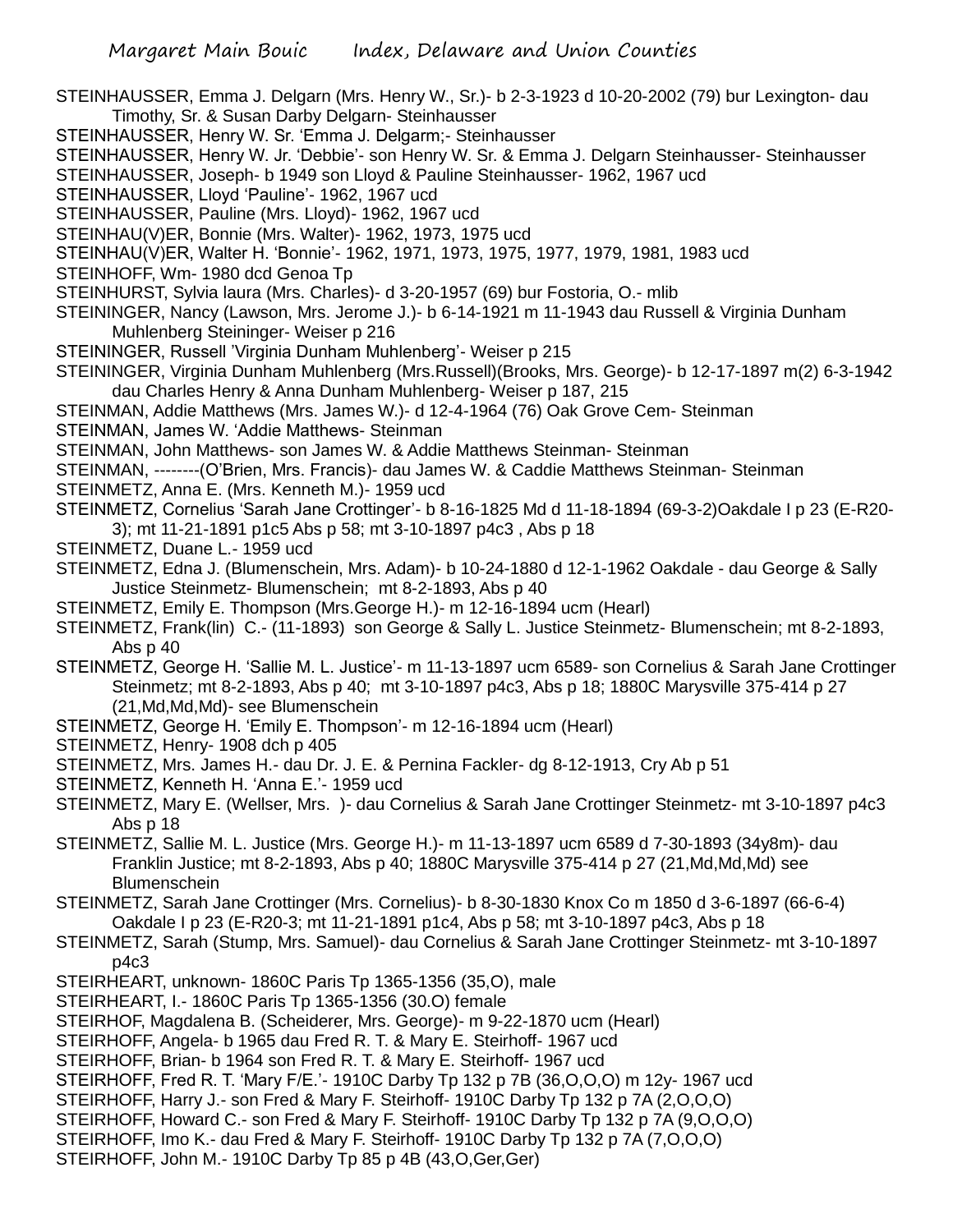Margaret Main Bouic Index, Delaware and Union Counties STEIRHOFF, Lura A.- dau Fred & Mary F. Steirhoff- 1910C Darby Tp 132 p 7A (4,O,O,O) STEIRHOFF, Mabel A.- dau Fred & Mary F. Steirhoff- 1910C Darby Tp 132 p 7A (11,O,O,O)

- STEIRHOFF, Mary F/E. (Mrs. Fred R. T.)- 1910C Darby Tp 132 p 7B (30,O,O,O) m 12y, 5 ch; 1967 ucd
- STEIROFF, John C. 'Maggie'- 1910C Darby Tp 83 p 4B (53,O,Ger,.Ger) m 28y
- STEIROFF, Maggie (Mrs. John C.)- 1910C Darby Tp 83 p 4B (48,O,Ger,Ger)- m 28y, no ch
- STEIRHOOF, Conrad 'Margaret Barbara Ruppright'- m 11-13-1881 ucm (Hearl)
- STEIRHOOF, Margaret Barbara Ruppright (Mrs. Conard)- m 11-13-1881 ucm (Hearl)
- STEITE, W. S.- d 5-20-1888 (83-01-16) Genoa, b Penn- dcdeaths
- STEITH, Hannah (Mrs. Henry)- 1850C Berkshire Tp 142 p 14 (29,O)
- STEITH, Henry 'Hannah'- 1850C Berkshire Tp 142 p 14 (33,O)
- STEITH, James- son Henry & Hannah Steith- 1850C Berkshire Tp 142 p 14 (12,O)
- STEITH, Jesse- ch Henry & Hannah Steith- 1850C Berkshire Tp 142 p 14 (6,O)
- STEITH, Margarett- dau Henry & Hannah Steith- 1850C Berkshire Tp 142 p 14 (10,O)
- STEITH, Mary J.- dau Henry & Hannah Steith- 1850C Berkshire Tp 142 p 14 (2,O)
- STEITH, Nancy- dau Henry & Hannah Steith- 1850C Berkshire Tp 142 p 14 (7,O)
- STEITS, infant d 4-5-1870 (3m) Liberty Tp ch Jacob & Catharine Steits- dcdeaths
- STEITZ, Agnes (Smith, Mrs. )- dau Charles & Carolin Agnes Steitz- Steitz
- STEITZ, Amelia B.- dau Jacob & Catharine Snyder Steitz- 1880 dch p 674
- STEITZ, Anna (Jackson, Mrs. )- dau John Steitz- dg 11-28-1905, Cry Ab p 65
- STEITZ, Anna (Mrs. William)- dg 1-21-1916,Cry Ab p 13
- STEITZ, Annie- dau John & Mary Brownmiller Steitz- 1880 dch p 673
- STEITZ, Ariel- dau William Steitz- dg 12-31-1915, Cry Ab p 104
- STEITZ, Caroline Agnes (Mrs. Charles)- d 7-8-1959 (87) Oak Grove Cem- Steitz
- STEITZ, Catharine Amos (Mrs. Jacob)- 1880 dch p 674
- STEITZ, Catharine (Fertch, Mrs. John)- m 4-25-1856 dcm
- STEITZ, Catharine Sneider (Mrs. Jacob,Sr)- m 3-20-1858 dcm (Snyder) d Sunday, dg 8-20-1912, dg 8-23- 1912, Cry Ab p 148, 150; - 1880 dch p 674
- STEITZ, —(Mrs. Charles)- dau Walter Marquett- dg 11-13-1906, Cry Ab p 131
- STEITZ. --(Mrs. Charles)-sister of Mrs. Elizabeth Hyatt-dg 12-5-1922,dg 12-8-1911,Cry Ab p 75, 65
- STEITZ, Charles- 1870C Liberty Tp Del Co p 405 (1)
- STEITZ, Charles 'Caroline Agnes'- Steitz
- STEITZ, Charles- pallbearer for Mrs. A. H. Rutherford- dg 2-11-1916, Cry Ab p 23
- STEITZ, Charles J.- son Jacob & Catharine Snyder Steitz- 1880 dch p 674; dg 8-20-1912, 8-23-1912, Cry Ab p 148, 150
- STEITZ, Charles- son Michael & Frederica Kershner Steitz- 1880 dch p 673
- STEITZ, Conrad- 1870C Liberty Tp Del Co p 405 (9)
- STEITZ, Coonie- ch Michael & Maggie Knapp Steitz- 1880 dch p 673
- STEITZ, Douglas- son Lloyd W. & Kathleen Steitz- Steitz
- STEITZ, Edna May/Madge- b 8-18-1894 d 12-29-1915(21-4-11)- dau William & Anna Steitz- dg 12-31-1915- Cry Ab p 104; dg 1-21-1916, Cry Ab p 13
- STEITZ, Edward- pallbearer for Mrs. Amos Hall- dg 2-13-1914, Cry Ab p 93
- STEITZ, Edward-son John & Mary Brownmiller Steitz- 1880 dch p 673; dg 11-28-1905. Cry Ab p 65
- STEITZ, Edward L. 'Ruth'- d 1951- Steitz
- STEITZ, Elizabeth "Lizzie"(Grumbaugh, Mrs. )- dau Jacob & Catharine Snyder Steitz- 1880 dch p 674; dg 8- 20-1912, Cry Ab p 148
- STEITZ, Elizabeth Ost (Mrs. John)- 1880 dch p 673
- STEITZ, Esther Ann (Mrs. )- step-mother of Samuel F. Strawser- dg 4-19-1912, Cry Ab p 118; funeral Sunday, Liberty Cem- dg 4-13-1915, Cry Ab p 39
- STEITZ, Frank F.- son Jacob & Catharine Snyder Steitz- 1880 dch p 674
- STEITZ. Fred- pallbearer for Catherine Steitz- dg 8-20-1912, Cry Ab p 150
- STEITZ, Fred G. 'Lulu V. '- d 11-25-1960 bur Radnor- Steitz
- STEITZ, Fredrickia Kershner (Mrs. Michael)- b 5-24-1841 d 4-11-1919 dcc Ray Bauman 15;1880 dch p 673; Powell p 298; 1870C Liberty Tp, Del,. Co p 405 (28)
- STEITZ, Fredrickia (Robinson, Mrs. Oliver)- m 1890 dau Michael & Fredrickia Kershner Steitz- dcc Ray Bauman 7 ; 1880 dch p 673
- STEITZ, Harry- pallbearer for Catherine Steitz- dg 8-23-1912, Cry Ab p 150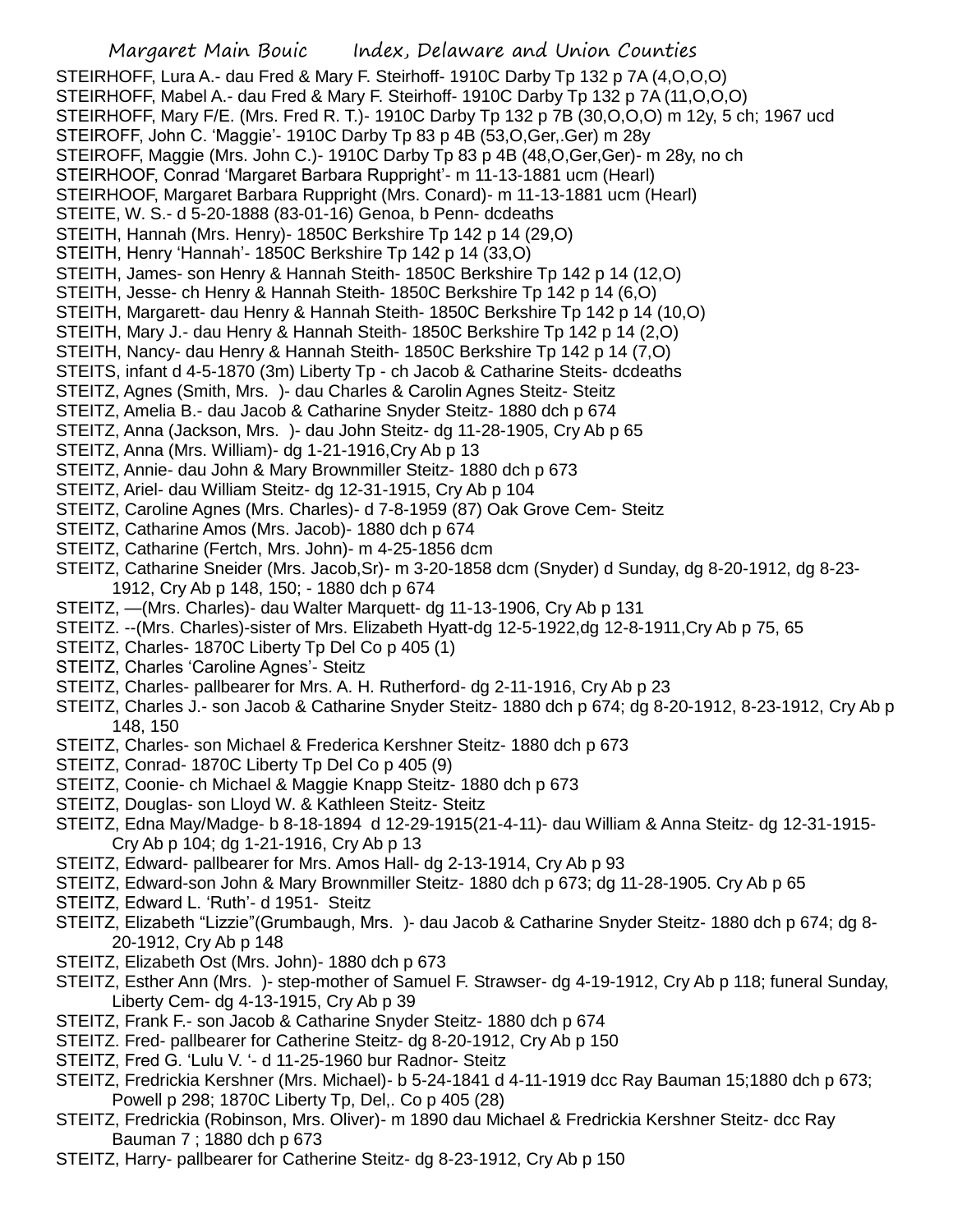- STEITZ, Henry- son Jacob,Sr. & Catherine Steitz- dg 8-20-1912, Cry Ab p 148
- STEITZ, Jacob- 1870C Liberty Tp Del Co p 407 (73\*)
- STEITZ, Jacob 'Catharine Amos'- 1880 dch p 427, 673, 674
- STEITZ, Jacob 'Catharine Snyder'- b Ger. m 3-20-1858 (Sneider) d 3-26-1903 (71-6-12) Lib. T; dceaths- son Jacob & Catharine Amos Steitz- 1880 dch p 673; dg 8-20-1912, Cry Ab p 148
- STEITZ, Jacob W.- son Jacob & Catharine Snyder Steitz- 1880 dch p 674; d dg 8-20-1912, Cry Ab p 148
- STEITZ, —(Owen, Mrs. J. W.)- dau Jacob,Sr. & Catherine Steitz- dg 8-20-1912, Cry Ab p 148
- STEITZ, (Caruth, Mrs. George)- dau Jacob, Sr. & Catherine Steitz- dg 8-20-1912, Cry Ab p 148
- STEITZ, —(Mrs. Jacob) dau Mrs. Katharine Kurrley- dg 12-18-1891, Cry Ab p 74
- STEITZ, James L. 'Mary L'- son Lloyd W. & Kathleen Steitz- Steitz; 1969, 1971 dcd
- STEITZ, John- 1870C Liberty Tp Del Co p 405 (33\*)
- STEITZ, John- b Baden,Ger d (70) dg 11-28-1905, Cry Ab p 65
- STEITZ, John 'Elizabeth Ost''Mary Brownmiller'- son Jacob Steitz- 1880 dch p 673; Pabst 2 p 103
- STEITZ, —(Mrs. John)- funeral Tuesday- dg 10-6-1893 Cry Ab p 134; dg 1-5-1894 Cry Ab p 148
- STEITZ, John F.- d 11-112-1877 (7-6-25) Liberty Tp, dcdeaths;1870C Liberty Tp Del Co 405 (3m)
- STEITZ, John- son John & Mary Brownmiller Steitz- 1880 dch p 673
- STEITZ, John- son Lloyd W. & Kathleen Steitz- Steitz
- STEITZ, Kate, Miss d Tuesday (40) dg 8-28-1914, Cry Ab p 144
- STEITZ, Kathleen- b 1961 dau James L. & Mary L. Steitz- 1969, 1971 dcd
- STEITZ, Kathleen (Mrs. Lloyd W.)- Steitz
- STEITZ, Katie- 1870C Liberty Tp Del Co p 405 (7)
- STEITZ, Kittie- ch Michael & Maggie Knapp Steitz- 1880 dch p 673
- STEITZ, Leslie- b 1968 ch James L. & Mary L. Steitz- 1969, 1971 ucd
- STEITZ, Lizzie- dau Michael & Frederica Kershner Steitz- 1880 dch p 673
- STEITZ, Lloyd W. 'Kathleen'- d 3-18-1979 Oak Grove Cem- son Edward L & Ruth Jones Steitz- Steitz
- STEITZ, Lorain- son John Steitz- dg 11-28-1905, Cry Ab p 65
- STEITZ, Lorin 'Mary Ann Basiger'- son John & Mary Brownmiller Steitz- 1880 dch p 673; Basiger
- STEITZ, Lucy (Rutherford, Mrs. )- dau Charles & Caroline Agnes Steitz- Steitz
- STEITZ, Lulu V. (Mrs. Fred C)- d 10-17-1957 971) bur Radnor- Steitz
- STEITZ, M.- member Liberty Rebekah Lodge #247; unec XVI p 40
- STEITZ, Maggie Knapp (Mrs. Michael)- 1880 dch p 673; Powell p 298
- STEITZ, Margaret- dau Michael & Maggie Knapp Steitz- 1880 dch p 673
- STEITZ, Margery- 1870C Liberty Tp Del Co p 405 (6)
- STEITZ, Marion E.- b 2-19-1913 d 5-10-2002 (89) son Edward & Ruth Jones Steitz- Steitz; 1961, 1964, 1980 dcd; Liberty Tp
- STEITZ, Mar- 1870C Liberty Tp Del Co p 405 (32)
- STEITZ, Mary Anna Basiger (Mrs. Loran)- d 9-9-1960- Basiger
- STEITZ, Mary Brownmiller (Mrs. John)- dau Reuben & lydia Snyder Brownmiller- 1880 dch p 673
- STEITZ, Mary- dau Jacob & Catharine Snyder Steitz 1880 dch p 673
- STEITZ, Mary L (Mrs. James L.)- 1969, 1971 dcd
- STEITZ, Michael 'Maggie Knapp' 'Fredrickia Kershner'- b 4-12-1834 Ger. d 12-16-1892 (59) son Jacob & Catherine Amos Steitz- dcc Ray Bauman 14; 1880 dch p 673; dcdeaths; 1870C Liberty Tp Del Co p 405 (36\*)
- STEITZ, Michael W.- 1870C Liberty Tp Del Co p 405 (2)
- STEITZ, Philip- 1870C Brown Tp p 245 (32\*)
- STEITZ, Philip- 1870C Liberty Tp Del Co p 407 (25)
- STEITZ, Reuben F.- 1870C Liberty Tp Del Co p 405 (3)
- STEITZ, Reuben- son John & Mary Brownmiller Steitz- 1880 dch p 673
- STEITZ, Richie- 1870C Liberty Tp Del Co p 405 (3)
- STEITZ, Ricky- member Liberty Rebekah Ldge- unec XVI p 40
- STEITZ, Ruth (Mrs. Edward L.)- d 9-4-1973 (88) Oak Grove Cem- Steitz; 1961, 1964, 1969, 1971 dcd
- STEITZ, Sarah E. (Wells, Mrs. )- dau Jacob & Catharine Snyder Steitz- dg 8-20-1912, Cry Ab p 148; 1880 dch p 673
- STEITZ, Thomas- son Lloyd W. & Kathleen Steitz- Steitz
- STEITZ ----Patten (Mrs. William)- dg 3-20-1908, Cry Ab p 118 sister Edna Patten, dg 8-20-1907, Cry Ab p 63
- STEITZ, William- dg 12-31-1915, Cry Ab p 104; dg 1-21-1916, Cry Ab p 13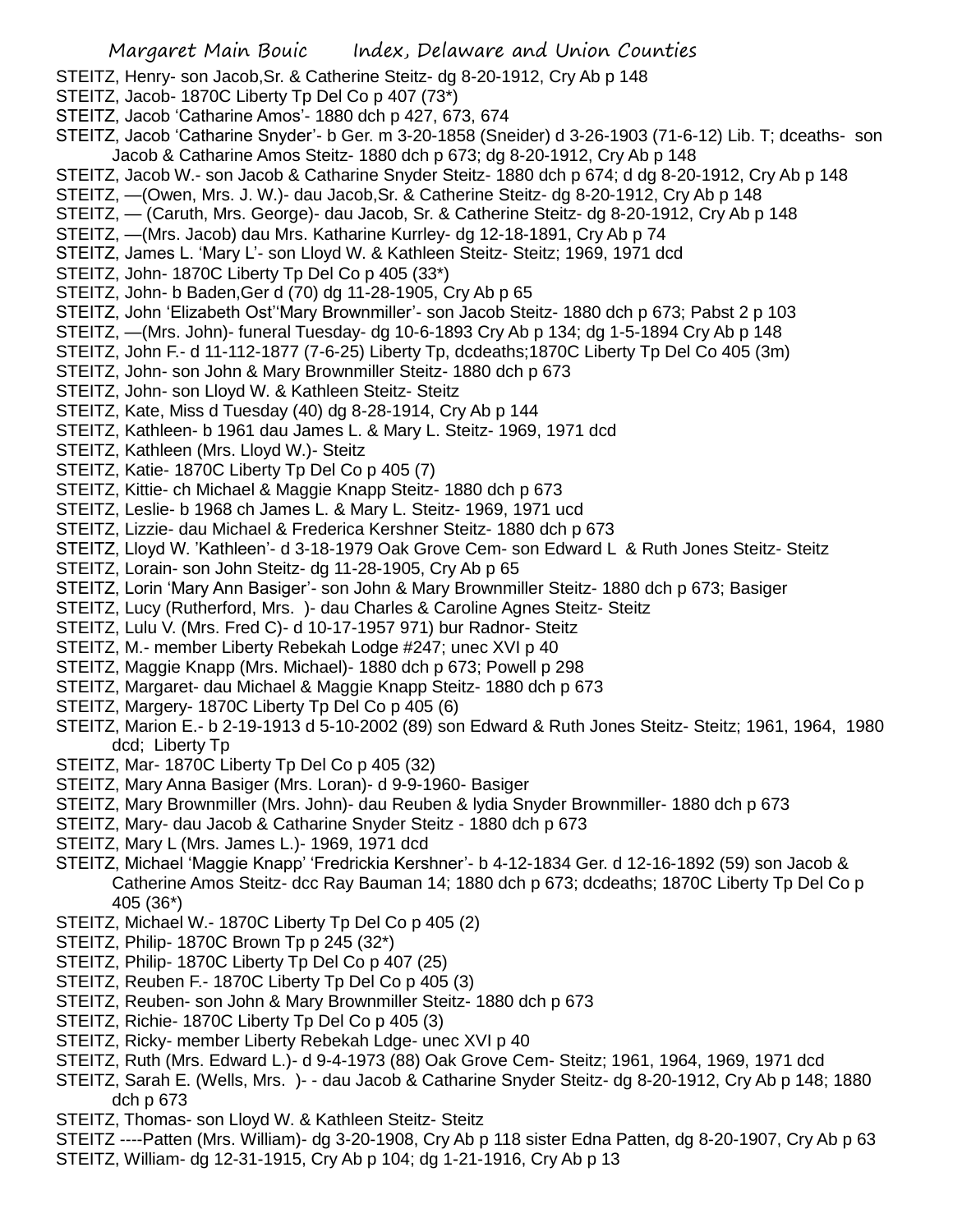- STEITZ, William- son John & Mary Brownmiller Steitz- 1880 dch p 673
- STEITZ, William- son John- dg 11-28-1905, Cry Ab p 65
- STELK, Kirsten- dau Rev. Lincoln F. & Virginia Horn Stelk- Stelk
- STELK, Rev. Lincoln F. 'Virginia Horn'- m 1960 931-1966) Stelk
- STELK, Marla- dau Rev. Lincoln F. & Virginia Horn Stelk- Stelk
- STELK, Sara- dau Rev. Lincoln F. & Virginia Horn Stelk- Stelk
- STELK, Virginia Horn (Mrs. Rev. Lincoln F.)- Stelk
- STELL, Eliza- 1870C Genoa Tp p 353 (18)
- STELL, Lizzie- d 3-20-1888 (9-6-7) dau William & Sarah Stell- mt 4-4-1888 p3c4 Abs p 45
- STELL, Sarah- 1870C Genoa Tp p 353 (64)
- STELL, Sarah (Mrs. William)- mt 4-4-1888 p3c4, Abs p 45
- STELL, William 'Sarah'- mt 4-4-1888 p3c4, Abs p 45
- STELL. William S.- 1870C Genoa Tp p 353 (65\*)
- STELLE, Ada (Weiser, Mrs. Franklin)- Weiser p 742
- STELLER, James R.)- 1976 dch p 288
- STELLHORN, Alma- dau William & Charlotte Asman Stellhorn- 1915 uch p 695
- STELLHORN, Charlotte Asman (Mrs. Ernerst F. William)- m 6-15-1892 ucm (Hearl); 1915 uch p 695 see **Stillhorn**
- STELLHORN, Martha- dau William & Charlotte Asman Stellhorn- 1915 uch p 695
- STELLHORN, Ernerst F. William 'Charlotte Asman'- m 6-15-1892 ucm (Hearl); 1915 uch p 695
- STELZER, Adah (Lehner, Mrs. )- dau Paul H. & Elizabeth Stelzer- Stelzer
- STELZER, Adam- 1908 dch p 405; dg 3-2-1915, Cry Ab p 21
- STELZER, (Mrs. Adam)- d 1-5-1894 dg 2-12-1894- 149
- STELZER, Altha R. (Mrs. James)- 1980 dcd
- STELZER, Amy (Pickering, Mrs. Charles Harmon)- m 2-5-1899, dg 6-4-1909, Cry Ab p 36
- STELZER, Elizabeth A.(Mrs. Paul H.)- 1964, 1969, 1971,1980 dcd, Sunbury p 52, 53, 54, 113
- STELZER, Ethel May Stickney (Mrs. Henry) dau Dr. Frank Albert & Mary L. Campbell Stickney- 1908 dch p 814
- STELZER, Frank A.- d 3-7-1969 (66) bur Sunbury- brother Paul H. Stelzer- Stelzer; Sunbury p 53; 1964, 1969 dcd
- STELZER, Harold- 1971 dcd
- STELZER, Henry- d Thursday- son Adam Stelze- dg 3-2-1815, Cry Ab p 21
- STELZER, Henry 'Ethel May Stickney'- 1908 dch p 426, 814
- STELZER, James 'Altha R.'- 1980 dcd
- STELZER, James E. "Jim" son Paul H. & Elizabeth Stelzer- Stelzer; Suinbury p 68
- STELZER, son Adam Stelzer- dg 3-2-1915, Cry Ab p 21
- STELZER, Kellie- b 1964 ch James & Altha R. Stelzer- 1980 dcd
- STELZER, Martha- b Muskingum Co d 1-5-1894 (45-9-20) Berkshire Tp, dcdeaths
- STELZER, Paul H.'Spider"'Elizabeth'- d 3-16-1977 (67) Sunbury Mem. Pk.; Sunbury p 52, 53, 54, 113, 144; 1964, 1969, 1971 dcd
- STELZER, Polly (Bergandine, Mrs. )- dau Paul H. & Elizabeth Stelzer- Stelzer
- STELZER, R. E.- 1980 dcd Berkshire Tp
- STELZER, Scott- b 1963 son James & Altha R. Stelzer- 1980 dcd
- STEM?, Daniel- 1880C Marysville 25-29 p 3 (19,NY,Ger,Bav)
- STEM, Rev. Nathan- 1908 dch p 242, 243; 1880 dch p 393, 394, 395; dcga p 45, 48, 49, 55
- STEMEN, Alice Ann (Couch, Mrs. Robert Franklin,Jr.)- m 1-8-1972 dau John W. & Ellen L. Grove Stemen-Stemen; Sunbury p 53, 118, 124; 1971 dcd
- STEMEN, Alice- dau Jay & Ellen L. Stemen- 1964 (14) dcd
- STEMEN, Charles L.- osn Charles M. & Emma Elizabeth Householder Stemen- Stemen
- STEMEN, Charles M.'Emma Elizabeth Householder'- Stemen; 1969 dcd

STEMEN, Ellen L. Grove (Mrs. John "Jay" W.)- b 2-22-1923 m 2-26-1949 d 7-16-2002 (79) Sunbury Mem. Pkdau Lester & Carrie McMahon Grove- Stemen; Sunbury p 52, 53, 124; 1964, 1971, 1980 dcd STEMEN, Emma Elizabeth Householder (Mrs. Charles M.)- d 12-20-1962 (85) bur Sunbury- Stemen

STEMEN, John "Jay: W. 'Ellen L. Grove''- m 2-26-1949- Stemen; Sunbury p 91, 116; 1964, 1971, 1980 dcd STEMEN, Mabel (Southworth, Mrs. )- dau Charles M. & Emma Elizabeth Householder Stemen- Stemen

STEMEN, Margaret (Homer/Hoover, Mrs. )- dau Charles M. & Emma Elizaeth Householder Stemen- Stemen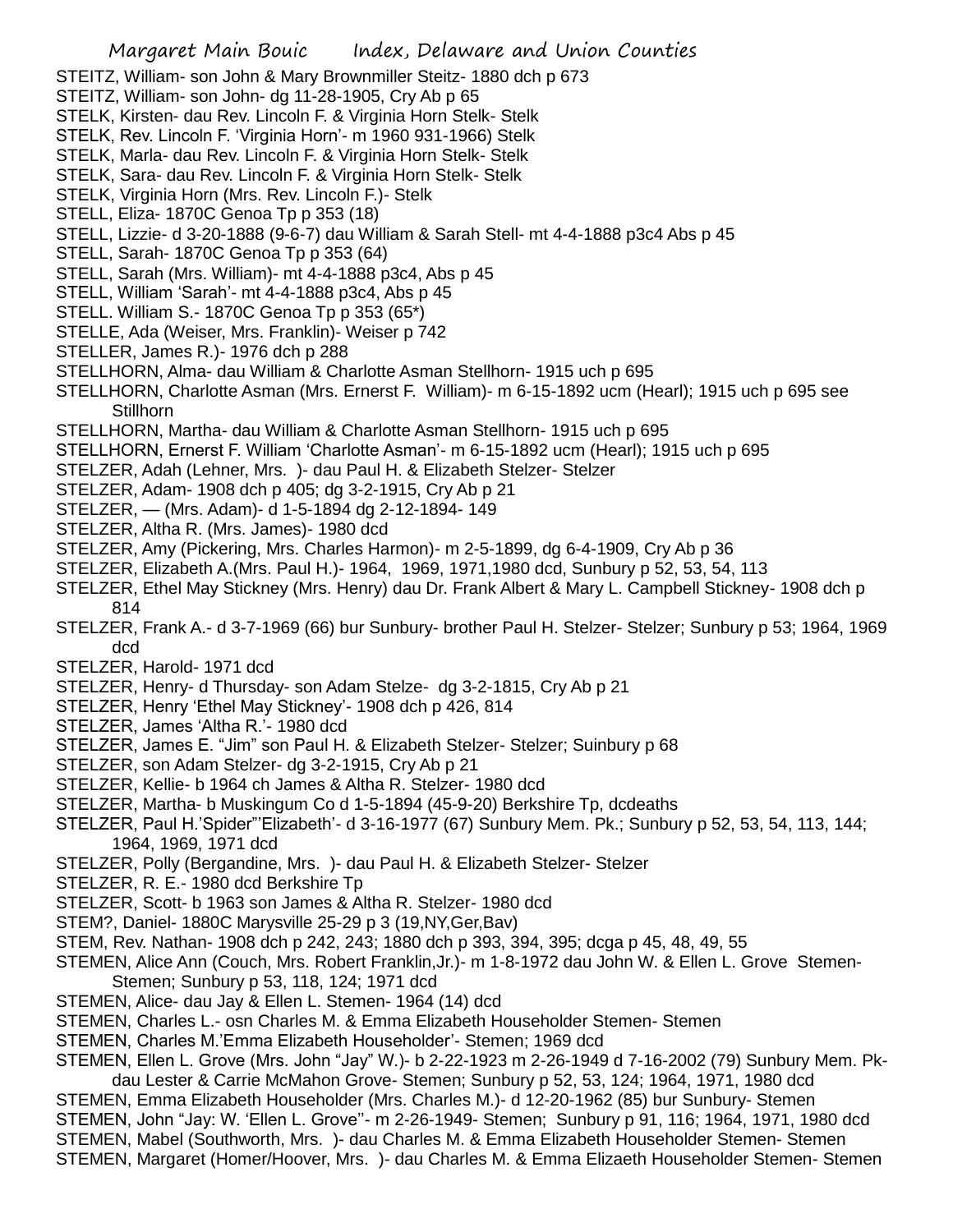Margaret Main Bouic Index, Delaware and Union Counties STEMEN, Nell (Werner, Mrs. )- dau Charles M. & Emma Elizabeth Householder Stemen- Stemen STEMEN, Ronnie M.- son John W. "Jay" & Ellen L. Grove Stemen- Stemen; 1964 (14), 1971 dcd STEMEN, Victor H.- d 4-15-1964 (59) bur Sunbury- son Charles M. & Emma Elizabeth Householder Stemen-**Stemen** STEMM, Gilbert W. 'Jean D.'- 1981, 1983 ucd STEMM, Jean D. (Mrs. Gilbert W.)- 1981, 1983 ucd STEMMONS, Emily Highbargin (Mrs. John L.)- m 9-8-1892 ucm (Hearl) STEMMONS, John L. 'Emily Highbargin'- m 9-8-1892 ucm (Hearl) STEMMONS, Laura E. Ross (Mrs. Lynn O.)- m 4-21-1875 ucm (Hearl) STEMMONS, Lynn O. 'Laura E. Ross'- m 4-21-1875 ucm (Hearl) STEMPER, Michael L.- suicide, 9-28-1981 - obit, mlib STEMPIEN, Jennifer- dau John Stempion- Stempion STEMPION, John- son Robert Stempion- Stempion STEMPION, Julie Ann- dau John Stempion- Stempion STEMPION- Robert- Stempion STEMPLE, Bradley- Harlem Tp, 1980 dcd STEMPLE, Irene (Bell, Mrs. Guy Harold)- Graham (16645); Richey 7 STENARD, William- 1880 dch p 195 STENBECK, . Asenathj- b 1813 d 1877 Oak Grove Cem- Powell p 441 STENBECK. C.- Pabst 3 p 31, 6 p 11 STENBECK, Charles- brother William B. Stenbeck- dg 6-17-1896 Cry Ab p 54; Poe p 24; wsc Grah p 50; 1880 dch p 785; 1840C Berlin Tp 205 (20-30); dcw Bk 4 p 212(24) surety; hadc p 18; CCC See Steinbeck STENBECK, John- Pabst 1 p 42; 1840C Berlin Tp p 206 (50-60) STENBECK, Mary E. (Flagg, Mrs. George)- m 10-13-1863 dcm STENBECK, Mary (Gardner, Mrs. Moses)- sister Charles Stenbeck- 1880 dch p 785; dg 6-17-1896, Cry Ab p 54 STENBECK, Rhoda B. Foster (Mrs. William B.)- m 11-30-1838 dcm; dg 6–17-1896, Cry Ab p 54 STENBECK, William B. 'Rhoda B. Foster'-b NJ 1813 m 11-30-1838/7 dcm; son John Stenbeck- dg 6-17-1896, Cry Ab p 54 STENBECK, William- brother Charles Stenback- 1880 dch p 785; 1840C Berlin Tp p 206 (20-30); CCC; hadc p 18 STENBURY, Sarah C. (Weiser, Mrs.Reuben Boseart)- m 1869- Weiser p 842 STENDIFIN, James- 1835 men p 50 #36 p 92 Porter Tp STENDIFIN, Marshall- 1835 men p 50 #37 p 92 Porter Tp STENDIPIN, Addison- 1835 men p 30 #17 p 51 Harlem Tp STENEMAN, E. M. 'Lucy Hildreth'- dumch p 452 STENEMAN, Lucy Hildreth (Mrs. E. M.)- dau David & Eliza A. Riley Hildreth- dumch p 452 STENEN, Rev. J. V.- conducted funeral of Bowen Evans- dg 6-19-1896, Cry Ab p 74 STENER, Abram- dcw Bk 4 p 192 (21) appr. STENGEL, Lorraine Eleanor (McKittrick, Mrs. Raymond Wellington)- b 3-2-1912 m 6-2-1934- McKitrick p 360 STENGER, Jeffrey b 1966/7 son Mary Stenger,1983 ucd;with Ernest R. & Mary K. Fetty 1971 ucd STENGER, Jerry- b 1964, lived with Ernest R. & Mary K. Fetty- 1971, 1983 ucd STENGER, Joey- b 1969/70 son Mary Stenger 1983 ucd, with Ernest R. & Mary K. Fetty, 1971 ucd STENGER, Mary- 1983 ucd STENGER, Paula (Mrs. Tom)- 1980 dcd STENGER, Tom 'Paula'- 1980 dcd STENNER, Charles- son Rev. Charles & Patricia Stenner- Stenner STENNER, Rev. Charles 'Patricia'- Stenner Pres. Ch., Plain City STENNER, David- son Rev. Charles & Patricia Stenner- Stenner STENNER. Patricia (Mrs. Rev. Charles)- Stenner STENNER, Timothy 'Vicki Sue McCabe'- m 6-9-1979 son Rev. Charles & Patricia Stenner- Stenner STENNER, Vicki Sue McCabe (Mrs. Timothy)- m 6-9-1979- Stenner STENNIS, Mary Ann (McKittrick, Mrs. Samuel)- b 6-8-1824 m 11-10-1846 d 6-11-19000 McKitrick p 331 STENSON, Mrs. William- query Kane Richey, Hewett, unec V p 42 STENT, infant d 2-26-1876 (1day) ch Amos & Martha Barrett Stent- dcdeaths STENTZ, Dolly (Mrs. Victor N.)- 1980 dcd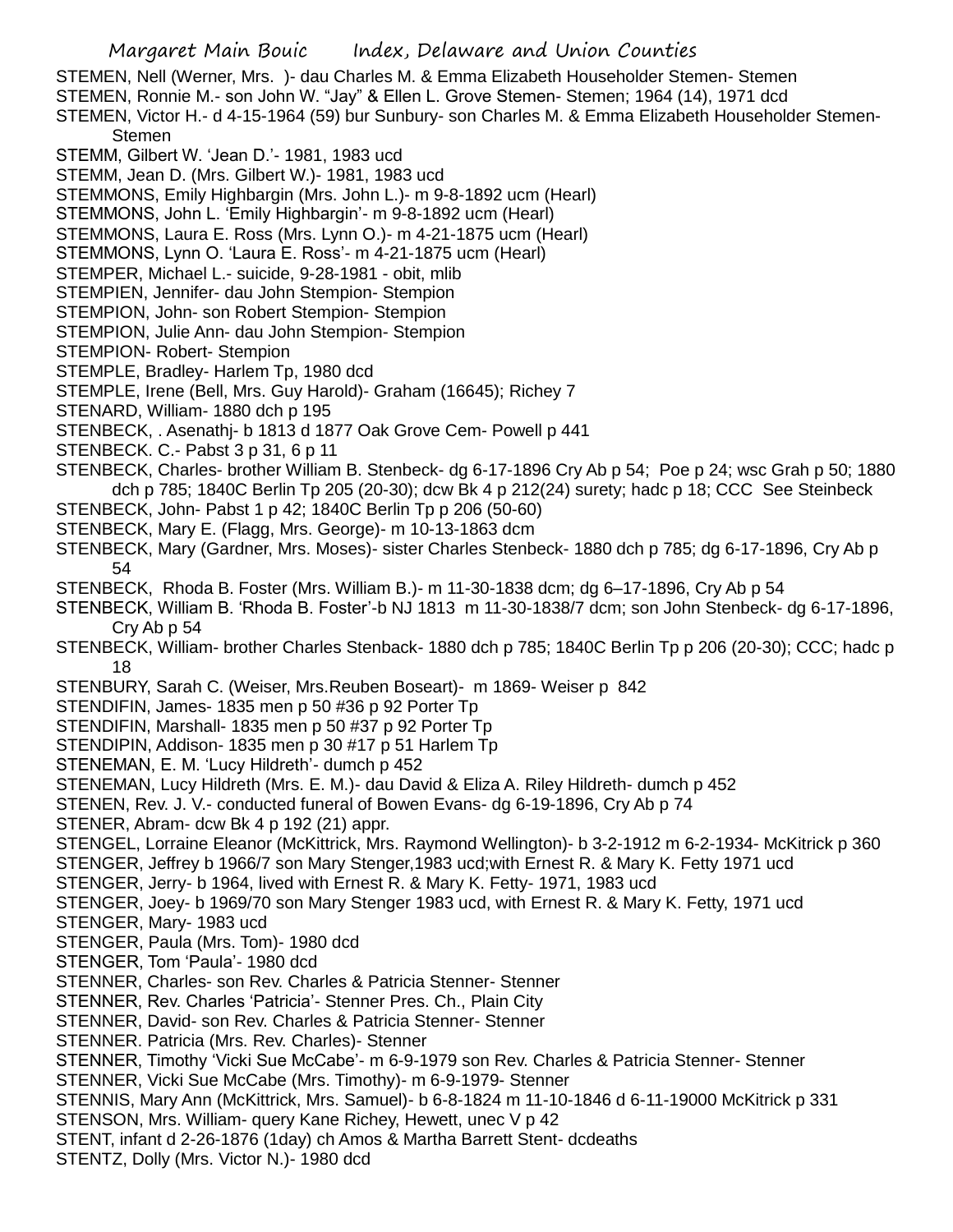- Margaret Main Bouic Index, Delaware and Union Counties STENTZ, Florence (Luke, Mrs. Harry)- dau Willard C. & Grace Schultz Stantz- Schultz p 5 STENTZ, Grace Greenwood Schultz- dau Rev, Emanuel & Lulu Scribner Schultz- Schultz p 5; dg 4-28-1916m Cry Ab p 56 STENTZ, Ruth (Paton, Mrs. James)(Mrs. Coco)(Mrs. W. D) - dau Willard C. & Grace Schultz Stentz- Schultz p 5 STENTZ, Willard C. 'Grace Shultz'- Schultz p 5 STENTZ, Victor N. 'Dolly'- 1980 dcd STEOGALL, Gertrude Garvin (Mrs. Neil)- dau Austin Lynn & Daisy Endsley Garvin- Maugans Anc p 42 STEOGAL, Neil 'Gertrude Garvin'- Maugans Anc p 42 STEPANOVSKY; Janet b 1970 dau Thomas & Kathleen L, Stepanovsky- 1980 dcd STEPANOVSKY, Kathleen L. (Mrs. Thomas)- 1980 dcd STEPANOVSKY, Patrick- b 1974 son Thomas & Kathleen L. Stepanovsky- 1980 dcd STEPANOVSKY, Rachael- b 1973 dau Thomas & Kathleen L. Stepanovsky- 1980 dcd STEPANOVSKY, Thomas 'Kathleen L.'- 1980 dcd STEPENS, Andrew- 1870C Brown Tp p 248 ( STEPENS, Magie A.- 1870C Brown Tp p 248 (24) STEPHAN, Rev. A. S.- hjt p 40 STEPHAN, Beverly R. (Mrs. Bill M.)- 1971, 1973 ucd STEPHAN, Bill M. 'Beverly R.'- 1971, 1973 ucd STEPHAN, Kendra Renee- b 1968 dau Bill M. & Berverly R. Stephan- 1971, 1973 ucd STEPHAN, Marjorie J. (Gibson, Mrs. Gordon A.)- m 8-21-1948- Stephan STEPHAN, Randall- b 1960 son Bill M. & Beverly R. Stephan- 1971, 1973 ucd STEPHAN, Rodney- b 1958 son Bill M. & Beverly R. Stephan- 1971, 1973 ucd STEPHANS, Edward 'Margery'- Powers Pat p 7 STEPHANS, Margery (Mrs. Edward)- Powers Pat p 7 STEPHANS,Margery (Abery, Mrs. Christopher)-dau Edward & Margery Stephans- Powers Pat p 7 STEPHANUS, Rector of Cranbrook- Powers Pat p 97, 103 STEPHANY, Charles- son Paul A. & Margaret Eberle Stephany- Stephany STEPHANY, Margaret Eberle (Mrs. Paul A.)- b 12-30-1905 Pa d 6-14-2002 (96) dau John G. & Louise Kelly Eberle- Stephany STEPHANY, Paul A. 'Margaret Eberle'- Stephany STEPHANY, Ronald 'Winnie'- son Paul A. & Margaret Eberle Stephany- Stephany STEPHANY, Winnie (Mrs. Ronald)- Stephany STEPHARSON, Daniel T. 'Martha Smith'- slip, unec XII p 30 STEPHARSON, Martha Smith (Mrs. Damiel T.)- slip, unec XII p 30 STEPHEN, King of England- Powers Pat p STEPHEN, Amy F. (Mrs. Wm. D.)- 1980 dcd STEPHEN, Andrew- Pabst 8 p 6 STEPHEN, Andrew- 1835 men p 53 95 p 97 Radnor Tp STEPHEN, Andrew- b 1843 d 1863 dcq William Cross 48; 1908 dch p 189, Bokescreek p 57; ; Pabst 3 p 2,4, 7 p 11; Poe p 24; Powell p 234; 1976 dch p 351 STEPHEN, Archie H. Stephens- d 12-21-1934 son William C. & Caroline James Stephen- James Bible- unec VII p 11 STEPHEN, Bertha (Cross, Mrs. John William)- b 4-9-1875 m 12-25-1895 d 12-1-1949 dau George W. & Olive E. Perry Stephen- 1883 uch V p 512; dcq William Cross 3; Pabst 8 p 38 41 STEPHEN, Caroline (Mrs. Robert)- 1964 dcd STEPHEN, Caroline James (Mrs. William C.)- m 11-4-1879 d 5-20-1909; James Bible; unec VII p 11; 1880C Scioto Tp (25,O,Wales,Wales) STEPHEN, Chris- b 1969 son Wm. D. & Amy F. Stephen- 1980 dcd STEPHEN, Connie, Query, Robinson, Bishop, Smith, unec IV p 14 STEPHEN, Dorotha A.- d 9-1-1850 (3-2-27) Bokescreek Cem p 52; Powell p 238 STEPHEN, Effie L.- dau George W. & Olive E. Perry Stephen- 1883 uch V p 512
- STEPHEN, Elizabeth- 1850C Darby Tp 1567-1587 p 233 (65,NY); unec VI p 29
- STEPHEN, Elizabeth A. Cone- b 1841 d 1897 Bokescreek Cem p 57, Powell p 234; Pabst 3 p 4, 16; dau Zachariah & Mary A. Perry Stephen- 1883 uch V p 512
- STEPHEN, Ephraim- d 5-3-1827 (15-2-18) Bokescreek Cem p 52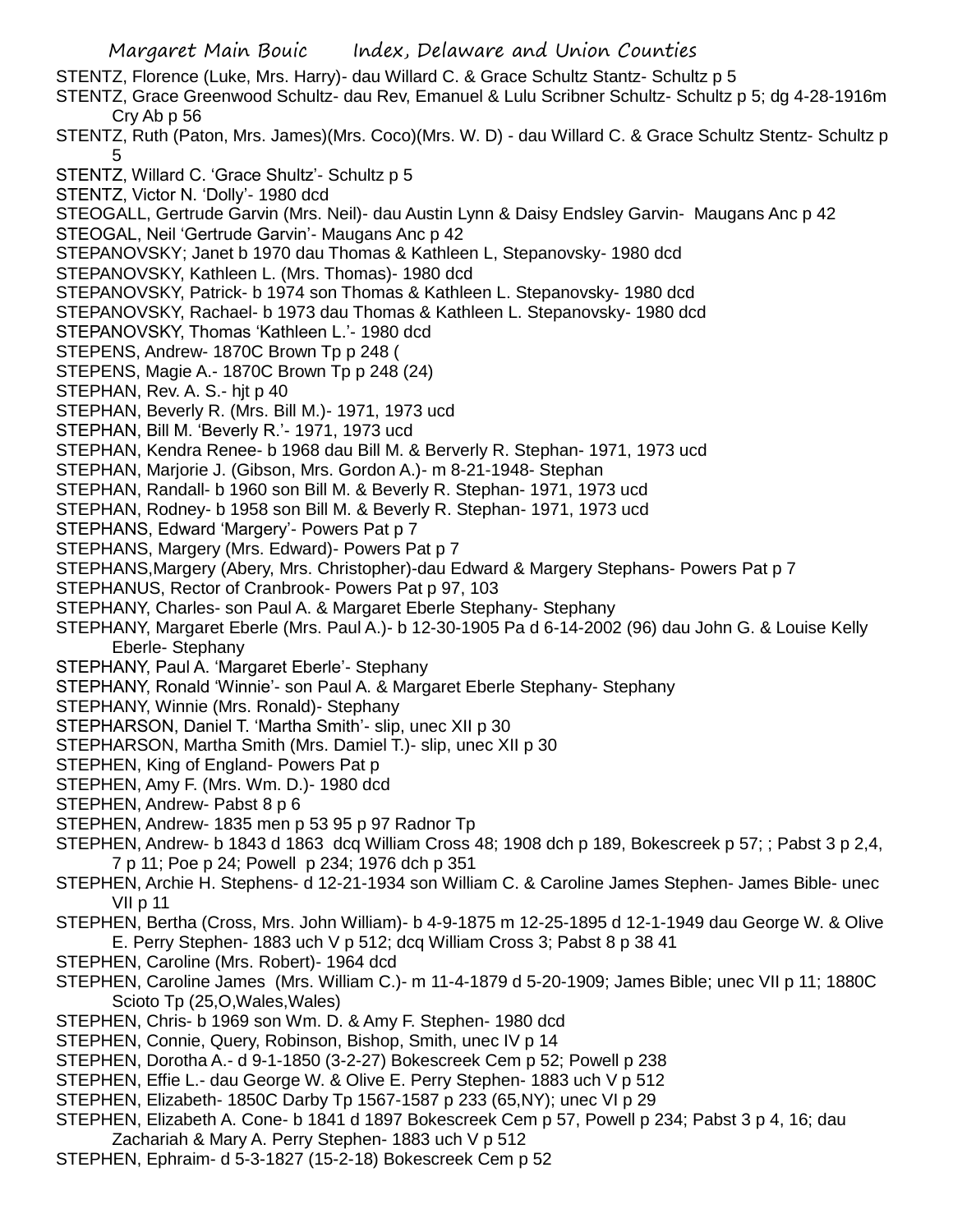STEPHEN, Ephraim- son Zachariah & Mary Ann Perry Stephen- 1850C Scioto Tp 2489 p 150 (16,O) STEPHEN, Frank 'Sophia Niebling'- b ca 1840 d 1883 ped Marcella Roberta Meyer #6 4; unec III p 13 STEPHEN, George- member St. John's Lutheran church- unec XIX p 64

- STEPHEN, George W. 'Olive E. Perry'- b 10-30-1850 m 10-21-1873 son Zachariah & Mary A. Crawford Stephen; 1883 uch IV p 513, 535, V p 446, 512; dcq William Cross 6; Pabst 3 p 7, 17; 1860C Scioto Tp 1058 (9,O); dcw Bk 4 p 238(26)
- STEPHEN, Grace- dau George w. & Olive E. Perry Stephen- 1883 uch V p 512
- STEPHEN, H. J.- dcw Bk 4 p 390(41) witness
- STEPHEN(S), H. M. 'Nancy S.G.P.'- d 3-24-1866 (58-2-24) Bokescreek Cem p 52, Powell p 238
- STEPHEN, Hugh- will, dcw Bk 4 p 238(26); 1866
- STEPEHEN, Hugh- 1870C Radnor Tp p 471 (31\*)
- STEPHEN, James A.- b 1836 d 1864 Bokescreek Cem p 57- son Zachariah & Mary Ann Crawford Stephen-1908 dch p 405; 1850C Scioto Tp 2489 p 150 (14,O)
- STEPHEN, Jessie M.- d 9-15-1965 (86) Oak Grove Cem- dau George W. & Olive Ellen Perry Stephen-Stephen; 1883 uch V p 512
- STEPHEN, Joseph E.- son Zachariah & Mary A. Stephen- 1883 uch V p 512; dcw Bk 4 p 238 (26)
- STEPHEN, Justus 'Rebecca Williams'- m11-9-1852 ucm 1876; 1915 uch p 273; 1883 uch IV p 433
- STEPHEN, Lisa- b 1973 twin dau of Wm. D. & Amy F. Stephen- 1980 dcd
- STEPHEN, Lori- b 1973 twin dau of Wm. D. & Amy F. Stephen- 1980 dcd
- STEPHEN, Mary- infant d 1855, Bokescreek Cem p 57
- STEPHEN, Mary Ann Crawford (Mrs. Zachariah)- b 1813 d 1883 Bokescreek Cem p 57, Powell p 234 dau James W. & Elizabeth Van Lear Crawford- Pabst 3 p 3; 1850C Scioto Tp 2489 p 150 (37,O); 1880C Scioto Tp 6 (66)
- STEPHEN, Mary E.- 1870C Radnor Tp p 471 (1)
- STEPHEN, Mary (Palmer, Mrs. )- sister Hugh M. Stephen- dcw Bk 4 p 238(26)
- STEPHEN, Nancy (Crawford, Mrs. )- sister Hugh M. Stephen- dcw Bk 4 p 238(26)
- STEPHEN, Nancy D. (Mrs. Zachariarh)- d 1-23-1834 (54), Powell p 238; dcq William Cross 25; 1820C Scioto Tp (26-45); 1830C Scioto Tp (50-60); dcw Bk 1 p 6
- STEPHEN, Nancy S. Gaston (Mrs. H. M.)- d 8-9-1847 (26-9-26) Bokescreek Cem p 52, Powell p 238
- STEPHEN, Olive Ellen Perry (Mrs.Goerge w.)- m 10-21-1873 dau Henry & Martha Lavender Perry- dcq William Cross 7; Pabst 3 p 9,. 19; 1883 uch V p 446, 512
- STEPHEN, Paul- b 1971 son Wm. D. & Amy F. Stephen- 1980 dcd
- STEPHEN, Robert 'Carolyn'- 1964 dcd
- STEPHEN, Rosa E.- 1870C Radnor Tp p 471 (22)
- STEPHEN, Rosevelt- b Newark,O. d 7-13-1891 (90-11-9) Ashley, dcdeaths
- STEPHEN, Sophia Niebling (Mrs. Frank)- b 1857 d 1900 ped Marcella Roberta Meyer #6 5; unec III p 13
- STEPHEN, Elder Thomas- 1908 dch p 284
- STEPHEN, William- hadc p 28 (1849 Harlem Tp)
- STEPHEN, William C. 'Caroline James'- m 11-4-1879 d 2-1926 son Zachariah & Mary A. Crawford Stephen-1883 uch V p 512; unec VII p 11; 1850C Scioto Tp 2489 p 150 (2,O) 1880C Scioto Tp 6 (32,O,O,O)
- STEPHEN, Wm. D. 'Amy F.'- 1980 dcd Trenton Tp
- STEPHEN, William F.- heir of Hugh M. Stephen- dcw Bk 4 p 238(26)
- STEPHEN, Zachariah 'Mary Crawford'- b 1805 d 9-1877 Bokescreek Cem p 57, son Zachariah & Nancy Stephen- dcq William Cross 12; 1880 dch p 484, 486; 1908 dch p 485, 486; dcw Bk 1 p 6; dcq Bk 4 p 238 (26)l Pabst 3 p 3,5; rec p 5; 1835 men p 55 76 p 102 Scioto Tp; 1840C Scioto Tp (30-40); 1850C Scioto Tp 2489 p 150 (45,O)
- STEPHEN, Zachariah 'Nancy'- d 2-25-1817 (62) Bokescreek Cem p 52, Powell p 238- son Andrew Stephen dcq William Cross 24; 1880 dch p 192; 1915 uch p 99, 488; Pabst 3 p 16 ; rec p 4,5
- STEPHENS, Rev.- funeral of Philly D. Price- Radnor Cong. Ch. dg 4-13-1894, Cry Ab p 164 Funeral of William Herbert- dg 6-23-1893 Cry Ab p 125, of Lewis Headley- dg 10-8-1895, Cry Ab p 40, of E. P. Williams, dg 8-14-1896, Cry Ab p 80, of David Davis- dg 12-25-1896, Cry Ab p 96; of Ada Temple- dg 4-14-1899, Cry Ab p 196, of Richard Bumford, dg 5-9-1899, 6-16-1899, Cry Ab p 203, 204, of Elisha Wallin- dg 3-29-1895 Cry Ab p 15, of Catherine Davis- dg 8-2-1895, Cry Ab p 32; unec V p 60
- STEPHENS, Aaron- son Harold E. & Donna Stephens- Stephens
- STEPHENS, Abbie (Cury, Mrs. )- sister Jesse H. Stephens- Stephens
- STEPHENS, Abrilla (Edwards, Mrs. Jessie)- 1985 uch p 37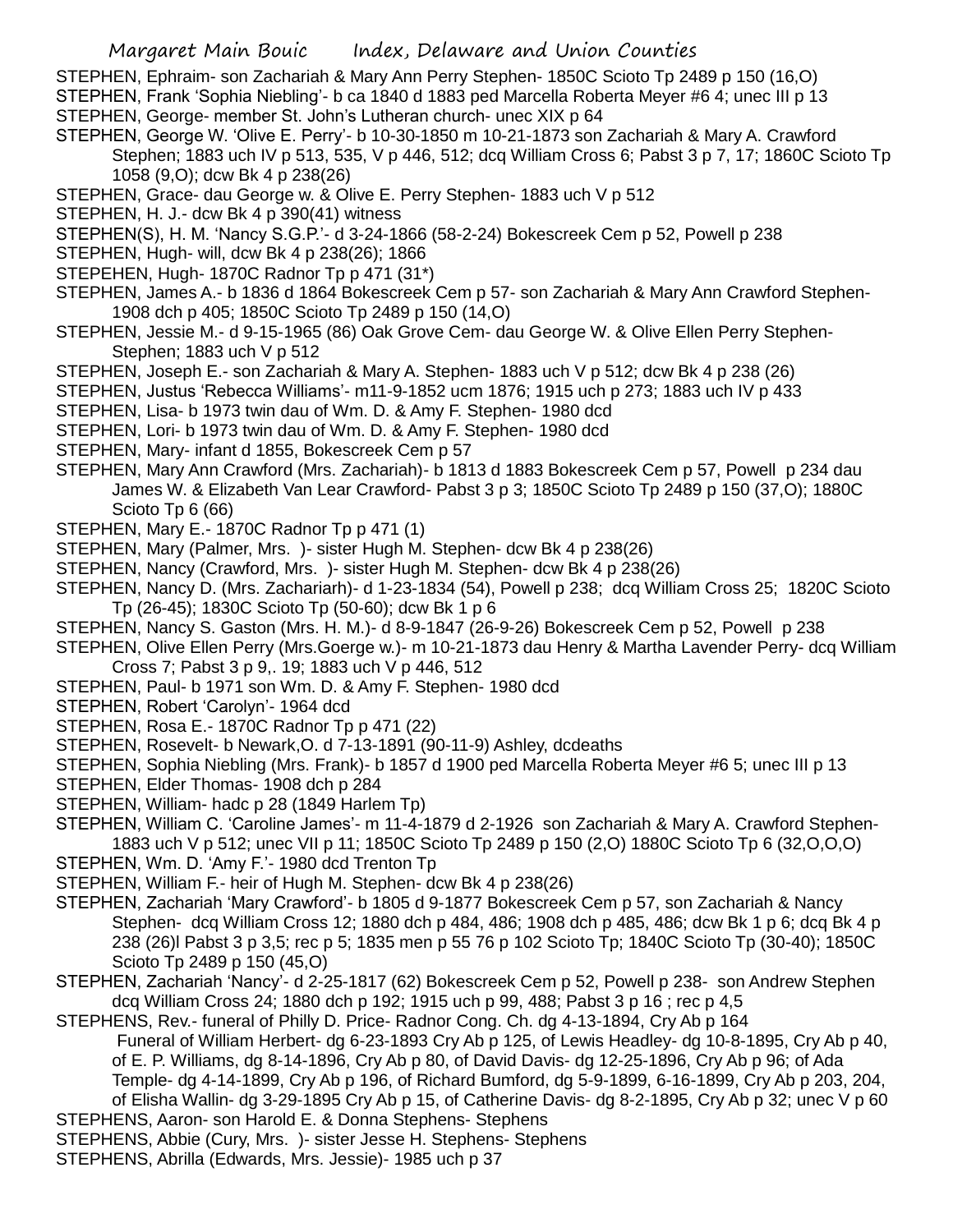- STEPHENS, Adam- son George & Nancy Stephens- 1850C Porter Tp 3136 p 168 (22,O)
- STEPHENS, Adele Ziegfeld (Renner, Mrs. Vernon)- b 5-5-1935 m 8-17-1968- St. Paul p 139

STEPHENS, Aden- dumch p 158

- STEPHENS, Alice (Whitehead, Mrs. Paul)- dau John Paul & Loretta Stephens- Stephens
- STEPHENS, Amanda- b 1980 dau Michael D. & Carol S. Stephens- 1980 dcd
- STEPHENS, Amanda McKenzie (Mrs. Jeremiah Alan "Jeremy")- dau Phil & Deb McKenzie- Stephens
- STEPHENS, Amanda- dau J. P. & Catherine Snyder Stephens- Weiser p 549
- STEPHENS, Amber- nephew of Perry A. Wells- 1880C Claibourne Tp 39 p 4 (1,O,O,O)
- STEPHENS, Amy (Mrs. Eric)- Stephens
- STEPHENS, Andrew- d after 5-10-1861, Cry Ab p 16; 1880 dch p 301; 1908 dch p 405; 1840C Radnor Tp p 100 (30-40)
- STEPHENS, Andrew Murrel- b 9-22-1975 son Richard M. & Sandra E. Sheller Stephens- Stephens; 1985 uch p 133
- STEPHENS, Andrew 'Mary Dunlap'- b 4-28-1801 m 9-8-1831 d 4-22-1861 -Powers p 98, 128; 1850C Radnor Tp 162 p 180 (49,O); hadc p 48
- STEPHENS, Andrew- son Zachariah & Mary Crawford Stephens- see Stephen- 1850C Scioto Tp 2489 p 150 (7,O); 1860C Scioto Tp 1058 (17,O)
- STEPHENS, Ann Elizabeth (Christopher, Mrs. Troy Douglas)- m 2-19-1977 dau Charles S. & Charlotte Stephens- Stephens
- STEPHENS, Ann Shafer (Mrs. John)- m 12-3-1850 Madison Co, unec XI p 46
- STEPHENS, Anna (Benedict, Mrs. Reuben)- sister Aden Stephens- dumch p 158, 261
- STEPHENS, Anna (Blair, Mrs. Samuel)- dau J. P., & Catherine Snyder Stephens- Weiser p 549
- STEPHENS, Anna (Danforth, Mrs. David)- 1915 uch p 624
- STEPHENS, Anna- dau Herbert C. & Irene Stephens- 1961 dcd (7)
- STEPHENS, Anna (Solvsberg, Mrs. Harold)- m 1922 dau Clarence & Celia McKee Stephens- White I 39
- STEPHENS, Anne Carol (Strohbeck, Mrs. Charles)(Juvier, Mrs. Peter)- b 1935 dau Russell Murrel & Lucille Moder Stephens- Stephens; 1985 uch p 133; obit Russell M., mlib (brown)
- STEPHENS, Archie- son W. C. & Caroline Stephens- dg 5-21-1909, Cry Ab p 34; pallbearer for Elma S. Perrydg 8-1-1911, Cry Ab p 55
- STEPHENS, Ariel L.- 1908 dch p 405
- STEPHENS, Arthur E. b 1896 d 1970 Oakdale II p 156 (M-R22-2); uninf p 31
- STEPHENS, Arthur Edwin- b 7-20-1925 son Oliver Eden & Kate Mozelle Pennock Stephens- Graham 1272133
- STEPHENS, Augusta- b 8-6-1873 (85-1958)
- STEPHENS, Bart 'Jodi'- son Harold E. & Donna Stephens- Stephens
- STEPHENS, Benjamin- 1883 uch V p 366
- STEPHENS, Benjamin H. 'Lenora'- d 3-12-1958; 1985 uch p 133; uninf p 32
- STEPHENS, Benjamin H. 'Martha L. Taylor'- obit Russell M., mlib (brown)
- STEPHENS, Benjamin 'Margaret Fogle'- m 6-8-1862 dcm; Springdale- unec XXI p 62
- STEPHENS, Benjamin- parents of Mildred- dg 3-14-1913, Cry Ab p 23
- STEPHENS, Bennett- son Ithamer & Esther Stephens- 1850C Porter Tp 3147 p 169 (17,Vt)
- STEPHENS, Bertha (Mrs. George W.)- 1910C Liberty Tp Un Cp 189 p 8A (33,Mich,O,O) m 8y, 5 ch, 4 living
- STEPHENS, Bessie (Mrs. J. Vinson) b Iowa d 9-21-1899 (29-3-28) Radnor- dau Thomas W. Evansdcdeaths; Memorial- dg 11-17-1899, Cry Ab p 225
- STEPHENS, Betty Joan- dau John Paul & Loretta Stephens- Stephens
- STEPHENS, Betty (Shepherd, Mrs. )- dau John I, & Marie Stephens- Stephens
- STEPHENS, Bige Cleo- ch Herbert C. & Irene Stephens- 1961 dcd (9)
- STEPHENS, Brad 'Brenda Lewis'- m 2-28-1977- son Harold E. & Donna Stephens- Stephens
- STEPHENS, Brandi- dau Kirk Anthony & Terry L. Teague Stephens- Stephens
- STEPHENS, Brenda Lewis (Mrs. Brad)- m 2-28-1977- Stephens
- STEPHENS, Burt- son J. P. & Catherine Snyder Stephens- Weiser p 549
- STEPHENS, Calvin 'Catharine Ruby'- m 12-7-1871 ucm 5032
- STEPHENS, Candice E.- dau Clark & Orcilla Stephens- 1850C Porter Tp 3048 p 165 (12,O)
- STEPHENS, Carol S. (Mrs. Michael D.)- 1980 dcd
- STEPHENS, Caroline- dau Elnathan & Pheba Stephens- 1850C Porter Tp 3029 p 165 (11,NY)
- STEPHENS, Caroline (Mrs. W. C.)- d Wednes. (54) Oak Grove Cem- dg 5-21-1909, Cry Ab p 34
- STEPHENS, Carrie- dau J. P. & Catherine Snyder Stephens- Weiser p 549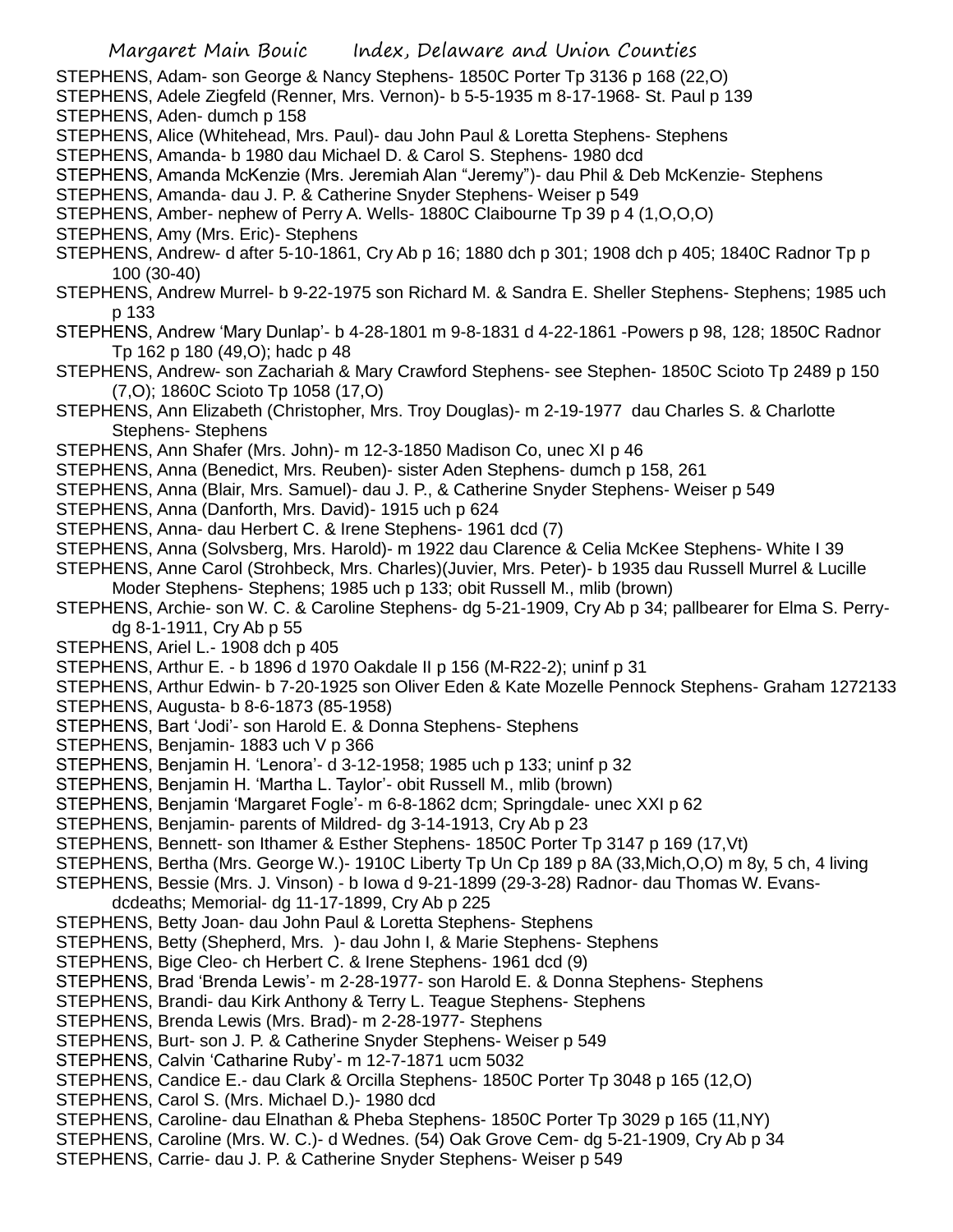- STEPHENS, Catharine H/A. (Smith, Mrs. Eleazar C.Jr)- m 2-12-1850 ucm 1500 1883 uch V p 257; unec VII p 59, XIV p 17
- STEPHENS, Catharine Ruby (Mrs. Calvin)- m 12-27-1871 ucm 5032
- STEPHENS, Catherine- dau George & Nancy Stephens- 1850C Porter Tp 3136 p 168 (16,O)
- STEPHENS, Catherine- dau Pearley Stephens- Stephens
- STEPHENS, Catherine Snyder (Mrs. J. P.) b 11-9-1832 d 11-25-1887 dau Casper & Mary Houghton Snyder-Weiser p 549
- STEPHENS, Celia McKee (Mrs. Charles Clarence)- m 1893- White II (32)
- STEPHENS, Charity- dau Ira & Rosanna Stephens- 1850C Kingston Tp 3248 p 172 (3,O)
- STEPHENS, Charles- 1835 men p 14 #83 p 20 Burlin Tp
- STEPHENS, Rev. Charles B 'Flora'- d 6-1-1972 (73) Marlborough Cem- Stephens
- STEPHENS, Charles B.- son Paul W. & Elizabeth Stephens- 1910C Jerome Tp 427-433 p 18B (12,O,O,O)
- STEPHENS, Charles Clarence 'Celia McKee'- b 1873 m 1893 son Hiram & Ellen M. White Stephens- White II 32
- STEPHENS, Charles Elliott- son Charles S. & Charlotte Stephens- Stephens
- STEPHENS, Charles S. 'Charlotte'- d 6-15-1966 (47) bur Marion- son John I. & Marie Stephens- Stephens
- STEPHENS, Charlotte (Mrs. Charles S.)(Wells, Mrs. Harold G.)- Stephens
- STEPHENS, Charlotte (Pratt, Mrs. )- dau John I & Mae Stephens- Stephens
- STEPHENS, Chloe D. (Gano, Mrs. Elijah)- m 3-2-1843 dcm
- STEPHENS, Chloe (Moriarit, Mrs. )- dau J. P. & Catherine Snyder Stephens- Weiser p 549
- STEPHENS, Clara Etta (Mrs. Jessie)- d 1-15-1981 (94) bur Sabina- Stephens
- STEPHENS, Clark 'Orcilla'- 1850C Porter Tp 2048 p 165 (48,NY); hadc p 46 (1849 Porter Tp)
- STEPHENS, Cody- ch Kirk Anthony & Terry L. Teague Stephens- Stephens
- STEPHENS, Courtney- dau Kirk Anthony & Terry L. Teague Stephens- Stephens
- STEPHENS, C. S. 'Sophia Jones'- 1915 uch p 829; 1915 uch p 262
- STEPHENS, Dale- brother Robert L. Stephens- Stephens
- STEPHENS, Daniel M. 'Viola Wolpert'- b 3-17-1906 m 1927 d 10-26-1970 Oakdale II p 128 (M-RC-5)- son
- David & Delphia Andrews Stephens- Stephens; 1959, 1967 ucd; obit, obit, Viola, mlib (brown)
- STEPHENS, Danny Lynn 'Diane M. Niederkohr'- m 4-18-1980 son R. L. Stephens,Jr.- Stephens
- STEPHENS, David- Mar,. 1830, dcga p 49 Del Pat & Fr Chron- discontinuing business
- STEPHENS, David- 1835 men p 42 145 p 76 Marlborough township; 1840C Mlb Tp p 25 )(50-60)
- STEPHENS, David- 1840C Concord Tp p 122 (20-30)
- STEPHENS, David 'Delphia Andrews'- b 1873 d 1939 Jerome I.O.O.F. Cem, Dj p 108- Stephens; obit Daniel M. mlib (brown)
- STEPHENS, David Lee 'Gail Lynn Ceroy''Jane Richardson'- b 1943 m 12-29-1973 son Russell Murrel & Lucille Moder Stephens- Stephens; 1985 uch p 133; obit Russell M., mlib (brown)
- STEPHENS, David M. 'Icephene L.'- b 1849 Jerome I.O.O.F. Cem, DJ p 108, 119; 1910C Jerome Tp 332-338 p 14B (60,Ky,Ky,Ky) m 40y
- STEPHENS, David R.- son Robert L. & Freida Wilt Stephens- Stephens
- STEPHENS, David 'Rosanna Perry'- m 10-23-1838 dcm
- STEPHENS, Deanna Downs (Mrs. Robert Allen)- m 6-22-1957- Rausch (18253) III p 306
- STEPHENS, Delphia Andrews (Mrs. Robert Allen)- b 1885 Jerome I.O.O.F., DJ p 108- dau Daniel & Mary Beach Andrews- Andrews; Stephens; obit, Daniel m., mlib (brown)
- STEPHENS, Dianne Niederkohr (Mrs. Danny Lynn)- m 4-18-1980 dau Mr. & Mrs. Joseph Nucifera- Stephens
- STEPHENS, Donna (Mrs. Harold E.)- Stephens
- STEPHENS, Dorothy- dau Charles Clarence & Celia McKee Stephens- White II 43
- STEPHENS, Douglas 'Luda'- 1964 dcd
- STEPHENS, Dwight 'Marjorie Wood'- m 1926 son Charles Clarence & Celia McKee Stephens- White II 40
- STEPHENS, Canfield (Mrs. E. A.) -dau John B. Canfield- dg 4-25-1916 Cry Ab p 55
- STEPHENS, Edgar- son Clarence & Celia McKee Stephens- White II 41
- STEPHENS, Edith (Hill, Mrs. Herman Ray)- m 8-16-1906 d 8-10-1915, Cry Ab p 70
- STEPHENS, Edward M. 'Laura A.'- b 1865 d 1942 Oakdale Cem p 60 (G-R14-15)
- STEPHENS, Effie- dau George Stephens- dg 3-3-1914, Cry Ab p 99
- STEPHENS, Elder- 1883 uch V p 188
- STEPHENS, Eleanor (Mackley, Mrs. David)-b 1828 d 1918 dau Jonathan & Elizabeth Salmons Stephens- ped David Ray Markley #19; unec III p 26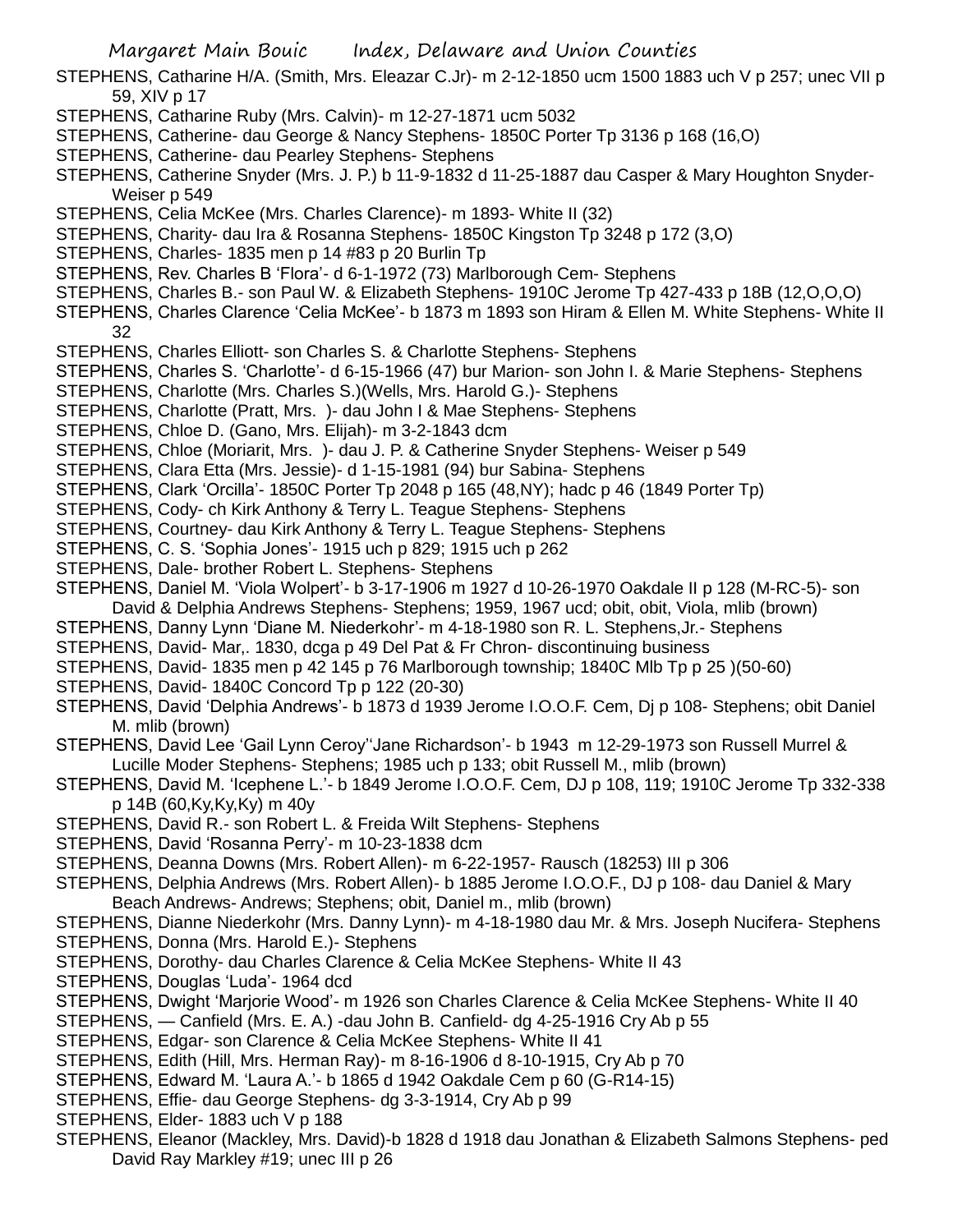- STEPHENS, Elisha C. 'Mary Stewart'- lic 8-10-1843 ucm 895
- STEPHENS, Eliza M.- dau Clark & Orcilla Stephens- 1850C Porter Tp 3048 p 165 (5,O)
- STEPHENS, Eliza Wilcox (Mrs. John)- m 4-9-1843 Madison Co p 66
- STEPHENS, Elizabeth A. (Cone, Mrs. Captain Nelson)- b 3-4-1840 m 5-16-1872 d 1-5-1897 sister William Stephens- dg 1-8-1897 1-15-1897, Cry Ab p 99,100
- STEPHENS, Elizabeth Benner(Mrs. William)(Kibbey, Mrs. )-Stephens; obit William E., mlib (brown)
- STEPHENS, Elizabeth- dau Charles Clarence & Celia McKee Stephens- White II 42
- STEPHENS, Elizabeth- dau Clark & Orcilla Stephens- 1850C Porter Tp 2048 p 165 (21,O)
- STEPHENS, (Mrs. )- dau Elizabeth Tiffany- dg 11-18-1910, Cry Ab p 172
- STEPHENS, Elizabeth (Fisher, Mrs. Enoch)- 1883 uch V p 617
- STEPHENS, Elizabeth M.- b 1875 d 1929 Marlborough Cem p 189
- STEPHENS, Elizabeth McKee (Mrs. Isaac Heber)- m 1901; White II (33)
- STEPHENS, Elizabeth Osborn (Mrs.Ephraim)- m 6-30-1831 ucm 235; unec II p 34
- STEPHENS, Elizabeth (Mrs. Paul W.)- 1910C Jerome Tp 427-433 p 18B (35,O,O,Vt) m 13y 2 ch
- STEPHENS, Elizabeth Rausch (Gruenbaum, Mrs. Gottlieb)(Mrs. )- b 1-27-1873 d 11-21-1960 Trinity Cem, DJ
- p 83; dau Johan Philip & Anna Margaret Engel Rausch- Rausch 182 II p 279
- STEPHENS, Elizabeth (Mrs. Reuben)- 1880 dch p 506; 1908 dch p 284
- STEPHENS, Elizabeth Salmons (Mrs. Jonathan)- b 1808- ped David Ray Markley #19 19 unec III p 26
- STEPHENS, Elizabeth (Simmons, Mrs. Peter)- m 3-7-1847 ucm 1207
- STEPHENS, Elizabeth (Wyse, Mrs. David) b 2-19-1949 dau James Harry & Mary Rohr Stephens- Rausch 172412, III p 301
- STEPHENS, Elizabeth- dau Zachariah & Mary Ann Crawford Stephens- 1850C Scioto Tp 2489 p 150 (9,O); 1870C Scioto Tp p 488 (24)
- STEPHENS, Ellen K. (Mrs. John L.)- b 1871 d 1954 Oakdale I p 77 (D-R2-14)
- STEPHENS, Ellen Matilda White (Mrs. Hiram)- m 1868 dau Wesley & Jane Ailes White- White II 17
- STEPHENS, Elmore 'Jane Beckley'- 1880C Concord Tp 192 (29)
- STEPHENS, Elmore 'Mary Bean'- son John & Jane Patterson Stephens- 1915 uch p 987; Powell p 257; Bean (11227); Richey 7,8; Smart 2,3
- STEPHENS, Emily F.- 1850C Delaware Town 1251 p 91 (4,O) lived with James & Rosanna Poland
- STEPHENS, Emily (Mrs. George)- m 1-3-1837 ucm (Hearl)1840C Darby Tp 1063 (20-30); 1850C Darby Tp 1707-1727 p 252 (36,Vt); 1870C Darby Tp 167-155 p 22 (53,Vt)
- STEPHENS, Emily- d 8-29-1843 (5-6-12) Stark Cem- dau J. & Maria Stephens- Powell p 201
- STEPHENS, Emily Smith (Mrs. George)- m 1-3-1837 ucm 401; unec III p 29
- STEPHENS, Ephriam (1831) uccp p 9, dg JB1 p 131
- STEPHENS, Ephraim- 1820C 43;1908 dch p 405; dg 1-15-1897 Cry Ab p 101, vet
- STEPHENS, Ephraim- d 5-3-1827 (15-2-18) Bokescreek cem, Powell p 238 see Stephen
- STEPHENS, Ephraim 'Elizabeth Osborn'- m 6-30-1831 ucm 235; unec II p 34; gd for Osborn Heirs, uccp 9-21- 1831 R J I p 131, uccp p 9
- STEPHENS, Ephraim- brother Mrs. Edward Arthur; George, William- dg 8-3-1915, Cry Ab p 69
- STEPHENS, —(Arthur, Mrs. Edward)- d Firday (62) dg 8-3-1915, Cry Ab p 69
- STEPHENS, Ephraim 'Louisa E. Hill'- m 1-5-1865 dcm
- STEPHENS, Eric 'Amy'- son Harold E. & Donna Stephens- Stephens
- STEPHENS, Estelle McKuckie (Mrs. John Wesley)- m 1907 White II (34)
- STEPHENS, Esther Jean (Roshon, Mrs. Glen Dale)- b 2-12-1928 m 12-17-1945 dau Oliver Eden & Kate Moselle Penneck Stephens- Graham 1272134
- STEPHENS, Etta (Mrs. Jesse H.)- Stephens
- STEPHENS, Eva (Loveless, Mrs. William)- b 10-28-1875 m 11-7-1895 d 1961 Oakdale I p 124 (F-R7-3)- dau Elmore & Mary Bean Stephens- 1915 uch p 987; Bean 112271; Loveless 4,5; Richey 5, 6
- STEPHENS, Faith Renee- b 1-16-2002 d 1-22-2002 (6d) Oak Grove Cem- dau Thomas & Shellie Butts Stephens- Stephens
- STEPHENS, Fannie- dau George W. & Nancy Stephens- 1870C Darby Tp 166-154 p 22 (2,O)
- STEPHENS, Fern Brod(e)rick (Mrs. Harry H,)- mt 2-16-1953 Oakdale -dau Judge John Morrell & Narcissa M. Benton Broderick; Newhouse p 25 131152; Marysville p 31; dumch p 62; 1915 uch p 561
- STEPHENS, Flora (Mrs. Rev. Charles B.)- Stephens
- STEPHENS, Florence Gearhart (Mrs. Robert)- dau Clayton & Leona G. Klinger Gearhart- Weiser p 375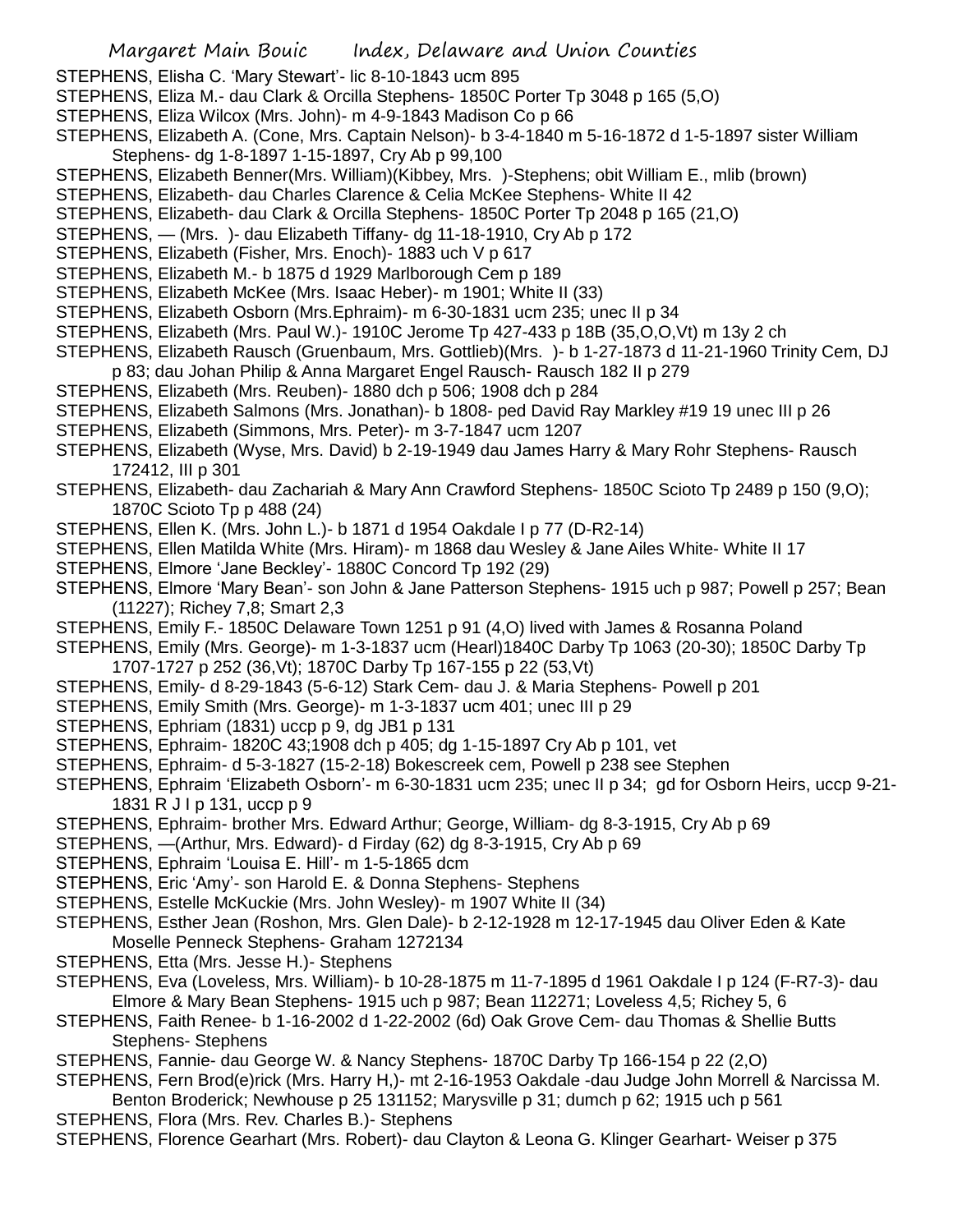STEPHENS, Frances Elizabeth Rausch (Mrs. Harry Taylor)(Conrad, Mrs. Edgar)- b 3-30-1900 Oakdale II p 155(M-R21-4) dau John Adam & Annie Florence Rader Rausch- Rausch 1724 II p 301

- STEPHENS, Francis 'Margaret Nonemaker'- m 10-9-1865 ucm 3813
- STEPHENS, Fredia Wilt (Mrs. Robert L.)- Stephens
- STEPHENS, Gail Lynn Caroy (Mrs. David Lee)- m 112-29-1973 dau William Garoy- Stephens
- STEPHENS, Garey W.- b 7-21-1960 son Robert Allan & Deanna Downs Stephens- Rausch 182532 III p 306
- STEPHENS, Geneva (Kaufman, Mrs. Robert)- dau Jesse H. & Etta Stephens- Stephens
- STEPHENS, Genevieve (Ice, Mrs. )- b 1901 dau Benjamin H. & Martya Lenora Taylor Stephens- Stephens; 1985 uch p 133
- STEPHENS, George- 1870C Scioto Tp p 488 (19)
- STEPHENS, George- dg 3-3-1914 Cry Ab p 99
- STEPHENS, —(Cross, Mrs. W.)- dau George Stephens- dg 3-3-1914, Cry Ab p 99
- STEPHENS, George- brother Mrs. Edward Arthur, Ephraim, William, dg 8 -3-1915, Cry Ab p 69
- STEPHENS, George 'Emily Smith'- m 1-3-1837 ucm (Hearl); unec III p 29; 1840C Darby Tp 103 (20-30), 2f (20-30) 1 f (15-20) 1 f (-5); 1850C Darby Tp 1707-1727 p 252 (34,Vt); 1870C Darby Tp 167-155 p 22 (59,Vt)
- STEPHENS, George- son George & Nancy Stephens- 1850C Porter Tp 3136 p 168 (15,O)
- STEPHENS, George 'Nancy'- 1850C Porter Tp 3136 p 168 (52,Pa)
- STEPHENS, George W. 'Bertha'- 1910C Liberty Tp 189 p 13A (34,O,O,O) m 8y
- STEPHENS, George W. 'Nancy F.'- son George & Emily Stephens- 1850C Darby Tp 1707-1927 p 252 (6,O); 1870C Darby Tp 166-154 p 22 (25,O)
- STEPHENS, Gina- b 1973 dau Robert & Susan Sefick Stephens- 1985 uch p 133
- STEPHENS, Gloria Wood- b 1927 dau Dwight & Marjorie Wood Stephens- White II 47
- STEPHENS, Grace (McAdams, Mrs. Roy)- m 1913 d Sat, Kenton (31); dau George Stephens; dg 3-3-1914, Cry Ab p 99
- STEPHENS, G. S.- 1908 dch p 427
- STEPHENS, G, W,.- 1883 uch V p 226
- STEPHENS, Hannah F. dau Clark & Orcilla Stephens- 1850C Porter Tp 3048 p 165 (16,O)
- STEPHENS, Harold E 'Donna'- Stephens
- STEPHENS, Harold- son Grant Stephens- Stephens
- STEPHENS, Harriett- dau Clark & Orcilla Stephens- 1850C Porter Tp 3048 p 165 (19,O)
- STEPHENS, Harry H 'Ferne Brodrick'- Marysville p 31; obit Frene, mlib Benton 4; Newhouse (131152)
- STEPHENS, Harry Taylor 'Frances Elizabeth Rausch'- b 10-25-1897 d 8-13-1965 Oakdale II p 155 (M-R21-4) son Benjamin H. & Martha Lesota Taylor Stephens- Rausch (1724) III p 301; 1985 uch p 133; Sgt. Co E 166 Inf 42 Div
- STEPHENS, Hazel (Bear, Mrs. Wilbur Eugene)- b 3-8-1910 m 5-27-1927- Weiser p 525
- STEPHENS, Hazel M. (Mrs.Walter N.)- b 1905 Oakdale II p 156 (M-R22-3)
- STEPHENS, Helen Louise McDermott (Mrs. Victor)- b 9-25-1914 m 1930- Rausch (1825) II p 279
- STEPHENS, Henrietta (Ellis, Mrs. David)- m 9-11-1851 ucm 1708; unec XIV p 52
- STEPHENS, Henry- son George & Nancy Stephens- 1850C Porter Tp 3136 p 168 (9,O)
- STEPHENS, Herbert C. 'Irene'- 1961 dcd
- STEPHENS, Hiram 'Ellen Matildda White'- m 1868 GAR; White II (17)
- STEPHENS, Hugh M. unec XI p 11; 1840C Claibourne Tp p 73 (20-30)
- STEPHENS, Hugh M.- 1850C Scioto Tp 2489 p 150 (11,O); 1860 Scioto Tp 1058-1055 (21,O)- son Zachariah & Mary Crawford Stephens; 1880 dch p 486, 489; 1908 dch p 486; dcw Bk 1 p 66
- STEPHENS, Hugh M.- 1840C Radnor Tp p 100 (20-30); Pabst 3 p 6, 17
- STEPHENS, Icephene L. (Mrs. David M.)- b 1851 d 1930 Jerome I.O.O.F. Cem, DJ p 108, 119; 1910C Jerome Tp 332-338 p 14B (58,Ky,Ky,KY) m 40y 6 ch 5 living
- STEPHENS, Ida (Guy, Mrs. Franklin)- m 4-19-1882 ucm 7164
- STEPHENS, Ida Linn (Piper, Mrs. Austin C.)- b 1868 m 1898 dau Hiram & Ellen Matilda White- White 30
- STEPHENS, Ira 'Rosanna'- 1850C Kingston Tp 3248 p 172 (33,NY)
- STEPHENS, Ira 'Susan'- Pabst 8 p 51
- STEPHENS, I. S.- Pabst Pion II p 213
- STEPHENS, Isaac Heber 'Elizabeth McKee'- b 1875 m 1901 son Hiram & Ellen Matilda White Stephens-White 33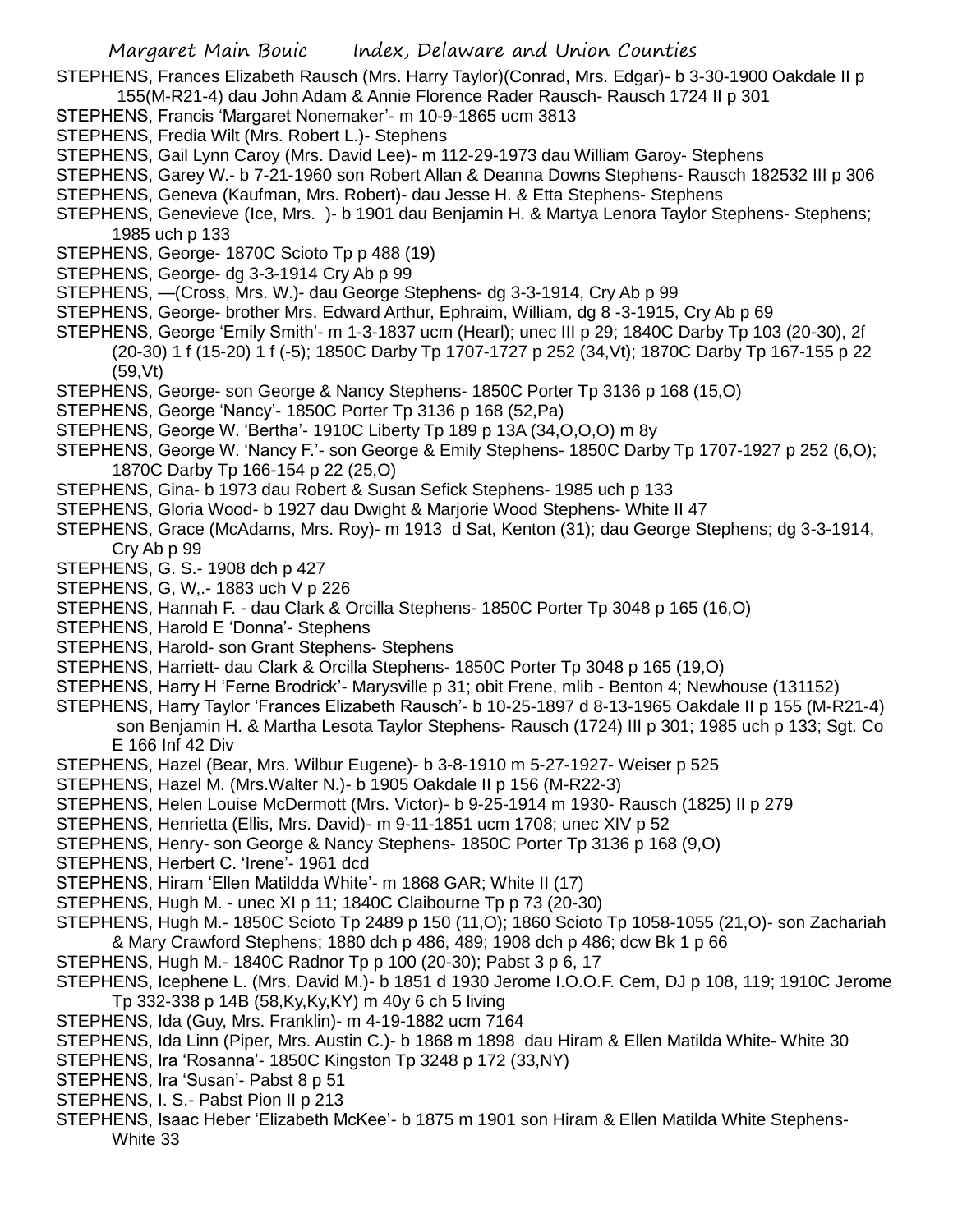Margaret Main Bouic Index, Delaware and Union Counties STEPHENS, Jack William 'Marilyn Downs'- b 2-20-1932 m 6-21-1958 son Victor & Helen Louise McDermott Stephens- Rausch 18251 III p 306 STEPHENS, Jacob 'Mary E. Shilton'- m 6-30-1896 ucm (Hearl) STEPHENS, James- hjt p 204 James- 1883 uch III p 274 STEPHENS, Rev. James B) - 1908 dch p 287 STEPHENS, James- son Charles & Comfort Stephens- 1850C Berlin Tp 2057 p 124 (17,O) STEPHENS, James F.- 1860C Millcreek Tp 81 (16,O) lived with Benjamin Turney STEPHENS, James Harry 'Mary Rohr'- b 10-27-1923 d 1-20-1981 O- son Harry Taylor & Frances Elizabeth Rausch Stephens- Rausch 17241III p 301 STEPHENS, James- son Herbert G. & Irene Stephens- 1961 dcd (5) STEPHENS, James H.- son George & Nancy Stephens- 1850C Porter Tp 3136 p 168 (7,O) STEPHENS, James 'Mary Elizabeth Scott'- m 7-1-1863 dcm STEPHENS, James Michael 'Pamela Jane Brown'- b 12-14-1946 m 8-8-1970 son James Harry & Mary Rohr Stephens- Rausch 172411 III p 301 STEPHENS, James 'Pauline'- 1980 dcd STEPHENS, James T.- 1850C Delaware Town 1251 p 91 (7,O); lived with James & Rosanna Poland STEPHENS, Jane Beckley (Mrs. Elmore)- dau Jane Beckley- 1880C Concord Tp 193 (22) STEPHENS, Jane Richardson (Mrs. David)- 1985 uch p 133 STEPHENS, Jane Patterson (Mrs. John)- m 12-31-1846 Madison Co, unec X p 28; 1915 uch p 987 STEPHENS, Jemima Frost (Mrs. Joel S.)- m 1-16-1849 dcm STEPHENS, Jennie, Miss- hmp p 323 STEPHENS, Jeremiah "Jeremy" 'Amanda McKenzie'- son Brad & Brenda Lewis Stephens- Stephens STEPHENS, Jesse H. 'Etta'- d 7-31-1971 (88) bur Sabina- Stephens STEPHENS, Jessie- dau George Stephens- dg 3-3-1914, Cry Ab p 99 STEPHENS, Jessie 'Clara Etta'- Stephens STEPHENS, J. H.- son Harry H. & Ferne Broderick Stephens- obit Ferne, mlib STEPHENS, Mrs. J. H.- Pabst 8 p 28, 40 STEPHENS, Jodi (Mrs. Bart)- Stephens STEPHENS, Joel S. 'Jemima Frost'- m 1-16-1849 dcm STEPHENS, Joel- 1850C Porter Tp 3054 p 166 (40,NY) STEPHENS, Joel 'Sarah Ann'- Powell p 207 STEPHENS, Joel S.'Sophronia Rosecrans'-m 11-15-1841 dcm; 1835 men p6 #71 p 3 Berkshire Tp STEPHENS, John- b 6-1-1872 d 9-17-1947, uninf p 27; Paris Tp STEPHENS, John- Nash p 68, 228, 410, 411 STEPHENS, John- 1908 dch p 405; rcc p 2; Powell p 103 STEPHENS, John 'Ann Shafer'- m 12-3-1850 Madison Co, unec XI p 46 STEPHENS, Dr. John E.- son John I. & Marie Stephens- Stephens STEPHENS, John 'Eliza Wilcox'- m 4-9-1843 Madison Co, unec IX p 66 STEPHENS, John F. 'Ruth Ann Weekly'- m 3-27-1948- McKitrick p 90 STEPHENS, John I. 'Marie'- Stephens STEPHENS, John 'Jane Patterson'- m 12-31-1846 Madison Co, unec X p 28; 1915 uch p 987 STEPHENS, John L. 'Ellen K.'- b 1865 Franklin Cp d 4-5-1922 Oakdale I p 77 (D-R2-14) STEPHENS, John Paul 'Loretta'- d 10-13-1973 (60) bur Glen Rest- Stephens STEPHENS, John Paul- son Rev. Charles b. & Flora Stephens- Stephens STEPHENS, John R.- uninf p 27 STEPHENS, Jobn Richard 'Stella Dorn''Vennie Hudgens'- b 1-17-1929 m 1950 son Harry Taylor & Frances Elizabeth Rausch Stephens- Rausch 17242 III p 301 STEPHENS, John Wesley- son Rev. Charles B. & Flora Stephens- Stephens STEPHENS, John Wesley 'Estelle McLuckie'- b 1879 m 1907 son Hiram & Ellen Matildda White Stephens-White II 34 STEPHENS, Jonathan 'Elizabeth Salmons'- b 1799 d 1880- ped David Ray Markley #19 18 unec III p 26 STEPHENS, Joseph- son George & Nancy Stephens- 1850C Porter Tp 3136 p 168 (14,O) STEPHENS, Joseph Z.- son Zachariah & Mary Ann Stephens- 1850C Scioto tp 2489 p 150 (5,O); 1870C Scioto Tp p 488 (22)

- STEPHENS, Josephine #94, unec VIII p 2, IX p 2
- STEPHENS, Joshua- son Kirk Anthony & Terry L. Teague Stephens- Stephens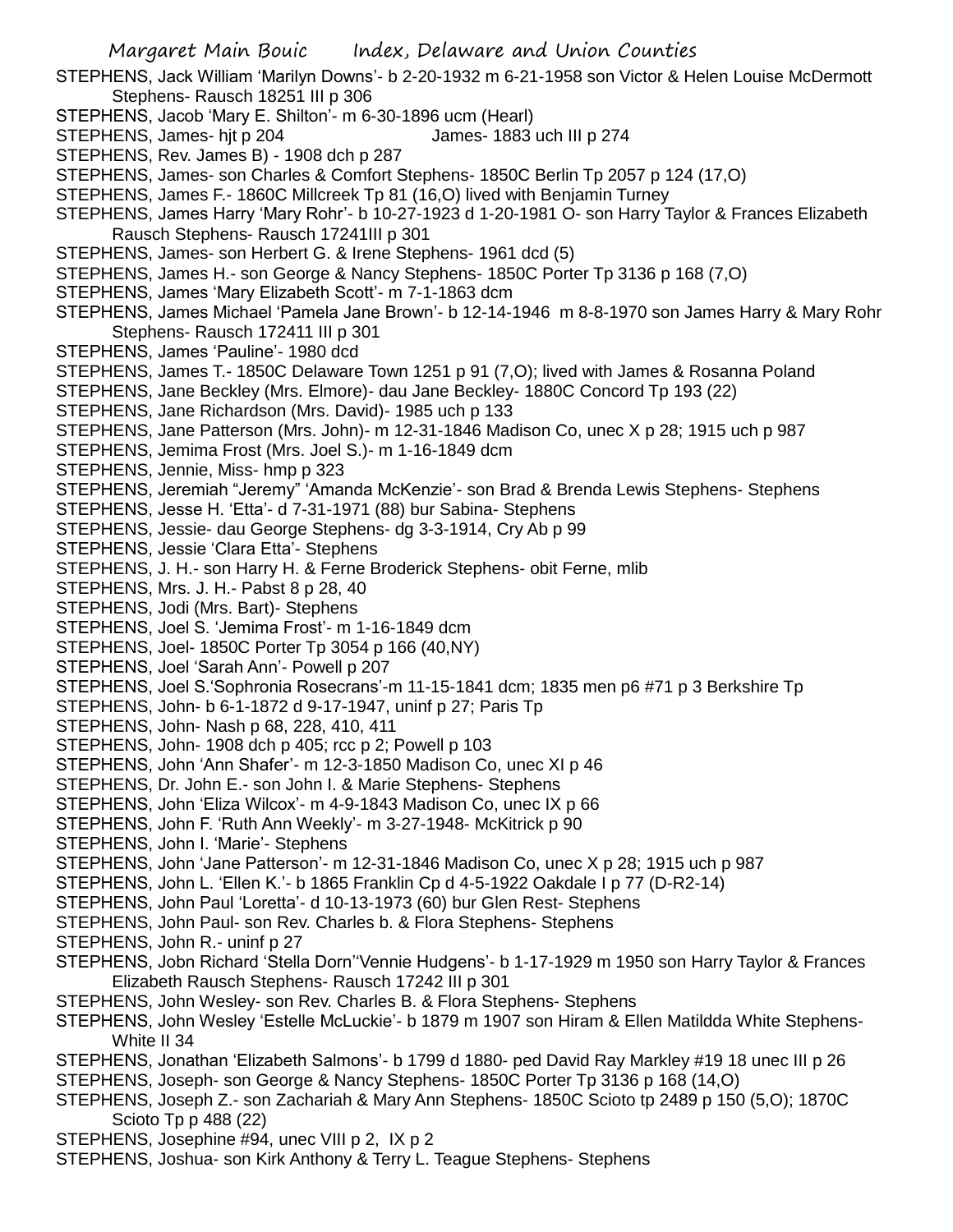- STEPHENS, Julius- d 10-17-1847 (2y7m) Stark Cem, Powell p 201 son J. & Sophronia Stevens
- STEPHENS, Justice 'Rebecca Williams)- m11-9-1852 ucm 1876 unec XV p 19, 39
- STEPHENS, Justin- mt 8-15-1860 veteran mt 8-15-1860 (71). Abs p 42
- STEPHENS, Justus 'Rebecca Williams'- unec VII p 58;- mt 10-8-1859, veteran; mt 10-8-1959 (70) Abs p 36; unec XIII p 34 (70-1859)
- STEPHENS, Rev. J. V,.- funeral of Evan Price- dg 11-16-1894 Cry Ab p 184
- STEPHENS, Mrs. Rev. J. V.- d Tuesday, Radnor, typhoid, bur Iowa- dg 9-15-1899, dg 9-26-1899, Cry Ab p 216, 218
- STEPHENS, Kate Mozelle Pennock (Mrs. Oliver Eden)- b 12-22-1899 m 7-22-1919 d 12-3-1979 dau Esllie & Cora Belle Jones Pennock- Graham 127213; Stephens
- STEPHENS, Kirk Anthony 'Sherri' 'Terry L. Teague'- b 11-13-1959 d 12-28-2000 (41) Oakdale -auto accidentson Harold E. & Donna Stephens- Stephens
- STEPHENS, Kirsten- b 1973 son Richard & Sandra Sheller Stephens- 1985 uch p 133
- STEPHENS, Latia- ch Charles & Comford Stephens- 1850C Berlin Tp 2057 p 124 (22,O)
- STEPHENS, Laura A. (Mrs. Edward M.)- b 1867 Wva d 4-15-1934 Oakdale II p 60 (G-R14-15)
- STEPHENS, Laurabelle (Mathers, Mrs. Claude)- d 1-8-1961 (52) sister Rev. Charles Stephens- Stephens
- STEPHENS, Lelah- 1964, 1969, 1971 dcd
- STEPHENS, Lelah Neill (Mrs. William)- d 11-13-1976 (85) Ashley Union Cem- Neill; Stephens
- STEPHENS, Lenora (Mrs. Benjamin H.)- d 1907, 1985 uch p 133
- STEPHENS, Leona (Requarth, Mrs. )(Moore, Mrs. Louis Edward)- dau & Elizabeth Rausch Stephens-Rausch 1823
- STEPHENS, Lewis 'Rachel Wilcut'- m 5-24-1846 Madison Co, unec X p 18
- STEPHENS, Rev. Lisban E.- d 1-19-1960 (910 bur Jamestown- Stephens
- STEPHENS, Lodema (Blair, Mrs. Thomas)- dau J. P. & Catherine Snyder Stephens- Weiser p 549
- STEPHENS, Loine?- son George W. & Bertha Stephens- 1910C Liberty Tp 189 p 5A (6,O,O,Mich)
- STEPHENS, ----dau George W. & Bertha Stephens- 1910C Liberty Tp 189 p 5A (2,O,O,Mich)
- STEPHENS, Loretta (Mrs. John Paul)- Stephens
- STEPHENS, Louis Reid- b 2-10-1944 son Thomas Gilbert & Venus Norma Cramer Stephens- Graham 12721312
- STEPHENS, Louisa E. Hill (Mrs. Ephraim)- m 1-5-1865 dcm
- STEPHENS, Louise (Mrs. Richard W.)- 1973 ucd
- STEPHENS, Lucille Ford (Mrs. Pealey,Jr.)- d 2-24-1974 (39) bur Forest- Stephens
- STEPHENS, Lucille Moder (Mrs. Russell Murrell)- b 12-2-1907 m 6-4-1936 d 7-11-2000 (92); Oakdale II p 155 (M-R21-7) dau Mathias/Max & Louise Nettie Fox Moder; 1985 uch p 133; Stephens; obit Russell M., mlib (brown)
- STEPHENS, Lucinda H. (Florida/Flarida, Mrs. Charles H)- m 12-7-1871 ucm 5024
- STEPHENS, Luda (Mrs. Douglas)- 1964 dcd
- STEPHENS, Margaret- 1883 uch V p 366
- STEPHENS, Margaret A.- Pabst 3 p 2, 16
- STEPHENS, Margaret Alexander (Norton, Mrs. David G.)- b 2-26-1833 m 4-7-1853 dau Andrew & Polly Mary Dunlap Stephens- Powers p 98
- STEPHENS,Margaret E.- dau Andrus & Mary Dunlap Stephens- 1850C Radnor Tp 162 p 180 (17,O)
- STEPHENS, Margaret Fogle (Mrs. Benjamin)- m 6-8-1862 dcm; unec XXI p 62
- STEPHENS, Margaret (Hall, Mrs.Rev. Loban)- m 1918 dau Clarence & Celia McKee Stephens- White II p 38
- STEPHENS, Margaret- dau J. P. & Catherine Snyder Stephens- Weiser p 549
- STEPHENS, Margaret (Mrs. M.)- d 7-21-1875 (34-1-3) Plain City Cem- unec VII p 50
- STEPHENS, Margaret Mozelle (McDole, Mrs. James,Jr.)- b 3-23-1923 m 5-1-1945 dau Oliver Eden & Kate Mozelle Pennock Stephens- Graham 1272132
- STEPHENS, Margaret Nonemaker (Mrs. Francis)- m 10-9-1865 ucm 3813
- STEPHENS, Margaret (Olds, Mrs. Alford H.)- m 9-30-1889 ucm (Hearl)
- STEPHENS, Margaret (Seigfried, Mrs. Isaac Levi)- m 1894; dg 12-10-1915, Cry Ab p 97
- STEPHENS, Marguerite (Mrs. C. Wayne)- Stephens
- STEPHENS, Maria R. (Mrs. J. E.)- d 10-9-1840 (26-10-13) Stark Cem- Powell p 201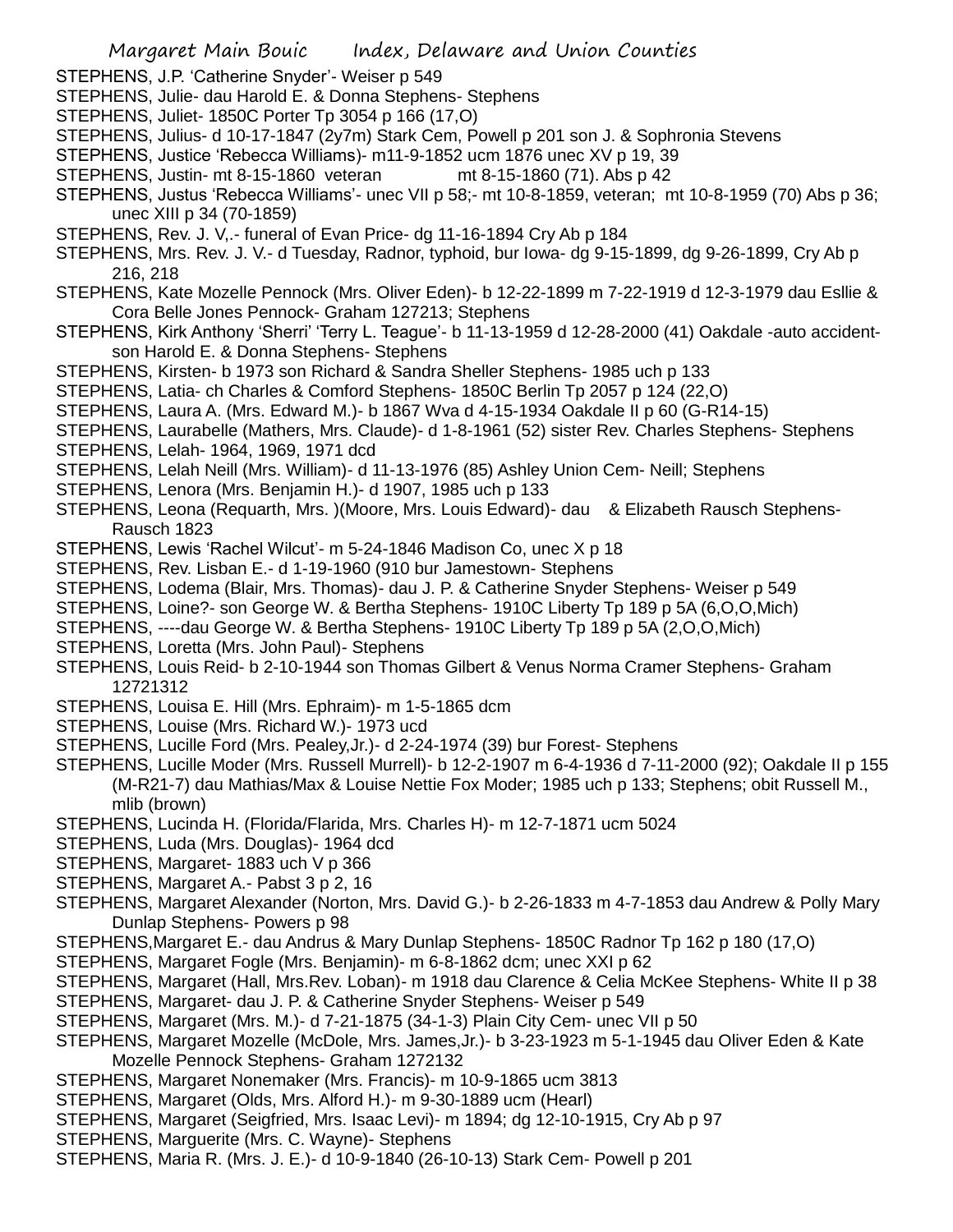- STEPHENS, Marion (male)- 1850C Millcreek Tp 2029-2049 (6,O)
- STEPHENS, Marjorie Wood (Mrs. Dwight)- m 1926 White II (40)
- STEPHENS, Mark- b 11-26-1953 son James Harry & Mary Rohr Stephens- Rausch 172413, III p 301
- STEPHENS, Martha Herring (Mrs. Reuben)- m 1-30-1845 dcm
- STEPHENS, Martha L. Taylor (Mrs. Benjamin H.)- obit Russell mlib (brown);
- STEPHENS, —(Ice, Mrs. Herscher)- dau Benjamin H. & Martha L. Taylor Stephens- obit Russell, mlib (brown)
- STEPHENS, Mary A.- b Liberty Tp d 5-1-5-1883 (70-4-1) Scioto Tp dcdeaths; 1870C Scioto Tp p 488 (58)
- STEPHENS, Mary Ann (Mrs.Rev. O. P.)- d 4-15-1869 (42-6-26) Claibourne Cem p 4
- STEPHENS, Mary Bean (Mrs. Elmore)- b 7-10-1854 d 8-19-1876 New Millcreek cem, Powell p 257- dau John & Sally Smart Bean- Bean 11227; Smart 2,3; 1880 dch p 721; Richey 7,8
- STEPHENS, Mary C.-b 1876 d 1963 Oakdale II p 10 (B-RC-below mausoleum)
- STEPHENS, Mary Dunlap (Mrs. Andrew)- Powell p 126; 1850C Radnor Tp 162 p 180 (51,Pa)
- STEPHENS, Mary E.- dau George & Emily Stephens- 1870C Darby Tp 167-155 p 22 (14,O)
- STEPHENS, Mary Elizabeth Scott (Mrs. James)- m 7-1-1863 dcm
- STEPHENS, Mary E. (Powell, Mrs. John)- m 1849- Powell p 333
- STEPHENS, Mary F. Shilton (Mrs. Jacob)- m 6-30-1896 ucm (Hearl)
- STEPHENS, Mary- dau John Wesley & Estella McLuckie Stephens- White II 49
- STEPHENS, Mary Rohr (Mrs. James Harry)- b 1924- Rausch (1724) III p 301
- STEPHENS, Mary Stewart (Mrs. Elisha C.)- lic 8-10-1843 ucm 895
- STEPHENS, Mary- 1870C Radnor Tp p 467 (72\*)
- STEPHENS, Mary-1870C Radnor Tp p 467 (20)
- STEPHENS, Michael D. 'Carol S.'- 1980 dcd
- STEPHENS, Michael- son Douglas & Luda Stephens- 1964 dcd
- STEPHENS, Michelle- b 1958 dau Richard W. & Louise Stephens- 1973 ucd
- STEPHENS, Mildred- d Tuesday (19mos) pneumonia dg 3-14-1913, Cry Ab p 23 dau Benjaimin
- STEPHENS, Mildred Whittley (Mrs. Robert) b 1809 m 1928 Rausch (1824) II p 279
- STEPHENS, Miriam (Mason, Mrs. Robert)- m 12-5-1836 unec VIII p 68
- STEPHENS, Misti- dau Kirk Anthony & Terry L. Teague Stephens- Stephens
- STEPHENS, M. 'Margaret'- Plain City Cem- unec VII p 50
- STEPHENS, Mollie E. (Ferris, Mrs. Pearl B.)- m 8-1-1876 ucm 5907; mt 3 p 30
- STEPHENS, Moriah- 1850C Delaware Town 1251 p 91 (20) lived with James & Rosanna Poland
- STEPHENS, Nancy- 1820C Scioto Tp (26-45)
- STEPHENS, Nancy- 1870C Radnor Tp p 457 (30)
- STEPHENS, Nancy (Crawford, Mrs. Col)- dg 1-15-1897, Cry Ab p 101
- STEPHENS, Nancy E.- Pabst 3 p 16
- STEPHENS, Nancy Gaston (Mrs. Hugh M.)- m 2-29-1846 dcm see Stephen
- STEPHENS, Nancy (Mrs. George)- 1850C Porter Tp 3136 p 168 (49,Pa)
- STEPHENS, Nancy I.- Pabst 3 p 2 Nancy- Pabst 8 p 7
- STEPHENS, Nancy Jane- b 7-30-1834 d 4-3-1914 Oak Grove Cem- dau Andrew & Mary Dunlap Stephens-Powers p 98; 1850C Radnor Tp 162 p 180 (15,O)
- STEPHENS, Nancy Jane- aunt of Mayor J. L. Anderson- d Friday (80) dg 4-7-1914, Cry Ab p 110
- STEPHENS, Nancy Ketch (Mrs. George)- m 9-26-1865 ucm 4799
- STEPHENS, Nancy J.- dau Zachariah & Mary Ann Crawford Stephen- Pabst 3 p 17; 1883 uch V p 512; dcw Bk 1 p 6; 1860C Scioto Tp 1058 (7,O); 1870C Sc Tp p 488 (17);1880C Sc Tp (25,O,O,O)
- STEPHENS, Nettie- b 7-18-1878 d 8-4-1946, uninf p 27
- STEPHENS, Norma Jean (Walker, Mrs. Murray Allen)- m 8-5-1954, div, Weiser p 65
- STEPHENS, Oliver Eden 'Kate Mozelle Pennock'- m 7-22-1919- Graham (127213)
- STEPHENS, Rev. Oliver P. 'Mary Ann'- Claibourne Cem p 4; 1883 uch V p 428, 496, 578, 592, 665; 1915 uch p 223; uccp p 26, liv, JB 3 p 90l unec XIV, p 66, XV p 19, 39, XVI p 39, 52a; XVIII p 47, 66, XIX p 15, 34, 40, 43; XXI p 44
- STEPHENS, Orcilla (Mrs. Clark)- 1850C Porter Tp 3048 p 165 (46,O)
- STEPHENS, —(Mrs. Orville)- reseach Goldsberry, Gregg, brugg- unec IV p 2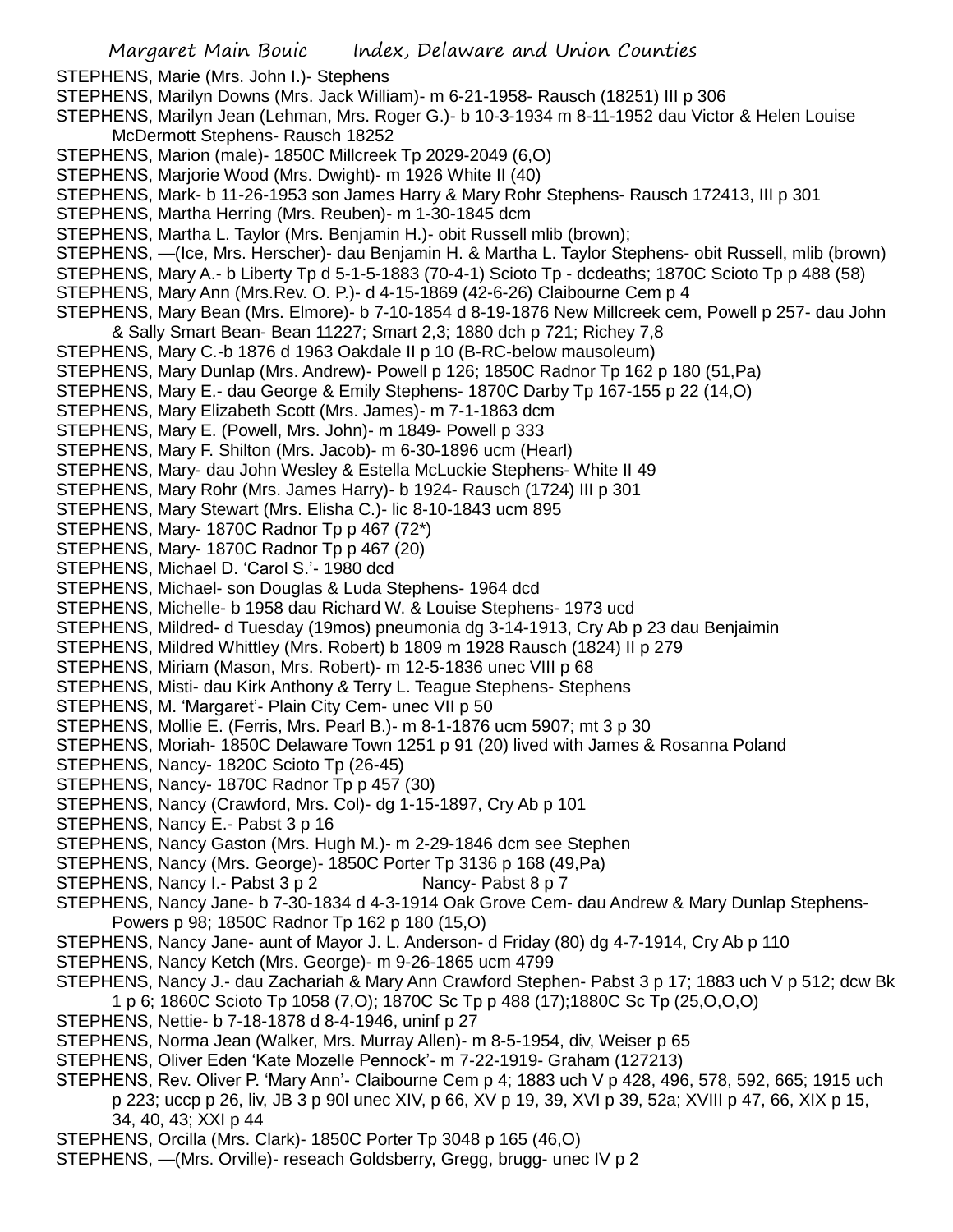Margaret Main Bouic Index, Delaware and Union Counties STEPHENS, Pamela Jane Brown (Mrs. James Michael)- m 8-8-1970 dau Clifford Brown- Rausch (17241) STEPHENS, Paul W.- b 1877 d 1945 Marlborough Cem p 189 STEPHENS, Paul W. 'Elizabeth'- 1910C Jerome Tp 427-433 p 18B (32,O,O,O) m 13y STEPHENS, Paula- dau Pearley,Jr. & Lucille Ford Stephens- Stephens STEPHENS, Pauline (Mrs. James)- 1980 dcd STEPHENS, Pearley,Jr. 'Lucille Ford'- Stephens STEPHENS, Pearley M.- son Pearley Stephens,Jr.)- Stephens STEPHENS, Peg Whitney (Mrs. ) dau William H,. & Marion Duncan Whitney- 1976 dch p 392 STEPHENS, Permelia (Page, Mrs. Eugene)- m 10-30-1862 dcm STEPHENS, Pollina (McDonnell, Mrs. Patrick)- m 1-14-1855 dcm STEPHENS, Polly- dau Zachariah Stevens- dcw Bk 1 p 6 STEPHENS, Rachel Wilcut (Mrs. Lewis)- m 5-24-1846 Madison Co, unec X p 18 STEPHENS, Ray- son Grant Stephens- Stephens STEPHENS, Rebecca- dau George & Nancy Stephens- 1850C Porter tp 3136 p 168 (19,O) STEPHENS, Rebecca- dau Zachariah Stevens- dcw Bk 1 p 6 STEPHENS, Rebecca Williams (Mrs. Justus)- m 11-9-1852 ucm 1876; unec VII p 58, XV p 19 STEPHENS, Reuben 'Elizabeth'- 1908 dch p 284, 1880 dch p 506 STEPHENS, Reuben 'Martha Herring'- m 1-30-1845 dcm STEPHENS, Richard- Nash p 68, 298 STEPHENS, Richard M. 'Sandra E. Sheller'- b 1938 m 12-5-1969 son Russell Murrel & Lucille Moder Stephens- Stephens; 1985 uch p 133; obit Russell M., mlib (brown) STEPHENS, Richard W. 'Louise'- 1973 ucd STEPHENS, Ricky- b 1964 son Richard W. & Louise Stephens- 1973 ucd STEPHENS, Rick- son Kirk Anthony & Terry L. Teague Stephens- Stephens STEPHENS, R. L.- Stephens STEPHENS, Robert Allan 'Deanna Downs'- b 12-18-1936 m 6-22-1957 son Victor & Helen Louise McDermott Stephens- Rausch 18253 III p 306 STEPHENS, Robert 'Florence Gearhart'- Weiser p 375 STEPHENS, Robert L. 'Freida Wilt'- d 11-10-1980 (54) STEPHENS, Robert- son Pearley Jr. & Lucille Ford Stephens- Stephens STEPHENS, Robert Z. 'Susan Mary Sefick'- b 1941 m 112-23-1967 son Russell Murrel & Lucille Moder Stephens- Stephens; 1985 uch p 133; obit Russell M.- mlib (brown) STEPHENS, Ronald- son Pearley Jr. & Lucille Ford Stephens- Stephens STEPHENS, Ronert 'Mildred Whittley'- b 10-30-1909 m 1928 son Elizabeth Rausch Stephens- Rausch 1824, II p 279 STEPHENS, Rosa B. (Hildreth, Mrs. Lewis R.)- m 3-17-1897 ucm (Hearl) STEPHENS, Rosana (Poland, Mrs. James)- m 6-18-1846 dcm STEPHENS, Rosanna (Mrs. Ira)- 1850C Kingston Tp 3248 p 172 (28,O) STEPHENS, Rosanna Perry (Mrs. David)- m 10-23-1838 dcm STEPHENS, Rosanna S. (Kilpatrick, Mrs. Benjamin)- m 2-24-1853 dcm STEPHENS, Rosannah E.- Pabst 3 p 6, 17 STEPHENS, Ruba- ch Clark & Orcilla Stephens- 1850C Porter Tp 3048 p 165 (25,O) STEPHENS, Rulofson- d Civil 'War- son J. P. & Catherine Snyder Stephens- Weiser p 549 STEPHENS, Russel- b 1971 son Robert & Susan Sefick Stephens- 1985 uch p 133

- STEPHENS, Russell Murrel 'Lucille Moder'- b 6-11-1896 m 6-4-1930 Ky d 2-11-1972 Oakdale II p 155 (M-R21-
- 7) son Benjamin H. & Martha l. Taylor Stephens- Stephens; 1985 uch p 133; obit, mlib (brown)
- STEPHENS, Ruth Ann Weekly (Mrs. John F.)- b 10-25-1922 m 3-27-1948 dau Raymond E. & Leona Ruth McKitrick Weekly- McKitrick p 90
- STEPHENS, Ruth (Ertel, Mrs. )- dau John I & Marie Stephens- Stephens
- STEPHENS, Ruth- dau John Wesley & Estelle McLuckie Stephens- White II 48
- STEPHENS, Ruth (Kelley, Mrs. Beverly)- dau Grant Stephens- Stephens
- STEPHENS, Sadie- dau Herbert C. & Irene Stephens- 1961 dcd (12)
- STEPHENS, Samuel J.- son David M. & Icephene L. Stephens- 1910C Jerome Tp 332-338 p 14B (27,Ky,Ky,Ky)
- STEPHENS, Sandra E. Sheller (Mrs. Richard M.)- m 12-5-1969 dau Howard Sheller- Stephens

STEPHENS, Sandra Lee- b 2-3-1940 dau Victor & Helen Louise McDermott Stephens- Rausch 18254 III p 306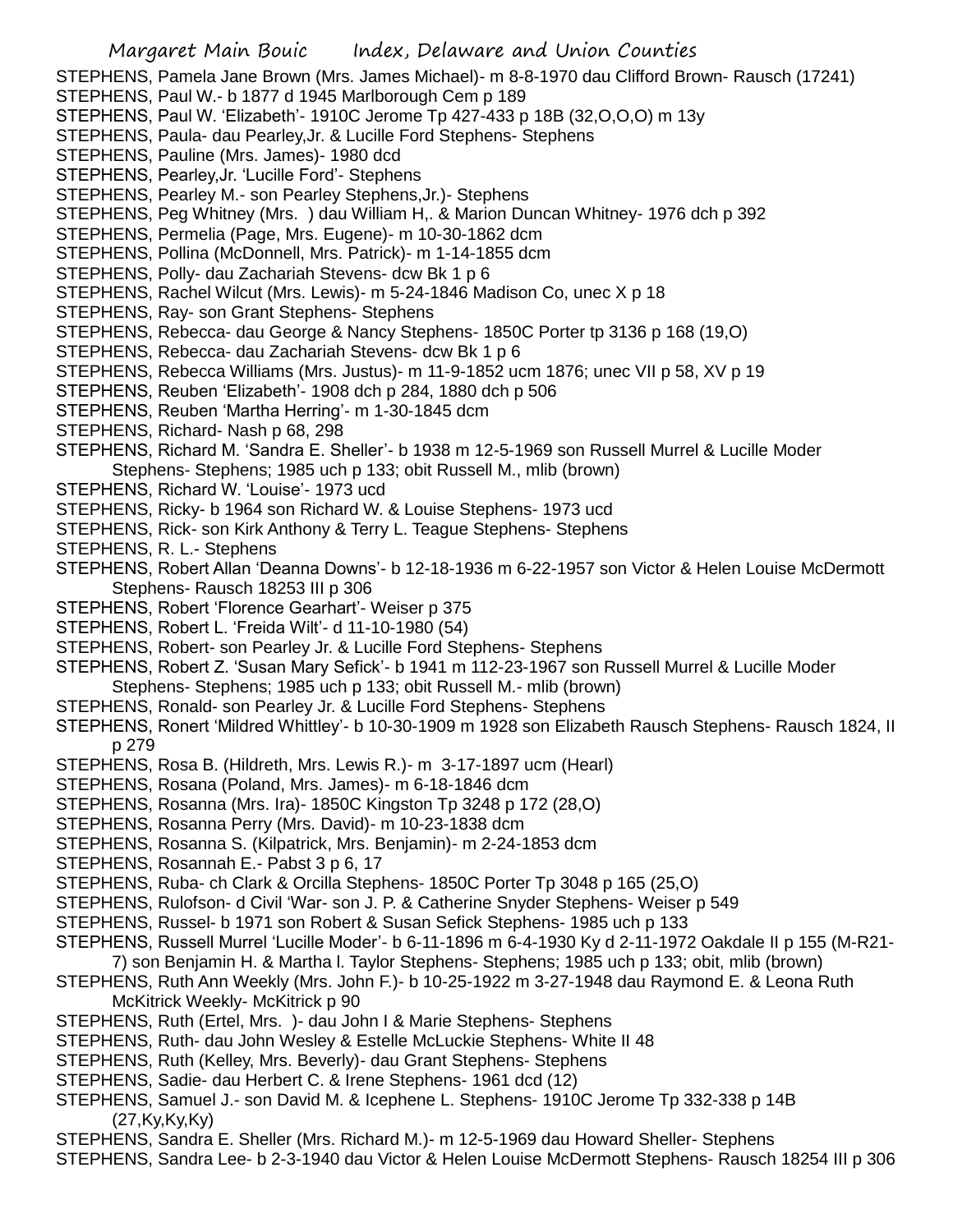- STEPHENS, Sarah- dau Ira & Rosanna Stephens- 1850C Kingston Tp 3248 p 172 (4,O)
- STEPHENS, Sarah-1850C Delaware Town 1251 p 91 (11,O) lived with James & Rosanna Poland
- STEPHENS, Sarah J.- 1850C Millcreek Tp 2061-2082 p 299 (14,O)
- STEPHENS, Sarah J. (Denman, Mrs. Wesley)- m 5-31-1838 dcm
- STEPHENS, Sarilda (Houseman, Mrs. John)- lic 2-7-1857 ucm 2522; unec XVIII p 8
- STEPHENS, Saulsbery- hjt p 194; 1883 uch IV p 468, 535
- STEPHENS, Savannah Michelle- b 8-25-1999 dau Berlir & Kristinna Stephens- Stephens
- STEPHENS, Shane- son Brad & Brenda Lewis Stephens- Stephens
- STEPHENS, Shaunelle- ch Brad & Brenda Lewis Stephens- Stephens
- STEPHENS, Sheila- dau Pearley,Jr. & Lucille Ford Stephens- Stephens
- STEPHENS, Shellie Butts (Mrs. Thomas)- mother of Faith Renee- Stephens
- STEPHENS, Sherri (Mrs. Kirk Anthony)(Turner, Mrs. Marty)- Stephens
- STEPHENS, Simon- son George & Nancy Stephens- 1850C Porter Tp 3136 p 168 (11,O)
- STEPHENS, Sola- mother of Thomas, grandmother of Faith Renee- Stephens
- STEPHENS, Sophia Jones (Mrs. C. S.)- dau Evan T. & Sarah D. Jones Jones- 1915 uch p 829
- STEPHENS, Sophronia (Mrs. J.)- d 3-4-1847 (27y11m14d); Stark Cem, Powell p 201
- STEPHENS, Sophronia Rosecrane (Mrs. Joel S.)- m 11-15-1841 dcd
- STEPHENS, Spencer- 1967 ucd
- STEPHENS, Stella Dawn- b 3-19-1951 dau John Richard & Stella Dorn Stephens- Rausch 172421, III p 301
- STEPHENS, Stella Dorn (Mrs. John Richard)- b 1920 m 1950 Rausch (17242)
- STEPHENS, Stella (Winston, Mrs. Ellis Pearl)- Freshwater p 190
- STEPHENS, Stephen- son Douglas & Linda Stephens- 1964 (11) dcd
- STEPHENS, Sullican- unclaimed letter, 1853, unec V p 35
- STEPHENS, Susan- dau George & Nancy Stephens- 1850C Porter tp 3136 p 168 (20,O)
- STEPHENS, Susan (Mrs. Ira)(Kirkpatric, Mrs. Benjamin)- m(2) 2-24-1855- Pabst 8 p 50
- STEPHENS, Susan Mary Sefick (Mrs. Robert Z) dau Stephen & Lillian Sefoik- Stephens; 1985 uch p 133
- STEPHENS, Susan K. (Wears, Mrs. )- dau Robert L. & Freida Wilt Stephens- Stephens
- STEPHENS, Terry Lynn (Penhorwood, Mrs. Frederick Eugene) m 8-21-1971 dau James Stephens- Stephens
- STEPHENS, Terry L. Teague (Mrs. Kirk Anthony)-
- STEPHENS, Thomas- 1908 dch p 405
- STEPHENS, Rev. Thomas- 1883 uch V p 285; 1880 dch p 508
- STEPHENS, Thomas Allan- b 9-8-1958 son Robert Allan & Deanna Downs Stephens- Rausch 182531, III p 306
- STEPHENS, Thomas Eugene- b 7-7-1942 son Thomas Gilbert & Venus Norma Cramer Stephens- Graham 12721311
- STEPHENS, Thomas Gilbert 'Venus Norma Cramer'- b 10-31-1920 m 4-22-1941 son Oliver Eden & Kate Moselle Pennock Stephens- Graham 1272131
- STEPHENS, Vennie Hudgens (Mrs. John Richard)- b 1929 Rausch (17242), III p 301
- STEPHENS, Venus Norma Cramer (Mrs. Thomas Gilbert)- m 4-22-1941- Graham (1272131)
- STEPHENS, Veronna Ruth- b 2-10-1932 dau Oliver Eden & Kate Roselle Pennock Stephens- Graham 1272135
- STEPHENS, Vesta- dau J. P. & Catherine Snyder Stephens- Weiser p 549
- STEPHENS, Victor 'Helen Louise McDermott'- b 6-3-1912 d 1930 son Elizabeth Rausch Stephens- Rausch 1825, II p 279
- STEPHENS, Victoria Marie- b 8-4-1960 dau Jack William & Marilyn Downs Stephens- Rausch 182512, III p 306
- STEPHENS, J. Vinson 'Bessie Evans'- dg 11-7-1899, Cry Ab p 225
- STEPHENS, Viola (Mrs. Daniel M.)- b 6-27-1906 m 1927 d 12-28-1971 Oakdale II p 128 (M-RC-5) dau Jacob & Katherine Bandtel Wolpert- Stephens; 1959, 1962 ucd; obit; obit Daniel mlib
- STEPHENS, Walter N. 'Hazel M.'- b 1-14-1893 d 12-24-1965 Oakdale II p 156 (M-R22-3) St Base Hosp 119 WWI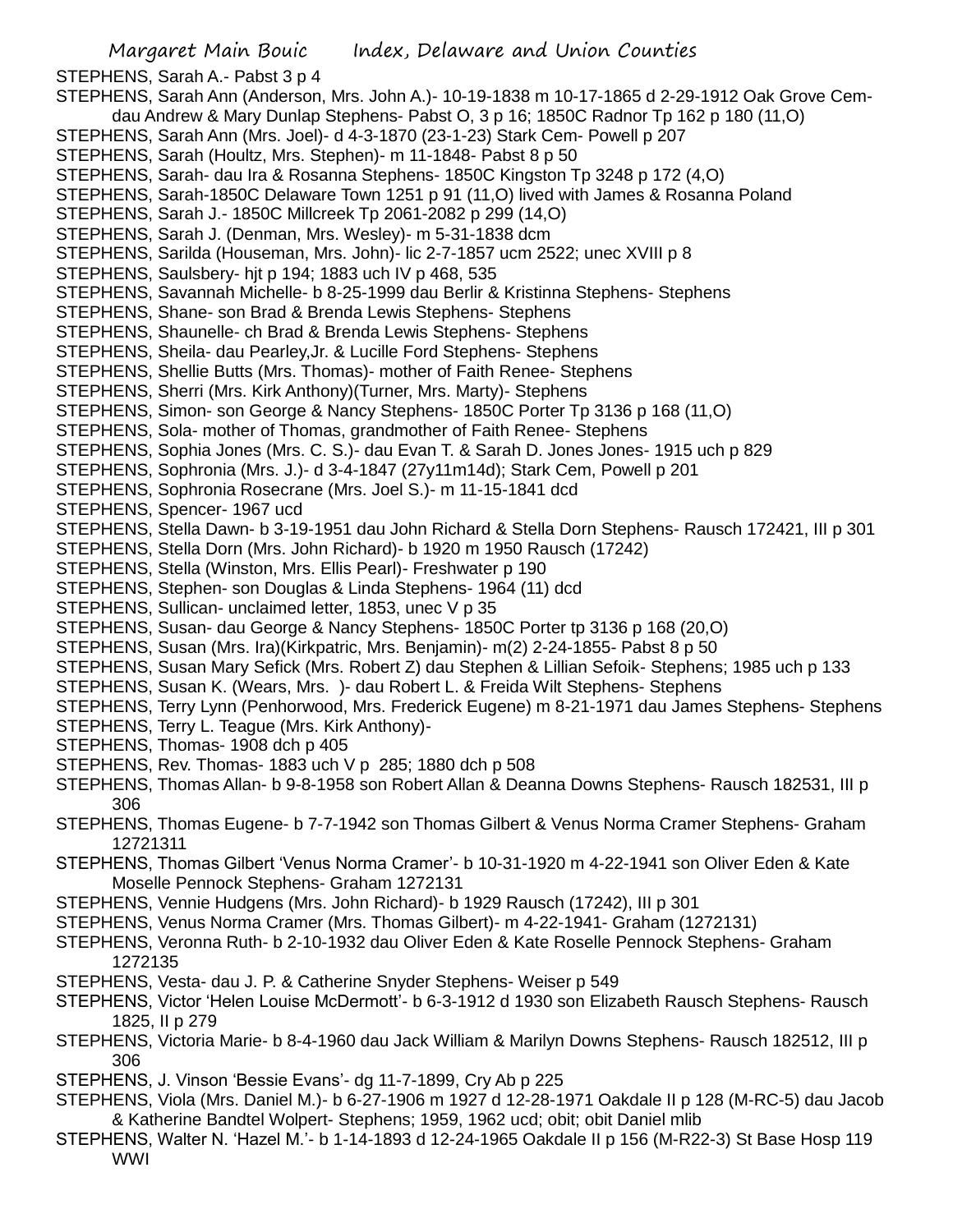STEPHENS, Wanda- dau George W. & Bertha Stephens- 1910C Liberty Tp un Co 189 p 8A (4,O,O,Mich)

STEPHENS, Wayne- son George W. & Bertha Stephens- 1910C Liberty Tp Un Co 189 p 8A (4/12,O,O,Mich)

- STEPHENS, C. Wayne'Marguerite'-d 6-3-1959 (62) bur Oklahoma-son Grant Stephens- Stephens
- STEPHENS, W. C. 'Caroline'- dg 5-21-1909, Cry Ab p 34
- STEPHENS, Wesley- son George & Nancy Stephens- 1850C Porter Tp 3054 p 166 (18,O)
- STEPHENS, W. H,- hadc p 92, CCC (1900 Berlin Tp)
- STEPHENS, William- Nash p 68
- STEPHENS, William- 1883 uch IV p 486 William- 1908 dch p 405
- STEPHENS, William- 1908 dch p 405; Pabst 3 p 8, 18
- STEPHENS, William C.- d 9-8-1898 Powell O, dcdeaths
- STEPHENS, William- 1870C Brown Tp p 244 (42\*)
- STEPHENS, William- 1870C Scioto Tp p 488 (21)
- STEPHENS, William- son Charles & Comford Stephens- 1850C Berlin Tp 2057 p 124 (13,O)
- STEPHENS, William- son Douglas & Luda Stephens- 1964 (17) dcd
- STEPHENS, William D.- 1971 dcd William E.- 1959, 1973 ucd
- STEPHENS, William- brother Mrs. Edward Arthur, Ephraim, George, dg 8-3-1915, Cry Ab p 69
- STEPHENS, William E.- b 11-6-1934 d 1-25-1984 (39) son William L. & Elizabeth Benner Stephens- Stephens; obit mlib (brown)
- STEPHENS, William Edgar- b 4-18-1959 son Jack William & Marilyn Downs Stephens- Rausch 182511, II p 306
- STEPHENS, William 'Elizabeth Benner'- Stephens; obit William E., mlib (brown)
- STEPHENS, William- brother of Elizabeth A. Cone- dg 1-15-1897, Cry Ab p 101
- STEPHENS, Williard- d 9-21-1884 (21m)- Delaware dcdeaths
- STEPHENS, Willie W.- son Hiram & Ellen Matilda White Stephens- b d 1871- White II 31
- STEPHENS, Zack- brother-in-law of Henry Swartz- 1883 uch V p 563; unec XV p 65
- STEPHENS, Z.- 1870C Scioto Tp p 488 (65\*)
- STEPHENS, Zachariah ' –Crawford'- m 1832 dcw Bk 4 p 360 (37); dg 1-15-1897, Cry Ab p 101
- STEPHINS, Mary- d 4-1-1868 (19), dg 4-3-1868 Cry Ab p 67
- STEPHENSON, York Tp unec XII p 68
- STEPHENSON, Abigail Graham (Mrs. Lucius H.)(Hanilton, Mrs. )- b 6-20-1824 d 9-26-1904 Claibourne Cem p 40; 1915 uch p 674; 1883 uch V p 652 l 180C Jackson Tp1081-1150 (36,O); 1880C Richwood 189- 202 (55,O,O,O); 1900C Richwood 206-219 p 8B (75,O,O,Pa) m 42y, 1- ch, 7 living; see Stevenson
- STEPHENSON, Agnes(Mrs. Marcus)- Powers p 87
- STEPHENSON, Alwilda- ch Lucius H. & Abigail Graham Stephenson- 1883 uch V p 652; 1870C Jackson Tp 161-153 p 22 (7,O); 1880C Richwood 189-202 p 19 (17,O,O,O)
- STEPHENSON, Ann Whalley (Mrs. Hugh)- Powers p 87
- STEPHENSON, Anna Eliza (Birkhimer, Mrs. William)- b 1856 d 1925 ped Donald Hubert Wiggins #384 15; unec XII p 72
- STEPHENSON, Bluma Arabel (Heasley, Mrs. John H.)- m 11-26-1884 ucm (Hearl)- dau Lucius H. & Abigail Graham Stephenson- 1883 uch V p 652; 1915 uch p 674; 1870C Jackson Tp 161-153 p 22 (3,O); 1880C Richwood 189-202 (13,O,O,O)
- STEPHENSON, Brenda Lee- dau Isaac L. & Sola Stephenson- Stephenson
- STEPHENSON, Carol Sue (Gross, Mrs. )- dau Isaac L. & Sola Stephenson- Stephenson
- STEPHENSON, Caroline- 1870C Harlem Tp p 373 (44)
- STEPHENSON, Cecil 'Mary Mildred Weiser'- b 1-19-1899 m 7-18-1923- Weiser p 259
- STEPHENSON, Charles- b 1964 son Charles E. & Sandra L. Stephenson- 1964 (7mo), 1969, 1980 dcd
- STEPHENSON, Charles E. 'Sandra L.'- 1964, 1969. 1980 dcd
- STEPHENSON, David- 1883 uch V p 486
- STEPHENSON, David Floyd 'Irene Elizabeth Fisher'- b 4-19-1932 m 3-1-1958 son Cecil & Mary Mildred Weiser Stephenson- Weiser p 259
- STEPHENSON, Debra Jane- dau Isaac L. & Sola Stephenson- Stephenson
- STEPHENSON, Dr. 1915 uch p 169; 1883 uch V p 596
- STEPHENSON, Donna- dau Rev. Ted D. & Jean Ellen Stephenson- Stephenson
- STEPHENSON, Dorothy Gail (Weiser, Mrs. Edward Leroy)- m 4-12-1952- Weiser p 766
- STEPHENSON, Lt. Col. Edward Rusell 'Nelda Eileen Weller'- d 6-28-1972 Arlington National Cem- son W. W. Stephenson- Maugans Anc p 189; 1985 uch p 145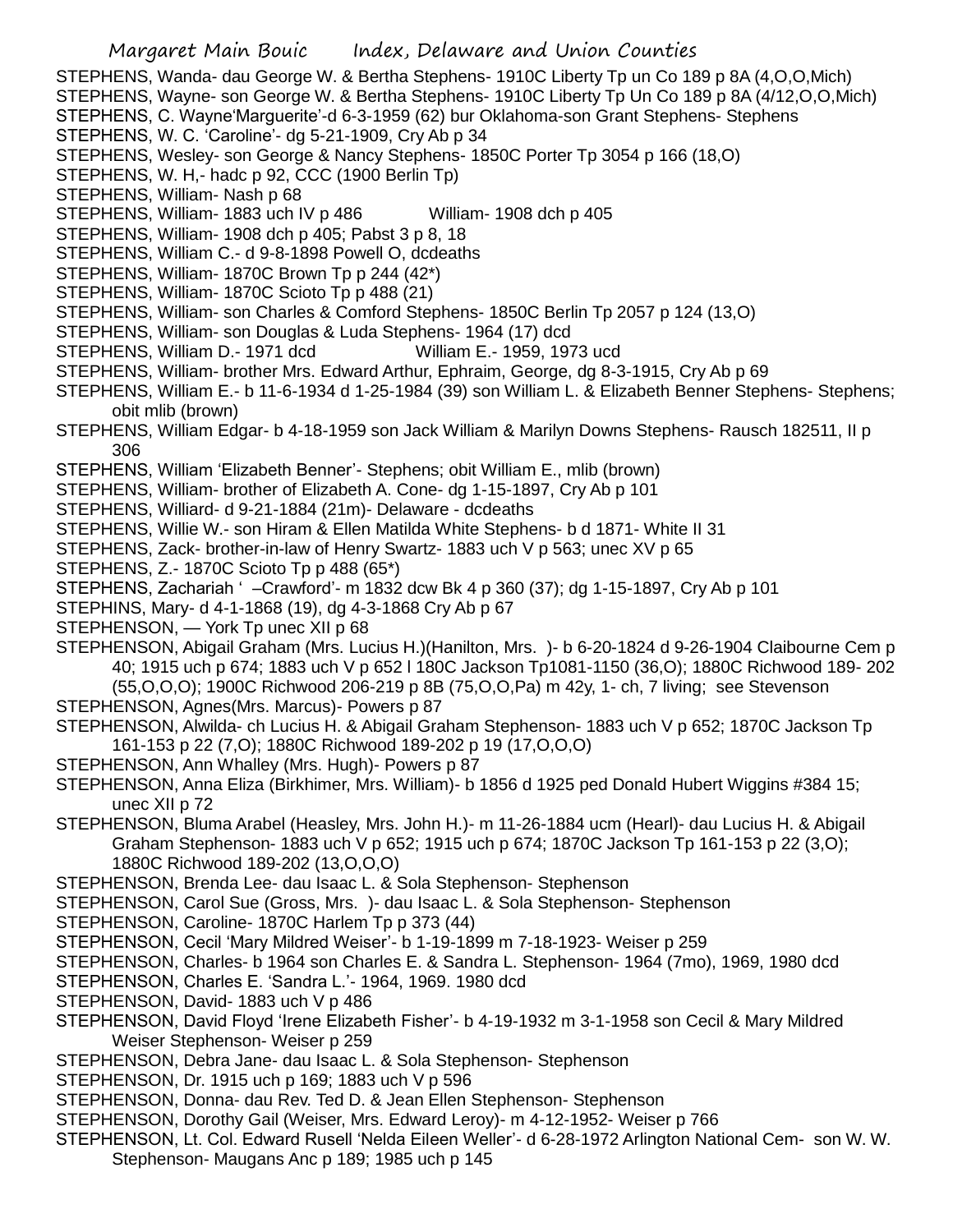Margaret Main Bouic Index, Delaware and Union Counties STEPHENSON, Elizabeth J. Cahill (Mrs. George)- m 11-23-1864 ucm 3645; unec XXI p 44 STEPHENSON, Elizabeth (Minter, Mrs. John,jr.)- dau Richard & Honora Grimes Crawford Stephenson- dcq Eugene David 47; 1880 dch p 391; Powers p 87. 89,. 193 STEPHENSON, Elizabeth- dau Richard & Honora Grimes Stephenson- Powers p 87 STEPHENSON, Elizabeth Summers (Mrs. Richard)- Powers p 87 STEPHENSON, Elzabeth (Van Sickle, Mrs. Peter)- dg 1-12-1906. Cry Ab p 73 STEPHENSON, Elsie M.- b 1889 d 1950 Claibourne Cem p 85 STEPHENSON, Emma F.- 1870c Harlem Tp p 373 (16) STEPHENSON, George- Nash p 129 STEPHENSON, George- 1870C Harlem Tp p 373 (49\*) STEPHENSON, George 'Elizabeth J. Cahill'- m 11-23-1864 ucm 3645; unec XXI p 44 STEPHENSON, G. H.- 1910C Richwood 76-77 p 3A (82,O,Vt,Vt) boarder STEPHENSON, — Nash p 69 STEPHENSON, Hamilton- son Lucius & Rebecca Chapman Stephenson- 1870C Jackson Tp 161-153 p 22 (16,O) STEPHENSON, Harold- stillborn 10-8-1935 son Cecil & Mary Mildred Weiser Stephenson- Weiser p 259 STEPHENSON, Helen- sister James Gilbert Stephenson- Stephenson STEPHENSON, Henry Earl- b 2-3-1959 son David Floyd & Irene Elizabeth Fisher Stephenson- Weiser p 259 STEPHENSON, Henry 'Maria Walters'- m 3-2-1864 ucm 3555; unec XXI p 29 STEPHENSON, Honora Grimes (Crawford, Mrs. Hugh)(Mrs. Richard)- dcq Eugene David 95; Powers p 193 STEPHENSON, Hugh- Powers p 86, 90 STEPHENSON, Hugh 'Ann Whalley'- son Richard & Honore Grimes Stephenson- Powers p 87, 89, 193; 1883 uch V p 451 STEPHENSON, Irene Elizabeth Fisher (Mrs. David Floyd)- b 2-16-1932 m 3-1-1958- Weiser p 259 STEPHENSON, Ike- son Isaac L. & Sola Stephenson- Stephenson STEPHENSON, Isaac L. 'Sola'- d 7-15-1975 (50) bur Ky- Stephenson STEPHENSON, James- Nash p 246 STEPHENSON, James A.- hjt p 52; 1915 uch p 246 STEPHENSON, Rev. James B.- son James H. Stephenson- Stephenson; 1976 dch p 167 STEPHENSON, James Gilbert' Mary Lou McCoy'- d 4-29-1963 (55) bur Athens- Stephenson STEPHENSON, James H.- d 7-19-1973 (79) bur Pomeroy- Stephenson STEPHENSON, James Michael- son Rev. James B. Stephenson- Stephenson STEPHENSON, Rev. James 'Sophia'- Stephenson STEPHENSON, James 'Rachel McKeever''Martha Barr'- son Richard & Honora Grimes Stephenson-Powers p 87, 89, 193 STEPHENSON, Jane Ellen (Nicol, Mrs. Wayne Lee)- b 7-8-1955 m 12-1-1970 St. Paul p 62 STEPHENSON, Janet- 1969, 1971 dcd STEPHENSON, Jean Ellen Brown (Mrs. Rev. Ted Douglas)- dau Charles Brown- Stephenson STEPHENSON, Jenine Padovano (Mrs. )- dau Thomas & Nancy Padovano - Stephenson- engaged to Douglas M. Bertke STEPHENSON, Jennifer Beth- b 3-17-1977 dau Rev. Ted Douglas & Jean Ellen Brown Stephenson-**Stephenson** STEPHENSON, John- Nash p 86 STEPHENSON, John 'Nancy Baker'- 1883 uch V p 652 STEPHENSON, John- b 1737 son Richard & Honora Grimes Stephenson- Powers p 87, 89, 193 STEPHENSON, Jonathan Douglas- b 4-2-1981 son Rev. Ted Douglas & Jean Ellen Brown- Stephenson STEPHENSON, Juanita (Kise, Mrs. )- dau Ralph J. Stephenson- Stephenson STEPHENSON, Judy M. (Mrs. Kenneth P.)- 1969. 1980 dcd STEPHENSON, Katie H.- 1870C Harlem Tp p 373 (6) STEPHENSON, Kelly- b 1971 ch Kenneth P. & Judy M. Stephenson- 1980 dcd STEPHENSON, Kenneth P.'Judy M.'- son Ralph J. Stephenson- 1969, 1980 dcd STEPHENSON, Kenneth "Steve" 'Mary Sheares'- 1985 uch p 125 STEPHENSON, Lida- dau Lucius H. & Abigail Graham Stephenson- 1860C Jackson Tp 1137-1150 p 151 (3,O); 1870C Jackson Tp 161-153 p 22 (13,O)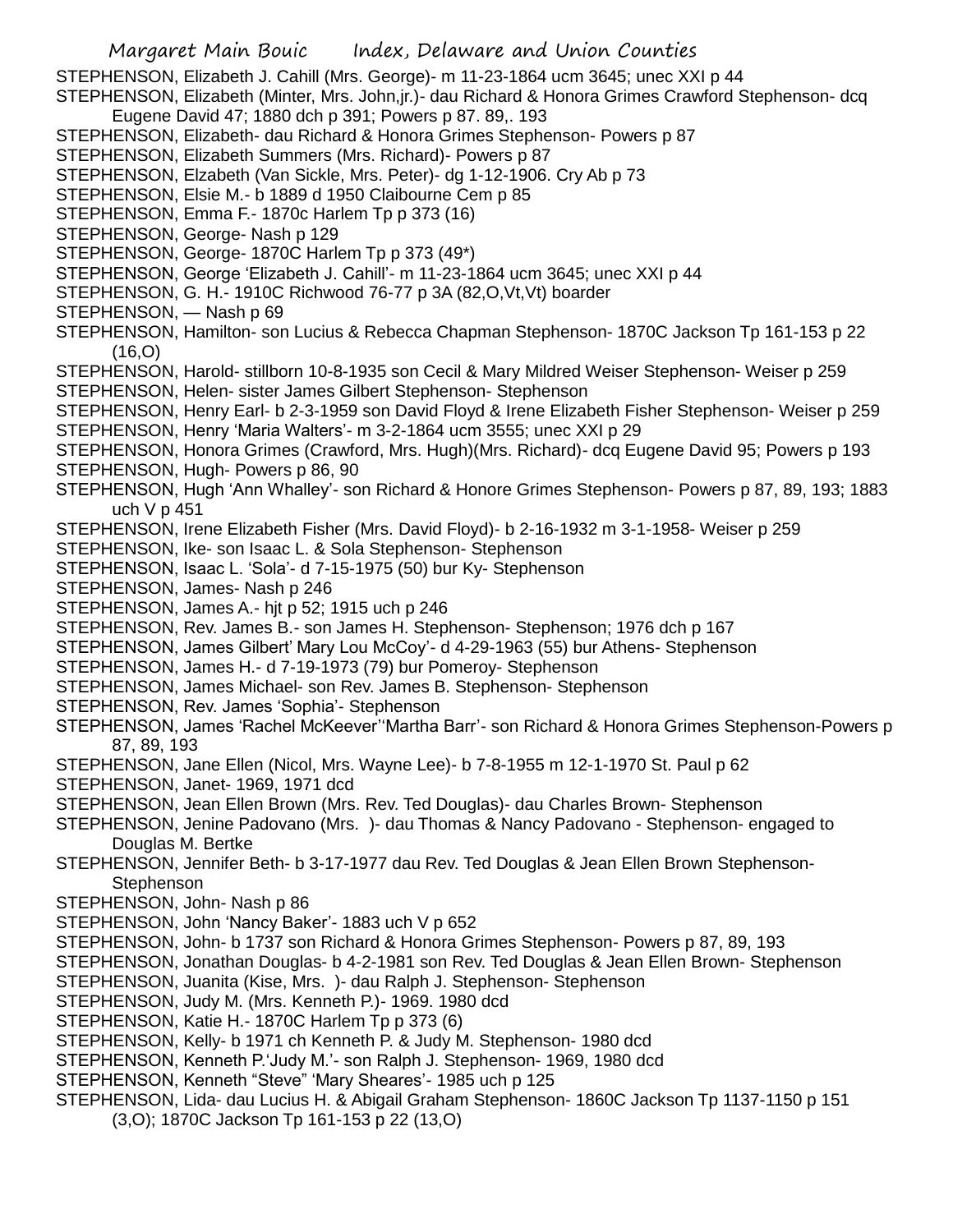Margaret Main Bouic Index, Delaware and Union Counties

STEPHENSON, Lucius H. 'Abigail Graham''Rebecca Chapman'- b 4-25-1823 m(2) 1-16 -1852 ucm 1758 d 6- 3-1920 Claibourne Cem p 40- son John & Nancy Baker Stephenson- 1883 uch V p 652; 1915 uch p 674; unec VII p 58, XIV p 39, 66; 1860C Jackson Tp 1137-1150 p 150 937,O); 1870C Jackson Tp 161- 153 p 22 (47,O); 1880C Claibourne Tp 189-202 p 19 (57,O,Md,Va); 1900C Richwood 206-219 p 8B (77,O,Vt,Vt)

STEPHENSON, Marcus- son Richard & Honora Grimes Stephenson- Powers p 87, 89, 193

STEPHENSON, Maria Walters (Mrs. Henry)- m 3-2-1864 ucm 3555; unec XXI p 29

- STEPHENSON, Mark Alan- b 3–28-1959 son Paul Cecil & Susan Catherine Fisher Stephenson- Weiser p 259
- STEPHENSON, Marsha- b 1966 dau Kenneth P. & Judy M.Stephenson- 1969, 1980 dcd
- STEPHENSON, Martha Barr (Mrs. James)- Powers p 87
- STEPHENSON, Mary- 1883 uch V p 514
- STEPHENSON, Mary lou McCoy (Mrs. James Gilbert)- Stephenson
- STEPHENSON, Mary Mildred Weiser (Mrs. Cecil)- b 8-31-1902 m 7-18-1923 dau William Walter & Ruby Chloe Kent Stephenson- Weiser p 259
- STEPHENSON, Mary (Minter, Mrs. William)- dau Marcus & Agnes Stephenson- Powers p 87, 192, 318
- STEPHENSON, Mary Sheares (Mrs. Kenneth)- dau Charles Wesley & Barbara Ellen Carr Sheares- 1985 uch p 125
- STEPHENSON, Michael Leroy- b 12-14-1959 son Paul Cecil & Susan Catherine Fisher Stephenson- Weiser p 259
- STEPHENSON, Nancy Baker (Mrs. John)- 1883 uch V p 652
- STEPHENSON, Nancy(Faust, Mrs. George)- dau Kenneth & Mart Sheares Stephenson- 1985 uch p 125
- STEPHENSON, Nelda Eileen Weller (Wall, Mrs. Joseph Hollis)(Mrs. Lt, Col Edward Russell )- m 1918 m(1) 6- 14-1947 (2) 7-10-1954 dau Melvin Ray & Ruth Wanda Bailey Weller- Maugans Anc p 189; 1985 uch p 145; 1964 dcd;
- STEPHENSON, Paul Cecil 'Susan Catherine Fisher'- b 12-15-1929 m 7-18-1953 son Cecil & Mary Mildred Weiser Stephenson- Weiser p 259
- STEPHENSON, Paul Cecil,Jr.- b 9-12-1954 son Paul Cecil & Susan Catherine Fisher Stephenson- Weiser p 259
- STEPHENSON, Potter H.-1870C Harlem Tp p 373 (21)
- STEPHENSON, R.- land- unec XIV p 35
- STEPHENSON, Rachel Alwilda- dau Lucius & Abigail Graham Stephenson- 1870C Jackson Tp 161-153 p 22 (7,O)
- STEPHENSON, Rachel A. (Neal, Mrs. Samuel B.)- m 12-30-1880 ucm 6861
- STEPHENSON, Rachel- dau Lucius H. & Abigail Graham Stephenson- 1915 uch p 674
- STEPHENSON, Rachel McKeever (Mrs. James)- Powers p 87
- STEPHENSON, Ralph J.- d 3-28-1969 (69) Stephenson; 1969 dcd
- STEPHENSON, Rebecca Chapman (Mrs. Lucina)- m 1-16-1852 d 11-1858- 1883 uch V p 652 unec VII p 58, XIV p 66
- STEPHENSON, Rebecca- dau Lucius & Abigail Graham Stephenson- 1860c Jackson Tp 1137-1150 p 151 (2/12,O); 1870C Jackson Tp 161-153 p 22 (10,O)
- STEPHENSON, Rev.- 1880 dch p 610
- STEPHENSON, Richard- WBrown IV p 448
- STEPHENSON, Richard- 1883 uch V p 241, 451
- STEPHENSON, Richard 'Elizabeth Summers'- son Richae & Honora Grimes Stephenson- Powers p 87. 89. 193
- STEPHENSON, Richard 'Honora Grimes'- dcq Eugene David 94; powers p 86,. 87. 89
- STEPHENSON, Richard 'Sarah'- dcc Maxson Greene 274
- STEPHENSON, R. J. 1961 dcd
- STEPHENSON, Dr. Robert- son Rev. James & Sophia Stephenson- Stephenson- engaged to Pamela Rowe dau Dr. & Mrs. John Rowe
- STEPHENSON, Robert Whitman- son Rev. James E. Stephenson- Stephenson
- STEPHENSON, Robyn- b 1962 ch Charles E. & Sandra Stephenson- 1964 (2 ½), 1969 dcd
- STEPHENSON, Sandra L. (Mrs. Charles E.)- 1964, 1969, 1980 dcd
- STEPHENSON, Sarah M.- 1870C Harlem Tp p 373 (14)
- STEPHENSON, Sarah (Stephenson, Mrs. Richard)- dcc Maxson Greene 275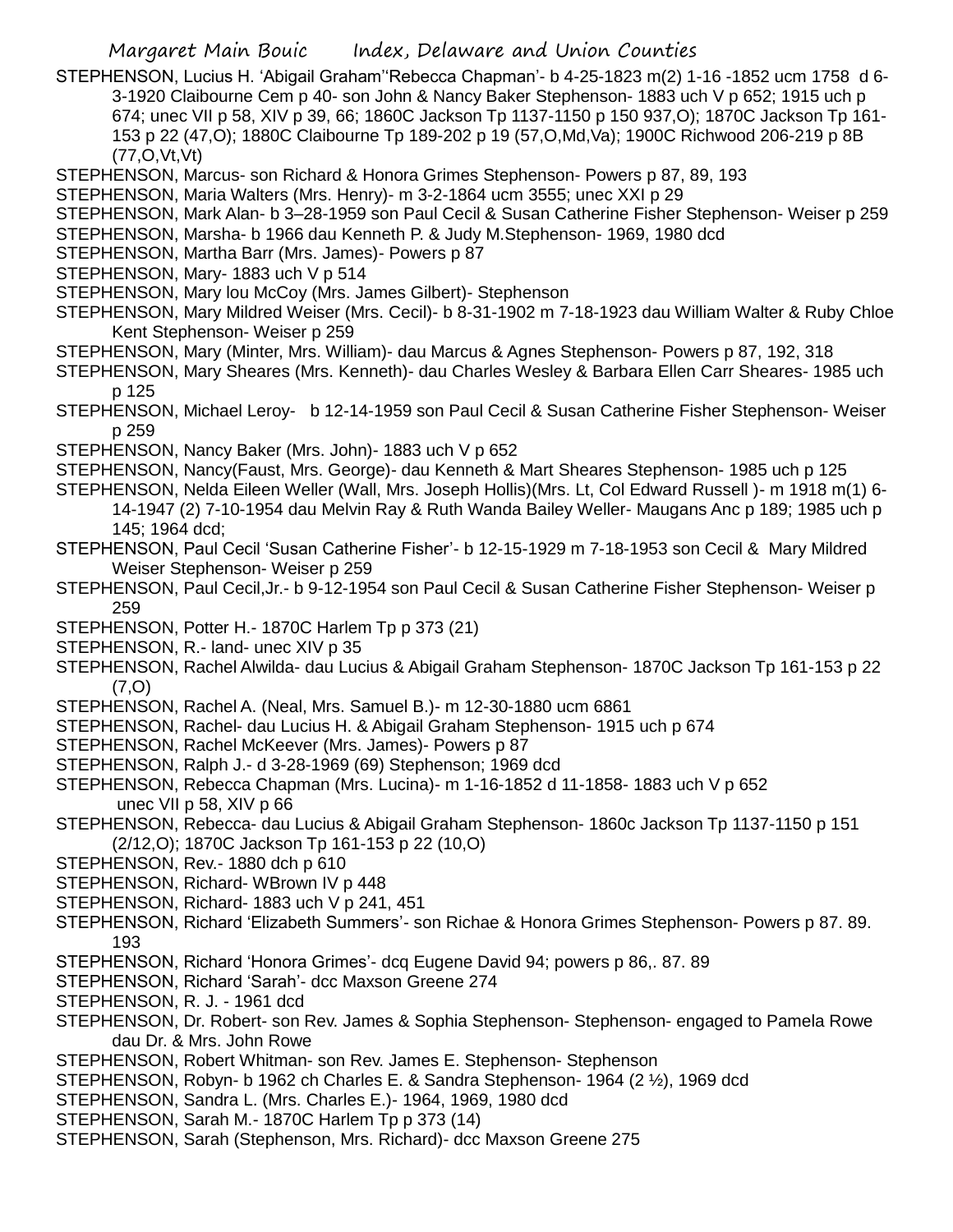Margaret Main Bouic Index, Delaware and Union Counties

- STEPHENSON, Sarah (Sweet, Mrs. James)- m 12-14-1772 dau Richard & Sarah Stephenson- dcc Maxson Greene 137
- STEPHENSON, Sola (Mrs. Isaac L.)- Stephenson
- STEPHENSON, Sophia (Mrs. Rev. James)- Stephenson
- STEPHENSON, Susan Catherine Fisher (Mrs. Paul Cecil)- b 5-29-1931 m 7-18-1953- Weiser p 259
- STEPHENSON, Susanna (Dittz, Mrs. John)- m 2-20-1813 Madison Co, unec IV p 21
- STEPHENSON, Sylvia (Worden, Mrs. George Wadhington)- m 12-30-1880 ucm 6873 dau Lucius H. & Abigail Graham Stephenson- 1915 uch p 673; 1985 uch p 30, 99; 1883 uch V p 652; 1870C Jackson Tp 1611543 p 22 (10,O); 1880C Richwood 189-202 p 19 (20,O,O,O)
- STEPHENSON, Rev. Ted Douglas 'Jean Ellen Brown'- m 9-16-1967 son Rev. James E. Stephenson-**Stephenson**
- STEPHENSON, Thomas- son Isaac L. & Sola Stephenson- Stephenson
- STEPHENSON, Verena- 1964, 1969, 1971 dcd
- STEPHENSON, William- 1880 dch p 347
- STEPHENSON, William- 1850C Milford Center 1219-1237 p 181 (22,O)
- STEPHENSON, Wilma Dorothea (Fisher, Mrs. Harold Eugene)- b 4-24-1937 m 4-5-1958 dau Cecil & Mary Mildred Weiser Stephenson- Weiser p 259
- STEPHENSON, W. W.- Maugans Anc p 189
- STEPHENSON, Zachariah- witness- 1802; unec II p 9
- STEPP, Brenda (Muncy, Mrs. )- dau Rev. Clarence C. & Etta Stepp- Stepp
- STEPP, Rev. Clarence C. 'Etta'- d 2-7-1979 (71) Marengo Cem
- STEPP, Debbie- b 1960 dau Merle E. & Mary Stepp- 1969, 1971 dcd
- STEPP, Dolly (Mrs. Joseph B.)- 1983 ucd
- STEPP, Doug- son Frank & Linda Stepp- 1971 dcd
- STEPP, Edna (Miller, Mrs. )- dau Rev. Clarence C. & Etta Stepp- Stepp
- STEPP. Elsie Lu Ann (Nicol, Mrs. Dennia K.) m 5-10-1980 dau Mrs. Ruth M. Carnell- Stepp
- STEPP, Etta (Mrs. .Rev.Clarence C.)- Stepp
- STEPP, Frank 'Linda'- 1971 dcd
- STEPP, Gertrude (Thompson, Mrs. )- dau Rev. Clarence C.. & Etta Stepp- Stepp
- STEPP, Glenita (Vance, Mrs. )- dau Rev. Clarence C. & Etta Stepp- Stepp
- STEPP, Jerry- son Rev. Clarence C. & Etta Stepp- Stepp
- STEPP, Joseph B. 'Dolly'- 1983 ucd
- STEPP, Linda (Mrs. Frank)- 1971 dcd
- STEPP, Mary (Mrs. Merle E/S.)- 1969, 1971, 1980 dcd
- STEPP, Merle E/S. 'Mary'- 1969, 1971, 1980 dcd
- STEPP, Dr. Morris Daniel- 1908 dch p 234
- STEPP, Sabra (Maddock, Mrs. )- dau Rev. Clarence C. & Etta Stepp- Stepp
- STEPP, Sandra- b 1951 dau Merle E. & Mary Stepp- 1969 dcd
- STEPP, Susan- dau Frank & Linda Stepp- 1971 dcd
- STEPP, Timmy- b 1958 son Merle E. & Mary Stepp- 1969, 1971 dcd
- STEPY, Elizabeth (Mrs. John)- d 8-20-1868 (60-1-5) Southardtown Cem York Cem p 13
- STEPY, John 'Elizabeth'- York Cem p 13
- STERILE, Donna Lou Huey (Mrs. Hans)- d 5-18-1961 (21) dau Lester Huey- Sterile
- STERILE, Hans 'Donna Lou Huey'- Sterile
- STERLING, -----family of Arlene Mansfield #146, unec IX p 14; of Marilyn Dziama. 553- unec XII p 70
- STERLING, performed marriage (JP), 1845, unec VI p 31
- STERLING, Abigail Grace- stillborn 9-10-1993- dau Brent & CatHlene Sterling- Sterling
- STERLING, Amos James b 10-12-1836/7son David & Mary Cox Sterling- dumch p 337; 1915 uch p 132, 151,
	- 189, 192, 195, 196; 1883 uch III p 371, 380, 384, 389, 390, IV p 469,. 470, V p 55, 57, 61; 1850C York
		- Tp 365-370 p 57 (13,O); 1860C York Tp 1323-1332 p 179 (24,O)
- STERLING, Capt. A. J.- 1915 uch 288, 533; 1883 uch IV p 517; unec XXII p 36
- STERLING, Ann- Pabst 1 p 51
- STERLING, Anna E. Sullivan (Mrs. Otto D.) -b 2-28-1880 Franklin Co m 1-27-1900 d 11-15-1902 (22y3m or 22-8-17) Oakdale 1578 (227E) I p 39 (E-R37-4); mt 12-10-1902 Abs p 23
- STERLING, Billy Earl- son David Aaron & Josephine Marshall Sterling- Maugans Anc p 2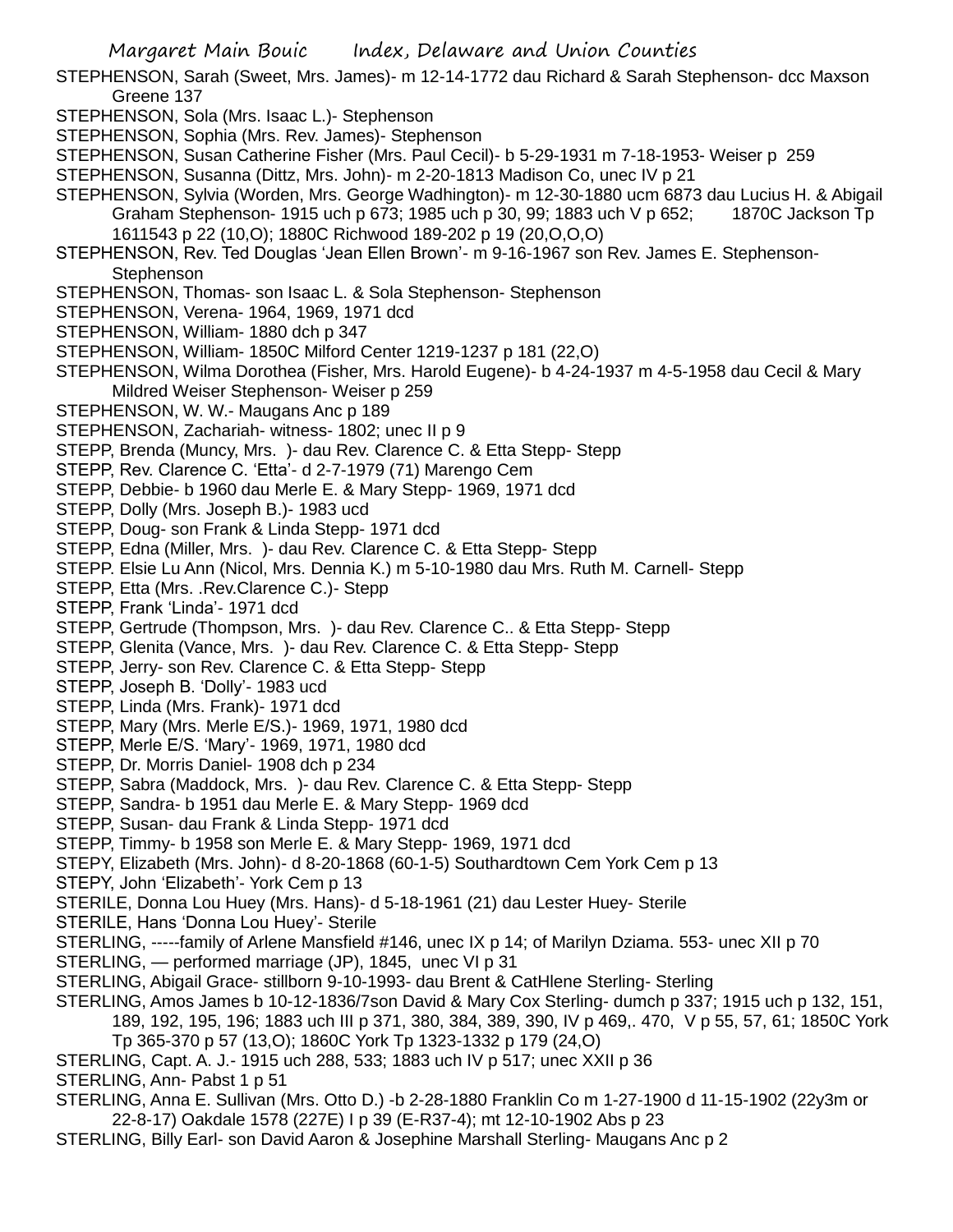- STERLING, Brent J. 'Cathlene'- b 2-5-1955 Ind d 7-23-2001 (46) son Victor H. & Norma Chapin Sterling-**Sterling**
- STERLING, Cathlene (Mrs. Brent)- Sterling
- STERLING, Cordelia Seaver (Mrs. Edward Canfield)- McKitrick p 369
- STERLING, Darius- d 12-6-1862- son Samuel & Mary Sterling- 1883 uch IV p 486; 1860C Liberty Tp Un Co 932-942 p 126 (18,O)
- STERLING, Dava Jo- ch David Aaron & Josephine Marshall Sterling- Maugans Anc p 20
- STERLING, David Aaron 'Josephine Marshall'- b 10-14-1912 son Frank & Ruth Marie Maugans Sterling-Maugans Anc p 20
- STERLING, David 'Mary Cox'- b 4-5-1810 m 8-22-1812? d 2-18-1874 York Cem p 35- son John & Mary Patterson Sterling- 1883 uch IV p 536. V p 544. 555; mt; 11-4-1903 p1c6 Abs p 21; unec VII p 29; 1840C York Tp 282 (30-40); 1850C York Tp 365-370 p 57 (40,Irel); 1860C York Tp 1323-1332 p 179 (50,Irel); 1870C York Tp 256-262 p 33 (60,Irel)
- STERLING, David- brother John Sterling- 1883 uch IV p 471, V p 158, 514, 532; McKendree Church, unec XXI p 39
- STERLING, David- son Samuel & Mary Sterling- 1860C Liberty Tp Un Co 932-942 p 126 (16,O)
- STERLING, Deborah (Avery, Mrs. James)- Powers Pat p 14
- STERLING, Edna Viola (Gordon, Mrs. William Earl)- b 11-25-1914 dau Frank & Ruth Marie Maugans Sterling-Maugans Anc p 20
- STERLING, Edward- 1880C York Tp 25 p 3 (27,O,NY,NY)
- STERLING, Edward Canfield 'Cordelia Seaver'- McKitrick p 369
- STERLING, Elizabeth- 1850C Delaware Town 975 p 77 (20,O)
- STERLING, Elizabeth (Butler, Mrs. Henry C.)- m 12-24-1850 dcm
- STERLING, Elizabeth (Hubbard, Mrs. J. R.)- d 7-1884- dumch p 439; 1915 uch p 990
- STERLING, Ella Fessenden (Mrs. Joseph R.)- b 6-26-1853 m 4-4-1871 d 1-6-1933- McKitrick397
- STERLING, Ellen Elizabeth- stillborn 9-10-1993 twin dau Brent & Cathlene Sterling- Sterling
- STERLING, Eunice (Magle, Mrs. John Robert)- b 9-26-1919 m 10-15-1939- Weiser p 319
- STERLING, Everard Forrest- b 9-11-1878 d 7-7-1922 son Joseph R. & Ella Fessenger Sterling- McKitrick p 397
- STERLING, Frances (Sidle, Mrs. Hamilton Wood)- b 1919 Claibourne Cem p 16
- STERLING, Frank 'Ruth Marie Maugans'- b 4-25-1885 m 1907- Maugans Anc p 20
- STERLING, George W.- son Samuel & Mary Sterling- 1860C Liberty Tp Un Co 932-942 p 126 (12,O)
- STERLING, Harriet Elaine'- b 9-113-1926 d 7-10-1927 dau Frank & Ruth Marie Maugans Sterling- Maugans Anc p 20
- STERLING, Harry- son Samuel & Sarah A. Stickney Sterling- 1880C Liberty Tp 103-104 p 11 (4,O,Pa,O)
- STERLING, Helen Virginia (Martin, Mrs. Robert)(Sanborn, Mrs. Ormand Cyrus)- b 8-13-1919 dau Frank & Ruth Marie Maugans Sterling- Maugans Anc p 20
- STERLING, Harry- son Samuel & Sarah Sterling- 1880C Liberty Tp Un Co 103-104 p 11 (4,O,Pa,O)
- STERLING, Hildegarde (McKittrick, Mrs. Thomas Harrington)- b 10-15-1865 m 5-9-1888 dau Edward Sanfield & Cordelia Seaver Sterling- McKitrick p 369. 370
- STERLING, H. J.- hjt p 146, 147
- STERLING, Homer- b 2-1879 son Samuel & Sarah A. Stickney Sterling- 1880C Liberty Tp Un C0 103-104 p 22 (1,O); 1900C Liberty Tp Un Co 273-279 p 12B (21,O,O,O) or 1900C Lib. Tp 55 p 3A (21,O,O,O) laborer for Simon & Julia Hall
- STERLING, Rev. J.- 1883 uch V p 577; address July 4 at Essex- unec III p 40
- STERLING, Col. James- dumch p 72
- STERLING, James- son Mary Sterling- mt 6-21-1882 p3c5, Abs p 12
- STERLING, Janet Eileen- dau David Aaron & Josephine Marshall Sterling- Maugans Anc p 20
- STERLING, John- unec XIV p 47, 52, XVIII p 15, 19, 33, 56; York Pres. church; 1840C York Tp 281 (20-30); McKendree church- unec XXI p 39
- STERLING, John E.- 1880C York Tp 25 p 3 (27,O,O,O)
- STERLING, John H.- b 11-18-1834 not m d 11-1-1903 (68-11-72) York Cem p 35 son David & Mary Cox Sterling- dumch p 337; 1883 uch V p 518, 555; mt 11-4-1903 p1c6 Abs p 21; 1850C York Tp 365-370 p 57 (15,O); 1860C York Tp 1323-1332 p 179 (25,O); 1870C York Tp 256-262 p 33 (35,O); 1880C York Tp 25 p 3 (44,O,Irel,O); 1900C York Tp 56 p 3A (65,O,Irel,O)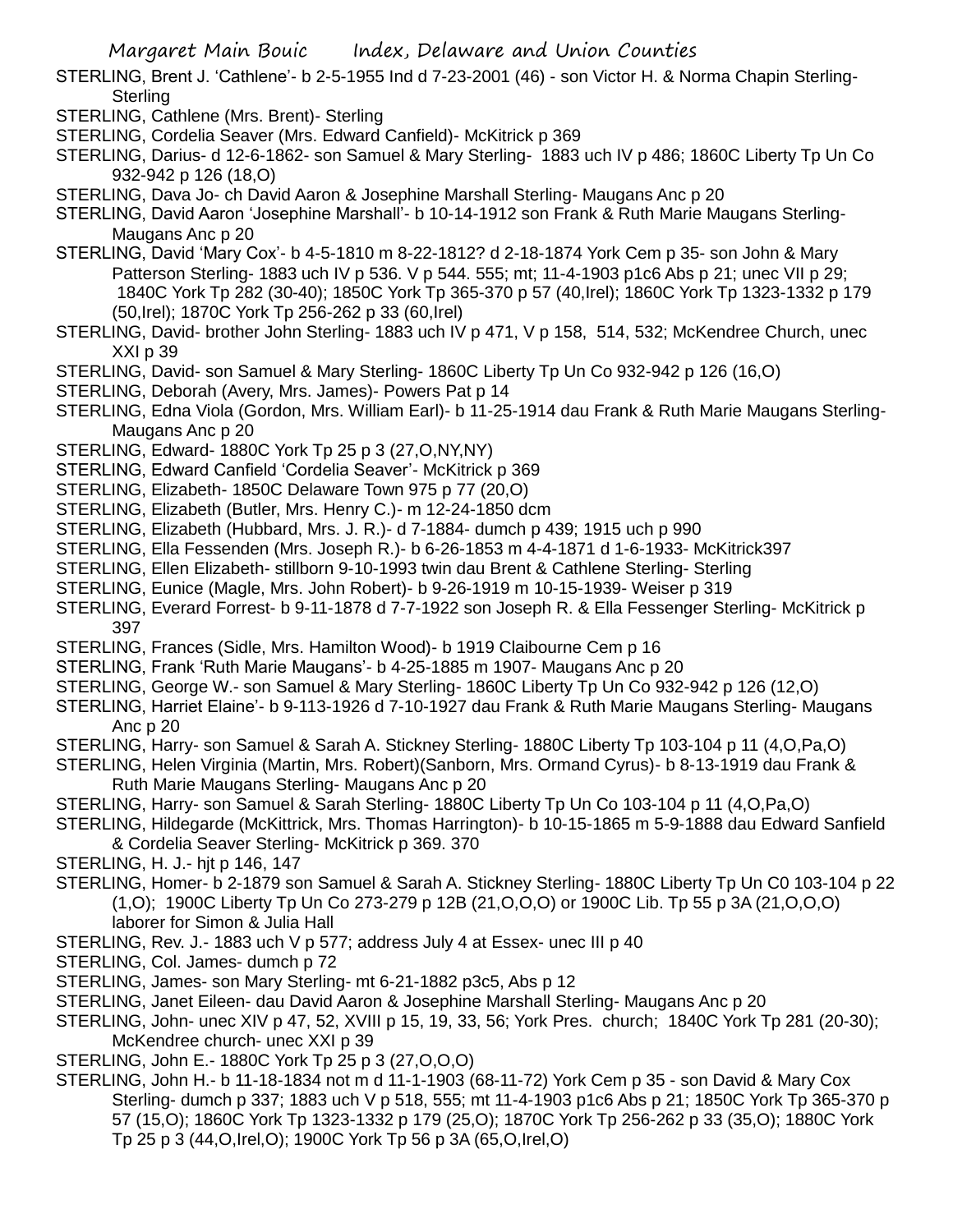STERLING, Rev. John 'Margaret Hyde'- 1915 uch p 256, 476; 1883 uch III p 331, V p 518, 528, 531, 532; unec XVII p 16, 54, 71, XVIII p 56; 1850C Millcreek Tp 2069-2089 p 300 (39,Irel); uccp p 44, lic, JB 4 p 370

- STERLING, John 'Mary Patterson'- d 1858; 1883 uch V p 555, 556
- STERLING, John- son Mary Sterling- mt 6-21-1882 p3c5 Abs p 12
- STERLING, John 'Mary'- mt 6-8-1904 p1c6, mt 6-29-1904 p 3, Abs p 16, 18
- STERLING, John W.- b 11-22-1901 d 9-12-1907 Oakdale I p 39 (E-R37-4)
- STERLING, Jonathan- 1883 uch V p 514
- STERLING, Joseph R. 'Ella Fessenden'- b 4-7-1846 d 3-14-1914- McKitrick p 397
- STERLING, Josephine Marshall (Mrs. David Aaron)- Maugans Anc p 20
- STERLING, Line- rec p 12
- STERLING, Loretta- dau Samuel & Mary Sterling- 1860C Liberty Tp Un Co 932-942 p 126 (14,O)
- STERLING, Lynn- Powers p 142, Powers Pat p 171; heirs, Lessburg Tp, unec IV p 34, XI p 29
- STERLING, Lyne,Jr.- Dover Tp unec XII p 51, 65, 66, 67, 68
- STERLING, Margaret (Dempster, Mrs. John)- m 11-22-1864 ucm 3644; unec XXI p 44
- STERLING, Margaret Hyde (Mrs. John)- dau Samuel & Elizabeth Hyde- 1883 uch V p 518; 1850C Millcreek Tp 2068-2089 p 300 (38,O)
- STERLING, Margaret J.- 1870C York Tp 256-262 p 33 (29,O)
- STERLING, Margaret (Trimble, Mrs. John)- m 3-22-1851 dau John & Mary Sterling- 1883 uch V p 556; mt 9- 21-1898 Abs p 41; mt 6-8-1904, p1c6, mt 6-29-1904 p 3, Abs p 16, 18
- STERLING, Mary Cox (Mrs.David)- b 8-22-1812 d 6-17-1882 (69-9 -25) York Cem p 35; dumch p 337; 1883 uch V p 544, 555; 1850C York Tp 365-370 p 57 (36,O); 1860C York Tp 1323-1332 p 179 (47,O): 1870C York Tp 256-262 p 33 (57,O); 1880C York Tp 25 p 3 (68,O,Md,Md)
- STERLING, Mary E. Hammond (Mrs. Simeon J.)- m 7-4-1855 ucm 2305 unec VIII p 35. XVII p 35
- STERLING, Mary Jane (McGinnis, Mrs. William)- b 5-25-1833 m 4-20-1865 ucm 3721 d 40-2-1919 York Cem p 34 dau David & Mary Cox Sterling- 1883 uch V p 544, 555; dumch p 337; mt 10-20-1889 p8c3; Cry Ab p 6; unec XXI p 58; 1850C York Tp 365-370 p 57 (16,O); 1860C York Tp 1323-1332 p 179 (27,O)
- STERLING, Mary to Broadway church- unec IIII p 40
- STERLING, Mary (Mrs. John)- 1883 uch V p 556
- STERLING, Mary (Mrs. )- d Sunday- mt 6-21-1882 p3c5, Abs p 12
- STERLING, Mary (Mrs. John)- mt 6-8-1904 p1c6, 6-29-1904, p 3, Abs p 16, 18
- STERLING, Mary Patterson (Mrs. John)- d 9-20-1862 (72-1-15) York Cem p 35; 1883 uch V p 555; 1860C York Tp 1323-1332 p 179 (78,Irel)
- STERLING, Mary Pauline (Barry, Mrs. William Bryan)- b 5-31-1909 m 11-22-1922 dau Frank & Ruth Marie Maugans Sterling- Maugans Anc p 20
- STERLING, Mary (Mrs. Samuel)- 1860C Liberty Tp Un Co 932-942 p 126 (44,O)
- STERLING, Megan- dau Brent J. Sterling- Sterling
- STERLING, Mindera Gertrude (McKittrick, Mrs. Dr. Peter)- b 4-30-1873 dau Joseph R. & Ella Fessenden Sterling- McKitrick p 397, 398, 399
- STERLING, Minnie- dau Simeon J. & Mary E. Hammond Sterling- 1870C Liberty Tp Un Co 42 p 5 (4,O)
- STERLING, Neaona- dau Simeon J. & Mary E. Hammond Sterling- 1870C Liberty Tp 42 p 5 (10,O)
- STERLING, Nellie (Kung, Mrs. Karl G.)- b 3-1883 dau Samuel & Sarah Sterling- 1900C Liberty Tp Un Co 273- 279 p 12B (17,O,O,O); 1910C Marysville 44-48 p 2B (26, O, Pa,O)
- STERLING, Norma Chapin (Mrs. Victor H.)- Sterling parents of Brent
- STERLING, Opal Mae (Thomas, Mrs. Archie Gilbert)- b 1-30-1908 dau Frank & Ruth Marie Maugans Sterling-Maugans Anc p 20
- STERLING, Otto D. 'Anna E. Sullivan'- m 1-27-1900 mt 12-10-1902 p9c5 bs p 23
- STERLING, Otto- son Samuel & Sarah A, Stickney Sterling- 1880C Liberty Tp Un Co 103-104 p 11 (3/4,O,Pa,O)
- STERLING, Peter- Nash p 19
- STERLING, Rebecca Margaret (Ogan, Mrs. John)- b 5-26-1841 m 4-30-1871 ucm (Hearl)- dau David & Mary Cox Sterling- 1883 uch V p 555, 645; 1850C York Tp 365-370 p 57 (9,O); 1860C York Tp 1323-1332 p 179 (18,O)
- STERLING, Robert- son David Aaron & Josephine Marshall Sterling- Maugans Anc p 20
- STERLING, Roger- son David Aaron & Josephine Marshall Sterling- Maugans Anc p 20
- STERLING, Rowena Snyder (Mrs. Walt F.)- b 5-14-1959 d 7-21-2001 (42) Fla- Fairview Mem. Pk- dau Ralph,Sr. & Bonnie Breece Snyder- Snyder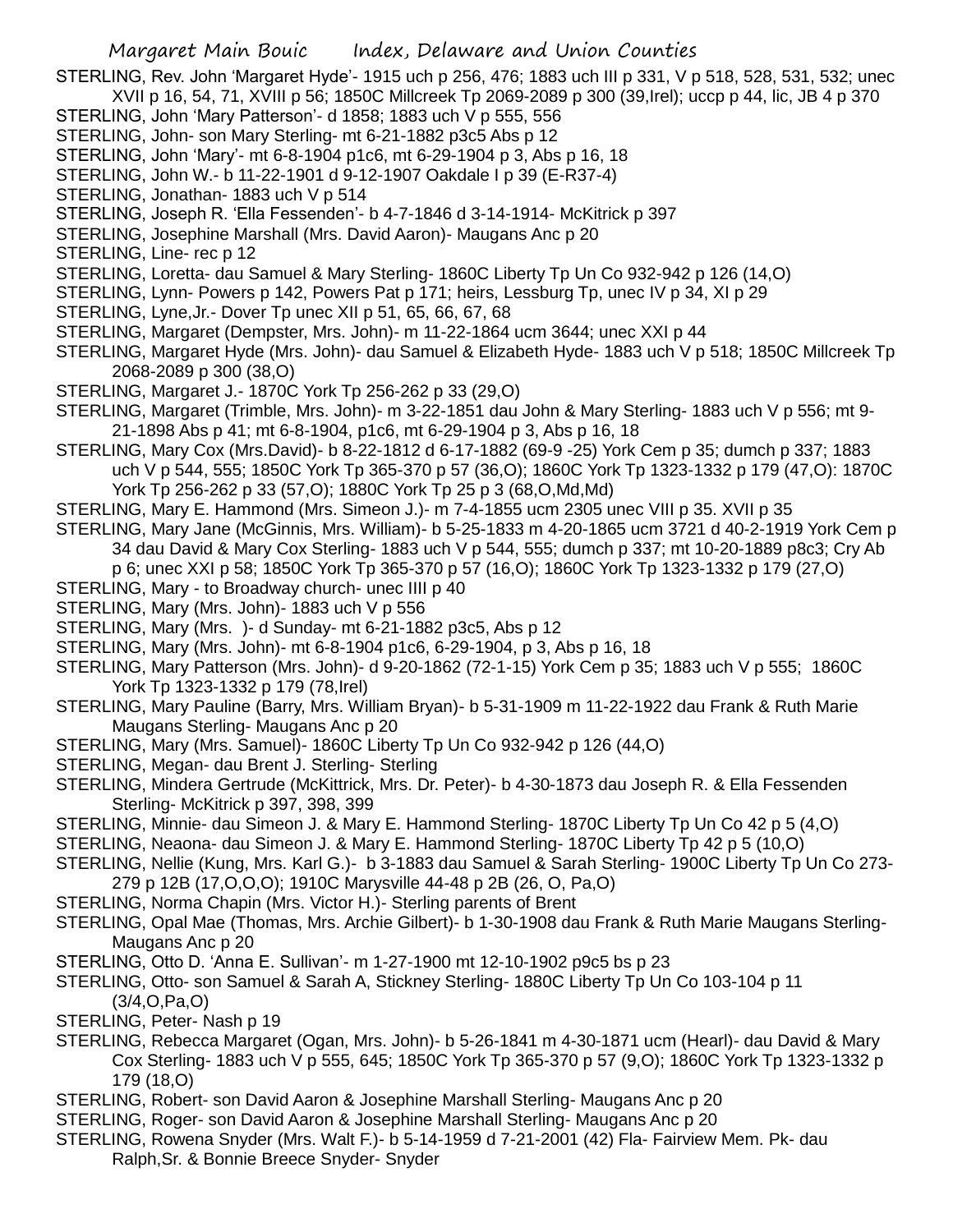STERLING, Ruth Marie Maugans (Mrs. Frank)- b 3-31-1890 dau Charles O'Dell & Mary Josephine Harney Maugans- Maugans Anc p 20

- STERLING, S. A.- attended funeral of Elisha Outland- mt 10-11-1893, Abs p 42
- STERLING, S. A.- mother of Samuel Sterling, Newton cem, mt 7-8-1891 p8c3, Abst p 12
- STERLING, Samuel- 1883 uch V p 402
- STERLING, Samuel 'Mary'- 1860C Liberty Tp 93-942 p 126 (47,O)
- STERLING, Samuel M.-son Samuel & Mary Sterling- 1860C Liberty Tp Un Co 930-942 p 126 (4,O)
- STERLING, Samuel A. 'Sarah A. Stickney'-b 1842 NYC m 9-16-1874 ucm 5540 d 7-15-1927 (85) Oakdale 3941 (E227) I (E-R37-4), mt 3 p 1,2; mt 9-28-1874; uning p 17; 1880C Liberty Tp Un Co 103-104 p 11 (37,Pa,O,NY); 1900C Lib Tp Un Co 273-279 p 12A (58, Pa,Ct,NY); 1910C Marysville 4th ward 44-48 p 2B (68,Pa,Ct,NY)
- STERLING, Sarah A. Stickney (Mrs. Samuel)- b 1850 m 9-16-1874 ucm 5540 d 6-8-1920 Oakdale I p 39 (E-R37-4); mt 3 p 1,2; mt 9-23-1874; 1880C Liberty Tp Un Co 103-104 p 11 (30,O,O,O); 1900C Liberty Tp 273-279 p 12B (50,O,O,O); 1910C Marysville 4th ward 44-48 p 2B (60,O,O,O) m 36y, 5 ch, 4 living
- STERLING, S. G.- church- unec XXII p 40
- STERLING, Simeon J. 'Mary E. Hammond'- m 7-4-1855 ucm 2305; unec VIII p 35. XVII p 35. XXII p 40
- STERLING, Simon- Pabst Pion II p 210
- STERLING, S. J.- 1883 uch IV p 512
- STERLING, Sue Ann- dau David Aaron & Josephine Marshall Sterling- Maugans Anc p 20
- STERLING, Susannah- dau Samuel & Mary Sterling- 1860C Liberty Tp Un Co 932-942 p 126 (9,O)
- STERLING, Sylvia, Miss (40-1920) uninf p 18
- STERLING, Sylvia- d 3-1881 dau Samuel & Sarah Sterling- 1900C Liberty Tp 273-279 p 12B (19,O,O,O)
- STERLING, Victor H. 'Norma Chapin'- Sterling- parents of Brent
- STERLING, Walt F. 'Rosena Snyder'- Sterling
- STERLING, William- 1883 uch IV p 501; Marysville p 23
- STERLING, William T.- son Samuel & Mary Sterling- 1860C Liberty Tp Un Co 930-942 p 126 (20,O)
- STERN, Beverly Stein (Mrs. Lewis M.)- m 2-4-1969 dau Harry Stein- Stern
- STERN, Daniel S.- son S. & Regina Loewi Stern- 1883 uch V p 146; 1870C Delaware Town p 290 (9)
- STERN, Edward Lee- b 8-19-1942 son Glen Herman & Garoe Marus Manon Stern- Weiser p 126
- STERN, Eleanor (Mrs. James)- b 1-27-1811 d 5-23-1883 (72-7-6) dcdeaths; Trenton Cem- Powell p 273
- STERN, Ellen- 1870C Trenton Tp p 509 (59)
- STERN, Fannie- dau S. & Regina Loewi Stern- 1883 uch V p 146; 1870C Delaware Town p 290 (2)
- STERN, Glen Herbert 'Ruth Harriet Manon'- b 8-112-1921- Weiser p 129
- STERN, Glen Herman 'Grace Marue Manon'- b 4-3-1905 m 10-10-1925 Weiser p 126
- STERN, Grace Marue Manon (Mrs. Glen Herman)- b 7-12-1908 m 10-10-1925 dau Guy Leroy & Doa Hannah Becht Manon- Weiser p 126
- STERN, Hannah (Reinheimer, Mrs. Lee)- dau S. & Regina Loewi Stern- 1883 uch V p 146
- STERN, Hetty- 1870C Delaware Town p 290 (13)
- STERN, Ida Mae (Manon, Mrs. Jerry Burkhelder)- b 9-16-1891 m 12-10-1908 d 9-19-1954- Weiser p 127
- STERN, Isaac- Stern
- STERN, James 'Eleanor'- b 8-10-1818 d 10-2-1887 Trenton Cem- Powell p 273; 1870C Trenton Tp p 509 (51\*)
- STERN, Judy- 1980 dcd, Fancher Rd
- STERN, Lena- dau S. & Regina Loewi Stern- 1883 uch V p 1146
- STERN, Lewis M. 'Beverly Stein'- b 2-4-1969 son Isaac Stern- Stern
- STERN, Louise- 1870C Delaware Town p 290 (7)
- STERN, Margaret J. (Freshwater, Mrs. George)- m 6-5-1873- Freshwater p 189
- STERN, Mary (Mrs. Simon)- 1860C Liberty Tp Un Co 1031-1041 p 141 (26,O)
- STERN, M. E.- son S. & Regina Loewi Stern- 1883 uch V p 146
- STERN, Rev. M. G. I.- 1880 dch p 401, 420; Pabst 2 p 93
- STERN, Morey, E. E.- d 7-6- railroad accident- dg 7-23-1912, Cry Ab p 144
- STERN, Morris- 1870C Delaware Town p 290 (5)
- STERN, Naomi- dau Simon & Mary Stern- 1860C Liberty Tp Un Co 1031-1041 p 141 (6/12,O)
- STERN, Rachel- 1870C Delaware Town p 290 (40)
- STERN, Ralph S. 'Minnie Friedlich'- son S. & Regina Loewi Stern- 1883 uch V p 146
- STERN, Raphael- 1870C Delaware Town p 290 (15)
- STERN, Regina Loewi (Mrs. S.)- m 1853- 1883 uch V p 146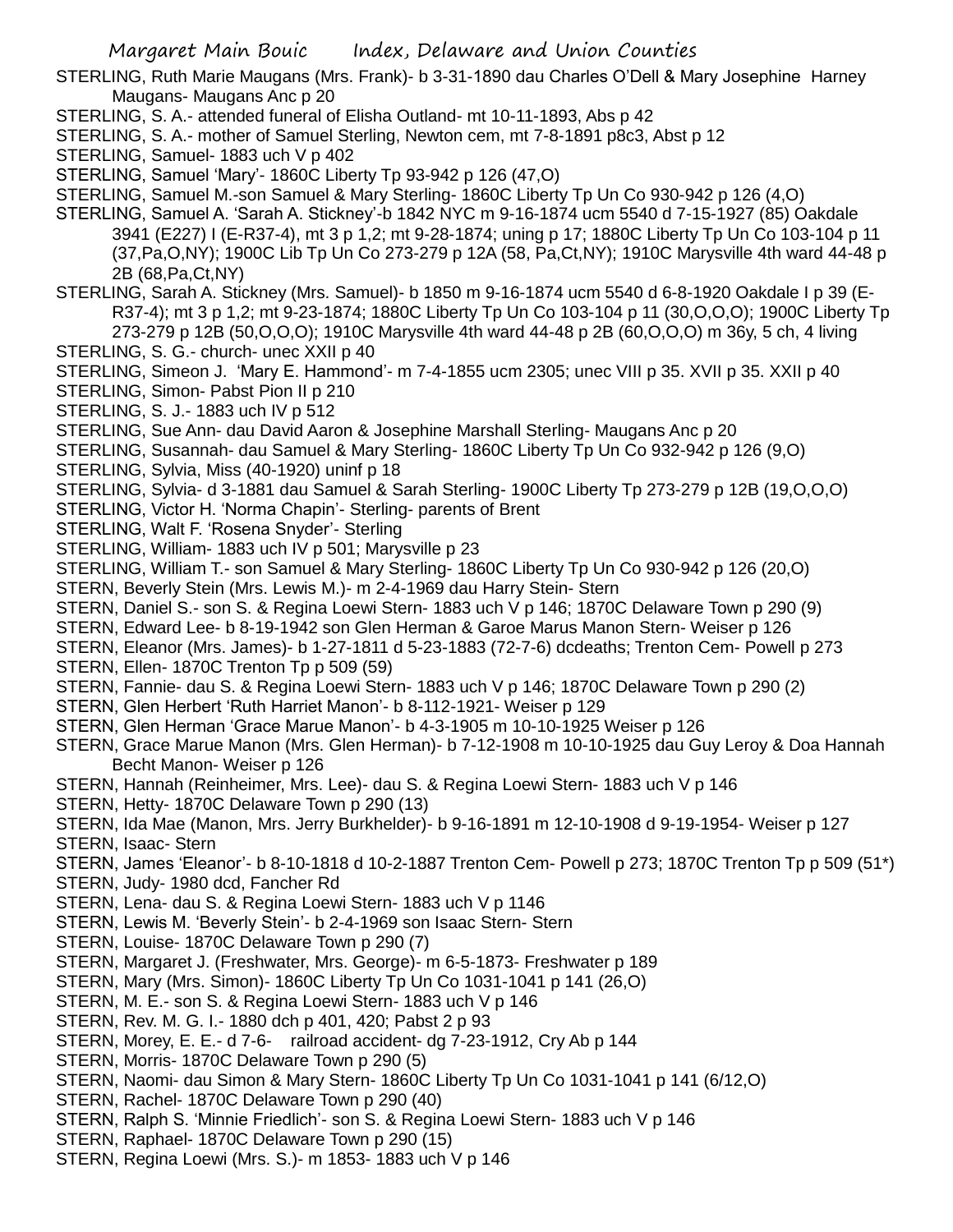- STERN, R. S.- 1908 dch p 886
- STERN, Ruth Harriet Manon (Mrs. Glen Herbert)- b 1-4-1924 m 2-25-1951 dau Charles Edwin & Florence M. Pittman Manon- Weiser p 129
- STERN, Samuel. 'Regina Loewi'- m 1853 d 1881- dumch p 361; 1883 uch V p 145, 146; 1870C Delaware Town p 290 (43\*)
- STERN, Samuel- Powell p 103
- STERN, Sarah L.- 1870C Trenton Tp p 509 (21)
- STERN, Satie- dau S. & Regina Loewi Stern- 1883 uch V p 146
- STERN, Simon 'Mary'- 1860C Liberty Tp Un Co 1031-1041 p 141 (29,O)
- STERN, Susan- 1870C Delaware Town p 288 (19)
- STERN, Viola Mae (Workman, Mrs. Arthur Jean)- b 4-22-1920 m 12-21-1944 dau Glen Herman & Grace Marue Manon Stern- Weiser p 126
- STERN, Dr. Walter Gustav- 1908 dch p 235
- STERNER, Abram- brother Cassandra Bishop- Sterner
- STERNER, A. H.- 1908 dch p 406
- STERNER, Cassandra (Bishop, Mrs.Alban B.)- d 11-1954 (86) Sterner
- STERNER, —(Peterman, Mrs. Murti)- sister Cassandra Bishop- Sterner
- STERNER, —(Umstead, Mrs. Walter)- sister Cassandra Bishop- Sterner
- STERNER, Clara F. (Hutchisson, Mrs. Frank E.)- b 1876 m 2-24-1902- Hutchisson p 58
- STERNER, Clarence Leon- b 11-16-1946 son Maynard Eugene & Evelyn Catharine Liddick Sterner- Weiser p 327
- STERNER, David Lewis- b 3-16-1944 son Lewis & Doris Kathryn Witmer Sterner- Weiser p 401
- STERNER, Doris Kathryn Witmer (Mrs. Lewis)- b 6-10-1915 m 8-10-1940 dau David Michel & Jessie Davis Witmer- Weiser p 401
- STERNER, Eliza H.- b 1841 d 1876 Oak Grove Cem- Powell p 441
- STERNER, Evelyn Catharine Liddick (Mrs. Maynard Eugene)- b 12-20-1914 m 6-16-1934 dau Calder Raymond & Verna Salome Leaker Liddick- Weiser p 327
- STERNER, Florence- dau Frances Sterner- see White 61
- STERNER, Frances (Mrs. ) (White, Mrs. Johnson)- m 11-30-1882, dg 10-23-1906, Cry Ab p 126; White (61)
- STERNER, Francis- Pabst 2 p 95
- STERNER, Hester- dau Frances Sterner- see White 61
- STERNER, James B.- brother Cassandra Bishop- Sterner
- STERNER, James 'Kay Bolig'- m 9-3-1955- Weiser p 49
- STERNER, Jasper- brother Casandra Bishop- Sterner
- STERNER, John- Sterner
- STERNER, Julie Elizabeth- b 2-4-1958 dau James & Kay Bolig Sterner- Weiser p 49
- STERNER, Kay Bolig (Mrs. James)- b 4-18-1934 m 9-3-1955 dau Harold & Betty Ulrich Wagonseller Bolig-Weiser p 49
- STERNER, Lester- d 2-5-1963- son John Sterner- Sterner
- STERNER, Lewis 'Doris Kathryn Witmer'- b 7-27- m 8-10-1940- Weiser p 401
- STERNER, Mark David- b 10-19-1956 son James & Kay Bolig Sterner- Weiser p 49
- STERNER, Maynard Eugene 'Evelyn Catharine Liddick'- b 6-30-1914 m 6-16-1934- Weiser p 327
- STERNER, Maynard Eugene, Jr.- b 4-24-1941 son Maynard Eugene & Evelyn Catharine Liddick Sterner-Weiser p 327
- STERNER, Susan Doris- b 7-3-1942
- STERNINGER, Lela Fay- d (14) Diptheria, Girl's Industrial School- dg 6-19-1906. Cry Ab p 103
- STERNS, Catherine Closson (Mrs. William)- m 11-21-1839 dcm
- STERNS, David- b 1867 Ky d 1-12-1931 Oakdale I p 11 (E-R15-2)
- STERNS, Jane Shaw (Powers, Mrs. )(Mrs. )- dau John & Elizabeth Brown Shaw- dumch p 300; Powers Pat p 175; Pabst Pion II p 225
- STERNS, Justin- 1883 uch IV p 535
- STERNS, Mary- d 9-22-1891 (19y) Oakdale 673 (17E) I p 11 (E-R15-2)
- STERNS, Raphael- 1880 dch p 645
- STERNS, S.,- 1880 dch p 644
- STERNS, William 'Catherine Closson'- m 11-21-1839 dcm
- STERRAT, Charlotte G. Stone (Mrs. John A.)- m 2-15-1857 dau Col. Mason Stone- mt 3-25-1857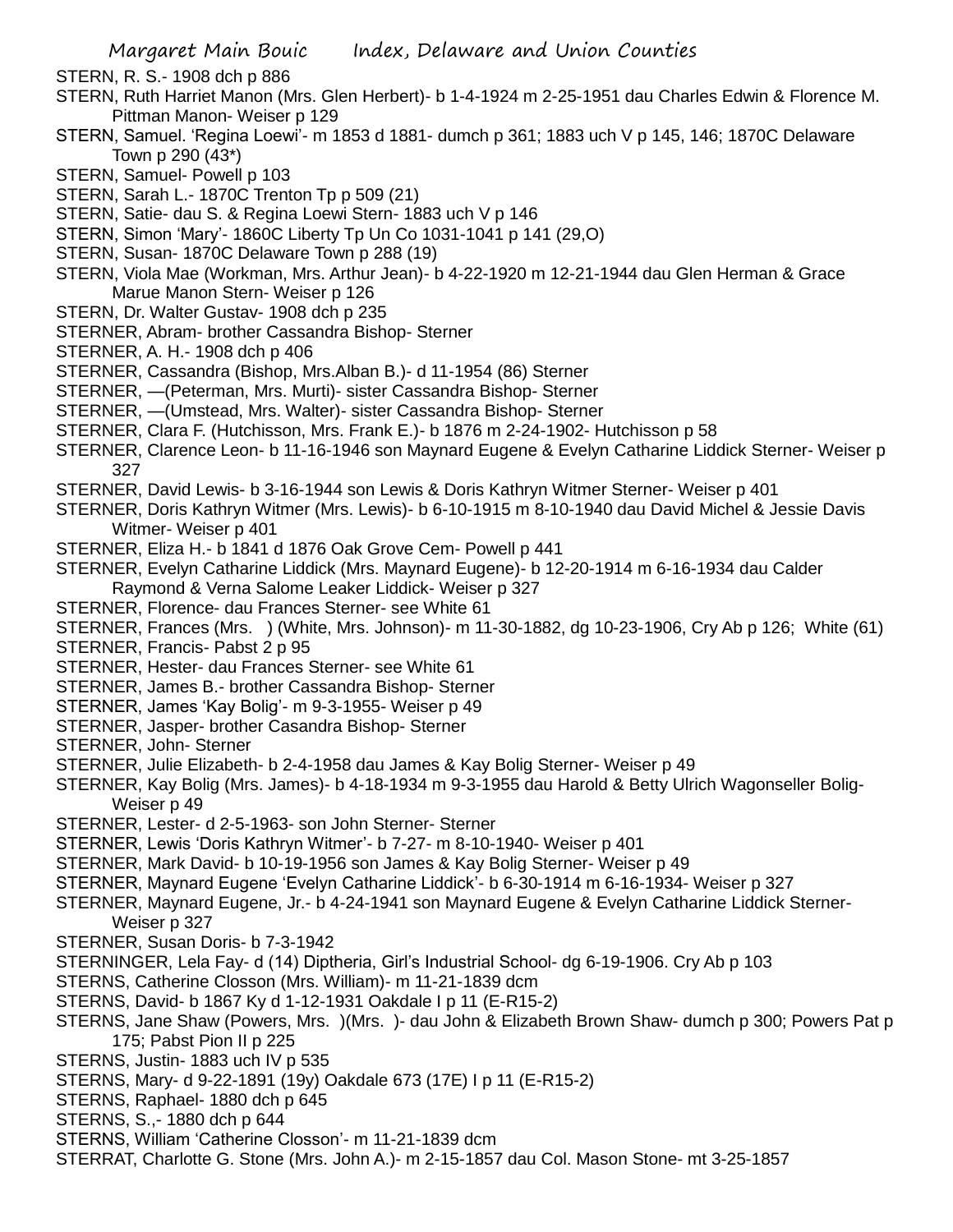- Margaret Main Bouic Index, Delaware and Union Counties
- STERRAT, Rev. J. A.- d 11-28-1858, mt 12-8-1858
- STERRAT, STERETT, STERRATT, James 'Mary'- unec IV p 26 Mary (Mrs. James)- unec IV p 26
- STERRAT, STERETT, STERRATT, Alexander, 'Anna' unec IV p 26
- STERRAT, STERRETT, STERRATT, John 'Mary Elizabeth Irwin'- unec IV p 26
- STERRAT, STERRETT, STERRATT, Mary Elizabeth Irwin (Mrs. John)- unec IV p 26
- STERRAT, J. A.- Pres. Academical Society 1845; unec XI p 29
- STERRAT, John A. 'Charlotte G. Stone- m 2-15-1857; mt 3-25-1857
- STERRET, David- 1820C Delaware Tp; Pabst 5 p1
- STERRET Jane- Pabst 8 p 2
- STERRET, John- b Marysville 1826 moved to Wisconsin mt 4-28-1897 p5c4, Abs p 20
- STERRET, Juliana H. S . (Latham, Mrs. Bela)- m 1821, Chillicothe, dcga p 1 Del Pat & Fr Chron
- STERRET, Lucinda S. (Murphy, Mrs. Williams )- m 1820 Chillicothe- dcga p 1 Del Pa & Fr Chron
- STERRET, William- landowner- 1985 uch p 111
- STERRET. Col William- dcga p 1, Delaware Patron & Franklin Chronicle
- STERRETT, David Witmer 'Rosalie Margerite Howard'- b 7-3-1937 m 9-20-1958- Weiser p 336 1900C Washington Tp 7 p 1A (24,O,O,O) p 13 (70,Pa)
- STERRETT, Rev. James A.-1883 uch V p 533, 534; dumch p 98; Pabst 2 p 86,. 96; unec XVII p 15
- STERRETT, Mathew D.- 1908 dch p 405
- STERRETT, Robert C.- Orange Tp- 1980 dcd
- STERRETT, Rosalie Margerite Howard (Mrs. David Witmer)- b 9-28-1938 m 9-20-1958 dau Warren Edward & Anna Mae Bowers Howard- Weiser p 336
- STERRETT. Washington Pabst 2 p 44 S.- Pabst 2 p 43
- STERRIT, Elizabeth Reynolds (Mrs. John)- uccp p 50 security JB 5 p 237; heir of Elisha Renolds 4-5-1848 Record Bk 5 p 237
- STERRIT, John 'Elizabeth Reynolds'- uccp p 50 security JB 5 p 237
- STERRIT, Mary- 1850C Berkshire Tp 216 p 22 (77,Va)
- STERRITT, Alex 'Margaret Montgomery''Margaret Davidson'- Powell p 317
- STERRITT, Ellen Doty (Mrs. Robert)- b 1-23-1835 m 1866 d 3-29-1924 Marengo Cem- Powell p 317, 375
- STERRITT, Ellen (Smith, Mrs. )- sister Gerald Raymond Sterritt- Sterritt
- STERRITT, Evelyn (Taylor, Mrs. )- sister Gerald Raymond Sterritt- Sterritt
- STERRITT, Gerald Raymond- d 6-3-1973 (48) Marengo Cem- Sterritt
- STERRITT, Rev. James W.- 1883 uch V p 365; Corinth Pres. Ch- unec XXI p 52
- STERRITT, James- son Allen & Margaret Davidson Sterritt- Powell p 317
- STERRITT, Jo Ellen- dau Gerald Raymond Sterritt- Sterritt
- STERRITT, John- son Alex & Margaret Montgomery Sterritt- Powell p 317
- STERRITT, Keith- brother Gerald Raymond Sterritt- Sterritt
- STERRITT, Margaret Montbomery (Mrs. Alex)- d 1838- Powell p 317
- STERRITT, Martha- dau Alex & Margaret Davidson Sterritt- Powell p 317
- STERRITT, Mary- dau Alex & Margaret Davidson Sterritt- Powell p 317
- STERRITT, Mathew- son Alex & Margaret Montgomery Sterritt- Powell p 317
- STERRITT, Robert 'Sarah Noe''Ellen Doty'- m(10 1858 (2)1866 son Alex & Margaret Montgomery Sterritt-Powell p 317
- STERRITT, Sarah Noe (Mrs. Robert)- d 1835 Marengo Cem- dau Wm. Noe- Powell p 317, 375
- STERRITT, Thomas- son Alex & Margaret Montgomery Sterritt- Powell p 317
- STERRITT, William A.- b 5-24-1830 d 1-14-1901-son Alex & Margaret Montgomery Sterritt -Powell p 317, 375, 377
- STERRITT,William- brother Gerald Raymond Sterritt- Sterritt
- STERRY, Roger- Powers Pat p 34
- STERUBERGER, Ada C. (Michael, Mrs. G. W.)- m 5-3-1879; dumch p 151
- STETH, James Wm- b Fairfield Co, d 2-8-1892 (53-9-11) Trenton Tp, dcdeaths
- STETHEM—family of Georgia Willford #164 ; unec VII p 3
- STETHEM, Leonarad- Veteran, New California Cem, Dj p 95
- STETSON, Asa- 1975 ucd
- STETSON, Catharine Ridgeway (Mrs. Sherman)- b 11-3-1863 m 7-27-1884 div d 7-16-1942 ped Lawrence Ira Farley 13; unec XIII p 29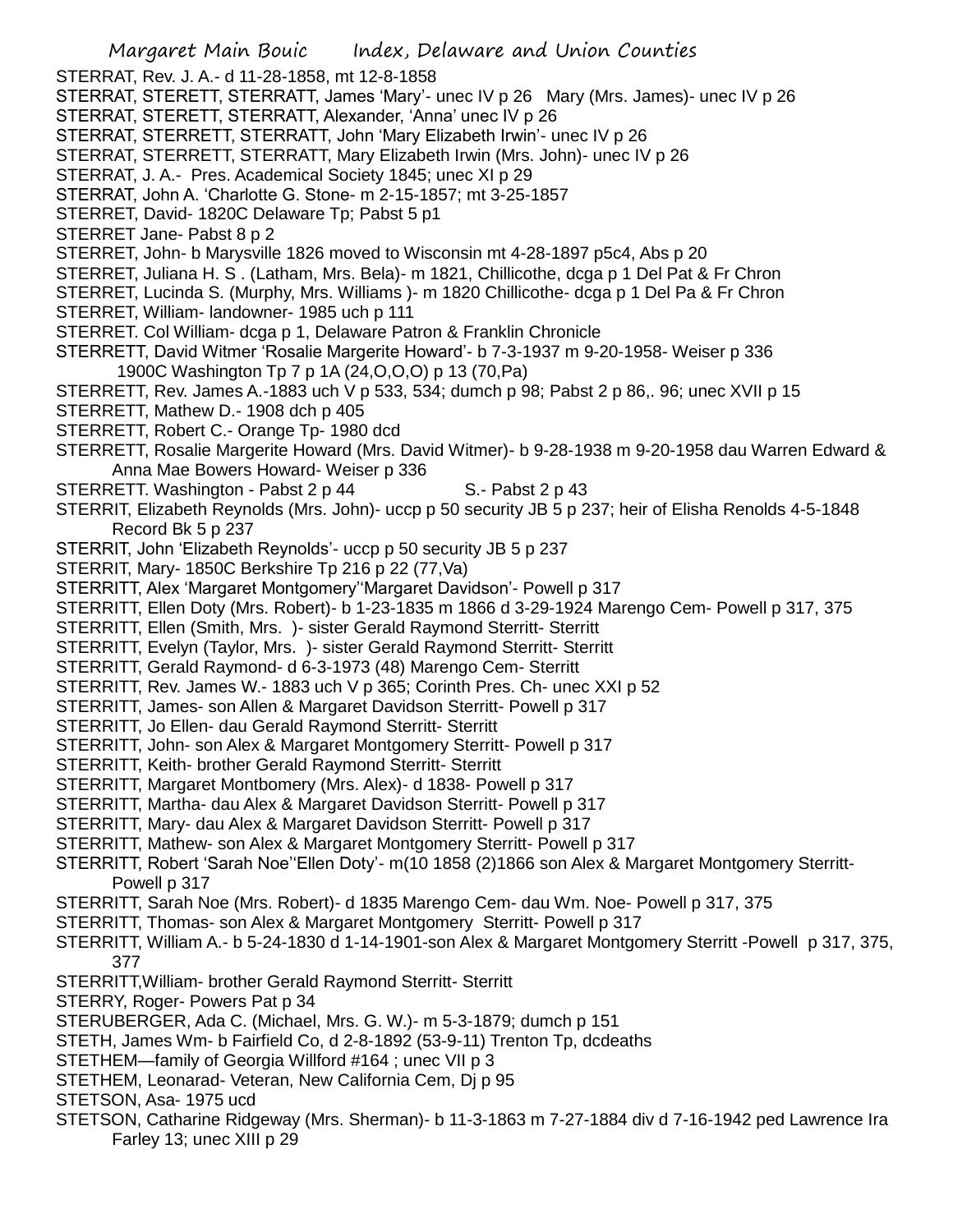STETSON, Cecilia Lenore (Farley, Mrs. Ira Everett)- b 12-26-1913 m 7-27-1932 d 7-29-1974 dau Charles Bassell & Coral Viola Jameson Stetson- ped Lawrence Ira Farley 3; unec XIII p 19

- STETSON, Charles Bassell (Basil) 'Coral Viola Jameson'- b 5-4-1885 m 7-11-1913 d 4-21-1930 son Sherman & Rachel Catharine Ridgeway- ped Lawrence Ira Farley 6; unec XIII p 29
- STETSON, Coral Viola Jameson (Mrs. Charles Bassell)- b 11-13-1895 d 12-5-1953 dau Claude Erle & Mary Elizabeth Dunn Jameson- ped Lawrence Ira Farly 7; unec XIII p 29
- STETSON, Sherman 'Catharine Ridgeway'- b 1865/6 m 7-27-1884 div d after 1889- ped Lawrence Ira Farley 12- unec XIII p 29
- STETHERN, L.- 1883 uch IV p 541 bur Calfornia Cem

STETLER, Dorothy (Renn, Mrs. Daniel Blir)- m 4-22-1950- Weiser p 557

STETLER, Gail Shettel (Mrs. Monroe)- b 12-19-1898 dau George W. & Nora Landis Shettel- Weiser p 458

- STETLER, Landis Monroe- son Monroe & Gail Shettel Stetler- Weiser p 458
- STETLER, Monroe 'Gail Shettel'- Weiser p 458
- STETTIN, Mary E. (Mrs. S. T.)- lptw p 7
- STETTIN, Oscar W.- d 8-21-1856 (1-4-10) Baughan Cem, lptw p 7 son S. T. & Mary E.
- STETTIN, S. T. 'Mary E.'- lptw p 7
- STETSON, Elizabeth (Mrs. Harry)- no dates, Price Cem, djlm p 60
- STETSON, Harry 'Elizabeth'- no dates, Price Cem, djlm p 60
- STETTLER, Herman 'Irene Harold'- Weiser p 816
- STETTLER, Irene Harold (Mrs. Herman)- b 12-14-1910 dau Milton Harold- Weiser p 816
- STETZER, Frances Margaret- dau John F. & —Grandstaff Stetzer- dg 1-23-1912, Cry Ab p 88
- STETWORTH, —family of Harry Dorn #554, unec XXII p 70
- STETZER, ----Grandstaff (Mrs. John)- b 5-10-1887 m 2-5-1908 d 1-4-1912 (24-1-25) Sunbury Cem- dau Elijah & Jennie Grandstaff dg 1-23-1912, Cry Ab p 88
- STETZER, John F. ' Grandstaff'- m 2-5-1908- dg 1-23-1912, Cry Ab p 88
- STEVELT, Inger (Mrs. Paul)- Stevelt; 1959, 1962 1967, 1971 ucd
- STEVELT, Kim- b 1951 dau Paul & Inger Stevelt- 1959, 1962, 1969, 1971 ucd
- STEVELT, Linda- b 1954 dau Paul & Inger Stevelt- 1959, 1962, 1969, 1971 ucd
- STEVELT, Paul 'Inger'- 1959, 1962, 1967, 1971, 1973 ucd
- STEVELT, Sally- b 1957 dau Paul & Inger Stevelt- 1959, 1962, 1967, 1971 ucd
- STEVELT, Tom- b 1950 son Paul & Inger Stevelt- 1959, 1962, 1967, 1971 ucd
- STEVEN, Jane (Mrs. Johnathan)- d 9-23-1852 (23-9-22) Brannon Cem, djlm p 75
- STEVEN, Johnathan 'Jane'- Brannon Cem, djlm p 75
- STEVEN, William- 1860C Claibourne Tp 629 (40,O)
- STEVENS, Rev.- 1880 dch p p 464; 1908 dch p 269; hmp p 83; funeral of John Jones- dg 7-21-1893, Cry Ab p 128; of Robert Morrison, Radnor; dg 11-23-1894, Cry Ab p 185; of Edward Jones- dg 3-30-1897, Cry Ab
	- p 112, of Nathaniel Roberts- dg 1-6-1899, Cry Ab p 179, of Chauncey Prouty- dg 3-14-1899, Cry Ab p 191; unec V p 60, VI p 3 (1843)
- STEVENS, Dr. Mrs.- dg 11-22-1910, Cry Ab p 172
- STEVENS, Adam O. 'Sarah J. Brentnell'- m 5-3-1849 dcm
- STEVENS, A. L.- hadc p 92; CCC (1900 Berlin Tp)
- STEVENS, Alexander- son Zachariah Stevens- dcw Bk 1 p 6
- STEVENS, Alfred 'Melissa Summer'- m 1-18-1827 Asp (189-1)
- STEVENS, Alfred S. 'Phebe C. Bennett'- m 7-25-1840 dcm
- STEVENS, Alice- 1870C Delaware Tp p 273 (8)
- STEVENS, Alice- granddau of Faye Leota Brown Schumacher- #113, unec IV p 61, V p 6
- STEVENS, Alice Houchin (Mrs. Virgil Claude)- m 6-18-1932- 1985 uch p 134
- STEVENS, Alice (Mrs. John)(Miller, Mrs. Michael)- Nash p 395, 398, 400
- STEVENS, Alice (Shawe, Mrs. )(Loveless, Mrs. William)- Loveless p 2
- STEVENS, Allen- son Hugh J. & Thelma Louise Davis Stevens- Stevens; 1961 dcd (13)
- STEVENS, Andrew L. 'Theresa A. Bell'- son Raymond H. & Ruth M. Stevens- Stevens; 1959, 1962, ucd; 1971 dcd
- STEVENS, Andrew Young 'Margaret Miller'- m 9-26-1869 d 1904, dg 12-29-1916, Cry Ab p 116
- STEVENS, Andrew- son Zachariah Stevens- dcw B1 p 6
- STEVENS, Angie- b 1975 dau Jim D. & Mayra I. Stevens- 1980 dcd
- STEVENS, Anglea- b 1970 dau L. Micke & Karen Honeter Stevens- 1971 dcd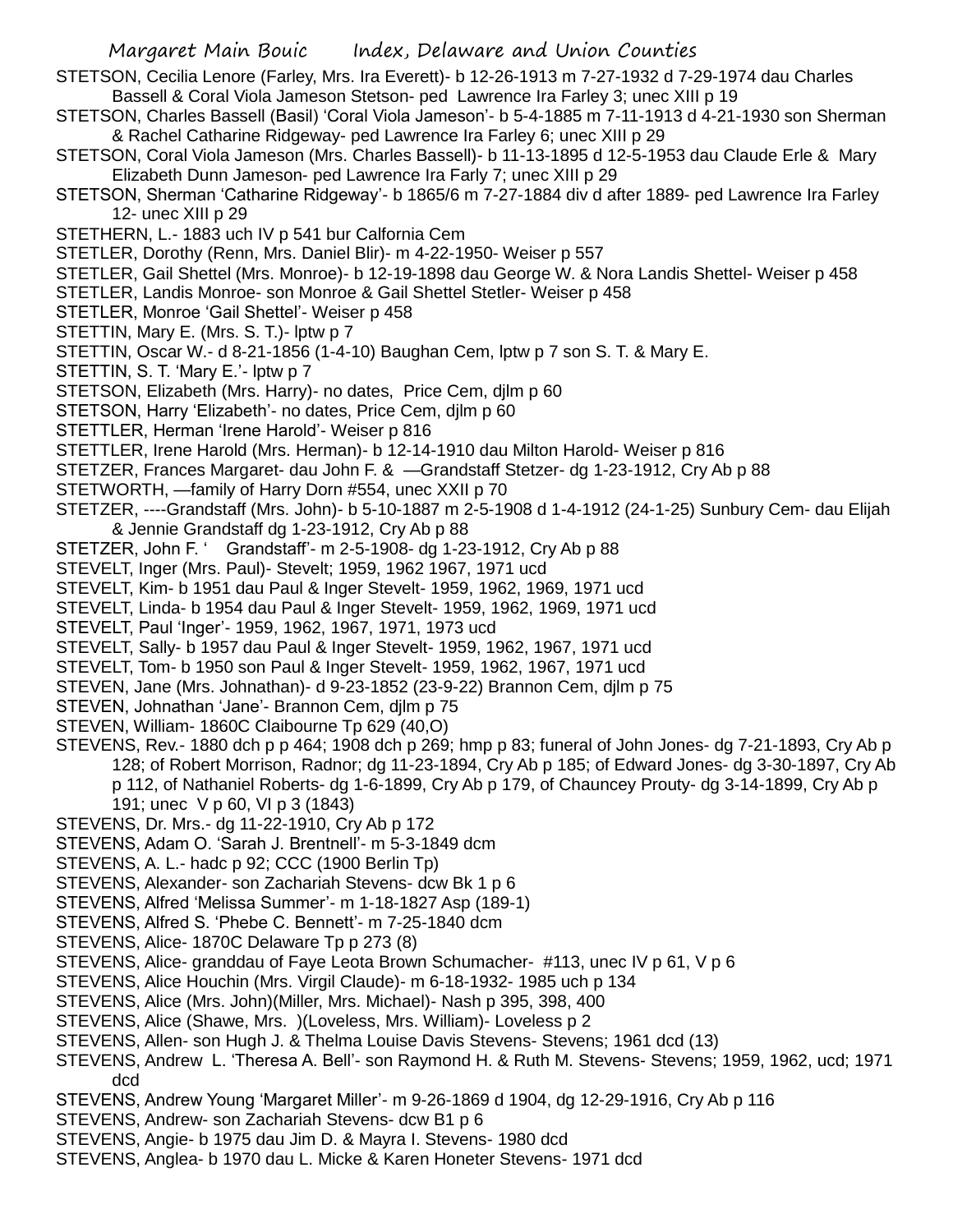- STEVENS, Anita (Mrs. Gordon)- 1980 dcd
- STEVENS, Ann (Swarts, Mrs. Henry)- 1883 uch V p 565
- STEVENS, Anna- d age 83, dumch p 158
- STEVENS, Anna Priscilla Weiser (Mrs.Samuel)- dau Philip & Catharine Zerbe Greiff Weiser- Weiser p 92
- STEVENS, Anna- dau Zachariah Stevens- dcw Bl 1 p 6
- STEVENS, Anne (Nichols, Mrs. Samuel)- dcc Maxson Greene 105
- STEVENS, Anson- d 7-20-1898 (1-4-1) son James H. & Lillie Stevens- Southardtown Cem, York Cem p 15
- STEVENS, Archie- relative of Hugh Stevens, dg 12-4-1906, Cry Ab p 136
- STEVENS, Arthur- son Edward M. & Laura Moore Stevens- Stevens
- STEVENS, Asa 'Susan Foster'- dcc Margaret Little Potter 10
- STEVENS, —(Mrs. A. V.)- dau Thomas G. & Rebecca H. Miller- dg 7-21-1891, Cry Ab p 64
- STEVENS, Barbara A.- 1961 dcd
- STEVENS, Bartly- son Benjamin A. & Judith E. Stevens- 1961 (1 ½) dcd
- STEVENS, Bell (Mrs. E. V.)- d 9-2-1822 (40-11-15) Claibourne Cem p 24
- STEVENS, Belle R. Peters (Mrs. William)- dau Abram & Isabel Kinmore Peters- 1908 dch p 754
- STEVENS, Ben- d 1-2-1962 (79) Oak Grove Cem- Stevens
- STEVENS, Benjamin- b 5-2-1835 Delaware Co d 8-16-1887 (52y2m) Oakdale 343I p 11 (E-R15-2)
- STEVENS, Benjamin A. 'Judith E.'- 1961 dcd
- STEVENS, Benjamin 'Margaret Fogle'- m 6-8-1862 d 8-16-1887; mt 7-15-1903 p7c8, Abs p 14; mt 7-2-1884 p 5; Abs p 81880C Dover Tp 35-36 p 22 (45,O,O,O)
- STEVENS, Benjamin 'Phoebe Babcock'- 1880 dch p 714
- STEVENS, Bernard P.- 1964 dcd
- STEVENS, Bernice- granddau of Margaret E. Wells Stevens- dg 5-26-1914, Cry Ab p 124
- STEVENS, Bertha (Butcher, Mrs. Roy)- dau John E. & Ella May Patman Stevens- Stevens
- STEVENS, Bertha (Cross, Mrs. John)- mt 1-1-1896 p4c4 Abs p 1
- STEVENS, Bertha- dau Elton Eber Erton & Clara M. Stevens- 1910C Darby Tp 31 p 2A (10,O,O,O)
- STEVENS, Brad- son Harold W. Stevens- Stevens
- STEVENS, Brenda (Mrs. Donald E.)- 1980 dcd
- STEVENS, Brenda- b 1958 dau Isaac A. & Sola Stevens- 1964, 1969 dcd
- STEVENS, Brian- b 1960 son Andrew L. & Theresa A. Bell Stevens- Stevens; 1969, 1971 dcd
- STEVENS, Bryan- son Andrew L. & Theresa Bell Stevens- 1962 (1 ½) ucd
- STEVENS, Caira Edwards (Mrs. George)- 1883 uch V p 258
- STEVENS, Carl- 1971 dcd, Berkshire Tp
- STEVENS, Carl E. Jr.- son Carl Edwin Stevens- Stevens
- STEVENS, Carl Edwin 'Grace A. Frakes'- d 5-2-1978 (62) Sunbury Mem. Pk- Stevens
- STEVENS, Carlton A.- son Harry J. & Edith Amanda Sesler Stevens- 1910C Darby Tp 33 p 29 (8,O,O,O)
- STEVENS, Carol A. (Mrs. Jack D.)- 1973 ucd
- STEVENS, Carol- dau Isaac L. & Sola Stevens- 1964 (14) dcd
- STEVENS, Caroline Elizabeth- b d 1861 Oak Grove Cem, Powell p 441
- STEVENS, Caroline- b 1959 dau Loretta Pauline Stevens- Stevens; 1967, 1971, 1977 ucd
- STEVENS, Caroline (Mrs. Newell J.)- Maugans Anc p 149
- STEVENS, Catherine dau James Stevenson
- STEVENS, Catherine Rathburn (Mrs. )- d 3-4-196? (71) Stevens
- STEVENS, C. D.- son George & Sarah Stevens- Stevens
- STEVENS, Cecil Cleatus 'Florence Dear'- b 10-22-1907 m 3-29-1930 d 6-2-1968 son Claude & Mary Sylvia Elsie Culver Stevens- 1985 uch p 133, 134
- STEVENS, Chandler 'Lucy J. Palmiter'- b 5-30-1829 son James & Martha Thurston Stevens- Asp 188-12
- STEVENS, Charles (60) Delaware Co.- deserter from British armny- unec XIII p 34
- STEVENS, Charles-1870C Orange Tp p 430 (6)
- STEVENS, Charles- mt 8-15-1860 (60) Delaware County; Abs p 41
- STEVENS, Charles- Pabst 1 p 43, 49; CCC Hadc p 18; 1850C Berlin Tp 204 (40-50)
- STEVENS, Charles 'Comfort'- dg 1-12-1892, Cry Ab p 81
- STEVENS, Charles 'Comfort Adams'- d 4-10-1864 (67-6-27) Cheshire Cem- 1880 dch p 719; Powell p 55; 1850C Berlin Tp 2057 p 124 (54,Eng)
- STEVENS, Charles- son Elnathan & Pheba Stevens- 1850C Porter Tp 3029 p 165 (16,NY)
- STEVENS, Charles 'Hannah Lawrence'- son Prince Stevens- 1883 uch V p 258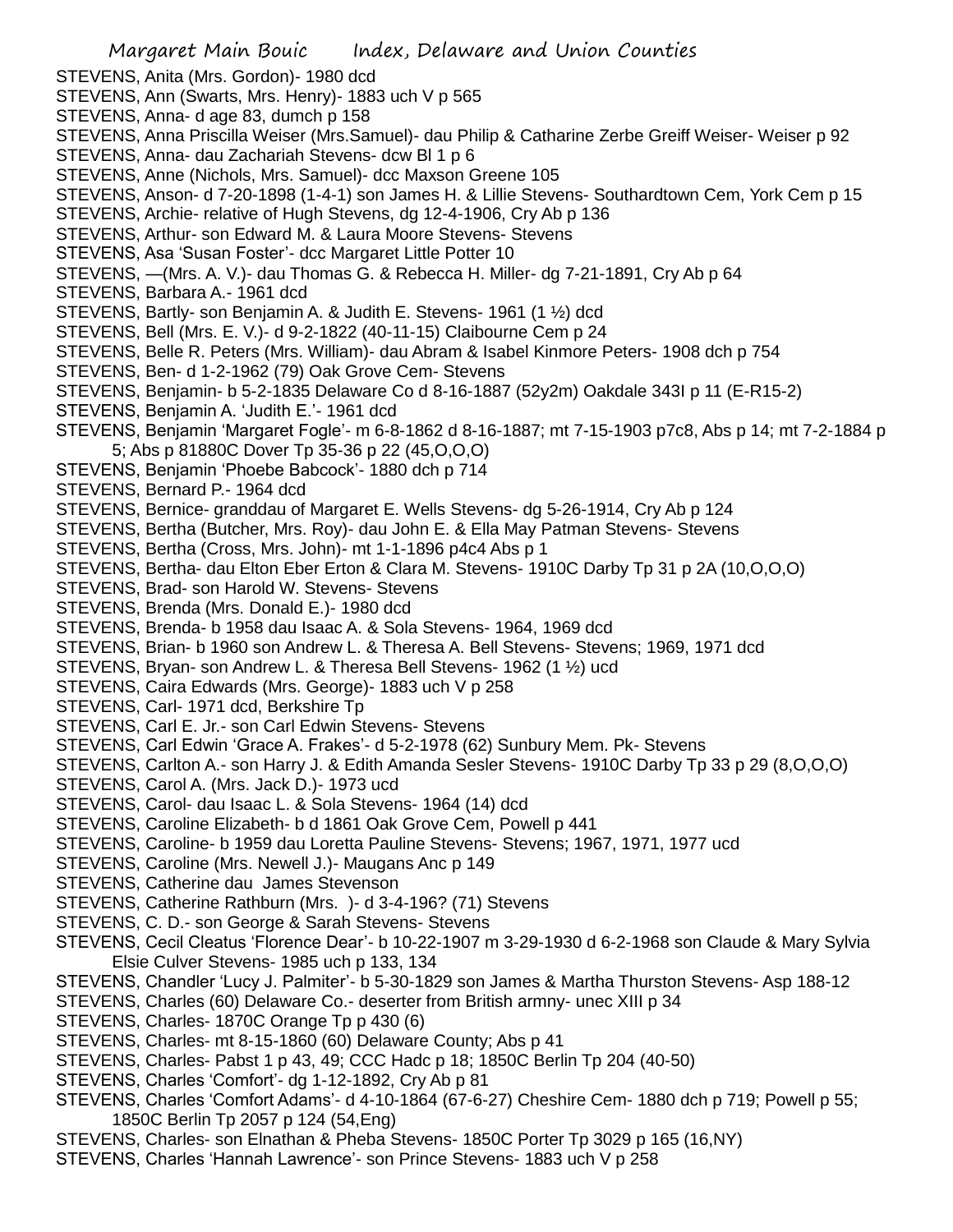- STEVENS, Charles 'Sophia Jones'- Stevens
- STEVENS, Charles 'Thelma Ashecreft'- Weiser p 79
- STEVENS, Charity M.- d 8-6-1852 (4-8-20 Stark Cem, Powell p 205; dau Ira & R. S.
- STEVENS, Chester- son Lenora Mayle Stevens- Stevens
- STEVENS, Chester- brother Richard E. Stevens- Stevens
- STEVENS, Chloe (Ankrom, Mrs. Noah)- dau John E. & Ella May Patman Stevens- Stevens
- STEVENS, Chloe (Organ, Mrs. )- dau George E. & Sarah E. Moore Stevens- Stevens
- STEVENS, Clara M.(Mrs. Eben Elton/Erton) b 8-1876 d 12-13-1971 (95) Forest Grove Cem; 1900C Darby Tp 81-86 p 4A (23,O,O,O) m 2y, 1 ch; obit, mlib (brown); 1910C Darby Tp 31 p 2A (34,O,O,O) m 11y 1 ch
- STEVENS, Claude 'Mary Sylvia Elsie Culver'- b 1875 m 1-29-1901 d 1949- 1985 uch p 132
- STEVENS, Clyde (or Stearns ?)'Grace Goodsell'- Asp (932-5)
- STEVENS, Comford Adams (Mrs. Charles)- d 9-17-1878 (77-5-24) Cheshire Cem, Powell p 55, 1880 dch p 719
- STEVENS, Comfort (Mrs. Charles)- dg 1-12-1892, Cry Ab p 81; 1870 Berlin Tp p 233 (59\*)
- STEVENS, Constance- dau Benjamin A. & Judith E. Stevens- 1961 dcd (4m)
- STEVENS, Craig- son Gordon & Anita Stevens- 1980 dcd
- STEVENS, Cynthia Ellen- d 8-25-1839 (6-7-12) Peak Cem- Powell p 354; dau D. & S.
- STEVENS, Dale- brother Carl Edwin Stevens- Stevens
- STEVENS, Dan 'Viola'- 1949 ucd
- STEVENS, Dan/Dennis 'Donna'- 1979, 1981, 1983 ucd
- STEVENS, David- d 10-30-1844 (31-6-25) dbg p 15, Powell p 96
- STEVENS, David- pallbearer for Mrs. Mary E. Andrews- dg 4-20-1915, Cry Ab p 43
- STEVENS, David S.- son Rev. O. P. & Mary A. Stevens- 1860C Claibourne Tp 736-719 p 97 (13,O)
- STEVENS, Dewey- brother Ben Stevens- Stevens
- STEVENS, Diana (Mrs. Ronald L.)- Stevens
- STEVENS, Donald E. 'Brenda'- 1980 dcd
- STEVENS, Donald J.- 1980 dcd
- STEVENS, Donna (Mrs. Dan/Dennis)- 1979, 1981, 1983 ucd
- STEVENS, Dorothy E.- 12-1889 dau Harry J. Stevens- 1900C Darby Tp 80-85 p 4A (1,O,O,O); 1910C Darby Tp 38 p 2A (11,O,O,O)
- STEVENS, Dorothy (Mrs. John)- Nash p 398
- STEVENS, Eben Erton 'Clara M.'- d 1926 son George W. & Nancy Ketch Stevens- 1883 uch V p 258; obit Clara M., mlib (brown); 1900C Darby Tp 81-86 p 4A (25,O,O,O)
- STEVENS, Ebenezer 'Sally Grooms'- m 1-17-1811 onwq I
- STEVENS, Edith Amanda Sesler (Mrs. Harry J.)- b 2-1876 -dau Alanson L. & Lovisa M. Hager Sesler; 1985 uch p 86; 1900C Darby Tp 80-85 p 4A (24,O,O,O); m 3y, 1 ch; 1910C Darby Tp 33 p 2A (53,O,O,O) m 13y 2ch
- STEVENS, Edward- 1908 dch p 405
- STEVENS, Edward 'Ida Caroline Hoffman'- m 10-28-1891- Weiser p 213
- STEVENS, Edward M. 'Laura Moore'- Stevens
- STEVENS, Edward S.- son Charles & Sophia Jones Stevens- Stevens
- STEVENS, Edward Thurston 'Lucy Blowers''Mary Ann Oakley' b 4-16-1848 son James & Martha Thurston Stevens- Asp 188-8
- STEVENS, E. L.- attended funeral of Mrs. Daisy Fleming- dg 12-21-1915, Cry Ab p 101
- STEVENS, Eleanor Kelly- dau Henry Kelly- dcw Bk 3 p 66
- STEVENS, Elijah 'Eliza Allen'- m 10-23-1852 dcm
- STEVENS, Elijah 'Phoebe'- 1883 uch V p 536
- STEVENS, Elisha C. 'Mary Stuart'- lic m 8-10-1843 ucm 895; unec VI p 4
- STEVENS, Eliza Allen (Mrs. Elijah)- m 10-23-1852 dcm
- STEVENS, Eliza Ann (Decker, Mrs. John)- m 8-8-1848 dcm
- STEVENS, Eliza (Stiffler, Mrs. Wesley)- m 4-12-1853 dcm
- STEVENS, Elizabeth (Fisher, Mrs. Enoch)- 1985 uch p 40
- STEVENS, Elizabeth Osborn (Mrs. Ephraim)- m 7-28-1831 ucm 235
- STEVENS, Elizbeth (Simmons, Mrs. Peter)- m 3-27-1847 ucm 1207; unec VI p 69
- STEVENS, Elizabeth (Stewart, Mrs. William)- m 12-4-1740- Asp p 105
- STEVENS, Elizabeth (Thomas, Mrs. James)- dcq Viva Taylor 23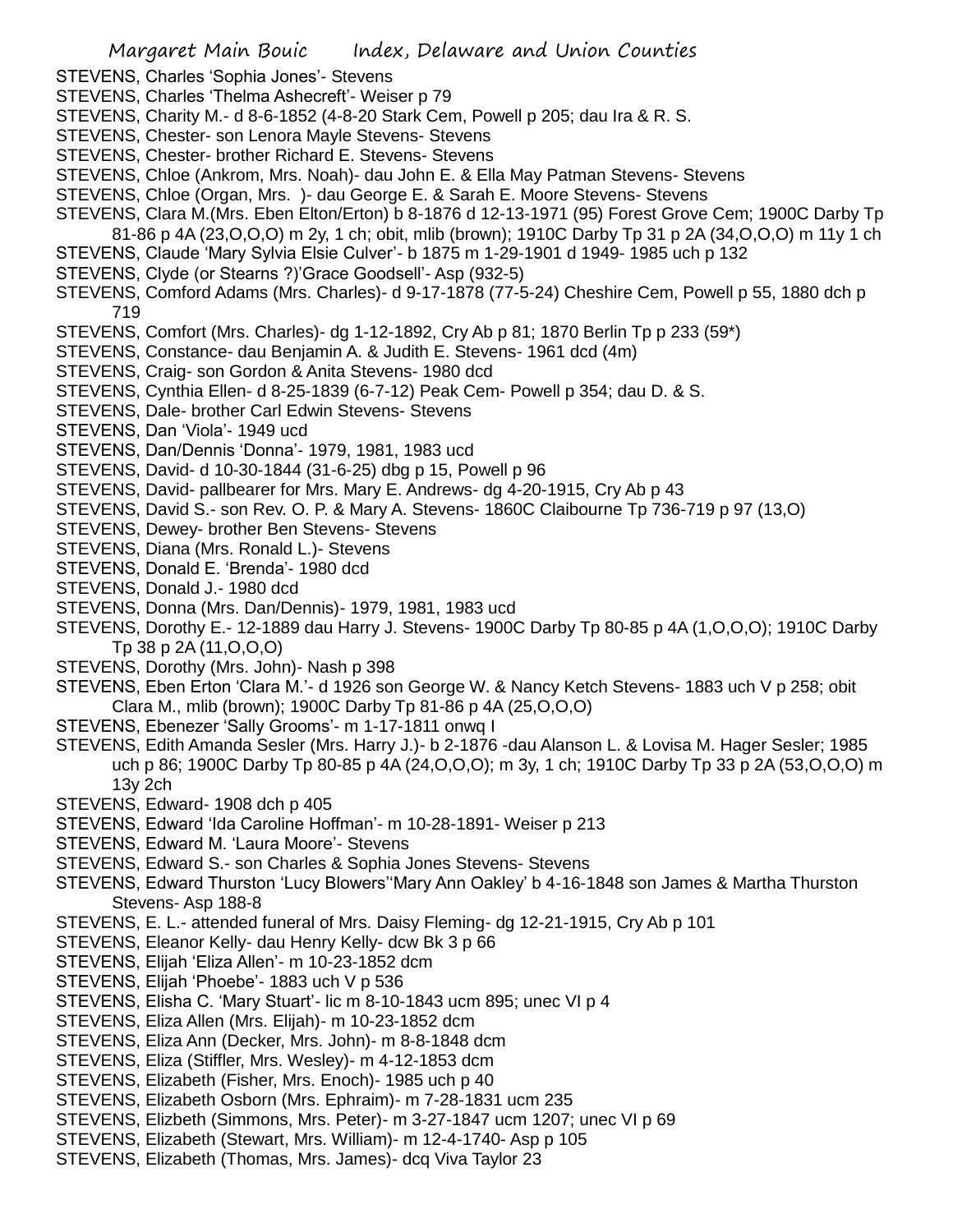- STEVENS, Ella May Patman (Mrs. John E.)- b 9-28-1872 d 6-7-1963 Marlborough Cem p 169- Stevens; 1961 dcd
- STEVENS, Ellen (Rogers, Mrs. )- dau George A. & Sarah E. Moore Stevens- Stevens
- STEVENS, Elmer- brother Ben Stevens- Stevens
- STEVENS, Elmer- son of Mrs. Jane Bekcley- dg 1-13-1899, Cry Ab p 181
- STEVENS, Elnathan 'Phebe'- 1850C Porter Tp 3029 p 165 (51,Conn)
- STEVENS, Elton Ertus E. 'Clara'- son George W. & Nancy F. Ketch Stevens- 1880C Darby Tp 147 p 16
- (5,O,O,O); 1900C Darby Tp 81-86 p 4A (25,O,O,O) m 2y; 1910C Darby Tp 31 p 2A (36,O,O,O) m 11y STEVENS, Emily- dau Ithamer & Esther Stevens- 1850C Porter Tp 3147 p 169 (4,Vt)
- STEVENS, Emily Smith (Mrs. George)- m 1-13-1837 ucm 401 d 3-7-1891(76-4-6) Plain City Cem, unec VII p 38; mt 3-11-1891 p8c4, Abs p 8- dau E. C. Smith- 1883 uch V p 258; 1850C Darby Tp 1707-1777 p 252 (36,Vt); 1860C Darby Tp 472-474 p 67 (45,O); 1880C Darby Tp 146 (65,Vt.Vt.Vt)
- STEVENS, Emma- dau Rev. O. P. & Mary B. Stevens- 1860C Claibourne Tp 736-719 p 97 (11,O)
- STEVENS, Emma Rosilla (Lindenberger, Mrs. John)- m 4-2-1848 dcm
- STEVENS, Emma- dau Mrs. Sarah Closson- dg 10-16-1896, Cry Ab p 88
- STEVENS, Emmett- attended funeral of Mrs. Daisy Fleming- dg 12-21-1915, Cry Ab p 101
- STEVENS, Ephraim 'Elizabeth Osborn'- m 7-28-1831 ucm 235 son Zachariah Stevens- dcw Bk1 p 6; 1883 uch V p 512
- STEVENS, Ernest- son Lenora Mayle Stevens- Stevens
- STEVENS, Erton E.- b 6-15-1874 son George W. & Nancy F. Ketch Stevens- unec VI p 39
- STEVENS, Esther E.- dau Ithamer & Esther Stevens- 1850C Porter Tp 3147 p 169 (19,Vt)
- STEVENS, Esther (Mrs. Ithamer)- 1850C Porter Tp 3147 p 169 (48,Vt)
- STEVENS, Ethel- dau John E. & Ella may Patman Stevens- Stevens
- STEVENS, Etta L. (Mrs. Wilmer G.)- 1964 dcd
- STEVENS, Eugene- Stevens
- STEVENS, Eula Mae Stone (Mrs. Gale Richard)- 1985 uch p 134
- STEVENS, E. V. 'Bell'- Claibourne Cem p 24
- STEVENS, Evelyn (Zeiders, Mrs. Lincoln L.)- b 1902- Weiser p 490
- STEVENS, Fanny- b 11-26-1867 dau George W. & Nancy F. Ketch Stevens- unec VI p 39
- STEVENS, Fannie (Robinson, Mrs. Henry)- m 11-19-1884 ucm (Hearl)
- STEVENS, Fanny- dau George W. & Nancy Ketch Stevens- 1883 uch V p 258; 1880C Darby Tp 47 (17,O,O,O)
- STEVENS, Fernando B. 'Nora Dillon'- m 2-13-1886 ucm (Hearl)
- STEVENS, Flavius A.- b 1841 d 1906 Sourthard Town Cem, York Cem p 16
- STEVENS, Florence Dear (Mrs. Cecil Cleatus)- m 3-29-1930, 1985 uch p 134
- STEVENS, Florence (Sheets, Mrs. Charles Homer)- m 3-8-1894- Maugans Anc p 171
- STEVENS, Florence (Slawson, Mrs. Grover)- b 10-7-1890 m 2-24-1912 d 3-25-1913, dg 4-18-1913, Cry Ab p31
- STEVENS, Floyd A.- Stevens
- STEVENS, Floyd Ray 'Jennie Seney'- b 9-10-1903 m 5-7-1925 d 10-8-1936 son Claude & Mary Sylvia Elsie Culver Stevens- 1985 uch p 133, 134
- STEVENS, Frances A. Thompson (Mrs. Thomas)- b 4-23-1820 m 7-26-1851 dau Thomas & Abigail Maine Thompson- Asp 825b
- STEVENS, Frances L.- dau Rev. O. P. & Mary B. Stevens- 1860C Claibourne Tp 736-719 p 97 (9,O)
- STEVENS, Francis Bennett 'Gladys Irene Price'- Stevens
- STEVENS, Francis E. "Gene" 'Luella "Jean" Halok'- b 8-20-1929 m 5-27-1951 d 11-8-2001 (72) Caledonia Cem- son Francis Bennett & Gladys Irene Price Stevens- Stevens
- STEVENS, Francis M.- b 1870 d 1904 Southardtown Cem, York Cem p 16
- STEVENS, Frank- attended funeral of Mrs. Daisy Fleming- dg 12-21-1915, Cry Ab p 101
- STEVENS, Frank 'Mary F. Shelton'- dumch p 359
- STEVENS, Frederick G 'Sarah Christine Brungart'- b 11-23-1902 m 6-15-1931- Weiser p 592
- STEVENS, G.- mt 9-21-1859; Abs p 35
- STEVENS, Gale Richard 'Eula Mae Stone'- b 5-1-1909 m 8-22-1931 d 8-13-1970 son Claude & Mary Sylvia Elsie Culver Stevens- 1985 uch p 133, 134
- STEVENS, Gary E. 'Joan Bishop'- Stevens
- STEVENS, Geneva Ellen (Seeley, Mrs. Victor Wayne)- b 3-23-1917 m 7-7-1940- Weiser p 92
- STEVENS, George- Co b. 187th Ohio Inf G.A.R. no dates; York Cem p 36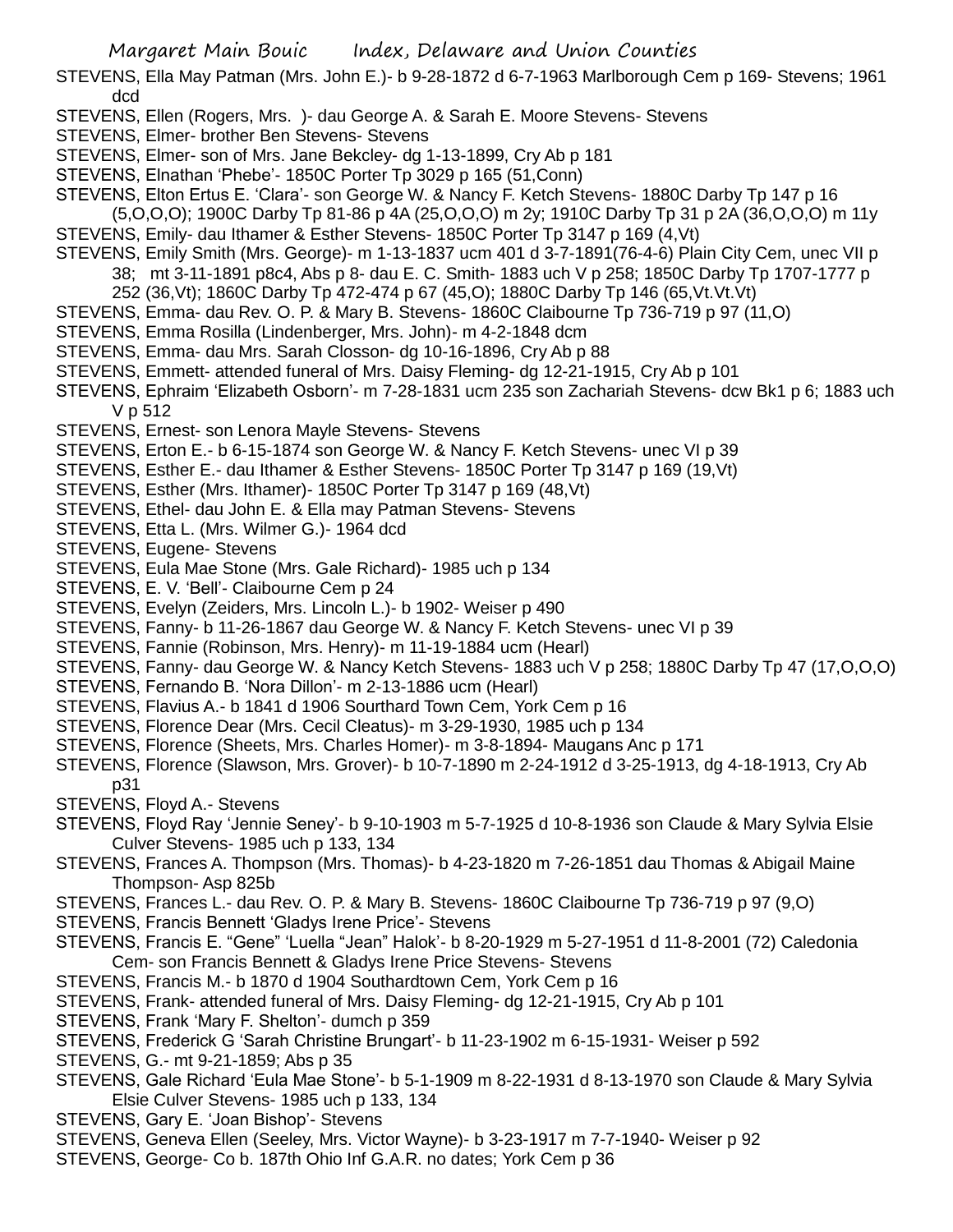STEVENS, George- showed sheep at fair, unec III p 61

STEVENS, George 'Emily'- d 2-18-1883 (71-9-16) Plain City Cem, unec VII p 38; mt 3-11-1891 p8c4, Abs p 8; unec XXI p 14

- STEVENS, George 'Emily Smith''Caira Edwards'- b 1811 m 1-13-1837 ucm 401 d 2-18-1883- son Charles & Hannah Lawrence Stevens-; 1883 uch III picture p 246, 331, V p 258; 1850C Darby Tp 1707-1777 p 252 (34,Vt); 1860C Darby Tp 472-474 p 67 (49,Vt); 1880C Darby Tp 146 (69,Vt,Mass,Mass)
- STEVENS, George L.- son John E. & Ella Fay Fatman Stevens- Stevens
- STEVENS, George 'Mae'- Stevens
- STEVENS, George 'Sarah'- Stevens George- 1908 dch p 405
- STEVENS, George W.'Nancy F. Ketch'- b 6-1844 m 9-26-1865 ucm 3799 son George & Emily Smith Stevens-1883 uch V p 258, 316; unec VII p 37, XXII p 8; 1850C Darby Tp 1707-1777 p 252 (6,O); 1860C Darby Tp 472-474 p 67 (14,Vt); 1880C Darby Tp 1147 (35,O,Vt,Vt); 1900C Jerome Tp 78-84 p 4A (55,O,Vt,Vt); unec VI p 39
- STEVENS, George- son William & Mary E. Satterlee Stevens- 1880 dch p 719
- STEVENS, Gera Lynn (Bumgardner, Mrs. Civie Vincent)- m 10-7-1979 dau Harold W. Stevens- Stevens STEVENS, L. Girtie- see Stevenson
- STEVENS, Gladys Irene Price (Mrs. Francis Bennett)- Smith
- STEVENS, Glen W.- Stevens
- STEVENS, Gordon 'Anita'- 1980 dcd
- STEVENS, Grace A. Frakes (Mrs. Carl Edwin)- Stevens
- STEVENS, Grace (Stickney, Mrs. )- granddau of Margaret E. Wells Stevens- dg 5-26-1914, Cry Ab p 124
- STEVENS, Guy James- son Gary E. & Joan Bishop Stevens- Stevens
- STEVENS, Guy Ulysses- b 1888 d 1912 Southardtown Cem, YorkCem 16
- STEVENS, Hannah- dau Elnathan & Pheba Stevens- 1850C Porter Tp 3029 p 165 (4,NY)
- STEVENS, Hannah Lawrence (Mrs. Charles)- 1883 uch V p 258
- STEVENS, Hannah T.- d 9-6-1843 (1y7m) Plain City Cem, unec VII p 38 dau George & Emily Stevens; unec VII p 38
- STEVENS, Harold- brother Carl Edwin Stevens- Stevens
- STEVENS, Harold W.- son Glen W. Stevens- Stevens
- STEVENS, Harry- son George W. & Nancy F. Ketch Stevens- 1883 uch V p 258; 1880C Darby Tp 147 p 16 (9,O,O,O)
- STEVENS, Harry J. 'Edith Amanda Sesler'- b 6-20-1871 son George W. & Nancy F. Ketch Stevenes- unec VI p 39; 1985 uch p 56; 1900C Darby Tp 80-85 p 4A (28,O,O,O) m 3y; 1910C Darby Tp 33 p 2A (58,O,O,O) m 13y
- STEVENS, Harry- son W. L. & Sally Stevens- 1910C Union Tp 150 p 7A (16,O,O,O)
- STEVENS/STEVENSON- Hazel Dell- b 3-20-1890 d 9-14-1909 (19-5-23) dau William & Mary Stevens- dg 9- 21-1909 Cry Ab p 60; dg 9-17-1909 Cry Ab p 59
- STEVENS, Hazel McKitrick (Mrs. Walter M.)- Stevens
- STEVENS, Helen (McKinley, Mrs. Sergius)(Terhune, Mrs. George A.)- m(2) 8-22-1966- Stevens
- STEVENS, Helen- dau W. L. & Sally Stevens- 1910C Union Tp 150 p 7A (5,O,O,O)
- STEVENS, Henry- son W. L. & Sally Stevens- 1910C Union Tp 150 p 7A (12,O,O,O)
- STEVENS, Herbert- son W. L. & Sally Stevens- 1910C Union Tp 150 p 7A (8,O,O,O)
- STEVENS, Hiram 'Nancy'- Powers Pat p 89
- STEVENS, Dr. H. J.- son Margaret E. Wells Stevens- dg 5-26-1914, Cry Ab p 124
- STEVENS? , Hozekia?- d 9-4-1879 (31y20d) Concord Tp, dcdeaths
- STEVENS, Hugh- d Wednesday- dg 12-4-1906, Cry Ab p 136
- STEVENS, Hugh J. 'Thelma Louise Davis'- d 12-12-1961 (54) Marlborough Cem son John E. & Ella May Patman Stevens- 1961 dcd
- STEVENS, Hugh M.- 1850C Claibourne Tp 196 p 31 (39,O); unec XII p 53, XV p 65
- STEVENS, Hugh M. 'Rosanna Mills'- son Zachariah & Mary A. Stephen- Mills 1; 1908 dch p 500; 1883 uch V p 485, 512
- STEVENS, H. V.- son Margaret E. Wells Stevens- dg 5-26-1914, Cry Ab p 124
- STEVENS, Ida Caroline Hoffman (Mrs. Edward)- b 3-26-1869 m 10-28-1891 dau Frederick Max & Rusha A. Teed Hoffman- Weiser p 213
- STEVENS, Ida L. (Gregory, Mrs. Louis Charles)- b 11-11-1856, ped Patricia Ann Naylor #717 17; unec XXI p 31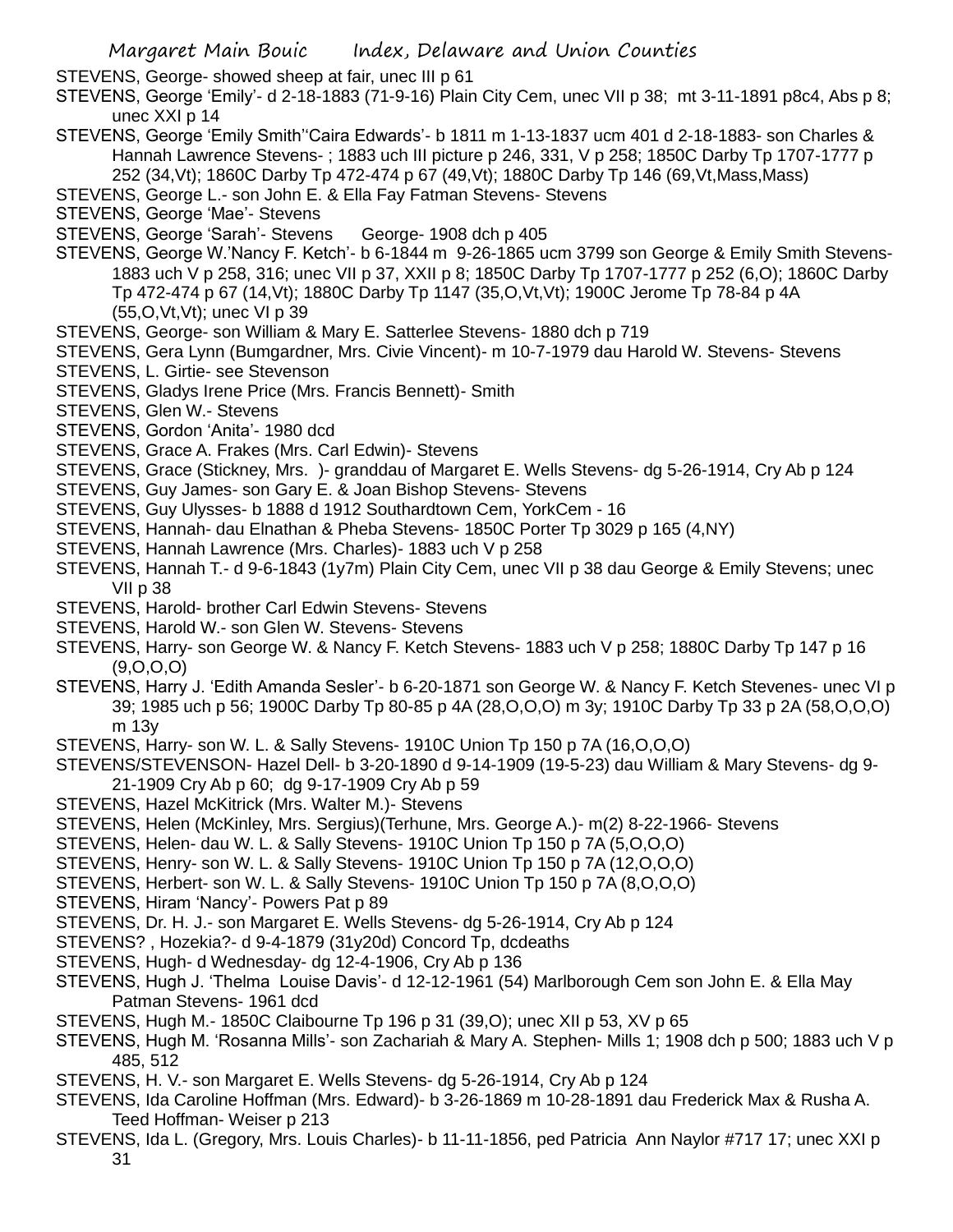- STEVENS, Ida May (Guy, Mrs. Frank)- d 7-3-1884 dau Benjamin & Margaret Stevens- Sbc p 45; mt 7-2-1884 5 Abs p 8; 1880C Dover Tp 35-36 p 22 (17,O,O,O)
- STEVENS, Ida May (Lyon, Mrs. )(Everett, Mrs. James Gillis)- b 1878 m 4/8-30-1902 dau Newell J. & Caroline Stevens- Maugans Anc p 149
- STEVENS, Ira- 1883 uch IV p 523, 525
- STEVENS, Ira- b 10-10-1822 d 8-10-1823 son James & Martha Thurston Stevens- Asp 188-10 STEVENS, Ira 'Rosanna S. Hodgden'- m 3-23-1845 dcm; Powell p 205; dg 12-28-1915, Cry Ab p 102
- STEVENS, Irene S. (Mrs. Wilmer G.)- 1961, 1969 dcd
- STEVENS, Isaac- b 1962 son Isaac A. & Sola Stevens- 1964, 1969 dcd
- STEVENS, Isaac A./L.'Sola'- 1964, 1969 dcd
- STEVENS, Ithamer 'Esther'- 1850C Porter Tp 3147 p 169 (52,Vt)
- STEVENS, Ithamer- son Ithamer & Esther Stevens- 1850C Porter Tp 3147 p 169 (6,Vt)
- STEVENS, Jack D. 'Carol A.'- 1973 ucd
- STEVENS, James- d 1-9-1862; hjt p 194; 1883 uch IV p 468
- STEVENS, James- 1870C Orange Tp p 430 (36\*)
- STEVENS, James H. 'Lillie'- b 1871 d 1949 Southardtown Cem, York Cem p 15
- STEVENS, James 'Martha Thurston'- b 9-18-1775 d 12-10-1866 Asp (188)
- STEVENS, James- b 1958 son Raymond H. & Ruth M. Stevens- 1961, 1964, 1969, 1971 dcd
- STEVENS, James- son Richard Stevens- 1971 dcd
- STEVENS, Jay- son John E. & Ella May Patman Stevens- Stevens
- STEVENS, Jean- dau Helen Stevens- Stevens
- STEVENS, Jeffrey Alan- son Francis E. & Luella Halok Stevens- Stevens
- STEVENS, Jennie Seney (Mrs. Floyd Ray)- 1985 uch p 134
- STEVENS, Jessica (Clements, Mrs. Roger Aaron)- m 6-21-1969 dau Wilmer G. & Irene S/Etta Stevens-1961(13), 1964, 1969 dcd
- STEVENS, Jim D. 'Myra Y"- 1980 dcd
- STEVENS, Joan Bishop (Mrs. Gary E.)- Stevens
- STEVENS, Jody- b 1971 dau Jack D. & Carol A. Stevens- 1973 ucd
- STEVENS, Joel- son Ithamer & Esther Stevens- 1850C Porter Tp 3147 p 169 (8,Vt)
- STEVENS, John-Stevens John-Pabst 2 p 45
- STEVENS, John- 1870C Delaware Tp p 273 (49\*)
- STEVENS, John A.- son Ithamer & Esther Stevens- 1850C Porter Tp 3147 p 169 (2,Vt)
- STEVENS, John 'Dorothy'- Nash p 376, 395, 398, 400
- STEVENS, John Douglas- son Francis E. & Luella Halok Stevens- Stevens
- STEVENS, John E.- b 1865 d 1938 Marlborough Cem p 169
- STEVENS, Joseph H.- son Raymond H. & Ruth Stevens- 1961 (15), 1964, 1969 dcd
- STEVENS, Joseph Orlando- d 8-26-1839 (11-1-2) Peak Cem, Powell p 354 son D. & S. Stevens
- STEVENS, Joseph W. 'Rachel Counterman'- m 3-18-1857 dcm
- STEVENS, Joy- b 1972 dau Jack D. & Carol A. Stevens- 1973 ucd
- STEVENS, Judith E. (Mrs. Benjamin A.)- 1961 dcd
- STEVENS, Julia Ann (Crump, Mrs. Bert Manuel)- m 9-24-1913- McKitrick p 164
- STEVENS, Julia Octavia Pittson (Mrs. )(Maine, Mrs. Sebbeus C.)- d 5-2-1881 (75) Asp (436)
- STEVENS, Justus- 1860C Union Tp 570-574 p 80 (70,NH)
- STEVENS, Rev. J. V.- funeral of Frankie David- dg 2-12-1894, Cry Ab p 148; of Mrs. Sarah Jones, Radnor- dg 11-24-1893, Cry Ab p 140, of Mrs. Jones- mother of Mrs. Robert Towlands- dg 12-1-1893, Cry Ab p 141; rtc p 3, 4, 5; of Mrs. Jane Williams- dg 3-29-1895 Cry Ab p 16, of Robert Towland- dg 6-26-1895, Cry Ab p 26, of Elizabeth Cox (Mrs. John N.) Dg 11-15-1895, Cry Ab p 46; of Nellie Jones (Mrs. E. O.) dg 2-14-1896, Cry Ab p 60, of David Davis- dg 1-26-1897, Cry Ab p 102, of Evan B. jones- dg 1-13- 1899, 180, of Chauncey prouty- dg 3-21-1899, Cry Ab p 193; of Mary Viola Griffiths (Mrs. David) dg 5- 19-1899, Cry Ab p 201
- STEVENS, Karen Honeter (Mrs. L. Mike:- m 5-10-1970 dau Lyle & Martha Kerr Honeter- Bean 11241522; 1971, 1980 dcd
- STEVENS, Karen- b 1969 dau Lee A. Stevens- 1980 dcd
- STEVENS, Katie- 1870C Orange Tp p 430 (4)
- STEVENS, L. A.- d 3-10-1865- 1883 uch IV p 819
- STEVENS, Laura Moore (Mrs. Edward M.)- Stevens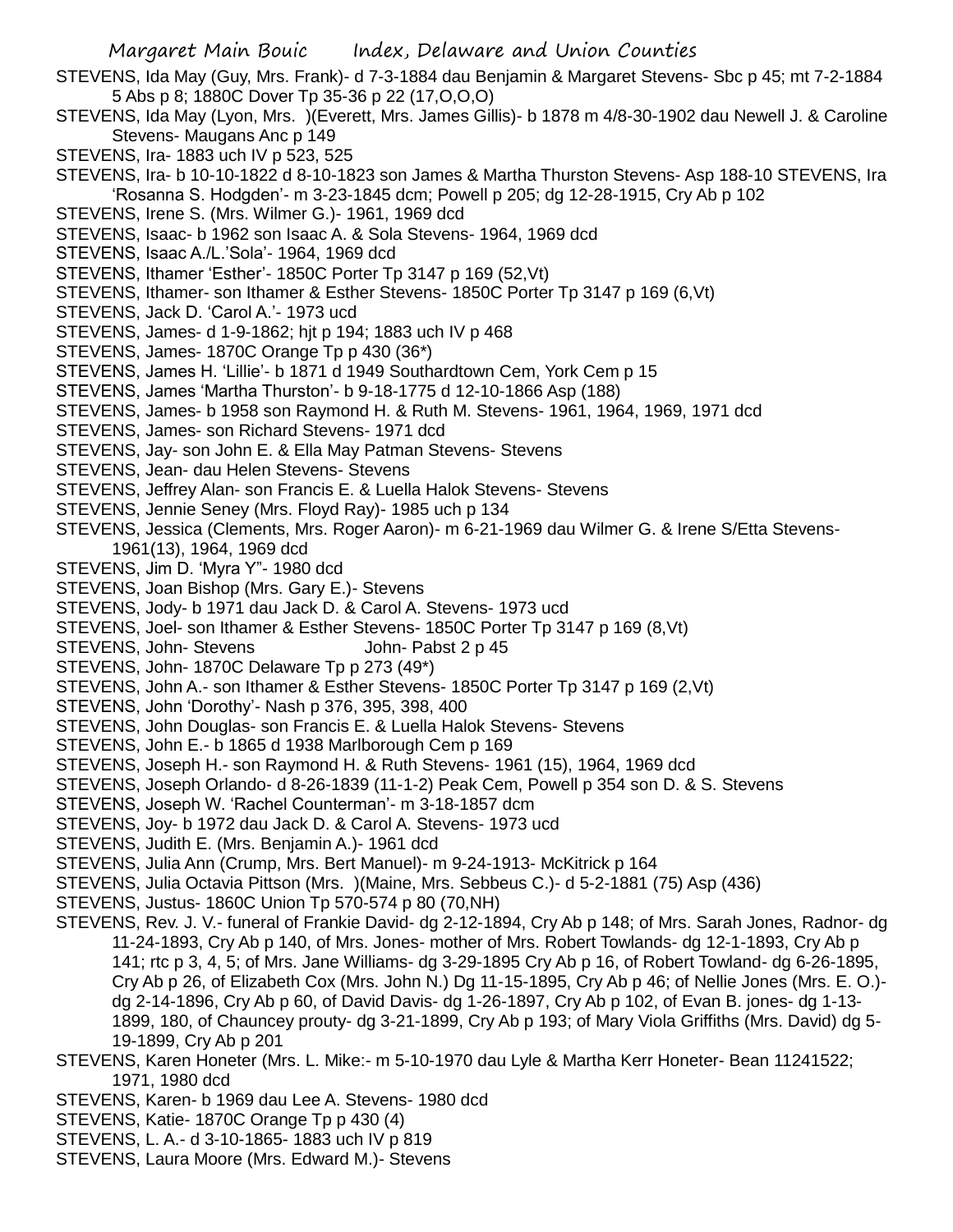- STEVENS, Lee A.- 1980 dcd
- STEVENS, Lee Ann Dildine (Mrs. Bernard Patrick)- m 6-22-1968 dau Charles J. Dildine Stevens
- STEVENS, Lenora Mayle (Mrs. )- d 4-30-1967- Stevens
- STEVENS, Leonard M.- 1964, 1969 dcd
- STEVENS, Lilabelle Mae (Eaches, Mrs. Ray)- b 5-16-1917 m 3-9-1935 dau Claude & Mary Sylvia Elsie Culver Stevens- 1985 uch p 133, 134
- STEVENS, Lillian (Hillard, Mrs. Harry Robert)- b 5-14-1865 m 6-13-1900 d 1-28-1929 dau Samuel & Anna Priscilla Weiser Stevens- Weiser p 92
- STEVENS, Lillian L. (Schoenman-Rice, Mrs. )- dau Francis Bennett & Gladys Irene Price Stevens- Stevens
- STEVENS, Lillie (Mrs. James H.)- b 1877 d 1930 Southardtown Cem, York Cem p 15
- STEVENS, Lotia D. (Keen, Mrs. John)- m 4-5-1857 dcm
- STEVENS, Loreta P.- Stevens 1977 ucd
- STEVENS, L. P.- 1977 ucd
- STEVENS, Lucy Blowers (Mrs. Edward Thurston)- Asp (188-8)
- STEVENS, Luella "Jean" Halok (Mrs. Francis E.)- m 5-27-1951- Stevens
- STEVENS, Lydia- b 5-29-1824 dau James & Martha Thurston Stevens- Asp 188-41
- STEVENS, Mae- b 1876 d 1907 Southardtown Cem, York Cem p 17
- STEVENS, Mae (Carter, Mrs. Louis B.)- Maugans Anc p 136
- STEVENS, Mae (Mrs. George)- d 11-25-1979 (76) Oak Grove Cem- Stevens
- STEVENS, Maggie (Mrs. )- wsc Graham p 42; Stevens
- STEVENS, Maggie- 1870C Delaware Tp p 273 (16)
- STEVENS, Margaret A.- hadc p 95 (Brown Tp)
- STEVENS, Margaret (Mrs. Benjamin)- mt 7-2-1884 p 5, Abs p 8; 1880C Dover Tp 35-36 p 22 (41,O,O,O)
- STEVENS, Margaret E. Wells (Mrs. )- b Meigs Co d (74), Oak Grove dg 5-26-1914, Cry Ab p 124
- STEVENS, Margaret Fogle (Mrs. Benjamin)(Olds, Mrs. Alfred H.)- b 10-4-1839 m(1) 6-8-1862 (2) 9-30-1889 d 7-6-1903 (63-9-2) mt 7-15-1903 p7c8, Abs p 14
- STEVENS, Margaret Miller (Mrs. Andrew Young)- b 9-5-1845 Ohio Co, WVa m 9-26-1869 -dau Thomas Gray & Rebecca Hume Miller- dg 12-29-1916, Cry Ab p 115, 116
- STEVENS, Marie (Benedict, Mrs. Lloyd)- dau John E. & Ella May Patman Stevens- Stevens
- STEVENS, Marion- 1964 dcd
- STEVENS, Marion- hjt picture p 105, 192, 195; 1883 uch IV p 460, 461, 536
- STEVENS, Marion- son of Margaret Fogle (Mrs. A. H. Olds)- mt 7-15-1903 p7c3, Abs p 14
- STEVENS, Marion I.- son Benjamin & Margaret Stevens- 1880C Dover Tp 35-36 p 22 (15,O,O,O)
- STEVENS, Martha Ann- d 9-1-1839 (3-1-24) Peak Cem, Powell p 354; dau D. & S.
- STEVENS, Martha (Baker, Mrs. Lloyd)- b 8-1899 dau Eben Erton & Clara M. Stevens- Stevens; obit Clara, mlib (brown); 1900C Darby Tp 81-86 p 4A (9/12,O,O,,O)
- STEVENS, Martha Church (Mrs. Ralph Leroy)- m 5-26-1923- 1985 uch p 133
- STEVENS, Martha (Little, Mrs. Henry Jackson)- b 1833 m 12-26-1855 d 1910 dau Asa & Susan Foster Stevens- dcc Margaret Little Potter 5
- STEVENS, Martha (Ridgeway, Mrs. Isaac,Jr.)- btp p 6
- STEVENS, Martha Thurston (Williams, Mrs. Thomas)(Mrs. James)- b 1-21-1783 d 1-12-1866 dau Edward & Thankful Maine Thurston- Asp 188
- STEVENS, Martha (Mrs. William E.)- 1961, 1964, 1969, 1971, 1980 dcd
- STEVENS, Martin- son Ithamer & Esther Stevens- 1850C Porter Tp 3147 p 169 (15,Vt)
- STEVENS, Mary- Sbc p 45
- STEVENS, Mary Ann- 1850C Scioto Tp 2391 p 144 (9,O); lived with Joseph dodds
- STEVENS, Mary Ann Oakley (Mrs. Edward Thurston)- Asp (188-8)\
- STEVENS, Mary A., (Mrs. Rev. O. P.)- 1860C Claibourne Tp 736-719 p 97 (39,NJ)
- STEVENS, Mary E.- 1870C Orange Tp p 439 (26)
- STEVENS, Mary E.- 1870C Berlin Tp p 226 (27)
- STEVENS, —infant- 1870C Berlin Tp p 226 (6m)
- STEVENS, Mary E. (Ferris, Mrs. P. B.) dau George & Emily Smith Stevens- 1883 uch V p 258
- STEVENS, Mary E.- dau Hugh M. Stephens- Pabst 3 p 21
- STEVENS, Mary E. (Powell, Mrs. John)- ped William Eugene Diehl by Cindy Diehl #136 29; unec VIII p 55
- STEVENS, Mary E. Satterlee (Mrs. William H.)- dau Richard & Eliza Adams Satterlee- 1880 dch p 719
- STEVENS, Mary F. Shelton (Mrs. Frank)- dau W. T. & Jane A. Flora Shelton- dumch p 359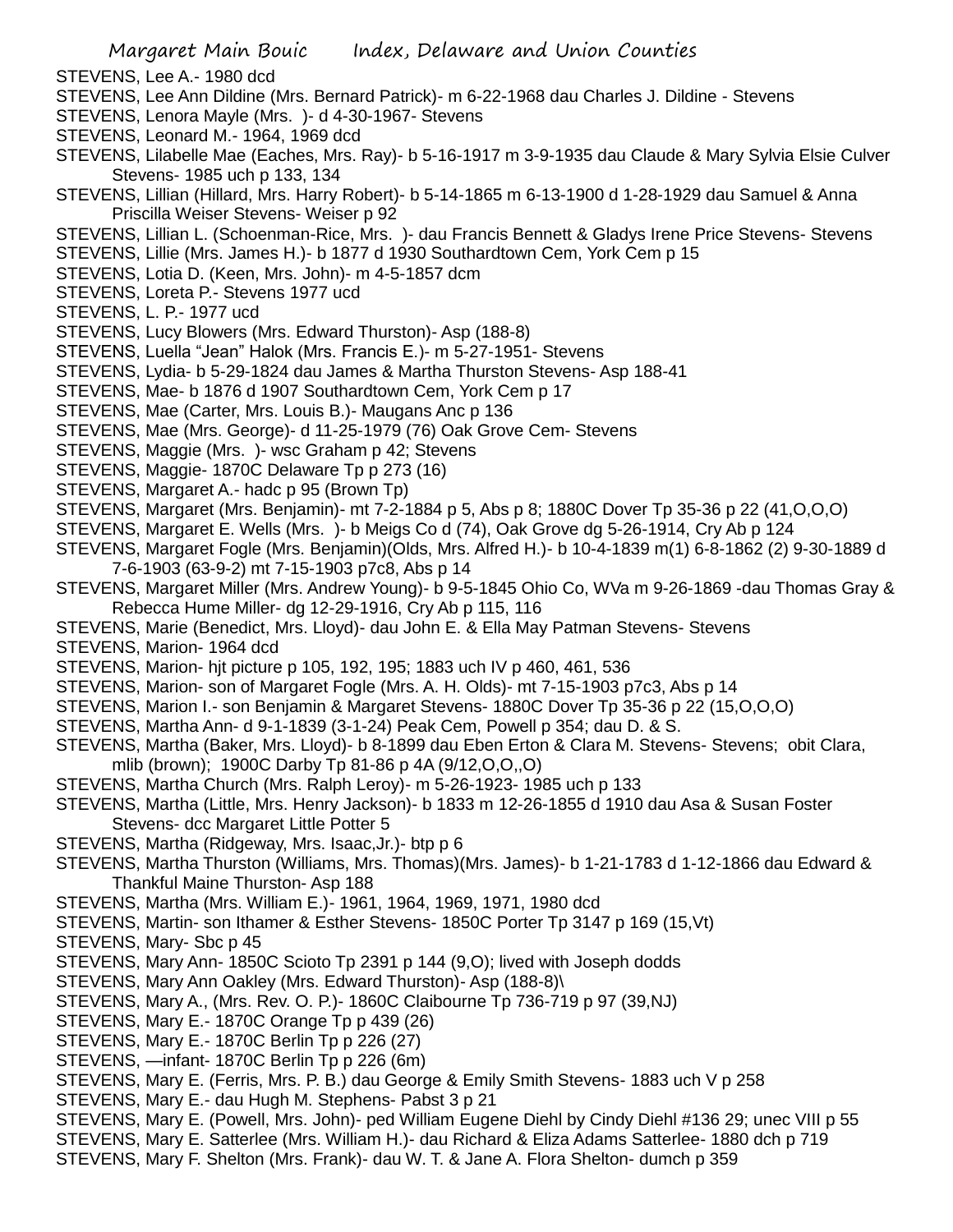- STEVENS, Mary Franklin (Mrs. Nathan)- m 12-10-1843 dcm
- STEVENS, Mary- dau George & Emily Smith Stevens- 1860C Darby Tp 472-474 p 67 (4,Vt)
- STEVENS, Mary Jane Sivey (Mrs. )- 1985 uch p 129
- STEVENS, Mary L.- dau Benjamin & Margaret Stevens- 1880C Dover Tp 335-36 p 22 (8,O,O,O)
- STEVENS, Mary (Miner, Mrs. Ephraim)- m 5-24-1694 dau Richard Stevens- Asp p 38,
- STEVENS, Mary Stuart (Mrs. Elisha C.)- m 8-10-1843 ucm 895; unec VI p 4
- STEVENS, Mary Sylvia Elsie Culver (Mrs. Claude)- b 1885 m 1-29-1901 d 1956- 1985 uch p 133
- STEVENS, Mary (Troxel, Mrs. )- dau George E. & Sarah E. Moore Stevens- Stevens
- STEVENS, Mary (Weiser, Mrs. Edwin James)- m 5-1951- Weiser p 678
- STEVENS/STEVENSON, Mary (Mrs. William)- dg 9-17-1909, 9-21-1909; Cry Ab p 59, 60
- STEVENS, Maxine (Mrs. Rodger D.)- Stevens
- STEVENS, Mehitable (Currier, Mrs. Samuel)- 1985 uch p 37
- STEVENS, Melissa Summer (Mrs. Alfred)- b 10-16-1807 m 1-18-1827 dau Jabez & Lucy Thurston Summer-Asp 189-1
- STEVENS, Micah- b 1967 ch Andrew L. & Theresa A. Stevens- 1969, 1971 dcd
- STEVENS, L. Michael 'Karen Stevens' son Wilmer G. & Irene S. Stevens- 1961 (15), 1971 dcd
- STEVENS, Michall W.- son Benjamin & Margaret Stevens- 1880C Dover Tp 3536 p 22 (6,O,O,O)
- STEVENS, Michaelle- b 1965 dau Andrew L. & Theresa A. Bell Stevens- 1969, 1971 dcd
- STEVENS, Mickey (Dudston, Mrs. )- dau George E. & Sarah E. Moore Stevens- Stevens
- STEVENS, Mildred Lucille (Wood, Mrs. Robert)- b 12-20-1915 m 2-17-1933 dau Claude & Mary Sylvia Elsie Culver Stevens- 1985 uch p 133
- STEVENS, Mina Ellis (Mrs. Winfred)- m 3-20-1895 ucm (Hearl); unec IV p 18
- STEVENS, Moriah- dau Elnathan & Phebe Stevens- 1850C porter Tp 3029 p 165 (2,O)
- STEVENS, Myra Y. (Mrs. Jim D.)- 1980 dcd
- STEVENS, Myrta Jean (Simpkins, Mrs. Charles)- dau Francis Eugene "Gene" & Luella Halok Stevens-**Stevens**
- STEVENS, Myrtle (Winston, mrs. Charles David)- b 1880 d 12-10-1933 New Millcreek Cem- dau Benjamin & Margaret Fogle Stevens- Freshwater p 191
- STEVENS, Nancy (Crawford, Mrs. James William)- m 5-1823 dcga p 18; Del Pat & Fr Chron
- STEVENS, Nancy (Douthit, Mrs. Samuel Duncan)(Ms. Hiram)- b 4-9-1815 d 1-26-1877- Powers Pat p 88, 89
- STEVENS, Nancy F. Ketch (Mrs. George W.)- b 9-26-1847 m 9-26-1865 ucm 3799 dau James & Rhoda Converse Ketch- 1883 uch V p 258, 316; unec VI p 38, 39, VII p 37, XXII p 8; 1880C Darby Tp 147 (32,O,O,O); 1900C Jerome Tp 78-84 p 49 (52,O,Vt,Vt), 4 ch, 3 living; 1910C Jerome Tp 94-99 p 4A (62) m 44y 4 ch 3 living
- STEVENS, —infant dau b 6-6-1866 Plain City Cem- dau George W. & Nancy F. Ketch Stevens- unec VI p 39, VII p 37
- STEVENS, Nancy Gaston (Mrs. H. M.)- Pabst 2 p 37
- STEVENS, Nancy (Wade, Mrs. Daniel H.)- b 3-20-1816 dau James & Martha Thurston Stevens- Asp 188-7
- STEVENS, Nannie H. (Mrs. )- dau Thomas & Abby Keeler Johns Stevens- dg 7-2-1897 Cry Ab p 120
- STEVENS, Natalie Suzanne- b 1-22-1977 dau Michael & Karen honeter Stevens- 1980 dcd
- STEVENS, Nathan 'Mary Franklin'- m 12-10-1843 dcm
- STEVENS, Nelle (Shipman, Mrs. Russell Conwell)- b 9-1891 m 6-7-1917- Weiser p 575
- STEVENS, Nellie Miller (Rice, Mrs. W. H.)- dau Andrew Young & Margaret Miller Stevens- dg 12-29-1916, Cry Ab p 116
- STEVENS, Newell J. 'Caroline'- Maugans Anc p 149
- STEVENS, Nora Dillon (Mrs.Fernando B.)- b 11-19-1864 m 2-13-1886 ucm (Hearl) d 3-19-1887 (22y4m)
- STEVENS, Ola- dau John E. & Ella May Patman Stevens- Stevens
- STEVENS, Olie- 1961, 1964, 1969, 1971 dcd
- STEVENS, Rev. O. P. 'Mary A.'- 1860C Claibourne Tp 736-719 p 97 (40,O)
- STEVENS, Orey (Marteum, Mrs. George)- m 4-8-1849 dcm
- STEVENS, Orlie C.- son John E. & Ella May Patman Stevens- Stevens
- STEVENS, Pamela- d 10-19-1962 dau John Stevens- Stevens
- STEVENS, Pamela Loraine- d 7-12-1977 (12) Oak Grove Cem- Stevens
- STEVENS, Pamelia- dau Elnathan & Pheba Stevens- 1850C Porter Tp 3029 p 165 (9,NY)
- STEVENS, Bernard Patrick 'Lee Ann Dildine'- m 6-22-1968 son Wilmer G. & Irene S. Stevens- 1961 dcd (16)
- STEVENS, Mrs. Paul- Pabst 8 p 31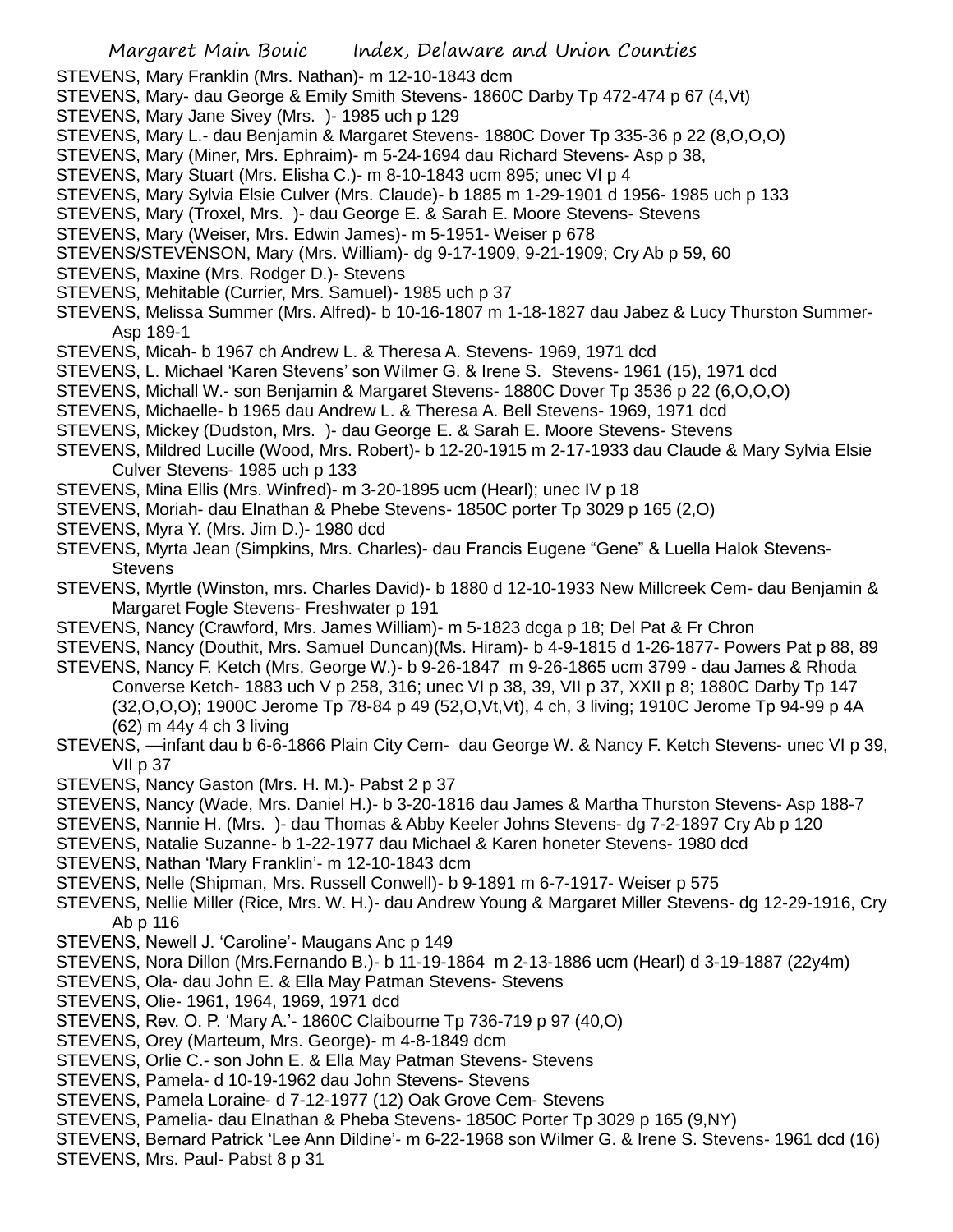- STEVENS, Paul- son Helen Stevens- Stevens
- STEVENS, L. Pauline- 1967, 1971, 1975 ucd
- STEVENS, Pearle Fay (Evans, Mrs. Dale)- b 4-6-1924 m 5-15-1946 dau Claude & Mary Sylvia Elsie Culver Stevens- 1985 uch p 133, 134
- STEVENS, Pheba (Mrs. Elnathan)- 1850C Porter Tp 3029 p 165 (50,NY)
- STEVENS, Phebe C. Bennett (Mrs. Alfred S.)- m 7-25-1840 dcm
- STEVENS, Philena- d 9-1-1839 (1-5-27) Peak Cem, Powell p 354 dau D. & S.
- STEVENS, Phoebe Babcock (Mrs. Benjamin)- 1880 dch p 714
- STEVENS, Phoebe (Mrs. Elijah)- 1883 uch V p 536
- STEVENS, Phyllis- b 1953 dau Raymond H. & Ruth M. Stevens- 1961, 1964, 1969, 1971, 1980 dcd
- STEVENS, Polly (Beard, Mrs. Jonathan)- dau Elijah & Phoebe Stevens- 1883 uch V p 536
- STEVENS, Polly Troxel (Mrs. William)- m 9-22-1859 ucm 2925; unec V p 9, XIX p 34
- STEVENS, Prince- 1883 uch V p 258
- STEVENS, Rachel Counterman (Mrs. Joseph W.)- m 3-18-1857 dcm
- STEVENS, Rachel (Post, Mrs. John)(Kelley, Mrs. Daniel)- b 9-27-1815 m 3-1834 (2) 1846- dau Benjamin & Phoebe Babcock Stevens- 1880 dch p 714; dg 1893, Cry Ab p 118
- STEVENS, R. B.- funeral of John Davis- dg 9-7-1894 at Radnor Cry Ab p 179
- STEVENS, Ralph Leroy 'Martha Church'- b 5-10-1902 m 5-26-1923 d 5-13-1973 son Claude & Mary Sylvia Elsie Culver Stevens- 1985 uch p 133
- STEVENS, Raydene (Rita, Mrs. Richard Louis)- b 1955 m 4-8-1978 dau Raymond H. & Ruth M. Stevens-1961 1964, 1969, 1971 dcd
- STEVENS, Raymond H. 'Ruth M.'- Stevens; 1961, 1964, 1969, 1971, 1980 dcd
- STEVENS, —(Mrs. Raymond)- attended funeral of Mrs. Daisy Fleming- dg 112-21-1915, Cry Ab p 101
- STEVENS, Reba (Young, Mrs. )- dau Edward M. & Laura Moore Stevens- Stevens
- STEVENS, Rebecca- dau or wife of Justus Stevens- 1860C Union Tp 570-574 p 80 (53,Mass)
- STEVENS, Rebecca Sue (Sayers, Mrs. Edward)- dau Francis Eugene & Luella Halok Stevens- Stevens
- STEVENS, Rhea Lou- d 11-5-1965 (16) Marlborough Cem- dau Hugh J. & Thelma Louise Davis Stevens-1961 (12) dcd
- STEVENS, Richard- 1971 dcd
- STEVENS, Richard- Asp p 80
- STEVENS, Richard Ernest 'Dencey '- d 4-1-1972 (69) Oak Grove Cem- Stevens
- STEVENS, Richard- son George & Mae Stevens- Stevens
- STEVENS, Richard- son Richard Stevens- 1971 dcd
- STEVENS, Robert- son Hugh J. & Thelma Louise Davis Stevens- Stevens; 1961 (15) dcd
- STEVENS, Rodger D. 'Saundra'- 1964, 1969, 1971 dcd
- STEVENS, Rodger D.- son William E. & Martha Stevens- Stevens; 1961 (14) dcd
- STEVENS, Rollin- son Ithamer & Esther Stevens- 1850C Porter Tp 3147 p 169 (13,Vt)
- STEVENS, Ronald L. 'Diana Lynne McClanahan'- m 10-2-1971 son William E. & Martha A. Stevens- Stevens-Stevens; 1961 (13), 1964 dcd
- STEVENS, Rosa Bell- dau Benjamin & Margaret Stevens- 1880C Dover Tp 35-36 p 22 (3,O,O,O)
- STEVENS, Rosanna Mills (Mrs. Hugh)- dau Pierson & Elizabeth Crampton Mills- Mills 1; 1908 dch p 500
- STEVENS, Rosanna S. Hodgden (Mrs. Ira)- m 3-23-1845 dcm; dg 12-28-1915, Cry Ab p 102
- STEVENS, Ruth M. (Mrs. Raymond H.)- m 5-18-1935 Stevens; 1961, 1964, 1969, 1971, 1980 dcd
- STEVENS, Ruth (Stiffler, Mrs. )- dau Francis Bennett & Gladys Irene Price Stevens- Stevens
- STEVENS, Ruth- dau W. L. & Sally Stevens- 1910C Union Tp 150 p 7A (17,O,O,O)
- STEVENS, Sally Grooms (Mrs. Ebenezer)- m 1-17-1811 onwq I
- STEVENS, Sally (Mrs. W. L.)- 1910C Union Tp 150 p 7A (34,) m 18y, 5 living ch
- STEVENS, Gov. Samuel- Nash p 425
- STEVENS, Samuel 'Anna Priscilla Weiser'- b 5-21-1839 m 11-10-1861 d 10-1911- Weiser p 92
- STEVENS, Sandra Lee- dau Floyd A. Stevens- Stevens
- STEVENS, Sara- b 1979 dau Dennis/Don & Donna Stevens- 1979, 1981, 1983 ucd
- STEVENS, Sarah B. (Lindenberger, Mrs. Solomon)- m 10-15-1848 dcm
- STEVENS, Sarah Christine Brungart (Mrs. Frederick G.)- b 10-19-1905 m 6-15-1931 d 11-4-1957 dau Edwin Monroe & Winifred Wolfe Brungart- Weiser p 502
- STEVENS, Sarah- dau Elnathan & Phebe Stevens- 1850C Porter Tp 3029 p 165 (14,NY)
- STEVENS, Sarah- mother (Flavius A.?) B 1841 d 1896 Southardtown Cem, York Cem p 16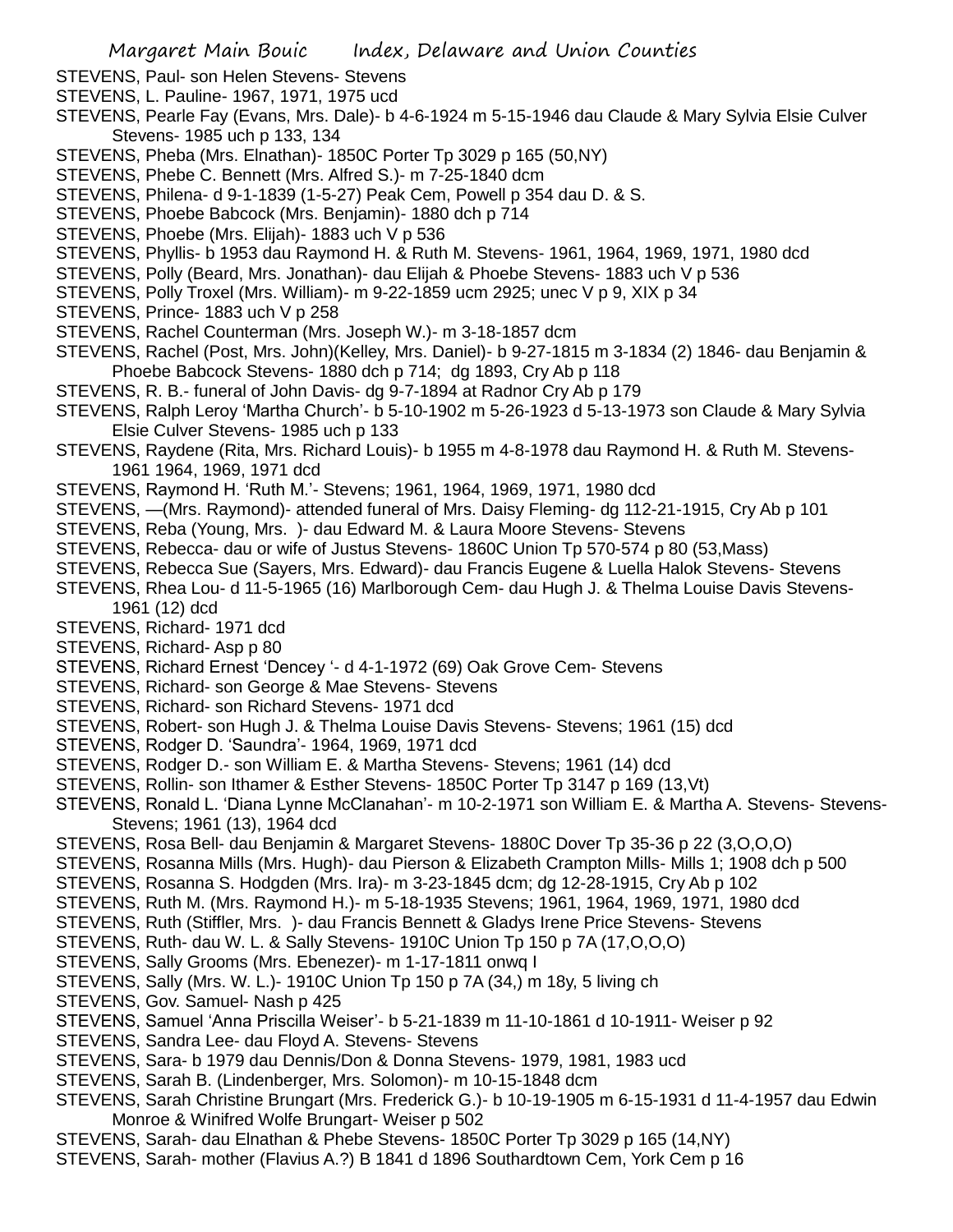STEVENS, Sarah E. Moore (Mrs. George)- d 8-25-1976 (79) Rivercliff Cem- Stevens

- STEVENS, Sarah J. Brentnell (Mrs. Adam O.)- m 5-3-1949 dcm
- STEVENS, Sarah Millie (Wintermute, Mrs. Ezra D.)- b 3-11-1846 m 9-29-1868 d 12-23-1915 (69-9-12) dg 12- 28-1916, Cry Ab p 102
- STEVENS, Sarah (Mitchell, Mrs. Nathan)- b 6-20-1820 dau James & Martha Thurston Stevens- Asp 188-9
- STEVENS, Sarah Phillips (Mrs. )- dau Asa & Rhodea Hazelton Phillips- dumch p 230
- STEVENS, Sarah- dau Wilmer G. & Irene/Etta S. Stevens- 1951 (15), 1964 dcd
- STEVENS, Saundra (Mrs. Roger D.)- 1969, 1971 dcd
- STEVENS, Scott- b 1975 son Don Dennis & Donna Stevens- 1979, 1981, 1983 ucd
- STEVENS, Silva M.- dau Benjamin & Margaret Stevens- b 3-1880 1880C Dover Tp 35-36 p 22 (2/12,O,O,O)
- STEVENS, Sola (Mrs. Isaac A.)- 1964, 1969 dcd
- STEVENS, Spencer H.- 1962 ucd, poultry farm
- STEVENS, Sophia Jones (Mrs. Charles S.)- d 7-6-1968 (85) Union Cem. Columbus- Stevens
- STEVENS, Stacy- b 1970 ch Roger G. & Saundra Stevens- 1971 dcd
- STEVENS, Stella (Vipperman, Mrs. )- dau George & Sarah E. Moore Stevens- Stevens
- STEVENS, Stephanie- b 1966 dau Robert D. & Saundra Stevens- 1969, 1971 dcd
- STEVENS, Susan Foster (Mrs. Asa)- dcc Margaret Little Potter 11
- STEVENS, Sylvia M. (Winston, Mrs. Charles D.)- m 7-22-1897 ucm (Hearl)
- STEVENS, Tammy- b 1960 ch l. Pauline Stevens- 1967, 1971 ,1977 ucd
- STEVENS, Terry- b 1957 son Andrew L. & Theresa A. Bell Stevens- 1959, 1962 ucd, 1969, 1971 dcd
- STEVENS, Thacker- Pabst 1 p 37
- STEVENS, Thelma Ashecroft (Mrs. Charles)- b 1900 dau Willis & Belle Seamans Ashecroft- Weiser p 79
- STEVENS, Thelma Louise Davis (Mrs. Hugh J.)- dau Mrs. Marian Davis- 1961 dcd
- STEVENS, Theresa A. Bell (Mrs. Andrew L.) "Sally"- dau Terry & Marietta Bell; Bell; Stevens; 1959, 1962 ucd; 1969, 1971 dcd
- STEVENS, Thomas 'Frances A. Thompson'- m 7-26-1851- Asp (825b)
- STEVENS, Thomas- rtc p 8,
- STEVENS, Truman- sister Pamela Loraine Stevens- Stevens
- STEVENS, Verna Lucille (Robinson, Mrs,. Lowell Keith)- m 10-4-1939- Weiser p 438
- STEVENS, Vicki Faye- dau Gary E. & Joan Bishop Stevens- Stevnes
- STEVENS, Viola Wolpert (Mrs. Daniel)- b 6-27-1906 d 12-28-1971 (65) Oakdale dau Jacob & Katherine Bandlel Wolpert- obit, mlib (brown); 1949 ucd
- STEVENS, Virgil Claude 'Alice Houchin'- b 11-6-1910 m 6-18-1932 d 10-8-1985 son Claude & Mary Sylvia Elsie Culver Stevens- 1985 uch p 133, 134
- STEVENS, Virgil- grandson of Margaret E. Wells Stevens- dg 5-26-1914, Cry Ab p 124
- STEVENS, Virginia (Smith, Mrs. )- sister Richard E. Stevens, Stevens
- STEVENS, W. A.- son Ben Stevens- Stevens
- STEVENS, Walter N. 'Hazel McKitrick'- b 1-14-1893 d 12-24-1965 Oakdale Cem- son Edward M. & Laura Moore Stpehens- Stevens
- STEVENS, W. C. relative of Hugh Stevens- dg 12-4-1906, Cry Ab p 136
- STEVENS, William- Nash p 398, 399, 426
- STEVENS, William A. 'Nellie'- d 7-30-1974 (67) Oak Grove Cem- Stevens
- STEVENS, William E.- son Carl Edwin Stevens- Stevens
- STEVENS, William E. 'Martha A.'- b 2-19-1920 Ky d 12-26-2001 981) bur Obetz- son George E. & Sarah E, Moore Stevens-Stevens; 1961, 1964, 1969, 1971, 1980 dcd
- STEVENS, William- son George & Sarah Stevens- Stevens
- STEVENS, William H;- 1870C Berlin Tp p 226 (32\*)
- STEVENS, William H.- d 3-22-1838 Berlin Tp d 1-4-1892 (53-9-12) Berlin Tp -dcdeaths- son Charles & Comfort Stevens- dg 1-12-1892, Cry Ab p 81; Soldier 121st Ohio funeral near Cheshire- dg 1-5-1892, Cry Ab p 79; 1-12-1892 Cry Ab p 81
- STEVENS, W. L. 'Sally'- 1910C Union Tp 150 p 7A (44,O,ILL,O) m 18y, farmer
- STEVENS, William- son Mrs. Jane Beckley- dg 1-13-1849, Cry Ab p 181
- STEVENS, STEVENSON, William 'Mary'- dg 8-21-1909, dg 9-17-1909, Cry Ab p 60, 59
- STEVENS, William O.-son Rev. O. P. & Mary A. Stevens- 1860C Claibourne Tp 736-719 p 97 (3,O)
- STEVENS, William 'Polly Troxel'- m 9-22-1859 ucm 2925; unec V p 9, XIX p 34
- STEVENS, Wilmer G. 'Etta P.'- son George E. & Sarah E. Moore Stevens- Stevens1964 dcd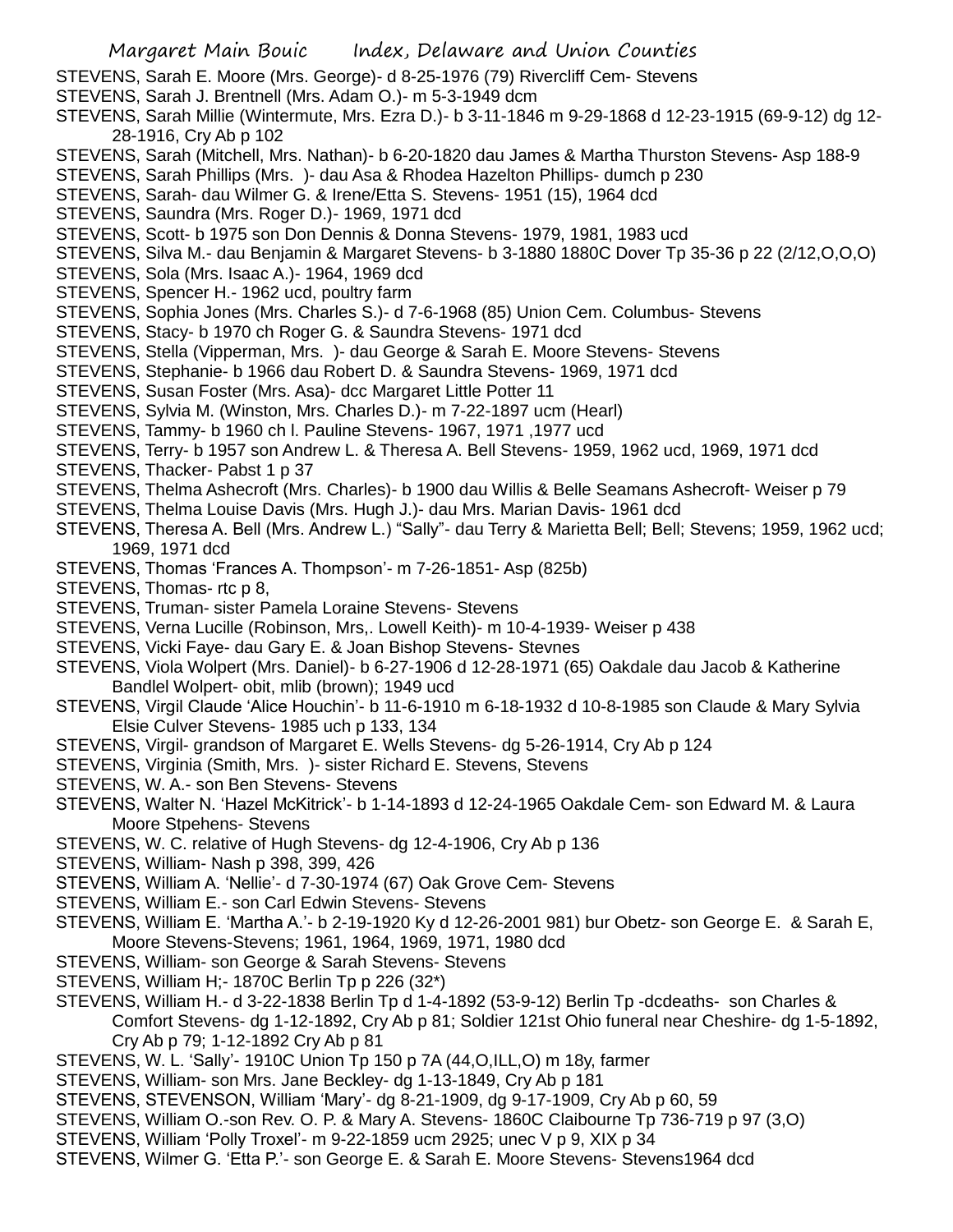- STEVENS, Wilmer G. 'Irene S.'- son George & Sarah Stevens- Stevens; 1961, 1969 dcd
- STEVENS, Winfed 'Mina Ellis'- m 3-20-1895 ucm (Hearl); unec IV p 18
- STEVENS, W. M. 'Belle R. Peters'- 1908 dch p 754
- STEVENS, Zachariah- 1908 dch p 284, 305; hmp p 120; hadc p 50
- STEVENSEN, Nicolas- d 2-16-1894 (4days) Delaware dcdeaths
- STEVENSON, –see Stephenson 1976 dch p 262; Nash p 69
- STEVENSON, —land owner, Darby Tp, unec XII p 65, Allen Tp, p 67;
- STEVENSON, Rev. Dr.- funeral of Zane Wilson- dg 2-24-1891, Cry Ab p 47
- STEVENSON, A. B.- 1908 dch p 143; Pabst 8 p 21
- STEVENSON, Abigail Hamilton (Mrs. Lucius)- m 4-5-1859 ucm 2870; unec XIX p 17
- STEVENSON, Adlai E.- 1985 uch p 29
- STEVENSON, Dr. A. G. 'E. A.'- Claibourne Cem p 113, United Calvary church
- STEVENSON, Agnes (Main, Mrs. Quincey A.)- dau John W. & Ruah Ichler Stevenson- Stevenson; Main (131615451)
- STEVENSON, Alice- 1869 wsc p 13; Pabst 8 p 25
- STEVENSON, Alice B. (Mrs. Donald L.)- b 11-30-1911 d 8-25-2000 (88) Oller Cem- Stevenson; 1964 dcd
- STEVENSON, Amy- dau Thomas & Sarah Stevenson- Pabst 3 p 22
- STEVENSON, Andrew- 1915 uch p 193; 1883 uch III p 387, 389, V p 61
- STEVENSON, Anne (Cheesebrough, Mrs. William)- m 12-15-1620 d 8-24-1673 dau Peter Stevenson- Asp p 86
- STEVENSON, Barbara (Smith, Mrs. )- dau Rev. Donald & Alice B. Aigin Stevenson- Stevenson
- STEVENSON, B. D.- 1908 dch p 233
- STEVENSON, Benjamin Tevis- b 3-27-1885 d 1-22-1915 (29) Fla son Prof. & Mrs Richard Taylor Stevensondg 1-22-1915 dg 1-26-1915 Cry Ab p 8,9
- STEVENSON, Bertha M.(Moore, Mrs. John R.)-b 4-23-1902 d 10-23-1959 Oakdale I p 58 (E-R61-1)
- STEVENSON, Betty (Mrs. Frederick)- 1969 dcd
- STEVENSON, Betty (Good, Mrs. )- dau Charles,Jr. & Evelyn Rose Shaffer Stevenson- Stevenson
- STEVENSON, Betty (Mrs. William W.)- 1969, 1971 dcd
- STEVENSON, Brant Eric- b 3-11-1980 son Michael & —Morse Stevenson- Stevenson
- STEVENSON, Caroline Pretzlaff (Mrs. Dr. William W.)- McKitrick p 212
- STEVENSON, Catharine A. (Corwin, Mrs. George W.)- m 8-22-1852 dcm
- STEVENSON, Catherine- dau James & Mary Stevenson- 1850C Oxford Tp 2707 p 153 (18,O)
- STEVENSON, Catherine- b 1958 dau Thomas D. & Sarah R. Stevenson- 1969, 1971 dcd
- STEVENSON, Charles- Stevenson
- STEVENSON, Charles, Jr. 'Evelyn Rose Shaffer'- m 3-22-1939- Stevenson
- STEVENSON, Clarence W.- d 7-5-1966 (79) bur Glen Rest- Stevenson
- STEVENSON, Clifford- son E. M. & Mary Schoennerr Stevenson- Stevenson
- STEVENSON, Connie (Loffer, Mrs. Erle)- dau Charles Jr. & Evelyn Rose Shaffer Stevenson- Stevenson
- STEVENSON, Corwin- pallbearer for Prof. Edwin C. Woolley, dg 2-1-1916, Cry Ab p 18
- STEVENSON, Crystal Jackson (Organ, Mrs. Cleo)(Mrs. Paul)- b 6-20-1906 m(1) 6-10-1925 d 6-21-1960
- Oakdale I p 24 (E-R21-7)- dau Edward & Minnie Spain Jackson -Stevenson; obit, mlib
- STEVENSON, Daniel, Rev. 'Sarah Corwine'- d Barborsville, Ky Saturday, dg 8-11-1897 Cry Ab p 123. dg 1-12- 1897 p 100
- STEVENSON, Daniel- son Thomas & Sarah Stevenson- Pabst 3 p 22
- STEVENSON, Darrell- son Ralph E. & Nadia B. Stevenson- obit Nadia B., mlib
- STEVENSON, David- son Herman Stevenson- Stevenson
- STEVENSON, Deborah Sue (Dasher, Mrs. Larry)- b 9-26-1950 m 7-25-1970 Rausch (194222) St. Paul p 136; unec XV p 27
- STEVENSON, Debra Lynne (Fetter, Mrs. )- dau Charles Jr. & Evelyn Rose Shaffer Stevenson- Stevenson
- STEVENSON, Delores (Lavender, Mrs. Gale)- dau Herman Stevenson- Stevenson
- STEVENSON, Rev. Donald- Stevenson
- STEVENSON, Donald- son Rev. Donald Stevenson- Stevenson
- STEVENSON, Donald- brother Harry Louise Stevenson- buried Illinois- Stevenson
- STEVENSON, Donald L. 'Alice B. Aigin'- d 1993 Stevenson; 1964 dcd
- STEVENSON, Donald 'Loretta'- son Donald & Alice B. Aigin Stevenson- Stevenson
- STEVENSON, Donald 'Shirley'- Stevenson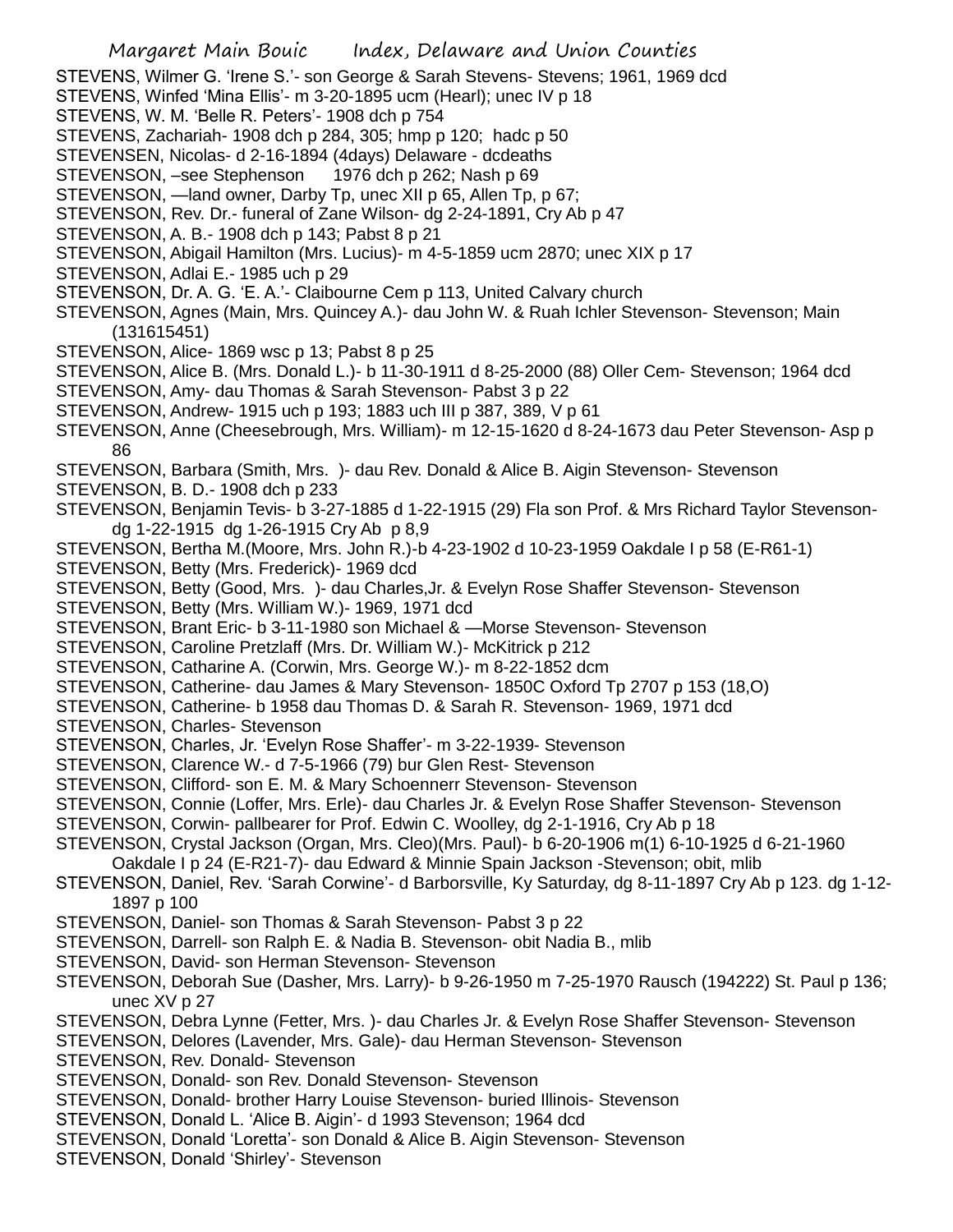- STEVENSON, E. A. (Mrs. Dr. A. G.)- Claibourne Cem p 113
- STEVENSON, Edward Satterwhite- son Edward & Eliza A. Main Stevenson- Pabst 3 p 22
- STEVENSON, Rev. Edward- son Thomas & Sarah Stevenson- Stevenson
- STEVENSON, Edyth Carol (McKitrick, Mrs. Eric Louis)- m 12-26-1946 dau Dr. William W. & Caroline Pretstaff Stevenson- McKitrick 212
- STEVENSON, Eileen- dau Rev. Donald Stevenson- Stevenson
- STEVENSON, Eileen (Postle, Mrs. Mike)- dau Donald L. & Alice B. Aigin Stevenson- Stevenson; 1964 (16) dcd
- STEVENSON, Eliza A. Main (Mrs. Edward)- Pabst 3 p 22
- STEVENSON, Eliza Jane (Mrs. Hanse)- McKitrick p 404
- STEVENSON, Elizabeth Emer (Mrs. John)- m 4-4-1850 dcm
- STEVENSON, Elizabeth J.- 1869 wsc; Pabst 8 p 21
- STEVENSON, Elizabeth- dau James & Mary Stevenson- 1850C Oxford Tp 2707 p 153 (12,O)
- STEVENSON, Elizabeth (Mrs. John)- 1850C Oxford Tp 2713 p 153 (18,O)
- STEVENSON, Elizabeth (Thomas, Mrs. James Abel)- dcc Harold McMillen 1985 uch p 25
- STEVENSON, Elizabeth (Van Sickle, Mrs. Peter Garrett)- b 5-2-1784 m 4-11-1802 d 1-7-1863- dcc Marjorie Brookens Humes 43
- STEVENSON, Elvin/Eldon David- d 4-15-1963 (30) bur W. Jefferson- son Rev. Donald Stevenson- Stevenson
- STEVENSON, Emma Gertrude-d 9-12-1869 (22-1-22)Claibourne Cem p 113 dau Dr. A. G. & E. A.
- STEVENSON, Esther (Mrs. Harry Lewis)- Stevenson
- STEVENSON, Evelyn (Gosnell, Mrs. Howard)- dau Norman Stevenson- Stevenson
- STEVENSON, Evelyn Rose Shaffer (Mrs. Charles Jr.)- b9-3-1919 m 3-22-1939 d 1-29-2000 (80) bur near Dridersville- dau Farren & Myrl Weber Shaffer- Stevenson
- STEVENSON, Florine Shaffer (Mrs. Henry)(Naulty, Mrs. James)- dau Herbert R. & Harriet Melick Shaffer-Weiser p 570
- STEVENSON, Francis Annette (Main, Mrs. Murray)- b 6-8-1895 m 7-7-1915 dau John W. & Ruah Ichler Stevenson- dpc p 85, 87; dcq Murray Main 1, Frances Stevenson Main 1; Powers Pat p 120; Asp (2397ae) p 118, 158; Main (1316132(10)3); Pabst 7 p 18
- STEVENSON, Frank 'Martha W. Cahill'-b 12-1871 m 6-12-1895 ucm (Hearl); 1900C Claibourne Tp 180-194 p 8A (28,O,O,O) m 5y; 1910C Claib NP 10 p 1 (37,O,O,NY) m 14y
- STEVENSON, Frederick 'Betty'- 1969 dcd
- STEVENSON, George- Nash p 129 George- Powers p 225
- STEVENSON, Rev, 1908 dch p 277; hjt p 22
- STEVENSON, George- d 1-6----(21y6m) Marlborough Cem- Powell p 286
- STEVENSON, George- 1883 uch IV p 522
- STEVENSON, Rev. George- 1908 dch p 289; 1880 dch p 487; 1915 uch p 206; 1883 uch V p 384
- STEVENSON, George- son James & Mary Stevenson- 1850C Oxford Tp 2707 p 153 (10,O)
- STEVENSON, L/E. Girtie (Lenox, Mrs. William H.)- m 1-28-1869 ucm 4498
- STEVENSON, Gregory Keith 'Karen Lou Bunrs'- b 5-14-1957 m 7-26-1980 son William Stevenson- St. Paul. p 19. 88; Rausch (144153); 1981 ucd
- STEVENSON, Gregory- b 1957 son William W. & Betty Stevenson- 1969, 1971 dcd
- STEVENSON, Gwen (Mrs. Thomas D. III)- Stevenson
- STEVENSON, Hanse 'Eliza Jane'- McKitrick p 404
- STEVENSON, —(McKitrick, Mrs. Donald R.)- b 2-25-1930 m 6-25-1952- McKitrick p 438
- STEVENSON, Harold- son Rev. Donald Stevenson- Stevenson
- STEVENSON, Harry B. 'Sue C.'- 1967 ucd
- STEVENSON, Harry Lewis 'Esther'- d 11-11-1959 (36) -brother Donald Stevenson- Stevenson
- STEVENSON, Helen- dau Henry & Florince Shaffer Stevenson- Weiser p 570
- STEVENSON, Helen Shade (Mrs. William Albert)- Stevenson
- STEVENSON, Henry- Stevenson Henry- Nash p 68 Dr. Henry- Nash p 185
- STEVENSON, Henry 'Florine Shaffer'- Weiser p 570
- STEVENSON, Henry L.'Mary C.'- b 1848 Ky d 4–15-1910 (61y5m) bur Oakdale 2285 (41F) I p 111 (F-R3-9); 1910C Marysville 4th ward 244-2127 (61, Ky,Ky,O) m 35y
- STEVENSON, Henry- son Milton & Mary Alice Kennedy Stevenson- Mitchell 11296311
- STEVENSON, Herman- m 5-18-1928- Stevenson
- STEVENSON, Hester (Elliott, Mrs. James)- dumch p 145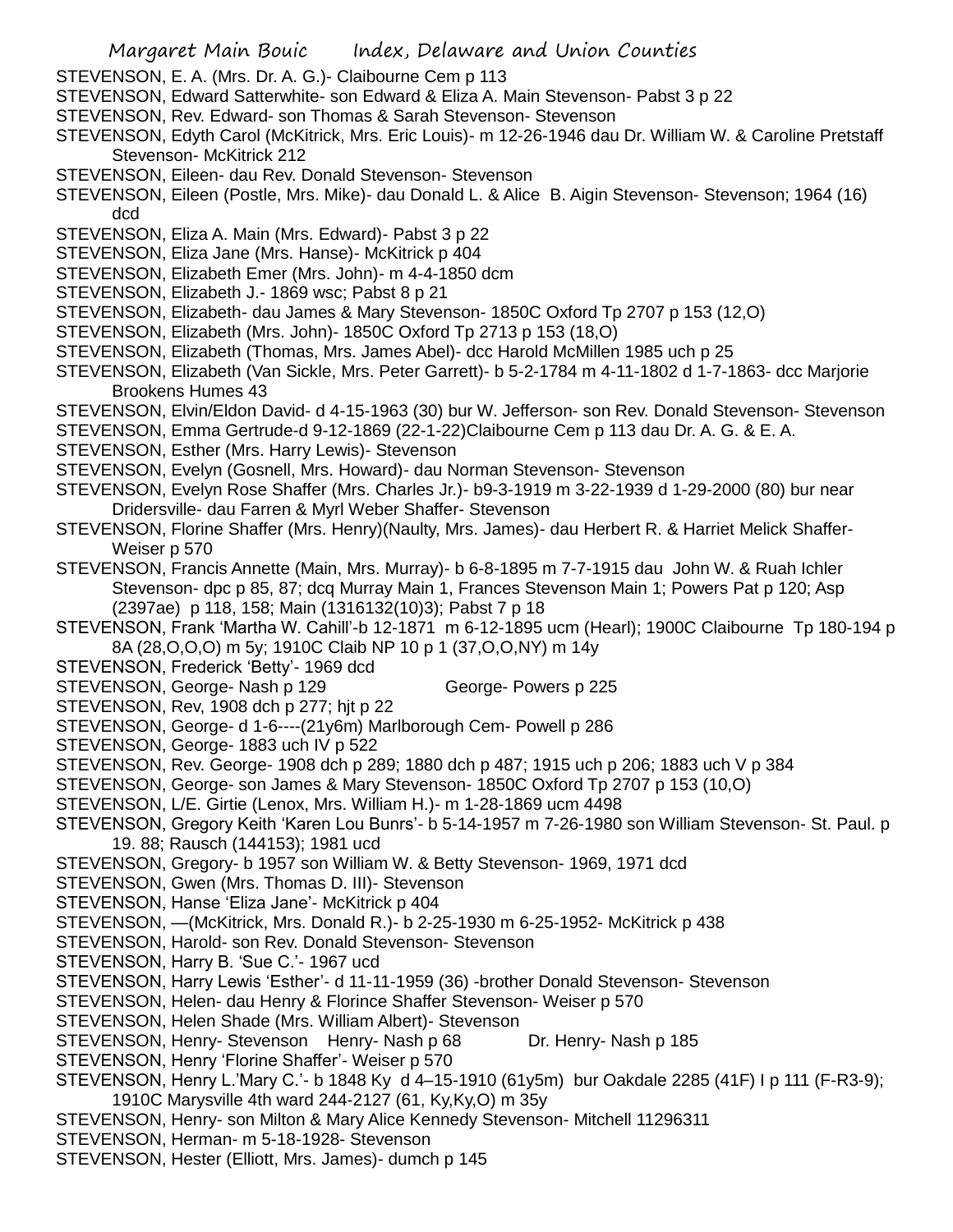- Margaret Main Bouic Index, Delaware and Union Counties STEVENSON, Howard Newell 'Mary Jo Young'- b 2-16-1937 m 8-15-1962 St. Paul p 158 STEVENSON, H, T.- farm, mt 2-21-1906 p3c3 ; Abs p 4 STEVENSON, Jackson- d 3-20-1863; 1883 uch IV p 501 STEVENSON, James- Nash p 128 STEVENSON, James D.- McKitrick p 315, 320 STEVENSON, James 'Mary'- 1850C Oxford Tp 2707 p 153 (49,Pa) STEVENSON, James 'Mary E.'- 1969 dcd STEVENSON, James 'Unity New'- b 11-14-1799 m 1-23-1823 d 6-6-1865 bur Hardin Co, O,- dcq Florence Stevenson Main 8 STEVENSON, Jan #169, unec VIII p 2, IX p14, 17; ped Richard Ray Miller STEVENSON, Jane- dau James & Mary Stevenson- 1850C Oxford Tp 2707 p 153 (8,O) STEVENSON, Jane (McKittrick, Mrs. James)- m 7-24-1871 dau Hanse & Eliza Jane Stevenson- McKitrick p 404 STEVENSON, Rev. J. B.- 1908 dch p 285 STEVENSON, Jeffrey- b 1961 son Frederick & Betty Stevenson- 1969 dcd STEVENSON, Jeffery Scott- son Milton W. Stevenson- Stevenson STEVENSON, Jessie (Chambers, Mrs. Charles Francis)- McKitrick p 229 STEVENSON, Job- son Thomas & Sarah Stevenson- Pabst 3 p 22 STEVENSON, John- 1880 dch p 836; 1883 uch III p 331 STEVENSON, John A. 'Phoebe Eckels'- Weiser p 831 STEVENSON, John David "Jack" 'Marilyn Miller'- d 6-10-2002 (79) -son William Albert & Helen Sade Stevenson- Stevenson; 1969, 1971, 1980 dcd STEVENSON, John 'Elizabeth Emer'- m 4-4-1850 dcm; 1850C Oxford Tp 2713 p 153 (23,Pa) STEVENSON, John- son James & Mary Stevenson- 1850C Oxford Tp 2707 p 153 (24,O) STEVENSON, John- son Wilbur E. & Reble Stevenson- 1962 (2) ucd STEVENSON, John W.- d Tuesday (67) dg 5-1-1914, Cry Ab p 115, 116 STEVENSON, — (Vence, Mrs. Kyle M.) dau John W. Stevenson- dg 5-1-1914, Cry Ab p 116 STEVENSON, John W. 'Ruah Ichler'- b 8-14-1867 m 1-28-1892 d 12-3-1941 bur Hardin Co, O. Asp p 157; dcq Frances Stevenson Main 2 STEVENSON—(Mrs. John W.)- step dau of Mrs. W. K. Allgire-dg 1-18-1898, Cry Ab p 140 STEVENSON, Jon- b 1963 ch Harry B. & Sue C. Stevenson- 1967 ucd STEVENSON, Rev. Joseph- unec XII p 58 performed marriage STEVENSON, Joseph W.- d 10-24-185- (3-10-3) Mayfield Cem, Marlborough Tp, Powell p 171, son J. & E. STEVENSON, Judy (Brewer, Mrs. Howard)- dau Charles Jr. & Evelyn Rose Shaffer Stevenson- Stevenson STEVENSON, Julia- d 11-12-1979 (90) dau Richard Taylor & Julia Tevis Stevenson- Stevenson STEVENSON, Julia Tevis (Mrs. Dr. Richard Corwine)- 1908 dch p 177 STEVENSON, Julia Tevis (Mrs. Richard Taylor)- dg 1-26-1915, Cry Ab p 10 STEVENSON, Karen (Lambert, Mrs. )- dau Ralph E. & Nadia B. Stevenson- obit Nadia, mlib STEVENSON, Karen Lou Burns (Mrs. Gregory Keith)- b 7-20-1959 m 7-26-1980 dau Ralph & Dorothy Strunkenberg Burns- Rausch 144151; St. Paul p 19, 88 STEVENSON, Kathy (Mrs. William)- Stevenson STEVENSON, Kermit- son Herman Stevenson- Stevenson STEVENSON, Kimberle Kay- b 1966dau Michael B. & Lois Sarver Stevenson- obit Michael B., mlib (brown); Stevenson; 1969, 1971 dcd STEVENSON, Larry- son Herman Stevenson- Stevenson STEVENSON, Lee 'Melissa'- son Donld & Shirley Stevenson-Stevenson STEVENSON, Lois A. Sarver (Mrs. Michael B.)- obit Michael B., mlib (brown); 1969, 1971 dcd STEVENSON, Loretta (Mrs. Donald)- Stevenson STEVENSON, Lucinda Posher (Mrs. William Robert)- Nash p 277 STEVENSON, Lucius 'Abigail Hamilton'- m 4-5-1859 ucm 2870; unec XIX p 17 STEVENSON, Mabel- b 1887 d 1939- Baughn Cem- lptw p 11 STEVENSON, Mae- dau John W. Stevenson- dg 5-1-1914, Cry Ab p 16 STEVENSON, Margaret- Pabst 3 p 20
	- STEVENSON, Margaret (Norton, Mrs. David)- Pabst 3 p 22
- STEVENSON, Marilyn "Molly" Miller (Mrs. John D. "Jack"- b 2-15-1923 d 4-19-2002 (79) dau Ray W. & Miriam Charlton Miller- Stevenson; 1969, 1971, 1980 dcd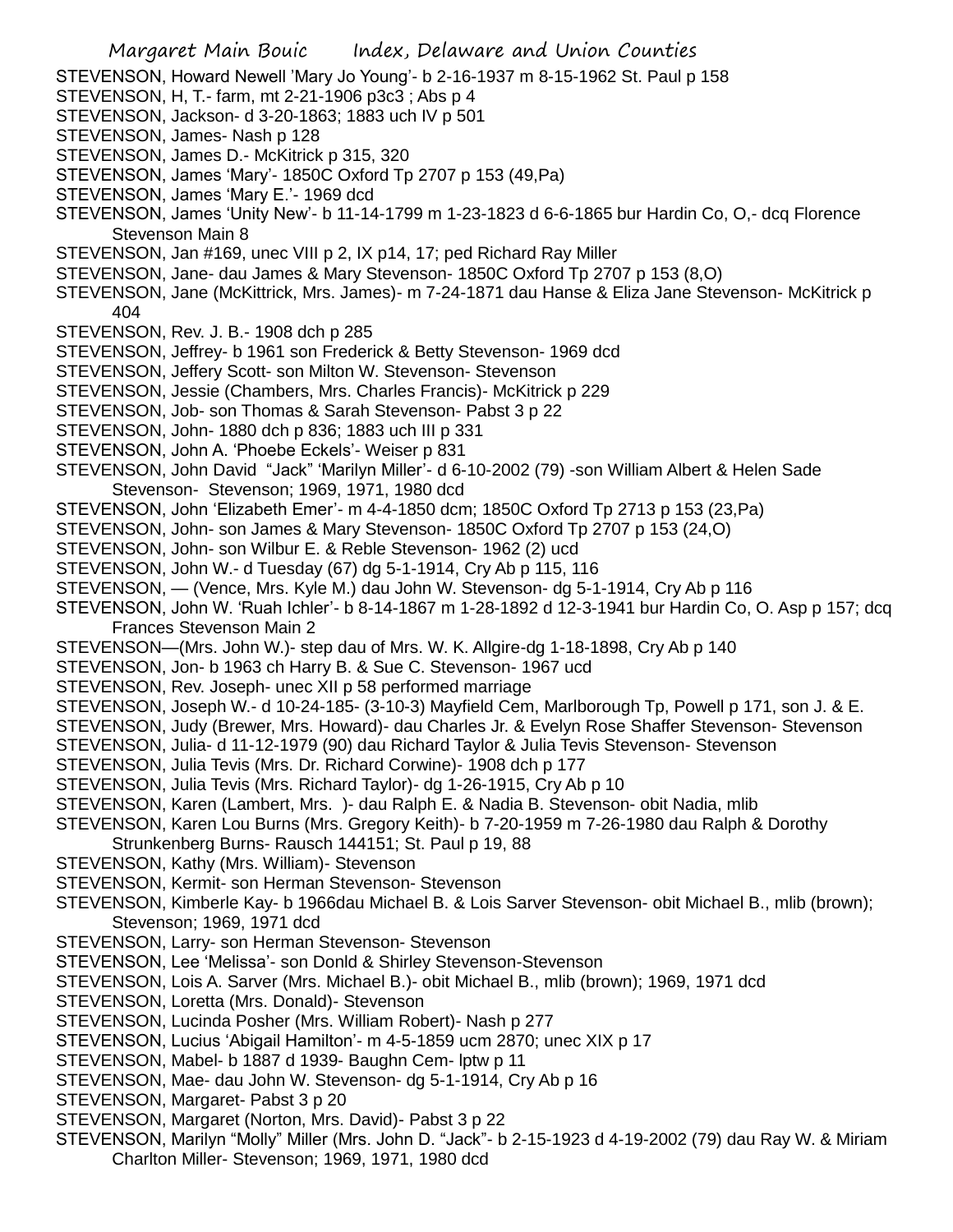- STEVENSON, Marilyn (Perrine, Mrs. Kenneth)- dau Herman Stevenson- Stevenson
- STEVENSON, Marjorie (Mrs. )(Evans, ) mother of Michael B. Stevenson- obit Michael, mlib (brown)
- STEVENSON, Mark Allen- son Michael & —Morse Stevenson-
- STEVENSON, Martha Evans- dau Edward & Eliza A. Main Stevenson- Pabst 3 p 22
- STEVENSON, Martha- dau James & Mary Stevenson- 1850C Oxford Tp 2707 p 153 (6,O)
- STEVENSON, Martha Roby (Mrs. Richard Corwine)- b 5-1-1898 m 2-1927 d 12-17-1959 dau John E. Roby-**Stevenson**
- STEVENSON, Martha Smith (Mrs. Samuel T.)- m 12-11- 1858 ucm 2811; unec IV p 66, XVIII p 66
- STEVENSON, Martha W. Cahill (Mrs. Frank)- b 2-1871 m 6-12-1895 ucm (Hearl); 1900C Claibourne Tp 180- 194 p 8A (29,O,O,O); 1910C Claib. NP 10 p 1 (37,O,O,O) m 14y, not ch
- STEVENSON, Mary- 1850C Oxford Tp 2713 p 153 (43,Pa)
- STEVENSON, Mary- land owner 1844; unec XI p 11
- STEVENSON, Mary Alice Kennedy (Mrs. Milton)- dau J. Walter & M. Adelaide Robinson Kennedy- Mitchell 1129631
- STEVENSON, Mary Ann Nash (Mrs. Nelson Wallace)-b 8-7-1879 m 6-15-1904 dau Robert & Mary Ory Nash-Nash p 252-277
- STEVENSON, Mary Blanch (Traw, Mrs. Simson Jackson)- b 10-15-1902 m 1-9-1937- Nash p 277
- STEVENSON, Mary C. (Mrs. Henry L,.)- b 1851 Un C d 4-30-1935 Oakdale I p 111; 1910C Marysville 244-217 (38) m 33y, 3 ch 2 living
- STEVENSON, Mary- dau Rev. Donald Stevenson- Stevenson
- STEVENSON, Mary E. (Mrs. James)- 1969 dcd
- STEVENSON, Mary Elnora Wilson (Mrs. Robert Louis)- b 8-20-1913 m 9-27-1937 dau Earl & Edith Pellers Courtright Wilson- Weiser p 646
- STEVENSON, Mary Fletcher- dau Edward & Eliza A. Main Stevenson- Pabst 3 p 22
- STEVENSON, Mary (Mrs. James)- 1850C Oxford Tp 2707 p 153 (43,Pa)
- STEVENSON, Mary Jane (Melton, Mrs. )- dau Donald & Alice B. Aigins Stevenson- Stevenson; 1964 dcd (17)
- STEVENSON, Mary Jo Young (Mrs. Howard Newell)- b 2-28-1936 m 8-15-1962 d 1-27-1972 dau Robert
- Wendell & Jane Elizabeth Davis Young- St. Paul p 158
- STEVENSON, Mary Schoennerr (Mrs. E. M.)- b 7-5-1884 d 12-5-1967 dau Julius & Augusta Henschel Schoennerr- Stevenson
- STEVENSON, Mary- dau Thomas & Sarah Stevenson- Pabst 3 p 22
- STEVENSON, Melissa (Mrs. Lee)- dau Eloise Stutler- Stevenson
- STEVENSON, Melody Rose- b 10-10-2001 dau Lee & Melisa Stevenson- Stevenson
- STEVENSON, Michael Bruce 'Lois A. Sarver'- b 6-27-1945 d 6-24-1977 (31) Trenton Cem, Vietnam vet- son of Marjorie Evans; obit, mlib (brown); Stevenson; 1969, 1971 dcd
- STEVENSON,--- (Ramey, Mrs. Sherry)- sister Michael B. Stevenson- obit Michael B., mlib (brown);
- STEVENSON,—(Middleton, Mrs. Terri)- sister Michael Stevenson- obit michael B., mlib (brown)
- STEVENSON, Michelle M.- dau Richard Brice & Lois A. Sarver Stevenson- Stevenson
- STEVENSON, Mike 'Sheryl L.'- son Charles Jr. & Evelyn Rose Shaffer Stevenson- Stevenson
- STEVENSON, Michelle M.- dau Michael B. & Lois Sarver Stevenson- obit Michael B., mlib (brown)
- STEVENSON, Milton- 1869 wsc p 12; Pabst 8 p 24; Marysville p 16
- STEVENSON, Milton H. 'Mary Alice Kennedy'- b 8-31-1885 d 1-25-1964 son Henry Stevenson- Stevenson; Mitchell (1129631)
- STEVENSON, Milton M.- Stevenson
- STEVENSON, Minnie Florence- b 2-13-1905 d inf. dau Nelson Wallace & Mary Ann Nash Stevenson- Nash p 277
- STEVENSON, Miriam Speed- d 5-13-1970 cremated Oak Grove Cem- dau Richard Taylor & Julia Tevis Stevenson- Stevenson
- STEVENSON, Nadia B. (Mrs. Ralph E.)- b 4-1-1922 m 12-24-1938 d 10-17-1981 (59) Marengo Cem- obit, mlib STEVENSON, Nancy M.- dau Henry & Mary C. Stevenson- 1910C Marysville 244-247 (27)
- STEVENSON, Nell Jamison (Mrs. Dr. Thomas D.,Jr)- Stevenson
- STEVENSON, Nelson Wallace 'Mary Ann Nash'- b 2-7-1873 m 6-15-1904 son William Robert & Lucinda Roshe Stevenson- Nash p 227, 253
- STEVENSON, Owen Richard ''Viola Gertrude Clopper'- Maugans Anc p p 62
- STEVENSON, Patience- dau James & Mary Stevenson- 1850C Oxford Tp 2707 p 153 (4,O)
- STEVENSON, Patricia (Alexander, Mrs. Robert)- dau Rev. Donald & Alice B. Aigin Stevenson- Stevenson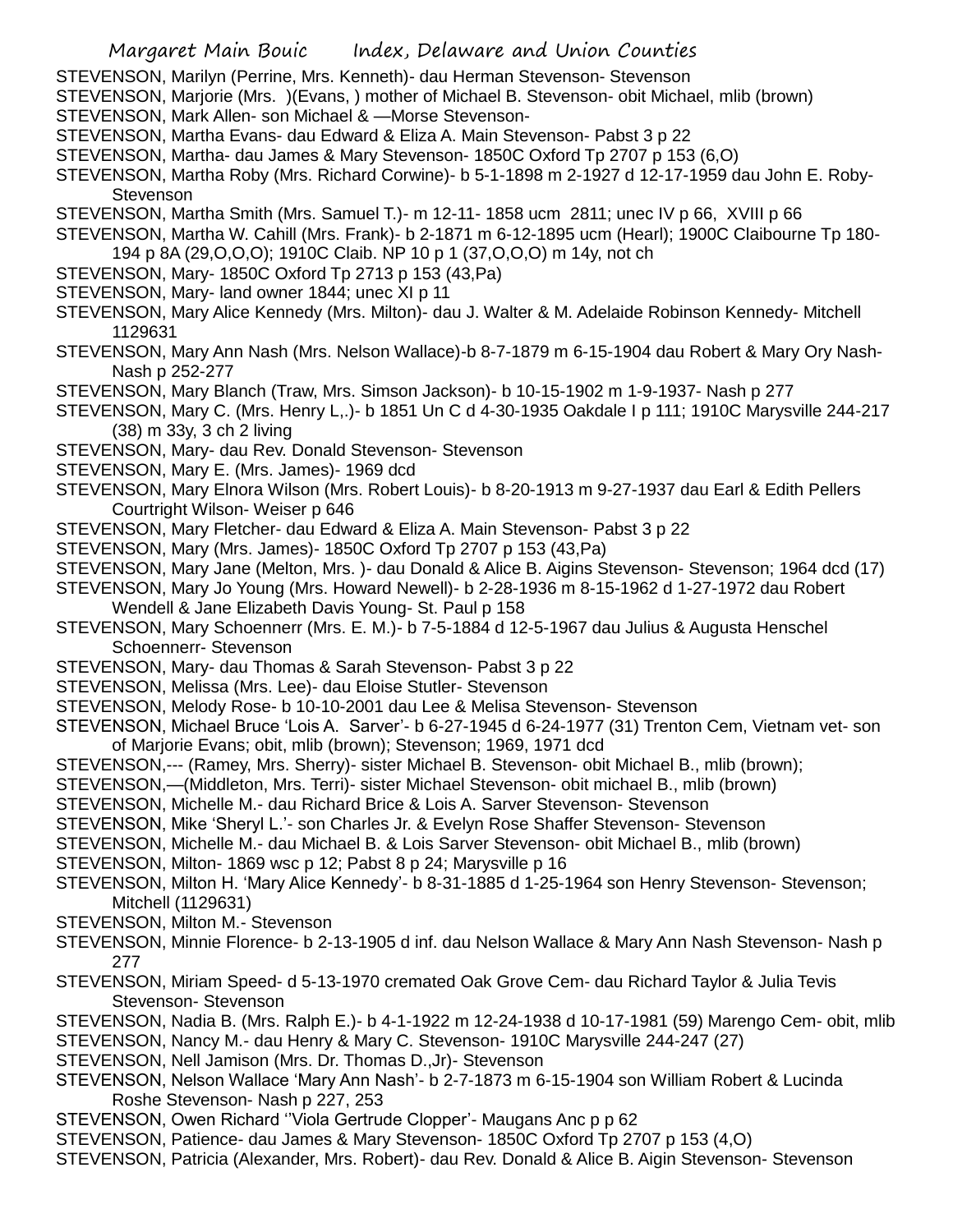- STEVENSON, Patricia (Vertrees, Mrs. Gordon Smith)- dau Charles, Jr. & Evelyn Rose Shaffer Stevenson-**Stevenson**
- STEVENSON, Phillip- son Ralph E. & Nadia B. Stevenson- obit Nadia, mlib
- STEVENSON, Paul- no dates Sec B. York Cem p 64. father of Ralph E.
- STEVENSON, Paul 'Crystal Jackson'- obit Crystal, mlib
- STEVENSON, Paul- son Herman Stevenson- Stevenson
- STEVENSON, Pauline (Mrs. Thomas D.)- Stevenson
- STEVENSON, Peter- Asp p 86
- STEVENSON, Phoebe Sckels (Mrs. John A.)- dau James H. & Fannie Reed Sckels- Weiser p 831
- STEVENSON, R.- original owner, Allen Tp, unec XI p 69
- STEVENSON, Ralph- Nash p 166
- STEVENSON, Ralph F.- b 1906 d 1907 son Paul Stevenson Sec B. York Cem p 64
- STEVENSON, Ralph- son Milton & Mary Alice Kennedy Stevenson- Mitchell 11296312
- STEVENSON, Ralph E. 'Nadia B.'- obit Nadia B., mlib
- STEVENSON, Rebeccah- dau Thomas & Sarah Stevenson- Pabst 3 p 22
- STEVENSON, Reble (Mrs Wilbur B.)- 1949, 1959, 1962 ucd
- STEVENSON, Rell J. (Mrs. Dr. Thomas J.)- 1980 dcd
- STEVENSON, Reuben- son Thomas & Sarah Stevenson- Pabst 3 p 22
- STEVENSON, Rhoda Peterson (Mrs. Richard)- m 6-23-1807 onwq I
- STEVENSON, Richard Corwine 'Martha Roby'- m 2-1927 d 4-1958 son Richard Taylor Stevenson- Stevenson
- STEVENSON, Richard Corwin- son Richard Corwine & Martha Roby Stevenson- Stevenson
- STEVENSON, Richard 'Rhoda Peterson'- m 6-23-1807 onwq I
- STEVENSON, Dr. Richard Taylor 'Julia Tevis'- son Daneil & Sarah Corwine Stevenson- dg 1-12-1897, dg 1-12- 1897, Cry Ab p 100, 123; 1908 dch p 233; Pabst 3 p 22; dpc p 41, 42; ffd p 15; hmp p 37, Stevenson; dg 1-22-1915, 1-26-1915, Cry Ab p 9,10; dg 1-9-1906, Cry Ab p 73
- STEVENSON, Prof. R. J.- conducted funeral of John A. Collins- dg 9-11-1914, Cry Ab p 148
- STEVENSON, Robert Louis 'Mary Elnora Wilson'- b 7-30-1912 m 9-27-1937- Weiser p 646
- STEVENSON, Rose (Haas, Mrs. )- dau E. M. & Mary Schoennerr Stevenson- Stevenson
- STEVENSON, Rose Marie- dau Elwin David Stevenson- Stevenson
- STEVENSON, Prof R. T.- pallbearer for Mrs. J. H. Gardner- dg 7-6-1909, Cry Ab p 43; dg 6-2-1911, Cry Ab p 40; at funeral of Dr. E. M. Hall, dg 6-23-1916, Cry Ab p 70; conducted funeral of Mrs. Pernina Facklerdg 8-12-1913 Cry Ab p 52
- STEVENSON, Ruah Ichler (Mrs. John)- b 1-7-1872 d 1-26-1972 bur Hardin Co- dau Joseph & Annette Elizabeth Baker Ichler- dcq Frances Stevenson Main 3; Asp p 157
- STEVENSON, Ruby (Nichols, Mrs. Edgar)- dau John W. & Ruah Ichler Stevenson- Stevenson
- STEVENSON, Ruby Tyler (Mrs. Silas)- b 10-27-1827 m 7–25-1848 d 3-10-1908 bur Hardin Co dau John Hazen & Salina Gilbert Tyler- dcq Frances Stevenson Main 5
- STEVENSON, Samuel T. 'Martha Smith'- m 12-11-1858 ucm 2811; unec IV p 66, XVIII p 66
- STEVENSON, Sara Ross (Mrs. Dr. Thomas D.Jr)- m 1952- Stevenson; 1969, 1971 dcd
- STEVENSON, Sarah (Mrs. Thomas)- Pabst 3 p 22
- STEVENSON, Sarah- hadc p 70; Pabst 8 p 30
- STEVENSON, Sarah Corwine (Mrs. Daniel)- bur Lexington,Ky- m 48 years ago dau Rev. Richard Corwine -dg 8-11-1897 Cry Ab p 123
- STEVENSON, Sarah- d 6-13-1973 (83) cremated, Oak Grove Cem- dau Richard Taylor & Julia Tevis Stevenson- Stevenson; dg 1-22-1915, Cry Ab p 9
- STEVENSON, Sarah (Rothwell, Mrs. Jared)- b 1839 d 1878 ped Samuel Smith Ellis 13, by Welthea M. Ellis #263 unec XV p 6
- STEVENSON, Sarah (Ventren, Mrs. Daniel B. Jr.)- Stevenson
- STEVENSON, Shane- son Ralph E. & Nadia B. Stevenson- obit Nadia, mlib
- STEVENSON, Sharon- 1969 dcd
- STEVENSON, Sharon- dau John D. & Marilyn Miller Stevenson- Stevenson
- STEVENSON, Shaun- b 1967 ch Frederick & Betty Stevenson- 1969 dcd
- STEVENSON, Sheryl L. (Mrs, Mike)- Stevenson
- STEVENSON, Silas 'Ruby Tyler'- b 10-23-1823 m 7–25-1848 d 7–26-1900 bur Hardin Co- son James & Unity New Stephenson- dcq Frances Stevenson Main 4
- STEVENSON, Stephanie (Barry, Mrs. )- dau Rev. Donald & Alice B. Aigin Stevenson- Stevenson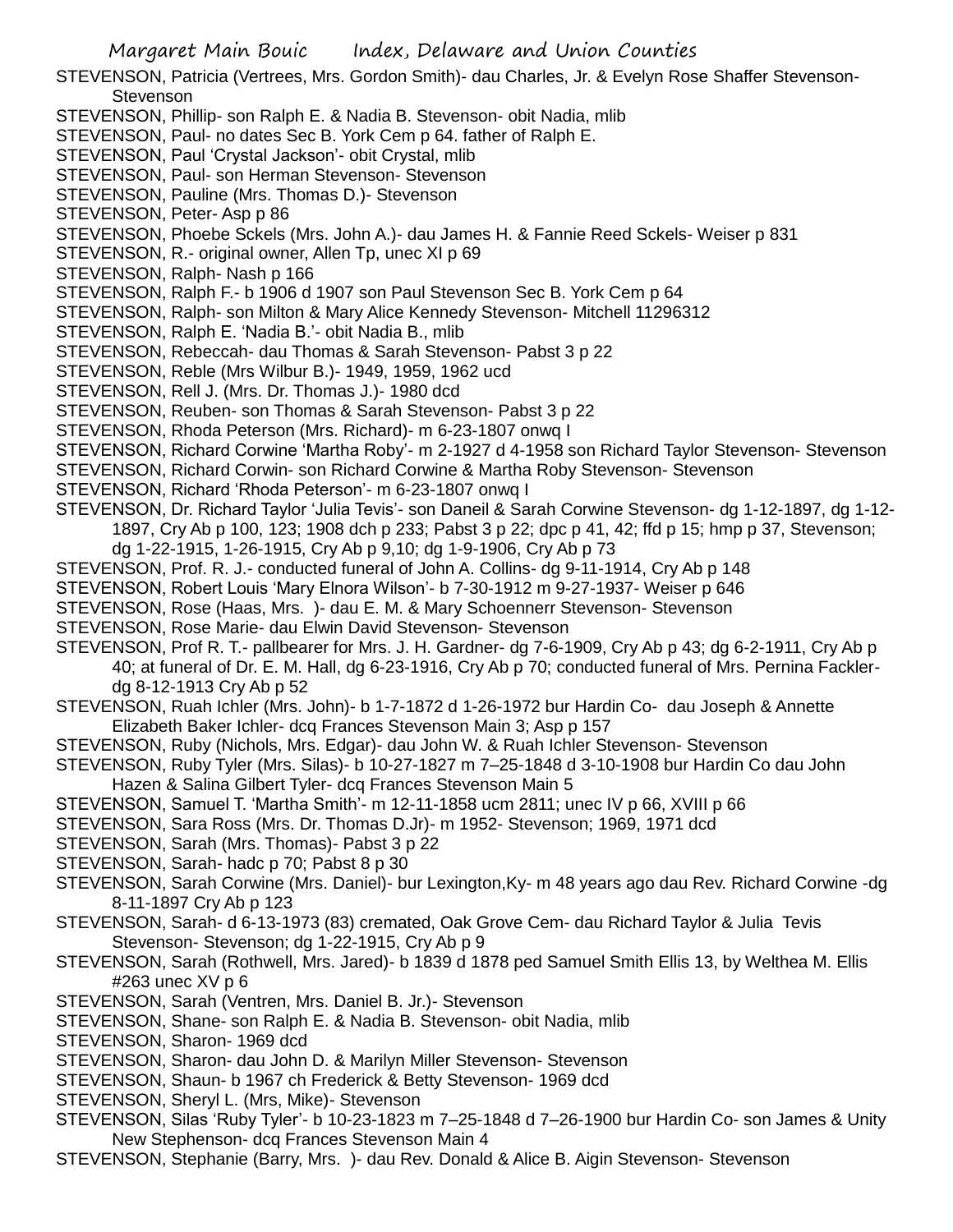- STEVENSON, Stephanie Louise (Johnson, Mrs. James Mark)- m 6-8-1968 dau Wilbur Stevenson- Stevenson
- STEVENSON, Stephanie- dau Wilbur R. & Reble Stevenson- 1949, 1959 (13), 1962 ucd
- STEVENSON, Sue C. (Mrs. Harry B.)- 1967 ucd
- STEVENSON, Susan- dau John D. & Marilyn Miller Stevenson- Stevenson
- STEVENSON, Susan- dau Wilbur E. & Reble Stevenson- 1959, 1962 ucd (12)
- STEVENSON, Tevis- son Dr. Richard Taylor & Julia Tevis Stevenson- Stevenson
- STEVENSON, Thomas- Powers p 4, 46
- STEVENSON, Thomas D. 'Pauline'-Stevenson STEVENSON, Thomas- Nash p 135
- STEVENSON, Dr. Thomas D. Jr. 'Sara Ross' 'Nell Jamison'- d 11-2-1999 (75) son Thomas D. & Pauline Stevenson- Stevenson; 1969, 1971, 1980 dcd
- STEVENSON,Thomas D. III 'Gwen- son Dr. Thomas D. Jr. & Sara Ross Stevenson- Stevenson; 1969, 1971 dcd
- STEVENSON, Thomas 'Sarah'- Pabst 3 p 22
- STEVENSON, Thomas Wilson- b 6-15-1945 son Robert Louis & Mary Elnora Wilson Stevenson- Weiser p 646
- STEVENSON, Tracy Linn- b 1971 son Michael B. & Lois A. Sarver Stevenson- obit Michael B., mlib (brown); Stevenson; 1971 dcd
- STEVENSON, Unity New (Mrs. James)- b 9-7-1807 m 1-23-1823 d 3-10-1864 dau James Lacy & Culielma Ladd New- dcq Frances Stevenson Main 9
- STEVENSON, Viola Gertrude Clopper (Mrs. Owen Richard)- b -6-18-1917 dau Welthy & Lillie Gertrude House Clopper- Maugans Anc p 62
- STEVENSON, Walter C.- d 8-2-1890 (8m) SR Oakdale 530(17E) I p 11 (E-R15-2)
- STEVENSON, Wendell- son Herman Stevenson- Stevenson
- STEVENSON, Wilbur E.- son Clarence W. Stevenson- Stevenson
- STEVENSON, Wilbur E. 'Reble'- 1949, 1959, 1962 ucd
- STEVENSON, Wilbur Slavens- son Richard & Eliza A. Main Stevenson- Pabst 3 p 22
- STEVENSON, William Albert 'Helen Shade'- Stevenson
- STEVENSON, William Earl- b 2-13-1942 son Robert Louis & Mary Elnora Wilson Stevenson- Weiser p 646
- STEVENSON, William Elmer- b 7-4-1934 son Owen Richard & Viola Gertrude Cloppeer Stevenson- Maugans Anc p 62
- STEVENSON, William- son James & Mary Stevenson- 1850C Oxford Tp 2707 p 153 (14,O)
- STEVENSON, William 'Kathy'- son Donald & Alice B. Aigin Stevenson- Stevenson
- STEVENSON, Willie- son John W., & Ruah Ichler Stevenson- Stevenson
- STEVENSON, William Robert 'Lucinda Posher'- Nash p 277
- STEVENSON, William- b 1955 son Thomas D. & Sarah R. Stevenson- 1969, 1971 dcd
- STEVENSON, William W. 'Betty''Wilma'- 1969, 1971, 1980 dcd
- STEVENSON, Dr. William W. 'Caroline Pretslaff'- McKitrick p 212
- STEVENSON, Wilma (Mrs. William W.)- 1980 dcd
- STEVESON, A. B.- 1870C Delaware Tow p 308 (39\*)
- STEVESON, Alice K.- 1870C Delaware Town p 308 (11)
- STEVESON, E. K.- 1870C Delaware Town p 308 (38)
- STEVESON, Milton L.- 1870C Delaware Town p 308 (12)
- STEVINS, Lezis J. (Mrs. )- dau Peter & Jane Thomas Tabeler- Thomas 2
- STEVINS, Martha (Davis, Mrs. William)- m 3-24-1859 dcm
- STEVINSON, –holder of mortgage, unec XII p 6
- STEVISON, John E. 'Kathryn H.'- 1971 dcd
- STEVISON, John- b 1970 son John E. & Kathryn H. Stevison- 1971 dcd
- STEVISON, Kathryn H. (Mrs. John E.)1971 dcd
- STEWALT, Susan Hickman (Mrs. William)- m 4-3-1812 onwq I
- STEWARD, Rev.–funeral of Mrs. Murfield- dg 3-18-1892, Cry Ab p 90; of James Milton deCamp- dg 3-30-1915, Cry Ab p 30
- STEWARD, —McKitrick p 59
- STEWARD, Abram- 1908 dch p 405 Abraham- Pabst Pion I p 65
- STEWARD, Adaline (McDonald, Mrs. James)- uccp p 47, 7-12-1839; dau of Joseph Steward- uccp p 4 Will book p 292, uccp p 3, Will Book p 171; 2-22-1828, uccp p 4
- STEWARD, Adaline Robinson (Mrs. John)- m 3-10-1830 ucm 197; unec II p 27
- STEWARD, A. E.- pallbearer for Mrs. Albert Steward- dg 2-2-1915, Cry Ab p 12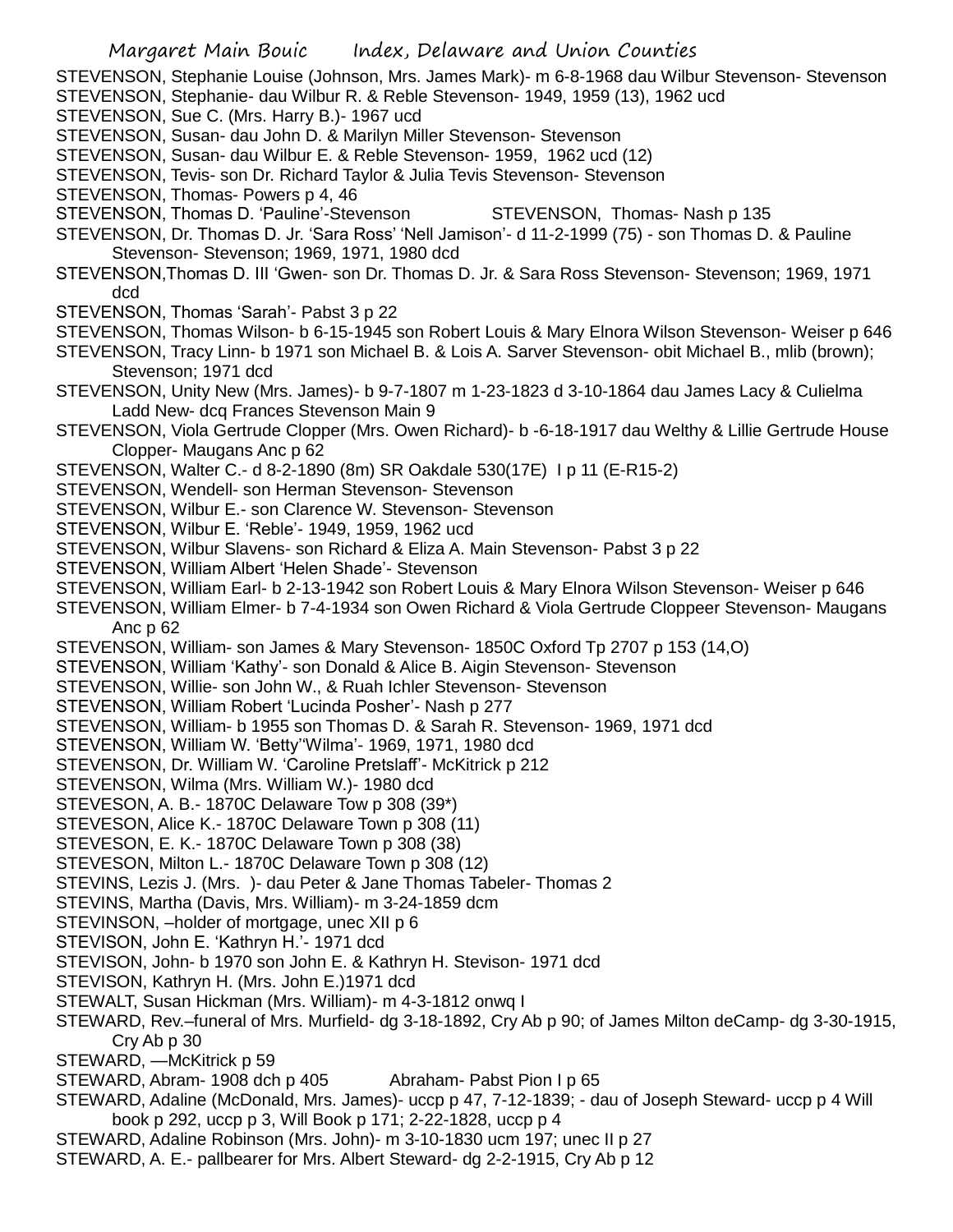STEWARD. A. F.- pallbearer for Mrs. Albert Steward- dg 2-2-1915, Cry Ab p 12

- STEWARD, Albert- 1870C Liberty Tp Del Co p 400 (11)
- STEWARD, Albert 'Lacy'- 1959 ucd Steward
- STEWARD, Amanda E. Oller- b 1866 d 1915 Oller Cem p 11
- STEWARD, Amanda Maine (Mrs. Justin)- dau Thomas & Rhoda Colgrove Maine- Asp 535e
- STEWARD, Angeline- funeral Sunday, mt 1-26-1887 p 3 Abs p 31
- STEWARD, Belle (Kelson, Mrs. )- Pabst Pion I p 65
- STEWARD, Benjie Allen- b 7-8-1951 son Robert Walter & Marilyn Staubinger Steward- Weiser p 636
- STEWARD, Bertha Alice- b 9-12-1900 dau William Eugene & Jennie Moore Steward- Weiser p 241
- STEWARD, Betty David (Mrs. Earl Clyde)- Weiser p 241
- STEWARD, Bryson Hamilton- Steward
- STEWARD, Carol W.- son Mary E. Steward- Steward
- STEWARD, Caroline Upole (Mrs. Ed)- m 11-27-1920- Steward
- STEWARD, Caroline Amelia Thompson (Mrs. Henry E.)- m 1-1-1851 dcm d 11-4-1910 dau Rev. John Wilmot & Mary Crowell Freeman Thompson- Pabst Pion II p 235, 243; Pabst 3 p 28, 6 p 7; dg 11-8-1910, Cry Ab p 170
- STEWARD, Carolyn (Justice, Mrs. Dave)- b 1961 dau Thomas E. & Marilyn Steward- Steward; 1969, 1971, 1980 dcd
- STEWARD, Carrie (Julian, Mrs. Willis C.) dumch p 402
- STEWARD, Carrie Uple (Mrs. Ed)- m 11-27-1920- Steward
- STEWARD, Cassie (Mrs. H. E.)- Pabst 1 p 65
- STEWARD, Charles- Nash p 59, 374
- STEWARD, Charles- Pabst Pion I p 65
- STEWARD. Charles C.- 1870C Berlin Tp p 225 (31)
- STEWARD. Charles C.- son W. D. Steward- dg 1-13-1914, Cry Ab p 84
- STEWARD, Charles Herbert 'Emma Long'- b 1-1868 m 1-1-1902 d 9-1949 son Ezra J. & Sarah Weiser Steward- Weiser p 240
- STEWARD, Charles- d 4-12-1848 Jerome Tp, DJ p 104, son James L. Steward
- STEWARD, Charles 'Rose'- b 5-1857; 1900C Marysville 1st ward 348-364 p 15A (43,O,O,O) m 20y
- STEWARD, Charlotte (Vansickle, Mrs. Marcum)- m 3-21-1843 dcm
- STEWARD, Cora Jane- b 2-11-1868 dau Henry C. & Caroline Amelia Thompson Steward- Pabst Pion II p 243
- STEWARD, Daniel- Pabst Pion I p 65
- STEWARD, David- Pabst Pion I p 65
- STEWARD, Deborah Maine (Mrs,. Cates)- dau Samuel & Elizabeth Steward Maine- Asp 551
- STEWARD, Delia, Miss- WCTU, unec III p 57
- STEWARD, Denise (Kaezmarek, Mrs. Dwight)- dau Thomas E. & Marilyn Steward- Steward
- STEWARD, Dennis Michael- b 7-22-1947 son Robert Walter & Marilyn Straubinger Steward- Weiser p 636
- STEWARD, Donald- son Marion E. Steward- Weiser p 240
- STEWARD, Earl Clyde 'Betty David'- b 11-18-1907 son Charles Herbert & Emma Long Steward- Weiser p 241
- STEWARD, E. C.- 4 members of family d of consumption- dg 12-30-1892, Cry Ab p 109
- STEWARD. Edith A.- 1870C Berlin Tp p 225 (31)
- STEWARD, Edith-d 4-13-1843 (2y5m) Old Blue Cem, Powell p 143- dau Spencer & Nancy Steward- Pabst 2 p 31
- STEWARD, Edna (Gaskill, Mrs. )- dau Ezra J. & Sarah Weiser Steward- Weiser p 243
- STEWARD, Edna Victoria (Fleer, Mrs. Lucas)- b 1-5-1894 son William Eugene & Jennie Moore Steward-Weiser p 241
- STEWARD, Edwin H. 'Mary Ellen Benham'- b 3-17-1872 son Ezra J. & Sarah Weiser Steward- Weiser p 242
- STEWARD, Eleanor (Gibson, Mrs. Jacob)- dau of Joseph Steward- 2-22-1828; uccp p 4, 47 (, 7-12-1839)
- STEWARD, Elijah- Pion I p 65
- STEWARD, Elizabeth (Maine, Mrs. Samuel)- d about 1845- Asp (197f)
- STEWARD, Ella J.- 1870C Berlin Tp p 225 (11)
- STEWARD, Emily (Page, Mrs. George)- m 6-12-1849 dcm
- STEWARD, E. P., Mrs. dau James & Louisa Mimer Madison- dg 8-24-1894, Cry Ab p 178
- STEWARD, Dulcie- ch Marion E. Steward- Weiser p 240
- STEWARD, Ede- Pabst Pion I p 63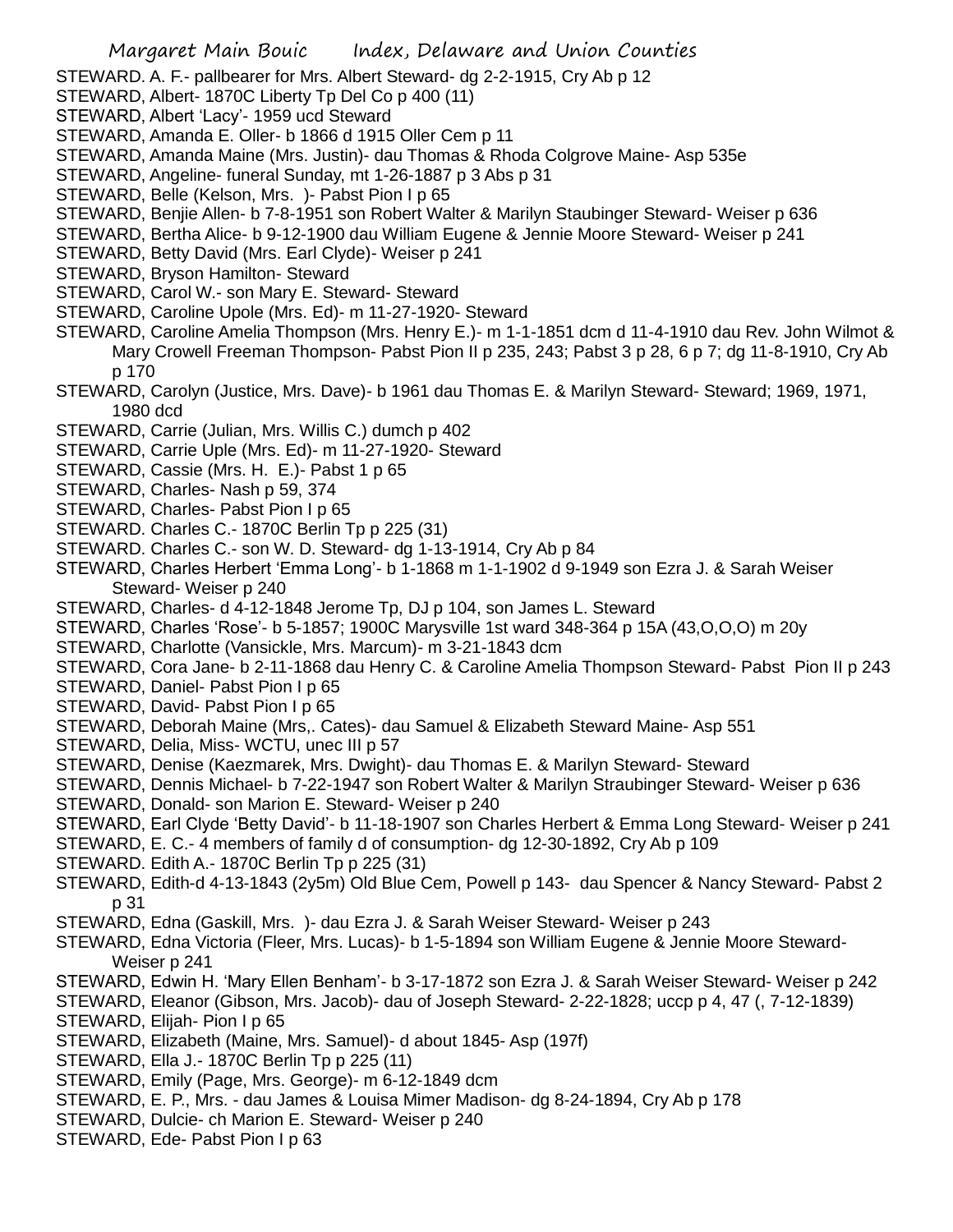STEWARD, Eldridge Dayton 'Una Younkin'- m 1915 son Edwin h. & Mary Ellen Benham Steward- Weiser p 242

- STEWARD, Elsey J.- dau Samuel & Hariett Steward- 1870C Marysville , Paris Tp 129 p 15 (6,Pa)
- STEWARD, Emma Long (Mrs. Charles Herbert)- m 1-1-1902- Weiser p 240
- STEWARD, Eva Painter (Mrs. Leslie E.)- Weiser p 242
- STEWARD, Eva Marie (Cronise, Mrs. )- dau William Eugene & Jennie Moore Steward- Weiser p 241
- STEWARD, Ezra- 1850C Porter Tp 3144 p 168 (29,O); Pabst Pion I p 63, see Stewart
- STEWARD, Ezra J. 'Sarah Weiser'- b 1906 bur Kansas- Weiser p 240
- STEWARD, Frances M.- dau John & Sarah Steward- 1850C Orange Tp 1772 p 113 (15,O)
- STEWARD, Frank Edson- d 10-19-1865 (10y2m) Cheshire Cem- Powell p 5 4- son Wesley C. & Mary E. Steward- dg 11-3-1865 Cry Ab p 50
- STEWARD, Frank 'Lilliarn Julian'- dumch p 402
- STEWARD, M. Frankie- 1870C Berlin Tp p 225 (3)
- STEWARD, Gates 'Deborah Maine'- Asp (551)
- STEWARD, George E.- 1870C Orange Tp p 427 (13)
- STEWARD, George F.- 1908 dch p 405
- STEWARD, George Wesley- b 10-7-1859 son Henry C. & Caroline Amelia Thompson Steward- Pabst Pion II p 243
- STEWARD, Gerri Bonsky (Mrs. Thomas E.)- Steward
- STEWARD, Gladys 'Ellen (Helsel, Mrs. Earl)- dau Edwin H. & Mary Ellen Benham Steward- Weiser p 243
- STEWARD, Harley Moore- b 7-8-1896 son William Eugene & Jennie Moore Steward- Weiser p 241
- STEWARD, Harold E.- son Mary E. Steward- Steward
- STEWARD, Harold E. 'Ruth C.'- 1961, 1964 dcd
- STEWARD, Harriett (Mrs. Samuel)- 1870C Marysville -Paris Tp 129 p 15 (39,Pa)
- STEWARD, Harry- killed by train Friday (40) mt 10-22-1902 p6c2, Abs p 19
- STEWARD, Harvey- 1850C Porter Tp 2017 p 164 (23,O)
- STEWARD, Helen Parsons (Mrs. Wayne Stanley)- m 1-7-1928- Weiser p 240
- STEWARD, Henry E. 'Caroline A. Thompson'- m 1-1-1851 dcm; Pabst 1 p 65, 3 p 28, 31, 35, 6 p 7, 11, 14; Pabst Pion I p 39
- STEWARD, Henry Edson Wilmot- b 12-14-1855 d 12-16-1938 son h. H. & Cassie Steward- Pabst 1 p 65; Pabst Pion II p 243
- STEWARD, Henry- son Vinal & Nancy Steward- 1850C Berlin Tp 2059 p 124 (24,O)
- STEWARD, Hiram- son Spencer & Nancy Steward- Pabst 2 p 17; 1850C Kingston Tp 3315 p 174 (17,O)
- STEWARD, Hobart Walter 'Marilyn Strawbinger'- b 7-11-1922 m 1-4-1947- Weiser p 636
- STEWARD, Hugh- Pabst Pion I p 65
- STEWARD, Ida May Mitchell (Weise, Mrs. Charles Janton)- m 3-31-1934- Weiser p 673
- STEWARD, Isaac- 1840C Claibourne Tp 11 (40-50)
- STEWARD, Isabella- dau Spencer & Nancy Steward- 1850C Kingston Tp 3315 p 174 (7,O)
- STEWARD, Israel B.- tavern- uccp p 20, JB2 p 192
- STEWARD, James- cp wb1 p 292, 2-22-1828; cp-J1 p 22, 292; uccp p 4 estate, 11-14-1826- Will book p 292, 254, cp p 22; uccp p 6
- STEWARD, James- son James Steward- uccp p 4, adm Will Bk p 292, 254, cp p 22; uccp p 3, gd Will book p 171. 2-22-1828
- STEWARD, James D.- son Spencer & Nancy Steward- 1850C Kingston Tp 3315 p 174 (5,O)
- STEWARD, James- son John & Sarah Steward- 1850C Orange Tp 1772 p 113 (22,O)
- STEWARD, James L.- DJ p 104
- STEWARD, Jane- dau Spencer & Nancy Steward- d 22-4-1851 (15-7-16) Old Blue Cem, Powell p 143; Pabst 2 p 31
- STEWARD, Jennie Alberta (Griffis, Mrs. Fred Eugene)- b 2-15-1902 m 4-18-1923 dau William Eugene & Jennie Moore Steward- Weiser p 241
- STEWARD, Jennie Moore (Mrs. William Eugene)- b 2-9-1869- Weiser p 241
- STEWARD, J. N.- Pabst Pion I p 59
- STEWARD, John- Pabst Pion I p 65
- STEWARD, John 'Adaline Robinson'- m 3-10-1830 ucm 197; unec II p 27
- STEWARD, John Bruce- son Eldridge Dayton & Una Younkin Steward- Weiser p 242
- STEWARD, John- heir of Joseph Stewart- u ccp p 3 Will Bk p 171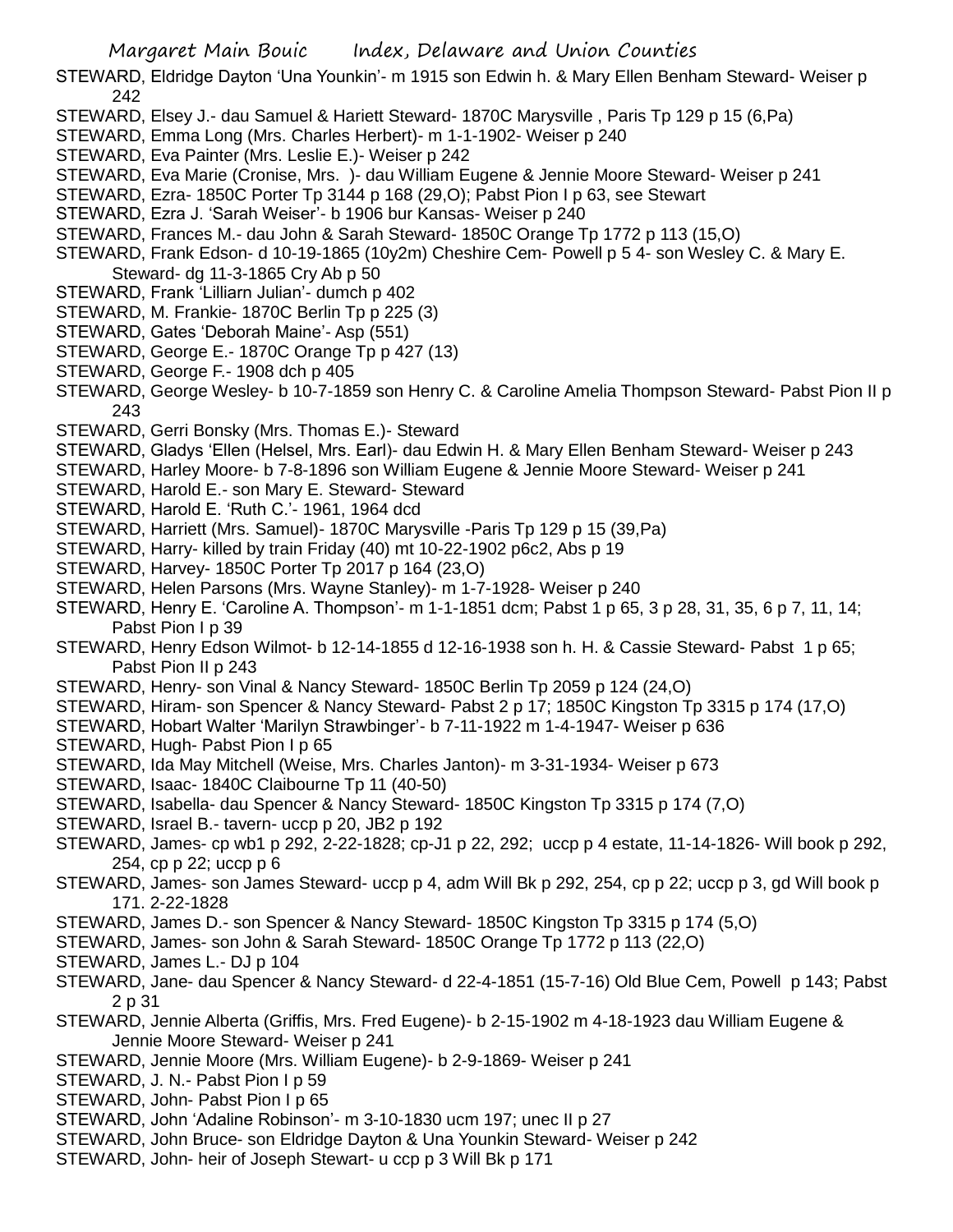- Margaret Main Bouic Index, Delaware and Union Counties STEWARD, John 'Sarah'- 1850C Orange Tp 1772 p 113 (50,Md)- Pabst Pion II p 59 STEWARD, John Jr.- son John & Sarah Steward- 1850c Orange Tp 1772 p 113 (17,O) STEWARD, Jona- dau Spencer & Nancy Steward- Pabst 2 p 31 STEWARD, Joseph- cp Will Bk 1 p 292 2-22-1828; uccp p 1 estate, Will Bk p 42; uccp p 3, 23, 31, 41, 47, 56 STEWARD, Joseph- uccp p 4, 2-22-1828 STEWARD, Joseph- son Eldridge Dayton & Una Younkin Steward- Weiser p 243 STEWARD, Joshua- son Spencer & Nancy Steward- Pabst 2 p 31; 1850C Kingston Tp 3315 p 174 (13,O); Pion I p 60, 62, 63 STEWARD, Justin 'Amanda Maine'- Asp (535e) STEWARD, Ketura- 1850C Trenton Tp 943 p 75 (67,Ct) STEWARD, Larry G. 'Sheryl A.[- 1967 ucd STEWARD, Larry- son Harold E. & Ruth O. Steward- 1961 (17), 1964 dcd STEWARD, Lavinia (Woodcock, Mrs. George)- m 5-4-1837 dcm STEWARD, Lelia (Francis, Mrs. )- dau Harry Steward- mt 10-22-1902, p6c2, Abs p 19 STEWARD, Leora Walker (Mrs. Perry)- Steward STEWARD, Leslie E. 'Eva'- b 8-7-1905 son William Eugene & Jennie Moore Steward- Weiser p 241 STEWARD, Lester- son Marion E. Steward- Weiser p 240 STEWARD, Lewis- son Spencer & Nancy Steward- 1850C Kingston Tp 3315 p 174 (3,O) STEWARD, Lillian Julian (Mrs. Frank)- dumch p 403 STEWARD, Lola (Barber, Mrs. )- dau Mary E. Steward- Steward STEWARD, Louie 'Marilyn'- son Perry & Leora Walker Steward- Steward STEWARD, Lucinda C. (Mrs. John)- b 1-1831; 1900C 278-287 p 12A (69,Va,Va,Va) STEWARD, Lucius- unclaimed letter, unec VIII p 44; L. B.- unclaimed letter, unec VIII p 44 STEWARD, Marilyn (Mrs. Thomas E.)- 1969, 1971, 1980 dcd STEWARD, Malinda (Mrs. Steven)- Steward STEWARD, Margaret (Rausch, Mrs. John)- m 11-21-1987- St. Paul p 77 STEWARD, Margaret- dau Spencer & Nancy Steward- Pabst 2 p 16; 1850C Kingston Tp 3515 p 174 (16,O) STEWARD, Maria (Adams, Mrs. Chauncey)- m 10-3-1839 dcm STEWARD, Maria- dau Ezra & Hannah- d 11-18-1832 (14-7-27) Sunbury Cem, Powell p 35 STEWARD, Marilyn Straubinger (Mrs. Hobart Walter)- b 11-10-1923 m 1-4-1947 dau Russell Leroy & Anna Catherine Shults Straubinger- Weiser p 636 STEWARD, Marilyn (Mrs. Thomas E.)- Steward STEWARD, Marion E.- son Ezra J. & Sarah Weiser Steward- Weiser p 240 STEWARD, Marvin- son Marion E. Steward- Weiser p 240 STEWARD, Mary- 1850C Scioto Tp 2336 (–,Va) STEWARD, Mary- 1850C Berkshire Tp 184 p 18 (15,O) STEWARD, Mary Ann (Davis, Mrs. Alfred)- dcq Ella Davis Weber 5 STEWARD, Mary Ann- dau John & Sarah Steward- 1850C Orange Tp 1772 p 113 (12,O) STEWARD, Mary Ann L, (Pence, Mrs. David M.)- m 2-5-1865 dcm STEWARD, Mary E.- 1870C Liberty Tp Del Co p 398 (14) STEWARD. Mary E.- 1870C BerlinTp p 225 (35) STEWARD, Mary E. (Mrs. )- d 10-18-1969 (89) bur Glendale Cem, Cardington- Steward STEWARD, Mary Ellen James/Jaynes (Mrs. Wesley Clinton)- b 9-11-1834 m 3-29-1854 dcm d 11-5-1910 Oak Hill Cem- dau Harry & Almira Dickerman Jaynes; dcw Bk 4 p 189 (21); dg 11-3-1865, Cry Ab p 50; dg 11-5-1910, Cry Ab p 171, dg 3-29-1854, Cry Ab p 84 STEWARD, Mary Ellen Benham (Mrs. Edwin H.) M 5-1894- Weiser p 242 STEWARD, Mary E. Wisart (Mrs. Wesley Clinton)- m 1-29-1913, Cry Ab p 84 STEWARD, Mary Jane (Evans, Mrs. William)- m 11-22-1863 dcm STEWARD, Mary L. (Hagar, Mrs. )- d 1909- Pabst Pion I p 65 STEWARD, Mercy (Mrs. William)- d 8-25-1917? (81-11-11) Burnside Cem- Powell p 105 STEWARD, Mrs. M. Il.- sister Virginia Jane Mott- dg 9-19-1913, Cry Ab p 60 STEWARD, Minnie- d 12-11-1892 dg 12-30-1892, Cry Ab p 109 STEWARD, Nadine- dau Eldridge & Una Younkin Steward- Weiser p 242 STEWARD, Nancy- 1850C Porter Tp 3021 p 164 (54,Va) STEWARD. Nancy- 1870C Berlin Tp p 225 (66)
- STEWARD, Nancy (Lyons, Mrs. George)- 1883 uch V p 211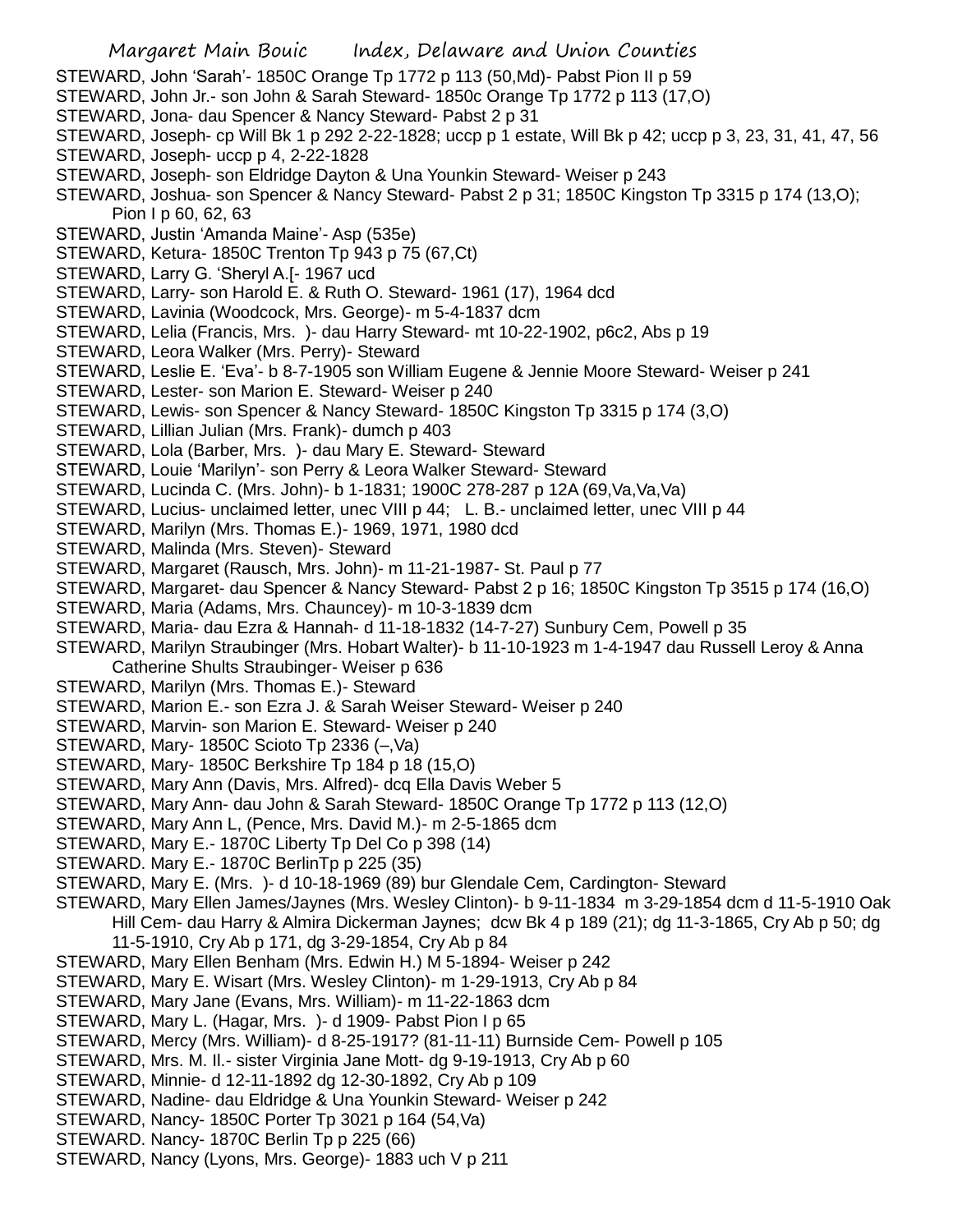STEWARD, Nancy- dau Spencer & Nancy Steward- 1850C Kingston Tp 3315 p 174 (1,O)

STEWARD, Nancy (Mrs. Spencer)- Pabst 2 p 17, 31, 32; 1850C Kingston Tp 3315 p 174 (39.Va)

- STEWARD. Nancy (Mrs. Vinol)- d 6-19-1879 (66y9m) Cheshire Cem, Powell p 54
- STEWARD, Nancy White (Mrs. Solomon)- d 6-26-1883 (86-9-17) Stark Cem, Powell p 200 sister Mrs. Benjamin Benedict- 1880 dch p 564; 1908 dch p 460
- STEWARD, Nellie Sarah Catherine (Martin, Mrs. Clarence)- b 7-18-1909 m 1939- dau William Eugene & Jennie Moore Steward- Weiser p 242
- STEWARD, Orilla (Maine, Mrs. Chauncey)- Asp (557a)
- STEWARD, Orvil- son Leslie E. & Eva Steward- Weiser p 242
- STEWARD, Orville Milton 'Therea'- b 3-11-1898 son William Eugene & Jennie Moore Steward- Weiser p 241
- STEWARD, Patience- Pabst 8 p 88
- STEWARD, Perry 'Leora Walker'- Steward
- STEWARD, Phyllis Jean (Lombardi, Mrs. Donald)- b 11-9-1928 dau Wayne Stanley & Helen Parsons Steward-Weiser p 240
- STEWARD, Ransom- Pabst 1 p 43; 1840C Berlin Tp p 203 (30-40)
- STEWARD, Reuben- 1820C Delaware Town; 1880 dch p 319; Pabst 5 p 1; Pabst Pion I p 64; 1976 dch p 12
- STEWARD, Rosa Carren- d 10-22-1865 (3y9m) diphtheria- dau Wesley C., & Mary E. Steward- dg 11-3-1865, Cry Ab p 50; Powell p 54
- STEWARD, Rose (Mrs. Charles)- b 12-1859 1900C Marysville 1st ward 348-364 p 15A (40,O,O,O) m 20y, 1 ch
- STEWARD, Russel B.- son John & Sarah Steward- 1850C Orange Tp 1772 p 113 (14,O)
- STEWARD, Ruth G. (Mrs. Harold E.)- 1961, 1964, 1969, 1971 dcd
- STEWARD, Ruth (Van Sickle, Mrs. Ira)- m 3-21-1843 dcm
- STEWARD, Samuel- Pabst Pion I p 65
- STEWARD, Samuel 'Harriett'- 1870C Marysville -Paris Tp 129-125 p 15 (47,NY)
- STEWARD, Samuel I?- son Samuel & Harriett Stewart- 1870C Marysville -Paris Tp 1299-125 p 15 (9,Pa)
- STEWARD, Sanford- son Vinal & Nancy Steward- 1850C Berlin Tp 2059 p 124 (12,O)
- STEWARD, Sarah Catherine (Jordan, Mrs. Andrew)- ped Patrice Jordan Dugan #204 17;unec X p 31
- STEWARD, Sarah (Mrs. John)- 1850C Orange Tp 1772 p 113 (50,Md)
- STEWARD, Sarah Weiser (Mrs. Ezra J.- b 2-28-1845 d 1918 dau Jacob & Sarah Rhoads Weiser- Weiser p 240
- STEWARD, Sheryl A. (Mrs. Larry G.)- 1967 icd
- STEWARD, Solomon 'Nancy White'- d 6-14-1849 (57y3m) Stark Cem, Powell p 200 see Stewart
- STEWARD, Solomon- son William Steward- 1880 dch p 564; 1908 dch p 460; Pabst Pion I p 63
- STEWARD, Spencer 'Nancy'- Pabst 2 p 17, 31, 32; 1850C Kingston Tp 3315 p 174 (38,O); hadc p 32; Pabst Pion I p 63
- STEWARD, Stephen/Steven- b 1960 son Thomas E. & Marilyn Steward- 1969, 1971, 1980 dcd
- STEWARD, Steven 'Malinda'- son Thomas E. & Marilyn Steward- Steward
- STEWARD, T. C.- Pabst 3 p 24, 32, 6 p 12
- STEWARD, Therea (Mrs. Orville Milton)- Weiser p 241
- STEWARD, Thomas- 1870C Liberty Tp Del Co p 404 (23\*)
- STEWARD, Thomas C.- son Vinal & Nancy Steward- 1850C Berlin Tp 2059 p 124 (10,O)
- STEWARD, Thomas E. 'Marilyn''Gerri Bonsky'- b 9-3-1927 d 10-8-1999 (72) Cheshire Cem- son Perry & Leora Walker Steward- Steward; 1969, 1971, 1980 dcd
- STEWARD, Una Younkin (Mrs. Eldridge Dayton)- m 1915- Weiser p 242
- STEWARD, Rev. Vinal 'Nancy'- 1820C Orange Tp; 1908 dch p 270; 1883 uch III p 283; Pabst 1 p 43, 7 p 2; hadc p 18; CCC (1849 Berlin Tp); unec II p 13 (1820); 1840C Berlin Tp p 204 (30-40); 1850C Berlin Tp 2059 p 124 (50,NY); 1870C Berlin Tp p 225 (69\*); dcga p 22 Del Pat & Fran Chron
- STEWARD, Wanda (Hummel, Mrs. )- dau Perry & Leora Walker Steward- Steward
- STEWARD, Wayne Stanley 'Helen Parsons'- b 10-20-1902 m 1-7-1928 son Charles Herbert & Emma Long Steward- Weiser p 240
- STEWARD, Wesley C.- 1908 dch p 405; Pabst 3 p 32, 6 p 12, 7 p 81; Pabst Pion I p 64
- STEWARD, Wesley Clinton. 'Mary Ellen Jaynes''Mary E. Wishart- b 10-30-1830 m 3-29-1854 dcm d 1-112- 1914, son Vinal & Nancy Steward- dg 11-15-1910, Cry Ab p 171, dg 1-13-1914, Cry Ab p 84; 1850C Berlin Tp 2059 p 124 (20,O); 1870C Berlin Tp p 225 (39\*); dcw Bk 4 p 189 (21); dg 11-3-1865 Cry Ab p 50
- STEWARD. —(Witherill, Mrs. R. A.) dau W. C. Steward- dg 1-13-1914. Cry Ab p 84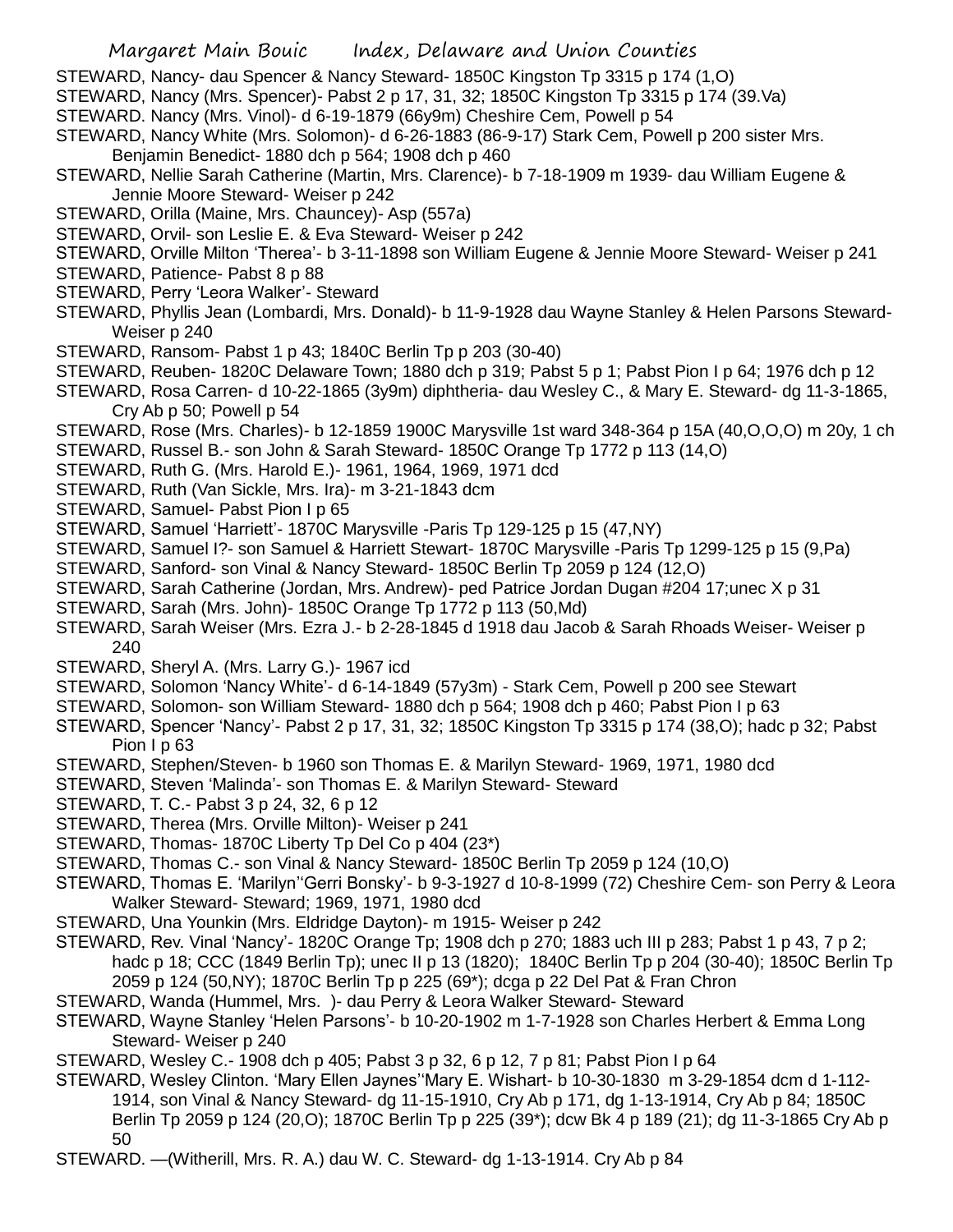- STEWARD, William- 1880 dch p 564; dcga p 22 Del Pat & Frank Chron
- STEWARD, William- Pabst Pion I p 65
- STEWARD, William A.- 1850C Liberty Tp Delaware county 1542 p 104 (7,O)
- STEWARD, William B.- son Samuel & Harriett Steward- 1870C Marysville-Paris Tp 129 p 15 (15,Pa)
- STEWARD, William Eugene 'Jennie Moore'- b 10-20-1969 son Ezra J. & Sarah Weiser Steward- Weiser p 241 STEWARD, William H.- d 9-16-1844 Powell p 311. Fargo Cem; 1908 dch p 405
- STEWARD, William, heir of Joseph Steward/Stewart- cp-will book 1 p 292; uccp p 4 will Bk; uccp p 3 will Bk p 171; unec XII p 70
- STEWARD, William S.- 1870C Berlin Tp p 225 (39\*)
- STEWARD, William- son Spencer & Nancy Steward- Pabst 2 p 32; 1850C Kingston Tp 3315 p 174 (9,O)
- STEWARD, William Thompson Vinal- b 9-13-1853 d 12-5-1927 son Henry C. & Caroline Amelia Thompson Steward- Pabst Pion II p 243
- STEWARD, Winifred Hortense (Seaman, Mrs. Lyle Dean)- b 3-10-1905 m 10-20-1923 dau Charles Herbert & Emma Long Steward- Weiser p 240
- STEWART, ----1908 dch p 474; hjt p 10, 1915 uch p 414, 500; McKitrick p 59
- STEWART, ---- landowner, Claibourne Tp, unec XUU o 68
- STEWART & CARY, plat Jerome IOOF, DJ p 120
- STEWART & Osborn- sheriff sale, unec XII p 21
- STEWART,---------family of Ruth McKeown #34, unec IX p 37, 38, XII p 25, ; of Harold A. Betsch #65; unec VII p 7, of Dorothy Fredrickson #121, unec V p 13
- STEWART, Mr.- brother-in-law of Mrs. J. W. Raynolds- dg 9-9-1910, Cry Ab p 155
- STEWART, Mrs. d Sunday (84) mother-in-law of Henry Lamb dg 9-1-1865, Cry Ab p 49
- STEWART, A.- 1883 uch IV p 613; unec II p 24, Virginia
- STEWART, A. (Doris Woods Cary's family)- mayor Plain City- unec VIII p 53
- STEWART, Ada- 1870C Delaware Town p 321 (9)
- STEWART, Ada (Cole, Mrs. Udolph Bancroft)- 1985 uch p 149
- STEWART, Ada K. Foulk (Mrs. Joseph M) (Alloway, Mrs. Leister)- b 2-19-1911 d 1-2-1974 bur Huntsville- dau Homer & Lula Camelmeir Foulk- Stewart; 1971, 1973 ucd
- STEWART, Ada Mae- b 12-1-1931 dau William & Ruth Viola Weiser Stewart- Weiser p 742
- STEWART, Adaline (McDonald, Mrs. James)- m 1-23-1834 ucm 316- dau Nathaniel Stewart- 1915 uch p 1015; 1883 uch V p 167; uccp p 31 JB 3 p 305; uccp p 47, rec Bk 3; unec III p 7
- STEWART, Addie M. James (Mrs. Seth)- m 11-27-1887 ucm (Hearl) d 6-11-1891 (20-10-11) Cleveland, eldest dau of B. F. & Amanda James- mt 7-1891, Abs p 13
- STEWART, Adeline- 1880C Milford Center 86 p 38 (57,O,Irel,Pa)
- STEWART, Adessa Benedict (Mrs. Albert)- dau Aaron & Caroline Dague Benedict- dumch p 349
- STEWART, Agnes (Heron, Mrs. John)- McKitrick p 224
- STEWART. —(Mrs. Albert) funeral Thursday, Oller church- dg 2-2-1915, Cry Ab p 12
- STEWART, Albert 'Adessa Benedict'- dumch p 349
- STEWART. A;bert A.- Titanic- uncle of Mrs. Moulton Houch- dg 4-19-1912; Cry Ab p 117
- STEWART, Albert W. 'Lacie Hammond''Bessie McCreary'- m(2) 5-12-1960- Stewart- 1959 ucd
- STEWART, Alcy Hardin (Mrs. John Hamilton)- d 10-26-1873 (63) Mt. Herman Cem- djlm p 14; 1915 uch p 996; 1870C Dover Tp 80-82 p 10 (59,Pa)
- STEWART, Aleen, Mrs. Pabst 8 p 42
- STEWART, Alexander 'Margaret J. Savage'- m 12-11-1860 ucm 3111- son John Hamilton & Alcy Hardin Stewart- m 12-11-1860 ; djlm p 15; 1915 uch p 996; unec XX p 6;1870C Dover Tp 113-115 p 14 (31,Pa)
- STEWART, Alexander- Powers Pat p 36
- STEWART, Alexander- son John W. & E Stewart- 1860C Dover Tp 256 (21,Pa)
- STEWART, Alexander Murrary 'Catharine Elizabeth Sheaff'- m 6-29-1854- Weiser p 186
- STEWART, Alford 'Clara L/S. Child'- m 4-27-1866 ucm 3962; unec XXII p 43
- STEWART, Alfred- 1976 dch p 51
- STEWART, Alfred 'Lavonia'- 1860C Milford 50 p 5 (43,O)
- STEWART, Alice Connolly (Mrs. Cersie)- dau Edward & Charlotte Wilson Connolly- 1915 uch p 959
- STEWART, Alice Husted (Mrs. )- query- unec Xi p 4
- STEWART, Alice (Mrs. Joseph M.)- Stewart
- STEWART, Allen M. 'Sarah E. Mitchell'- Stewart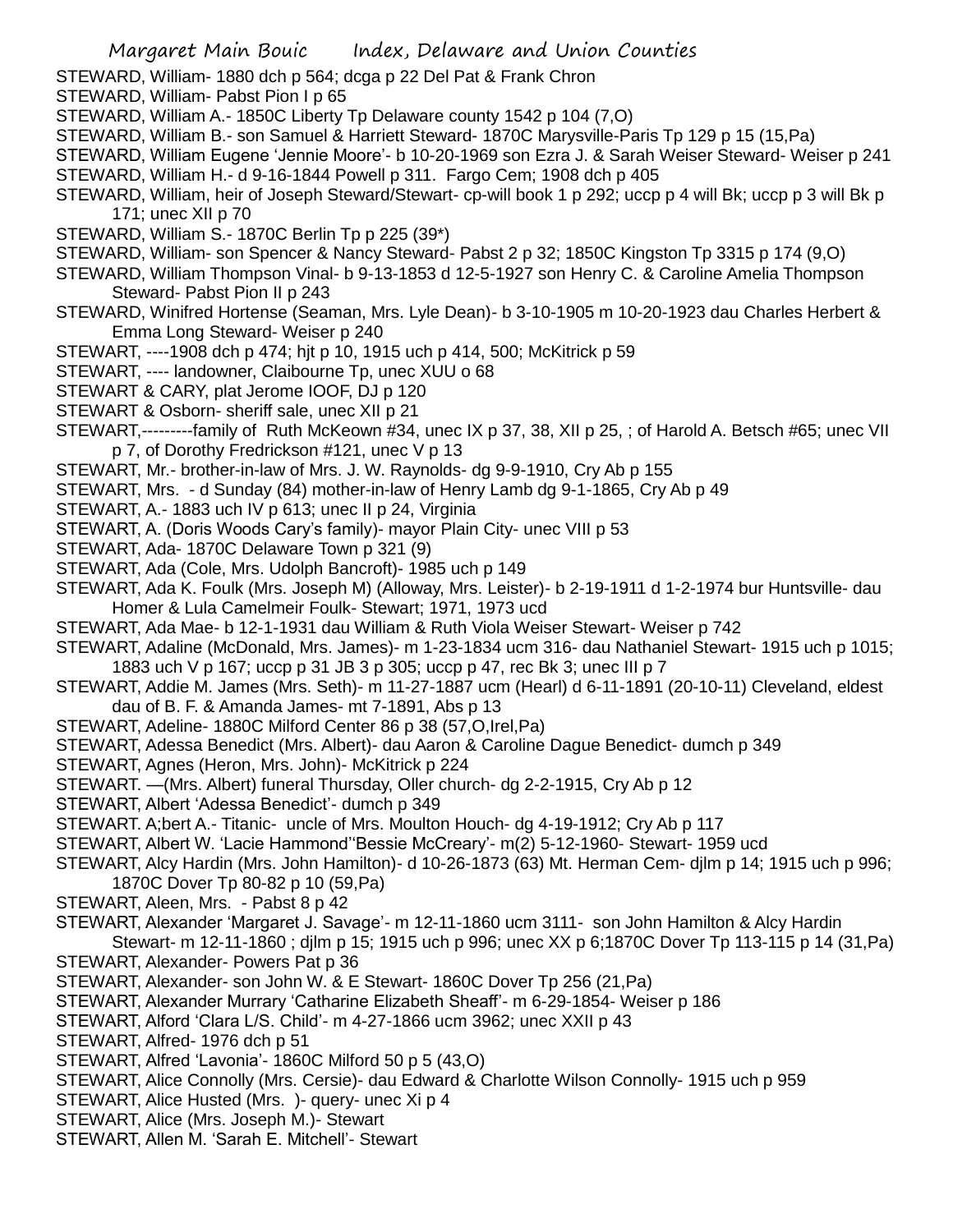- STEWART, Allen W. 'Doris A. Swiss'- b 7-14-1925 d 10-20-2000 (75) Maple Grove Cem- son Allen M. & Sarah E. Mitchell Stewart- Stewart
- STEWART, Almeda (Elberti) McKitrick (Wiseman, Mrs. John)(Mrs. John)- dau William Washington & Mary Crider McKitrick- McKitrick p 121
- STEWART, Almeda (Gallinger, Mrs. R.)- dau John & Almneda McKitrick Stewart- McKitrick p 121
- STEWART, Alta- b 1902 d 1983 Byhalia Cem, lptw p 127 Also infant son, 1920, lptw p 127
- STEWART, Alva 'Maude Embrey'- obit Maude, mlib
- STEWART, Alva 'Sarah'- McKitrick p 186
- STEWART, A. M.- d 5-5-1886 (40-10-6) Plain City Cem, unec VII p 50
- STEWART, Amanda M.- b 9-28-1862 d 11-28-1891 I.O.O.F. Cem, Jerome, DJ p 107- dau John J. & Catharine Stone Stewart- 1883 uch V p 326; 1870C Jerome Tp 176-168 p 23 (6,O); 1880C Jerome 206-223 p 24 (18,O,Va, Va);
- STEWART, Amanda Pyers (Mrs. Hugh Calvin)- b 1-18-1856 d 12-23-1946 Oakdale II p 52 (G-R10-9); 1910C Dover Tp 5 p 1 (59,O,O,Pa) m 29y
- STEWART, Amelia- WCTU unec III p 57
- STEWART,Amelia(Morgan, Mrs. M. C.)-d Friday, dau Ephraim Stewart-mt 9-4-1901 p2c3, Abs p 10
- STEWART, Amenica V. (Williams, Mrs. James)- m 6-16-1861 ucm 3185- dau James & Elizabeth Stewart- 1883 uch V p 455; unec XIX p 7, XX p 29;1880C Allen Tp 44-49 p 5 (39,O,Pa,Va)
- STEWART, Amy Hogan (Mrs. )- dau George F. & Susan McMahon- dg 2-4-1916, Cry Ab p 20
- STEWART, Amy- b 1968 dau Karl E. & Betty J. Stewart- 1981, 1983 ucd
- STEWART, Anderson Mitch 'Lucinda Hopkins Sprouse'- m 11-20-1907- McKitrick p 332
- STEWART, Angeline Taylor (Mrs. George K.)- m 12-13-1868 ucm 4478; 1870C Leesburg Tp 1220-127 p 15 (21,O)
- STEWART, Ann E. (Maine, Mrs. Stephen)- m 6-8-1847- Asp (827)
- STEWART, Ann R. (T/Caylor, Mrs. James W.)- m 8-28-1845 dcm dau James & Wierlinda Butter Steward- 1883 uch V p 326
- STEWART, Anna (Harvey, Mrs. Joseph)- Pabst Pion I p 123
- STEWART, Anne Page Carter (Mrs. William John Sheaff)- m 6-12-1894- Weiser p 186
- STEWART, Anna/Annie Marie ((Bean, Mrs. Jesse)- b 11-18-1842 m 8-27-1876 ucm 5918 d 4-3-1902 New Millcreek Cem p 1- dau John Hamilton & Alcy Hardin Stewart- ; Bean (11233); Maugans Anc p 103, 1860C Dover Tp 256 (17,Pa9 ; 1880C Dover Tp 135-143 p 33 (37,Pa)
- STEWART, Annie (McJunkin, Mrs. William)- m 10-16-1879- Powers p 238
- STEWART, Annie (Taylor, Mrs. Joseph)- d 1834- Nash p 436
- STEWART, Archibald Kennedy 'Dicy Evans'- b 1820 d 1901 ped Kirk Robert Sellman #125 22; unec VIII p 43
- STEWART, Armela- dau James & Elizabeth Stewart- dumch p 274
- STEWART, Arthur- Pabst 1 p 7
- STEWART, Arthur D 'Beatrice Bussey'- b 11-29-1917 m 7-10-1937 div- Gabriel (16741); Rhoades 4, 5
- STEWART, Arthur David- b 6-26-1948 son Arthur D. & Beatrice Bussey Stewart- Gabriel 167411; Rhoades 5
- STEWART, Asa- b 1887 d 1967 Jerome I.O.O.F. DJ p 109; appraiser estate Daniel Bouic, mt 3-7-1906,p6c3 Abs p 5
- STEWART, A. T.- dumch p 270
- STEWART, Audrey B.(Lawwell, Mrs. )- dau Clarence V. & Bessie R. Vermillion Stewart- 1985 uch p 127; Stewart; obit Carl Burton, mlib (brown); 1910C Jerome Tp 220-226 p 10B ( 1 5/12,O,O,O)
- STEWART, Augusta (Smith, Mrs. )- sister Carl G. Stewart- Stewart
- STEWART, Barbara H. U. (Mrs. Frank A.)- 1971, 1980 dcd
- STEWART, Barbara Lynn- b 1962 dau David & Gloria Lee McKitrick- McKitrick p 93
- STEWART, Barbara- dau Robert,Sr. & Elizabeth Stewart- 1959 (12) ucd
- STEWART, Barbara (Simmons, Mrs. )- dau Virgil Stewart, sister Pammy Peckons- Stewart
- STEWART, Barry- son Richard R. & Hazel B. Stewart- 1959 (2) ucd
- STEWART, Beatrice Bussey (Mrs. Arthur D.)(Allen, Mrs. )- b 12-20-1921 m 7-10-1937 div., dau Theodore & Flossie Gabriel Bussey- Gabriel 16741; Rhoades 4,5
- STEWART, Benjamin 'Brenda Dellinger'- m 5-26- son Craig & Marilyn Stewart- Stewart
- STEWART, Benjamin- son Dean Stewart- b 4-4-1971- Stewart
- STEWART, Bernadine "Bernie" Kern (Mrs. Gordon "Gus")- m 8-8-2000 Stewart
- STEWART, Bernice (-arker, Mrs. )- dau Sanford & Ruth Reed Stewart- Stewart; obit Ruth Reed, mlib (brown)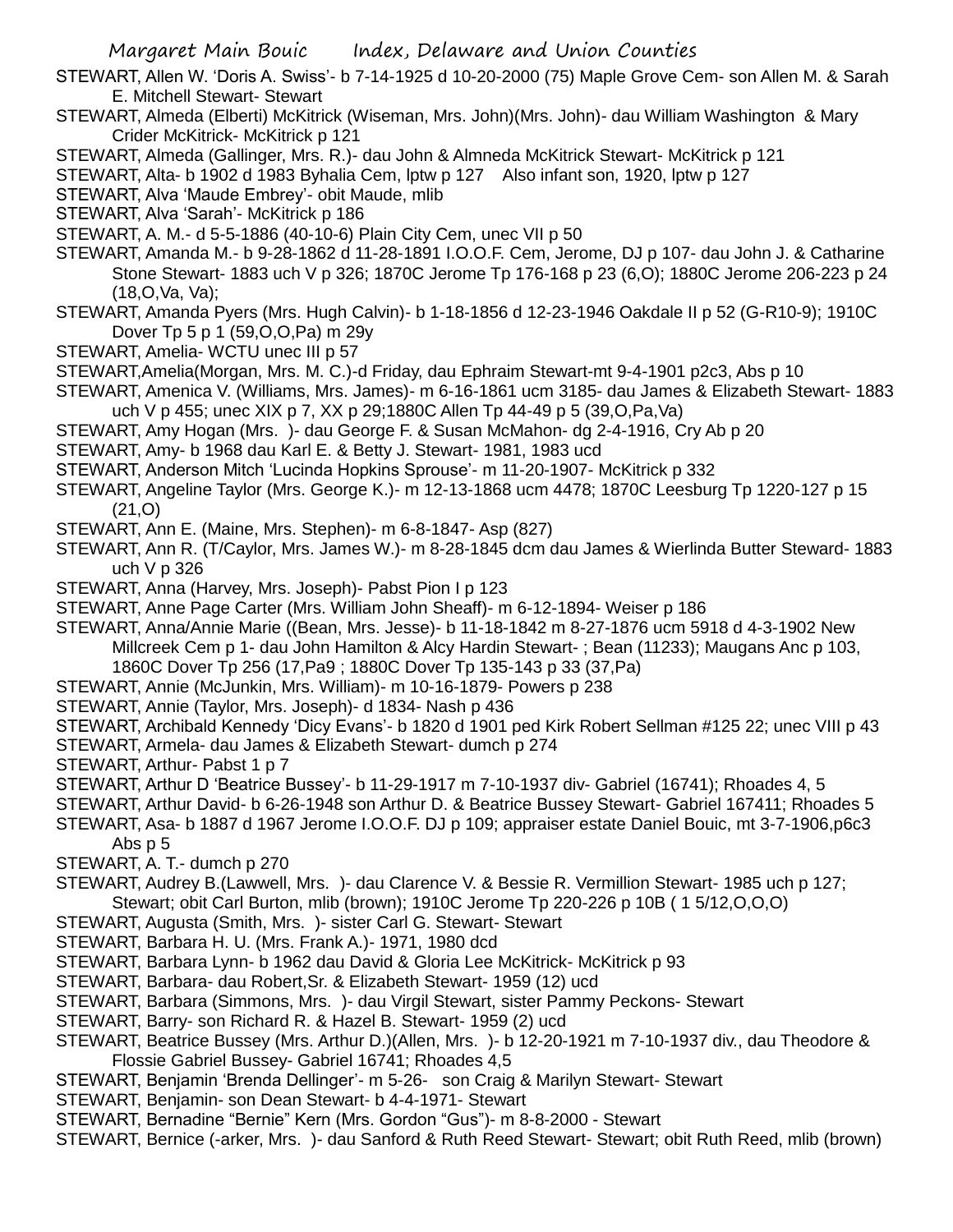STEWART, Berry P. 'Janette''Ella A.'- b 1849 d 1918 Jerome iOOF DJ p 113, 122; 1900C Jerome Tp 362-374 p 16B (51,O,Va,Va) m 23y; 1910C Jerome Tp 260-265 p 12A (61,O,Va,Va) m 22y

- STEWART, Berton- son Clarence B. & Bessie Vermillion Stewart- 1949 ucd
- STEWART, Bessie- d 8-5-1978 (81) Oak Grove Cem, Stewart
- STEWART, Bessie McCreary (Kennedy, Mrs. Everett)(Mrs. Albert W.)- b 1-7-1888 m(2) 5-6-1964 Maple Grove Cem- dau Asa & Kate McCreary- Stewart
- STEWART, Bessie R. Vermillion (Mrs.Clarence B.)- b 1887 d 1957 Jerome IOOF, DJ p 113, 123; obit Carl Burton, mlib (brown); Stewart; 1985 uch p 127; 1910C Jerome Tp 220-226 p 10B (22,O,O,O) m 5y, 3 ch 2 living; 1949 ucd
- STEWART, Betty Ann (Ruebush, Mrs. David Henry II)- b 11-18-1918 m 8-3-1940 dau Earl Otis & Hilda Stoecke Stewart- Maugans Anc p 155
- STEWART, Betty J. (Mrs. Karl E.)- 1981, 1983 ucd
- STEWART, Betty (Mrs. Joseph H.)- 1977, 1979, 1981 ucd
- STEWART, Betty J. (Mrs. Robert Q)- 1969, 1971, 1980 dcd
- STEWART, Betty Lou (Mrs. Ralph E.)- Stewart
- STEWART, Betty- dau Robert,Sr. & Elizabeth Stewart- 1959 ucd (8)
- STEWART, Beulah M. (Mrs. James W.)- 1969, 1971 dcd
- STEWART, Billy Jo (Mrs. Douglas)- Stewart
- STEWART, Bland- b 7-1892 boarder- 1900C York Tp 299 p 13A (7,O,O,O)
- STEWART, Brenda Dellinger (Mrs. Benjamin)- m 5-26- dau Theodore & Susan Dellinger- Stewart
- STEWART, Bryan- son Clement Lemuel & Laura Hamilton Stewart- McKitrick p 121
- STEWART, Bryson Hamilton- Stewart; obit David Bryson- mlib (brown)
- STEWART, Burle or Brule- ch John & Almeda McKitrickStewart- McKitrick p 121
- STEWART, Burton- son Coarence V. & Bessie R. Vermillion Stewart- 1910C Jerome Tp 220-226 p 10B (3,Calif,O,O)
- STEWART, Byron James- b 6-16-1976 son James Kenneth & Cheryl Ruth Clark Stewart- Stewart
- STEWART, C.- 1883 uch V p 61
- STEWART, Calvin- d 2-25-1928 (73) Oakdale 4000 (G-161)
- STEWART, Calvin- son John Hamilton & Alcy Hardin Stewart- d 2-25-1928 (73) Oakdale 4000 (G161); 1860C Dover Tp 256 (6,O); 1870C Dover Tp 80-82 p 10 (16,O):
- STEWART, ----(Mrs. Calvin)- half-sister Stephen H. Pyers- mt 8-28-1907, p4c5; Abs p 53
- STEWART, Calvin- son Virgil Stewart, brother Eva Stackpole Stewart
- STEWART, Candace L, (Neal or Neill, Mrs. William P)- m 5/3-12-1874 ucm 5451 dau John J. & Catherine Stone Stewart- 1883 uch V p 326; 1870C Jerome Tp 176-168 p 23 (18,O)
- STEWART, Carl Burton- b 1-14-1907 d 7-21-1980 DJ p 111, 123; WWII- son Clarence V. & Bessie Vermillion Stewart- Stewart 1985 uch p 127; 1959, 1962, 1967, 1971, 1973, 1975, 1977, 1979, 1981, 1983 ucd; unec VII p 6
- STEWART, Carl G. 'Doris M.'- d 5-4-1962 (80) bur Johnstown- Stewart
- STEWART, Carol- dau Eugene E. & Thelma E. Stewart- 1962 ucd (12)
- STEWART, Caroline Ann- dau William & Patience Stewart- Pabst 8 p 90
- STEWART, Caroline (Kennedy, Mrs. Henry C.)- b 5-21-1844/2 m 10-27-1867 ucm 4270 d 6-5-1912 Oakdale I p 108 (F-R2-9); dumch p 274; unec XIII p 44
- STEWART, Caroline dau Lloyd,Sr. & Mary Ellen Buford Stewart- Stewart
- STEWART, Caroline (Mrs. Robert C.)- d 2-12-1876 (53-2-15) Whitehll Cem, Powell p 343
- STEWART, Carrie (Newhouse, Mrs. Dimeon Edgar)- Newhouse p 99
- STEWART, Carrie Upole (Mrs. Ed)- m 11-27-1920- Stewart
- STEWART, Catharine Elizabeth Sheaff (Mrs. Alexander Murrary)- b 12-6-1834 m 6-29-1854 d 8-24-1871 dau William John & Eugenia Frances Hiester Sheaff- Weiser p 186
- STEWART, Catharine (Mrs. John J.)- b 2-8-1831 d 3-8-1904 Jerome IOOF Cem, DJ p 107
- STEWART, Catherine E. (Mrs. William)- b 7-1842; 1900C Jerome Tp 363-375 (57,O,Va,O) m 20y, 3 ch 1 living see Katie Mooney
- STEWART, Catherine (McAdams, Mrs. John II)- b 1757 Pa, unec XX p 63
- STEWART, Cathy (McGraw, Mrs. Richard)- dau Allen W. & Doris A. Swiss Stewart- Stewart
- STEWART, Cecil Henderlite- b 3-12-1912 ch Anderson Hitch & Lucinda Hopkins Sprouse Stewart- McKitrick p 332
- STEWART, Cersie 'Alice Connolly'- 1915 uch p 959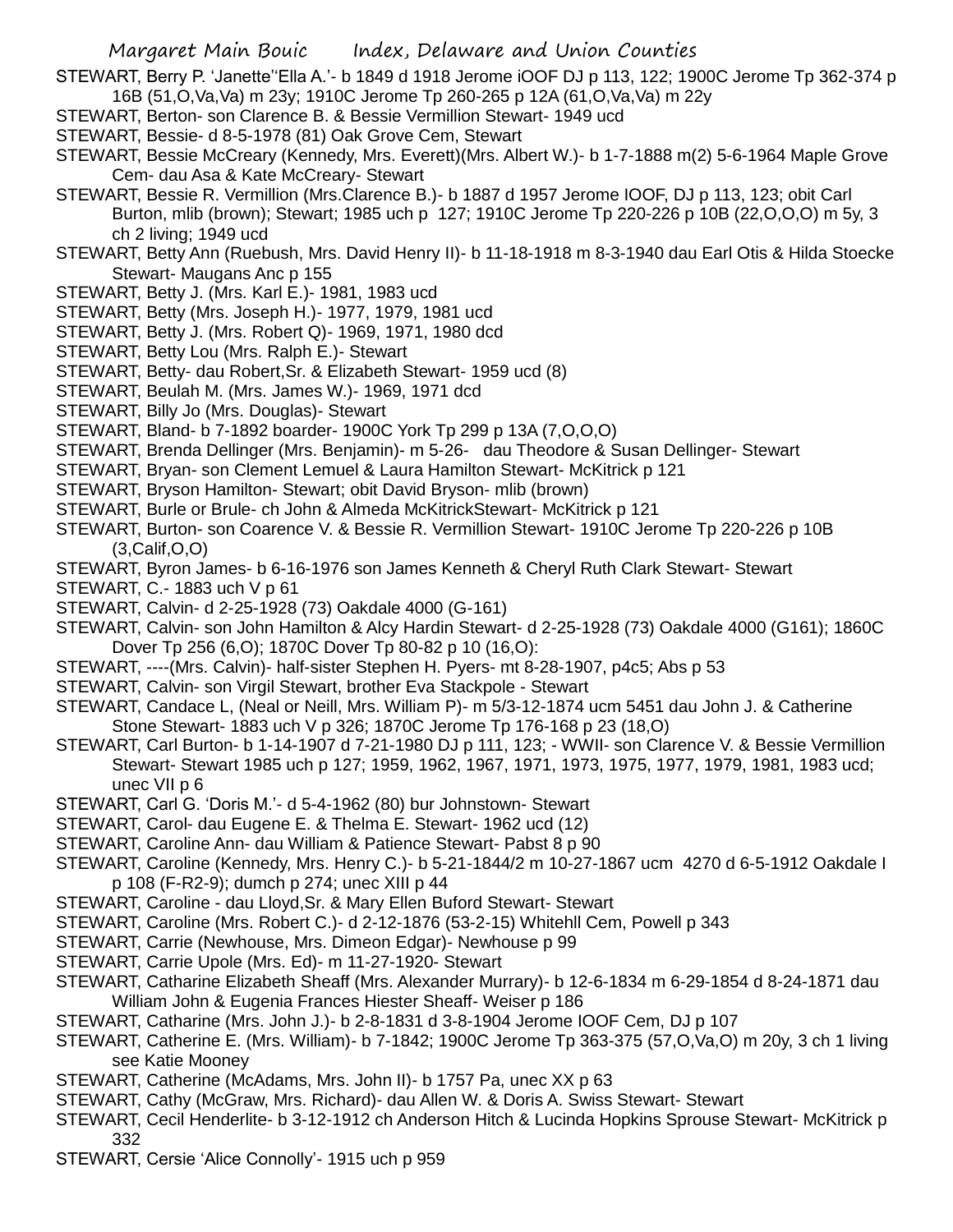- STEWART, C. H.- 1883 uch IV p 472, 536
- STEWART, Charles (black) dcga p 21, Delaware Patron & Franklin Chronicle
- STEWART, Dr. Charles 'Elizabeth McClenagen'- 1915 uch p 651
- STEWART, Charles- son James B. & Goldie Williams Stewart- obit James B., mlib
- STEWART, Charles 'Mary Emma Lilly'- Stewart
- STEWART, Charles- b 7-12-1853 d 4-7-1934 Oakdale I p 162 (C-23) son Orlando & Elsey Fairfield Stewart-1870C Marysville -Paris Tp 200-201 p 23 (14,O)
- STEWART, Charles 'Sarah'- 1979, 1981 ucd
- STEWART, Charlie 'Rose E/M. Pearse/Pierce- m 3-19-1878 ucm 6235
- STEWART, Charlotte (VanSickle, Mrs. M.)- dau Solomon & Nancy White Stewart- Powell p 317
- STEWART, Cheryl Ruth Clark (Mrs. James Kenneth)- m 9-14-1968 dau Floyd Clark- Stewart
- STEWART, Christine Louise- (Ferguson, Mrs. Larry Dean)- m 12-21-1968 dau Kenneth Stewart- Stewart
- STEWART, C. L. son John & Catharine Stewart- 1860C Jerome Tp 80-78 p 11 (8,O)
- STEWART, Clara (Grimm, Mrs. )- sister Carl G. Stewart- Stewart
- STEWART, Clara L/S. Child (Mrs. Alford)- m 4-27-1866 ucm 3962; unec XXII p 43
- STEWART, Clarence V 'Bessie Vermillion'.- b 1885 d 1-13-1966 (80) Jerome IOOF Cem, DJ p 112, 113; son Berry P. & Janetta Stewart- Stewart; obit Carl Burton, mlib (brown); 1985 uch p 127; 1900C Jerome Tp 360-374 p 16B (15,O,O,O); 1949, 1959, 1962, 1967 ucd
- STEWART, ----infant 1915 son Clarence V. & Bessie R. Vermillion Stewart-Jerome IOOF DJ p 113
- STEWART, —infant 1905 dau Clarence V. & Bessie R. Vermillion Stewart- Jerome IOOF DJ p 113
- STEWART, Clarence A.- b 11-1881 son John V. & Jennie M. Stewart- 1900C Marysville 3rd ward 107-112 p 4B (18,O,O,Pa); 1910C Marysville 134-116 p 5A (28,O,O,Pa)
- STEWART, Clarence- b 5-1882/1 d 1954 Oakdale II p 71 (H-R6-12) son Enoch & Matilda Rose Crabtree Stewart- obit James B., mlib;obit Matilda, mlib;1900C Allen Tp 255-210 p 9B (18,O,O,O)
- STEWART, Clarence- b 1881 d 5-2-1954 Oakdale son Jerome D. & Jennie M. Thompson Stewart- obit mlib
- STEWART, Clark Wistar- b 10-29-1920 d 10-6-1966 son Anderson Mitch & Lucinda Hopkins Sprouse Stewart-McKitrick p 332
- STEWART, Clement Lemuel 'Laura Hamilton'- son John & Almeda McKitrick Stewart- McKitrick p 121
- STEWART, Clifton 'Imo'- 1949 ucd
- STEWART, Clifton- b 8-1887 son Nathaniel & Flora Stewart- 1900C Jerome Tp 331-343 p 15A (12,O,O,O); 1910C Jerome Tp 327-333 p 14B (22,O,O,O)
- STEWART, Clinton R. 'Norma J.- 1973, 1975, 1977, 1979, 1981, 1983 ucd
- STEWART, —(Mrs. C. M.) dau George & 1st wife- dg 3-15-1912, Cry Ab p 108
- STEWART, Colt Rylee b 10-16-2002 son Robert II & Kimberly Stewart- Stewart
- STEWART, Craig 'Marilyn''Hedda'- Stewart
- STEWART, Curt 'Heather'- Stewart
- STEWART, Cynthia G. (Maine, Mrs. Lewis)- b 10-10-1812 m 5-29-1836 Asp (843)
- STEWART, Cynthia (Welch, Mrs. Stpehen Wayne)- m 12-30-1971 dau Gordon Stewart- Stewart
- STEWART, Dale- son James B. & Goldie Williams Stewart- obit James B., mlic
- STEWART, Dale- ch James & Ruth Kehl Stewart- Weiser p 538
- STEWART, Dale- son Johnie Edward & Mary Helen Salisbury Stewart- Stewart
- STEWART, Dale Lackey- son Johnnie E. & Mary E. Saulisbury Stewart- Stewart; obit David Bryson, mlib (brown)
- STEWART, Dan- 1962 ucd
- STEWART, Dan- b 1963 son Warner 87 Freda Stewart- 1980 dcd
- STEWART, Dr. David- Powers p 92, 224; Nash p 3, 21
- STEWART, David- Pabst Pion I p 59 Dr. David- McKitrick p 21
- STEWART, David Bryson- b 9-5-1965 d 5-25-1975 Oakdale II p 149 (M-R15-12) son Johnnie E. & Mary E. Salisbury Stewart- Stewart; obit mlib (brown)
- STEWART, David 'Gloria Lee McKitrick- McKitrick p 93
- STEWART, David- son Johnie Edward & Mary Helen Salisbury Stewart- Stewart
- STEWART, David Kenneth- b 6-15-1949 son Kenneth Leroy & Hilda Drusilla Long Stewart- Weiser p 729
- STEWART, David Nelson- b 1957 son David Gloria lee McKitrick Stewart- McKitrick p 93
- STEWART, David 'Rosemary'- 1969, 1971, 1980 dcd
- STEWART, Dayton- son Alfred & Lavonia Stewart- 1870C Milford 50 p 5 (3,O)
- STEWART, Dean- Stewart; 1980 dcd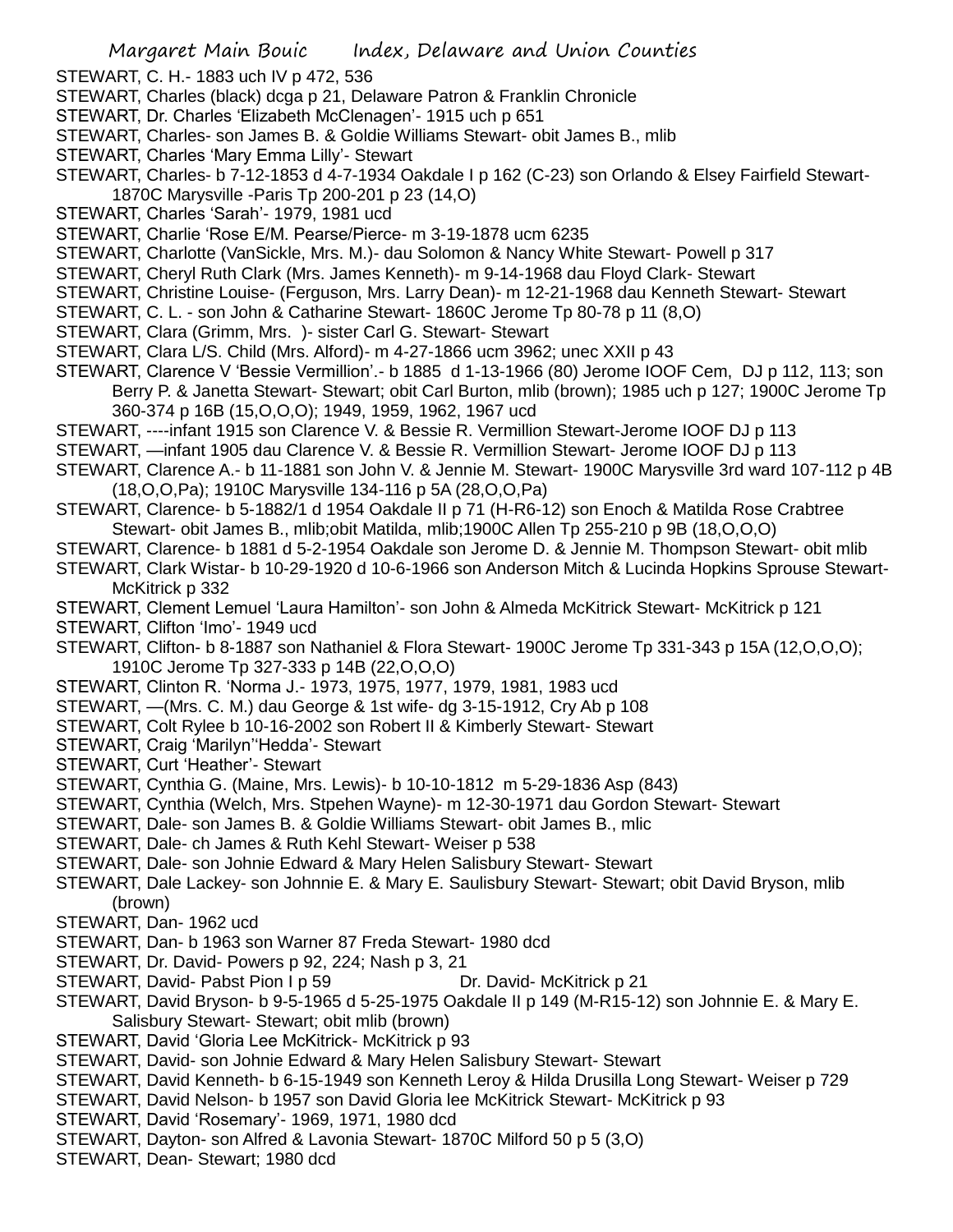- STEWART, Debbie (Greasamer, Mrs. Ed)- dau Jospeh M. & Alice Stewart- Stewart
- STEWART, Debi Kaye- dau Frank Stewart- Stewart
- STEWART, Deborah (Ellis, Mrs. )(Schramm, Mrs. Edward)- m(2) 9-10-1966 dau Jarvis & Madge Stewart-**Stewart**
- STEWART, Deborah Jo- dau Joseph M. & Alice Stewart- Stewart
- STEWART, Debra Ann Braddock (Mrs.Robert Scott)- m 10-7-1972 dau Fred A. & Patricia W. Braddock-**Stewart**
- STEWART, Debra- b 1959 dau Frank A. & Barbara H. U. Stewart- 1971 ucd
- STEWART, Debrick- Pabst Pion I p 59
- STEWART, Delbert McClellan 'Ruth Irene Bigelow'- b 7-7-1921 m 11-17-1946 son Israel & Opal Michel Stewart- Graham 175311; obit Opal N. mlib (brown); ; 1985 uch p 134; Michael Bible, unec IV p 39; 1949, 1959, 1962, 1967, 1971, 1973, 1975, 1977, 1979, 1981, 1983 ucd
- STEWART, Della Perry- no dates, Byhalia Cem, lptw p 127
- STEWART, Dicy Evans (Mrs. Archibald Kennedy)- b 1833 d 1911 ped Kirk Robert Sellman #125 23; unec VIII p 43
- STEWART, Donald Lee- b 8-8-1939 son Arthur D. & Beatrice Bussey Stewart- Gabriel 167411; Rhoades 5
- STEWART, Dora A.- b 5-1886 dau William & Catharine E. Stewart- 1900C Jerome Tp 363-375 p 16B (14,O,O,O)
- STEWART, Dora (Bailey, Mrs. Obie)- m 3-20-1895 ucm (Hearl); unec V p 9
- STEWART, Doris A. Swiss (Mrs. Allen W.)- Stewart
- STEWART, Doris M. (Mrs. Carl G.)- Stewart; 1961, 1971 dcd Doris, 1980 dcd
- STEWART, Doris (Unger, Mrs. )- dau Ed & Carrie Upole Stewart- Stewart
- STEWART, Dorothy Eloise (McKittrick, Mrs. Oran Dale)- b 2-26-1909 dm 3-22-1930 dau Robert Lee & Edith Stewart- McKitrick p 342
- STEWART, Douglas 'Billie Jo'- Stewart
- STEWART, Douglas G. 'Georgia Goodwin'- m 12-25-1879 ucm 6637 son Elizabeth Stewart- 1870C Milford 56- 55 p 6 (16,O)
- STEWART, E, Esq,- dcga p 57 Ohio State Gazette
- STEWART, E. (Mrs. John W.)- 1860C Dover Tp 256 (49,Pa)
- STEWART, Earl Otis 'Hilda Stoecks'- Maugans Anc p 155
- STEWART, Rev,. E. C.- 1915 uch p 231
- STEWART, E. C. 'L. M.'- dg 4-4-1891, Cry Ab p 52
- STEWART, Ed'Carrie Upole'- m 11-27-1920- Stewart
- STEWART, Edde- 1820C Orange Tp; Pabst 7 p 2
- STEWART, Eddie M.- b Hamilton Co O. d 5-29-1895 (6y11m) Oakdale I p 8 (E-R11-1)- son Samuel S. & Harriet Stewart
- STEWART, Edith A. Davis (Mrs. William S.)- m 4-23-1862 dcm
- STEWART, Edith (Mrs. Robert Lee)- McKitrick p 342
- STEWART, Edna (Ms. Homer)- 1949 ucd
- STEWART, Edna Osborne (Mrs. Joseph Hamer)- m 9-5-1942- Stewart; 1962 ucd
- STEWART, Edward- 1870C Delaware Town p 321 (13)
- STEWART, Edward- nephew of Noah McKitrick- McKitrick p 182
- STEWART, E. E.- sister-in-law of Mrs. J. W. Stewart- mt 8-13-1902 p2c3, Abs p 15
- STEWART, Elaine Louise Farrell (Mrs. George Massey)- b 10-28-1929 dau Willard L. & Helen Mary Stiely Farrell- Weiser p 739
- STEWART, Eleanor- uccp p 1 adm, will Bk p 42, uccp p 3, Will Bk p 171
- STEWART, Eleanor (Gibson, Mrs. Jacob)- d 1872,uccp p 47, dau Joseph & Eleanor Stewart- uccp 47, Record Bk 3; 1883 uch V p 206; cp- ubi p 292, dg. P 171, 172, 173 2-25-1825; uccp p 3.4; will Book p 171
- STEWART, Eleanor (Mrs. Joseph)- 1883 uch V p 205, 206; uccp p 47, wid, record 3; 1820C Union Tp 174; 1830C Union Tp 40-50) p 123l unec XV p 22
- STEWART, Eleanor (Williams, Mrs. Amos A.)- lic 3-31-1828 ucm 149; 1883 uch III p 288, V p 184; unec II p 26
- STEWART, Eleanore (Finlay, Mrs. John)- dcq Thomas Graham 36097
- STEWART, Eliza Jane (Howland, Mrs. Jonathan)- 1883 uch V p 314
- STEWART, Elizabeth (Mrs. )- 1870C Milford 56-55 p 6 (40,O)
- STEWART, Elizabeth A. b 3-21-1852 Vanano Co Pa d 12-11-1872 Oakdale 304 I p 8 (E-R11-1)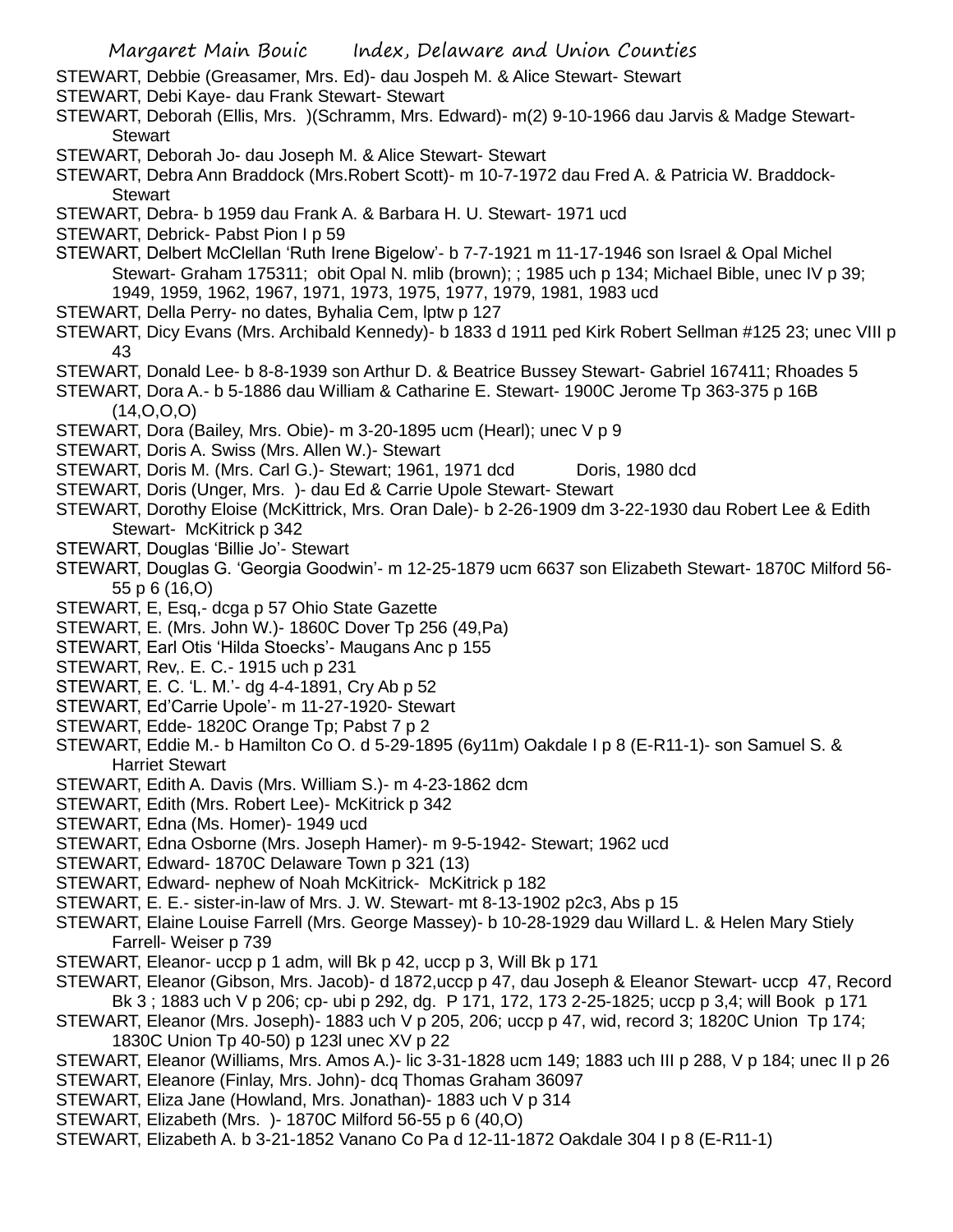- STEWART, Elizabeth (Crane, Mrs. James)- b 2-3-1846 Scotland m 2-3-1865 dau William & Sarah Thompson Stewart- McKitrick p 224
- STEWART, Elizabeth Fisher (Mrs. William)- onwq I
- STEWART, Elizabeth (Mrs. James)- dumch p 274; 1870C Allen Tp 23 (53,-); 1880C Allen Tp 45-50 p 5 (62, Va,Va,Md)
- STEWART, Elizabeth (Mrs. Robert,Sr.)- 1959 ucd
- STEWART, Elizabeth Vanloon (Mrs. James L.)- m 8-15-1850 dcm
- STEWART, Elizabeth (Wells, Mrs. Orlando)- m 2-21-1859 ucm 2835; unec XIX p 7
- STEWART, Ella- 1870C Marysville -Pairs Tp 303-314 p 35 (32,O)
- STEWART, Ella A.(Mrs. Berry P)- b 1852 d 1914 Jerome IOOF, DJ p 113, 122; 1910C Jerome Tp 260-265 p 12A (59,O,O,O) m 22y, 3 ch, 2 living
- STEWART, Ella A. (Mills, Mrs. Dr. Charles D.)- m 12-14-1882 ? dau Capt. James & Margaret Stewart- dumch p 433
- STEWART, Ella- dau Elizabeth Stewart- 1870C Milford 56-55 p 6 (13,O)
- STEWART, Ella- sister George Lyons- 1880C Milford Center 77 p 35 (23,O,Va,O)
- STEWART, Ella W. (Lyons, Mrs. George)- m 1-19-1888 ucm (Hearl)
- STEWART, Ella (Ellen W.)- dau James & Elizabeth Stewart- dumch p 274; 1870C Allen Tp 23 p 2 (22,O); 1880C Allen Tp 45-50 p 5 (31,O,Pa,Va)
- STEWART, Ellen Dickerson (Mrs. James D.)- m 9-8-1886 ucm (Hearl)
- STEWART, Ellen (Miller, Mrs. Ellis)- m 7-14-1881 ucm 6988
- STEWARD, Elmira Amanda- d 12-23-1946, Paris Tp, uninf p 28
- STEWART, Elsey B. Fairfield (Mrs. Orlando)- b 1822 m 1-1-1840 ucm 605 d 1901 bur Joplin Mo. Oakdale I p 162 (C-23); unec V p 22, 23; 1870C Marysville-Paris Tp 200-201 p 23 (47,O)
- STEWART, Emily/Emma (Johnson, Mrs. Benjamin)-m 9-3-1868 ucm (Hearl)- dau James & Elizabeth Stewartdumch p 274
- STEWART, Emily (Page, Mrs. George)- dau Solomon & Nancy White Stewart- Powell p 317
- STEWART, Emma A.- b 11-26-1858 d 2-22-1929 (69) Oakdale 4115 (H114); Marlborough p 86 (H-R14-9)
- STEWART, Emma Esther Wright (Mrs. Joseph Hamer) b 1886 m 11-9-1902 d 9-9-1935 (71y9m) Byhalia Cem, lptw p 129
- STEWART, infant 3-16-1919 son Hamer & Emma E. Stewart- Byhalia Cem, lptw p 129
- STEWART, Emma (Johnson, Mrs. Benjamin)- m 9-3-1868 ucm 4426
- STEWART, Emma M. (Gardner, Mrs. Cyrus)- b 12-26-1889 ucm (Hearl)- dau John & Catharine Stone Stewart-1883 uch V p 326; 1860C Jerome Tp 80-78 p 11 (1,O); 1870C Jerome Tp 176-168 p 23 (11,O); 1880C Jerome Tp 206-222 p 24 (31,O,Va,Va)
- STEWART, Emma S.- d 1-22-1864 (15-7-11) Whitehall Cem, Powell p 343- dau Robert C. & Caroline Stewart
- STEWART, Enoch P/F. 'Matilda Crabtree- b 3-1845/6 m 1-14-1879 (Hearl) d 12-11-1916 Oakdale I p 16 (Echarity) son James & Elizabeth A. Stewart- mt 1-22-1879, Abs p 3; obit James B., mlib; 1870C Allen Tp (25,O); 1880C Allen Tp 46-51 (34,O,Pa,Va)- 1900C Allen Tp 205-210 p 9B (54,O,Pa,WVa)
- STEWART, Ephraim- father of Amelis Morgan- mt 9-4-1901 p2c3, Abs p 10
- STEWART, Ephraim- son George Stewart- 1860C Liberty Tp Un Co 1049-1059 p 143 (14,O)
- STEWART, Ephraim- son Nathaniel Stewart- 1915 uch p 1051
- STEWART, Eric- 1980 dcd
- STEWART, E. Taylor- ch James & Elizabeth Stewart- dumch p 274
- STEWART, Ethel (Chaney, Mrs. )- dau Ralph E. Stewart- Stewart
- STEWART, Ethel- b 10-1883 dau Nathaniel & Flora Stewart- 1900C Jerome Tp 331-343 p 15A (14,O,O,O)
- STEWART, Eugene E. 'Thelma E.'- 1962 ucd
- STEWART, Eugene- son Fred & Irene Merle Collins Stewart- Stewart
- STEWART, Eugenia- dau Alexander Murrary & Catharine Elizabeth Sheaff Stewart- Weiser p 186
- STEWART, Eunice Crary (Mrs. )(Arnold, Mrs. R. R.)- Pabst 6 p 81
- STEWART, Eva M. (Mrs. L. G.)- 1910C Jerome Tp 252-258 p 11B (30,O,O,Pa) m 12y, 2 ch, 1 living
- STEWART, Eviline- 1870C Delaware Town p 321 (4)
- STEWART, Ezra- 1835 men p 8 #192 p 8 Berkshire Tp
- STEWART, Ezra- 1850C Liberty Tp Del Co 1530 p 104 (17,O)
- STEWART, Ezra B. 'Laura Dixon'- m 12-28-1854 dcm
- STEWART, Ezra C, 'Lavinia Barnhard'- b 12-8-1820 m 1833 son Solomon & Nancy Stewart Powell p 317; see **Steward**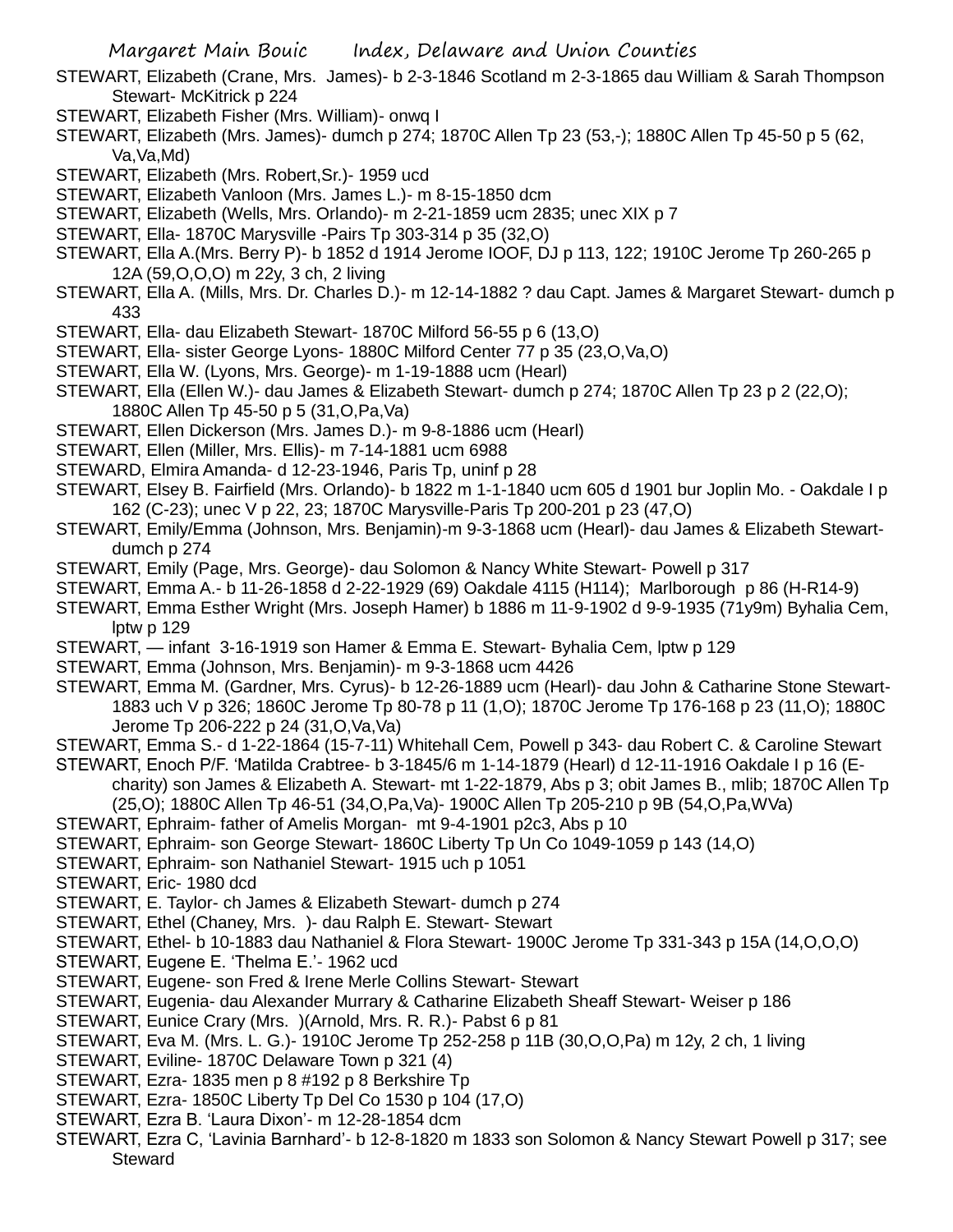STEWART, Fanny- dau George & Mary Stewart- 1860C Liberty Tp un Co 1049-1059 p 143 (3,O)

- STEWART, Flora Collier (Mrs. )- dau Mrs. James S. Collier- dg 10-11-1910, Cry Ab p 155
- STEWART, Flora (Mrs. Nathaniel M.)- b 1866 m 12-31-1884 ucm (Hearl) d 1939 plat Jerome iOOF p 111. 123; 1900C Jerome Tp 331-343 p 15A 936,O,O,O); 1910C Jerome Tp 327-333 p 14B (44,O,O,O) m 25y 2 ch
- STEWART, Floyd- 1870C Delaware Town p 321 (17)
- STEWART, Frances- 1870C Delaware Town p 321 (17)
- STEWART, Frances (Phinney, Mrs. Warren)- m 9-6-1853 dcm
- STEWART, Francis (Mrs. Wilbur)- 1977, 1979 ucd
- STEWART, Frank A. 'Barbara H, U,'- 1971, 1980 dcd
- STEWART, Frank A. III- son Frank Stewart- Stewart
- STEWART, Frank 'Constance' ' 'Stewart
- STEWART, Frank- b 1-1870 son George K. & Angeline Taylor Stewart- 1870C Leesburg Tp 122-127 p 15 (4/12,O)
- STEWART, Fred- son Alfred & Lavonia Stewart- 1870C Milford 50 p 5 (1,O)
- STEWART, Fred 'Irene Collins'- Stewart
- STEWART, Freda (Mrs. Warner)- 1980 dcd
- STEWART, Frieda Imogene (Shirk, Mrs. )- b 5-12-1918 dau Clarence V. & Bessie R. Vermillion Stewart-Stewart; 1985 uch p 127; obit Carl Burton mlib (brown); DJ p 123; 1959 ucd
- STEWART, G. 1883 uch IV p 535
- STEWART, Gale- ch James & Ruth Kehl Stewart- Weiser p 538
- STEWART, Garry- son Richard R. & Hazel B. Stewart- 195 9(6), 1983 ucd
- STEWART, Gary Lee- son Virgil Stewart, brother Eva Stackpole- Stewart
- STEWART, Geneva- dau Eugene E. & Thelma E. Stewart- 1962 (15), ucd
- STEWART, Genevieve B. (Mrs. Howard E.)- 1964, 1969, 1971 dcd
- STEWART, George- 1883 uch V p 197; unec IV p 34
- STEWART, George E. 'Mattie M.'- b 5-1873 1900C Washington Tp 158 p 7B (27,O,O,O) m 1y
- STEWART, George K. 'Angeline Taylor'- m 12-13-1868 ucm 4478; 1883 uch V p 592; 1870C Leesburg Tp 122- 127 p 15 (21,O)
- STEWART, George 'Mary'- 1860C Liberty Tp Un Co 1049-1059 p 143 (42,NY)
- STEWART, George Massey 'Elaine Louise Farrell'- b 9-2-1924- Weiser p 739
- STEWART, George- son William & Patience Stewart- Pabst 8 p 90
- STEWART, Georgia Goodwin (Mrs. Douglas G.)- m 12-25-1879 ucm 6637
- STEWART, Gertrude Cobb (Mrs. )- dau Manuel Earl Cobb- Cobb
- STEWART, Gertrude Elizabeth (Mrs. )- d 9-30-1981 (83) Fairview Mem. Pk- obit, mlib
- STEWART, Judge G. H. 1908 dch p 324; dumch p 410
- STEWART, Gideon T.- 1883 uch III p 350, V p 74, 238, 415, 486, 515, 558, 662
- STEWART, Gilbert H.- 1883 uch V p 467
- STEWART, G. L.- 1883 uch V p 415
- STEWART. Gladys- dau James B. Stewart- obit James B., mlit
- STEWART, Gladys Marsh (Mrs. Harry)- d 4-5-1960 (60) Radnor Cem- sister John & William Harsh- Stewart
- STEWART, Glenda (Mrs. Terry)- Stewart
- STEWART, Gloria Lee McKitrick (Mrs. David)- b 1937- dau Dean Smith & Edna Stale McKitrick- McKitrick p 93
- STEWART, Gordon 'Bernadine Kern'- m 8-8-2000- Stewart
- STEWART, Grace (Arnold, Mrs. Charles Ellsworth)- b 1868 d 1929 dau Archibald Kennedy & Dicy Evans Stewart- ped Kirk Robert Sellman #125 11; unec VIII p 43
- STEWART, Grace (Evans, Mrs. )- dau Gertrude "Trudie" Elizabeth Stewart- Stewart; obit Gertrude, mlib
- STEWART, Grace (Robinson, Mrs. )- dau Harrison N. Stewart- Stewart
- STEWART, G. T.- 1883 uch V p 287
- STEWART, Hannah M. (Case, Mrs. John M.)- m 8-2-1865 dcm
- STEWART, Hannah Wheeler (Mrs. James)- m 2-20-1842 dcm; uccp p 41 wid JB4 p 248
- STEWART, Dr. Harriet- Stewart
- STEWART, Harriet E. Shaw (Mrs. )- d 5-16-1966 (73) bur Pa- Stewart
- STEWART, Harriet- dau Hariet E. Shaw Stewart- Stewart
- STEWART, Harriet J.(Wilkins, Mrs. Alfred F.)-dau Nathaniel Stewart-1915 uch p 1014; dumch p 100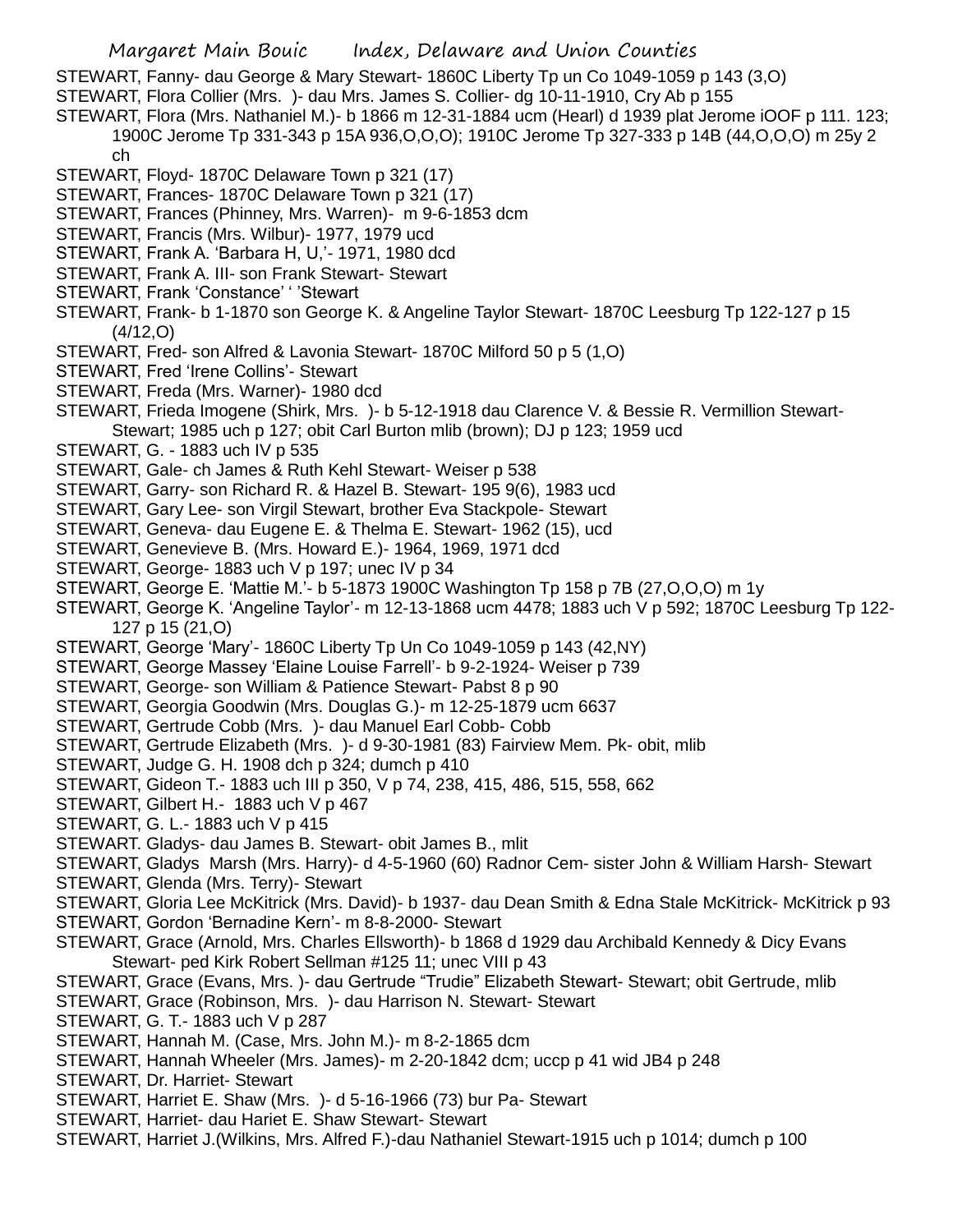- Margaret Main Bouic Index, Delaware and Union Counties STEWART, Harriet (Mrs. Samuel S.)- b 1831 NY d 1-23-1897 Oakdale I p 8 (E-R11-1); mt 1-27-1897 p5c4; Abs p 16 STEWART, Harrison N. /Harry- d 1-4-1964 bur Galena- Stewart STEWART, Harry- 1976 dch p 354 STEWART, Harry A. 'Mary Jane Markley'- Mitchell (112912)12) STEWART, Harry L. 'Gladys Marsh'- d 4-29-1963 Radnor Cem- Stewart STEWART, Harry 'Mary Annette McFadden'- m 6-29-1899, mt 4-10-1901, bs p 3 STEWART, Harvey 'Mary Andrews'- m 3-15-1857 dcm- son Solomon & Nancy White Stewart- Powell p 517 STEWART, Hattie (Cary, Mrs. )- b 1905 dau Morgan T. Stewart- Stewart; Jerome iOOF Cem, DJ p 109 STEWART, Hattie E. (Greene, Mrs. William)- m 4-29-1876 ucm 5878; mt 3 p 25; mt 5-10-1876 STEWART, Hazel B. (Mrs. Richard R.)- 1959 ucd STEWART, Hannah Lynn- b 11-18-1999 dau Curt & Heather Stewart- Stewart STEWART, Heath- 1883 uch IV p 528 STEWART, Heather (Mrs. Curt)- Stewart STEWART, Helen Aspery (Mrs. Oliver)- dau Harry C. & Blanche Parr Aspery- Aspery STEWART, Helen (Dixon, Mrs. )- dau Carl G. & Doris Stewart- Stewart STEWART, Helen (Grant, Mrs. Jay)-dau James Lee & Nellie Jane Loveless Stewart-Loveless p 4 STEWART, Helen R.- 1980 dcd STEWART, Helen (Scott, Mrs. )- dau Sanford & Ruth Reed Stewart- Stewart; obit Ruth Reed, mlib (brown) STEWART, Henry- hjt p 56 STEWART, — (Mrs. Henry)- dau Hannah Jane Thompson Scofield- dg 8-15-1899, Cry Ab p 197 STEWART, Henry L.- son Richard Stewart- 1910C Jerome Tp 403-409 p 17B (26,Pa,Pa,Pa ) STEWART, Henry P. 'Sarah Belle McDaniel- b 11-5-1836 d 1-31-1927 Byhalia Cem, lptw p 129; West Va Ret Co 1, 7th Regt W Va Cav, Civil War STEWART, Herman I.- son Richard Stewart- 1910C Jerome Tp 403-409 p 17B (24,Pa,Pa,Pa) STEWART, Hezekiah 1883 uch V p 398 STEWART, Hilda Drusilla Long (Mrs. Kenneth Leroy)- b 12-30-1914 m 10-19-1940 dau Clyde Clifton & Lottie Pearl Gebhart Long- Weiser p 729 STEWART, Hilda Stoecks (Mrs. Earl)- Maugans Anc p 155 STEWART, H. L.- county athletic association; Jerome School- unec III p 18, XXII p 18 STEWART, Homer 'Edna'- 1949 ucd STEWART, Howard E. 'Genevive B.'- 1964, 1969, 1971, 1980 dcd STEWART, Hugh Calvin 'Amanda Pyers'- b 2-13-1855 d 1-24-1928 Oakdale II p 52 (G-R10-9) son John H. & Rebecca S. Stewart- 1880C Dover Tp 136-144 p 33 (26,O); 1900C Dover Tp 15 p 1 (46, O,Va,Pa); 1910C Dover Tp 5 (56,O,Va,Pa) m 29y STEWART, Hunter, b 12-2-1999 son Robert & Kimberly Stewart- steward STEWART, I. J.- 1977, 1979 ucd STEWART, Imo (Mrs. Clifton)- 1949, 1959 ucd; Stewart STEWART, Irene Marie Collins (Mrs. Fred)- d 3-15-1981 (50) Carlifornia; cremated- dau Frank D. & Edith **Collins** STEWART, Isaac D.- 1915 uch p 492; 1883 uch V p 572; uccp p 23 tavern, JB 2 p 325 STEWART, Israel 'Opal Michaels'- d 1-5-1957 Graham (17531) 1985 uch p 134; 1949 ucd STEWART, Jackie L. (Mrs. James A.)- 1980 dcd STEWART, James- 1835 men p 30 #18 p 51 Harlem Tp STEWART, James- uccp p 6 security, JB 1 p 60, 65; ES 399, unec III p 49, X p 52, XII p 64, 70 STEWART, James- ped Dorothy Swartz Frederickson #121-18; unec VIII p 33 STEWART, James A. 'Jackie L.'- 1980 dcd STEWART, James Allen- b 8-9-1941 son Arthur D. & Beatrice Bussey Stewart- Gabriel 167412; Rhoades 5 STEWART, James B.'Goldie Williams' - b 9-2-1879.1880 m 7-3-1929 d 8-23-1934 (53), obit, mlib; son Enoch & Rose Matilda Tallman Crabtree Stewart- 1880C Allen Tp 46-51 p 6 (9/12,O,O,O) 1900C Allen Tp 205- 210 p 9B (20,O,O,O); unec IV p 33 STEWART, James- son Carl G. & Doris Stewart- Stewart STEWART, James D. 'Ellen Dickerson'- m 9-8-1886 ucm (Hearl) STEWART, James 'Elizabeth'- d 4-9-1883 (79-8-16) - dumch p 274; 1870C Allen Tp 23 (66,O); 1880C Allen Tp
- 45-50 p 5 (75,Pa,Pa,Pa)
- STEWART, James 'Hannah Wheeler'- m 2-20-1842 dcm; uccp p 41, estate, JB4 p 248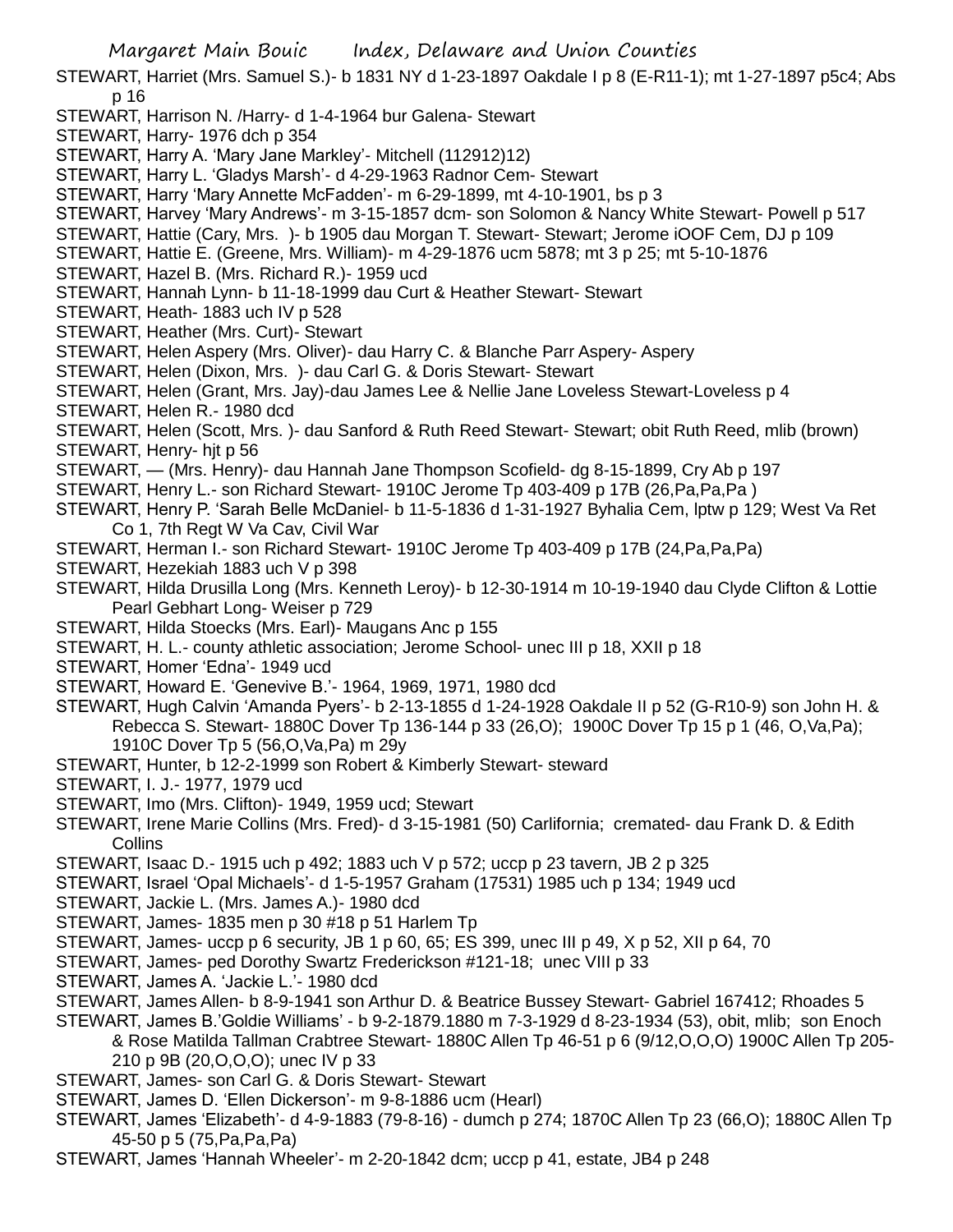STEWART, —d 9-17-1835 Harlem Cem, Powell p 137 infant son of James & Polly Stewart STEWART, James- b 1971 son James A. & Jackie L Stewart- 1980 dcd STEWART, James- b 1959 son James W. & Beulah M. Stewart- 1969, 1971 dcd STEWART, James Kenneth 'Cheryl Ruth Clark'- m 9-14-1968 son Kenneth R. Stewart- Stewart STEWART, James L. 'Elizabeth Vanloon'- 8-15-1850 dcm STEWART, James Lee 'Nellie Jane Loveless'- Loveless (1527) STEWART, James M.- b Va 7-20-1821 d 4-8-1890 (68-8-9); dg 4-18-1890, Cry Ab p 14 STEWART, James 'Margaret'- dumch p 433 STEWART, James McK. 'Louisa Stone'- m 11-2-1841 dcm; d 4-8-1890 (68-8-8) plat Jerome iOOF DJ p 122, 115 STEWART, James W.- McKitrick p 314 STEWART, James 'Wierlinda Rutter'- d 8-1849- 1883 uch V p 325 STEWART, James 'Matilda'- d 8-26-1849 (68-7-23) STEWART, James M.- son James & Wiierlinda Rutter Stewart- 1883 uch V p 325, 326 STEWART, James 'Ruth Kehl'- Weiser p 538 STEWART, James W. 'Beulah M.- 1969, 1971, 1980 dcd STEWART, Jamie Kay - dau James Kenneth "Jim" & Cheryl Ruth Clark " Sherry" Stewart- Stewart- engaged to James Zury STEWART, Jane- 1973 ucd STEWART, Jane (Gibson, Mrs. Joseph)- m 10-9-1849 ucm 1460; unec VII p 46, XIII p 20 STEWART, Jan (Howland, Mrs. Jonathan)- 1915 uch p 656 STEWART, Jane- dau Joseph & Eleanor Stewart- uccp p 6 JB1 p 148, JB 3 p 308; uccp p 31 JB3 p 205, uccp p 47, record Bk 3 STEWART, Jane (Miller, Mrs. Robert)- b 3-1830 m 6-1853 dau Samuel & Jane Stewart- 1883 uch V p 671 STEWART, Jane (Mullen, Mrs. Morton huter)- b 1848 d 1875 ped Ruth Johnson Carmen #187 31; unec X p 11 STEWART, Jane (Mrs. Samuel) -1883 uch V p 671 STEWART, Jane (Wilkins, Mrs. )- 1915 uch p 611 STEWART, Janet Kay (Mauersberg, Mrs. Dan)- dau Johnie Edward & Mary Helen Salisbury Stewart- Stewart; obit David Bruyson, mlib (brown); STEWART, Jannetta (Mrs. Berry P.)- b 1857 d 1902 IOOF Cem, Dj p 113, 122; 1900C Jerome Tp 360-374 p 16B (42,O,Va,O) m 23y, 2 ch STEWART, Jarvis 'Madge'- d 4-23-1981 (66) Stewart STEWART, Jason Lee 'Kelly Kathleen Piper'- m 2-24-2001 - Stewart STEWART, Jean A. (Mrs. Kenneth O.)- 1973, 1975, 1977, 1979, 1981 ucd STEWART, Jeff A.- son Frank & Constance Stewart- Stewart STEWART, Jeff- b 1966 son Karl E. & Betty J. Stewart- 1981, 1983 ucd STEWART, Jeffrey- b 1967 son James W. & Beulah M. Stewart- 1969, 1971 dcd STEWART, J. 'Jennie M.'- b 2-1846; 1900C Marysville 3rd ward 107-112 p 4B (54,O,–,O) m 20y, attorney STEWART, Jennie- b 1849 Pa d 2-25-1930 (80) Oakdale 4223 (H44) II p 71 (H-R6-12) STEWART, Jennie- dau Alfred & Lavonia Stewart- 1870C Milford 50 p 5 (8,O) STEWART, Jennie M. (Mrs. J—)b 12-1848; 1900C Marysville 3rd ward 107-112 p 4B (51,Pa,Irel,Irel) STEWART, Jennie M. (Mrs. John V.)- 1910C Marysville 13116 p 5A (61,Pa,Ind,Ind)- m 29y, 2 ch STEWART, Jennie M. Thompson (Mrs.Jerome D.)- obit Clarence- mlib STEWART, Jenny- b 1978 dau Karl E. & Betty J. Stewart- 1981, 1983 ucd STEWART, Jerome D. 'Jennie M. Thompson'- obit Clarence, mlib STEWART, Jerome V.- b 1844 d 4-5-1924 Civil war, Oakdale II p 71 (H-R6-12) STEWART, Jerry- b 1964 son David & Rosemary Stewart- 1980 dcd STEWART, Jerry-son Virgil Stewart, brother Eva Stackpole- Stewart STEWART, Jim- son Ed & Carrie Upole Stewart- Stewart STEWART, J. J.- 1883 uch IV p 511 STEWART, J. J,.- uncle of Mrs. W. T. Arnold- J. J. died; mt 10-19-1904, Abs p 24 STEWART, Mrs. John J.- d Jerome- aunt of Mrs. W. T. Arnold- mt 3-9-1904 p7c1; 3-16-1904, Abs p 7,8 STEWART, J. M.- unvmec p 4 STEWART, Jo Ann (Andrews, Mrs. Gary Lee)- McKitrick p 72 STEWART, Jodi Marie- dau Joseph M. & Alice Stewart- Stewart STEWART, John- 1883 uch IV p 536 John- 1883 uch III p 343, IV p 472

Margaret Main Bouic Index, Delaware and Union Counties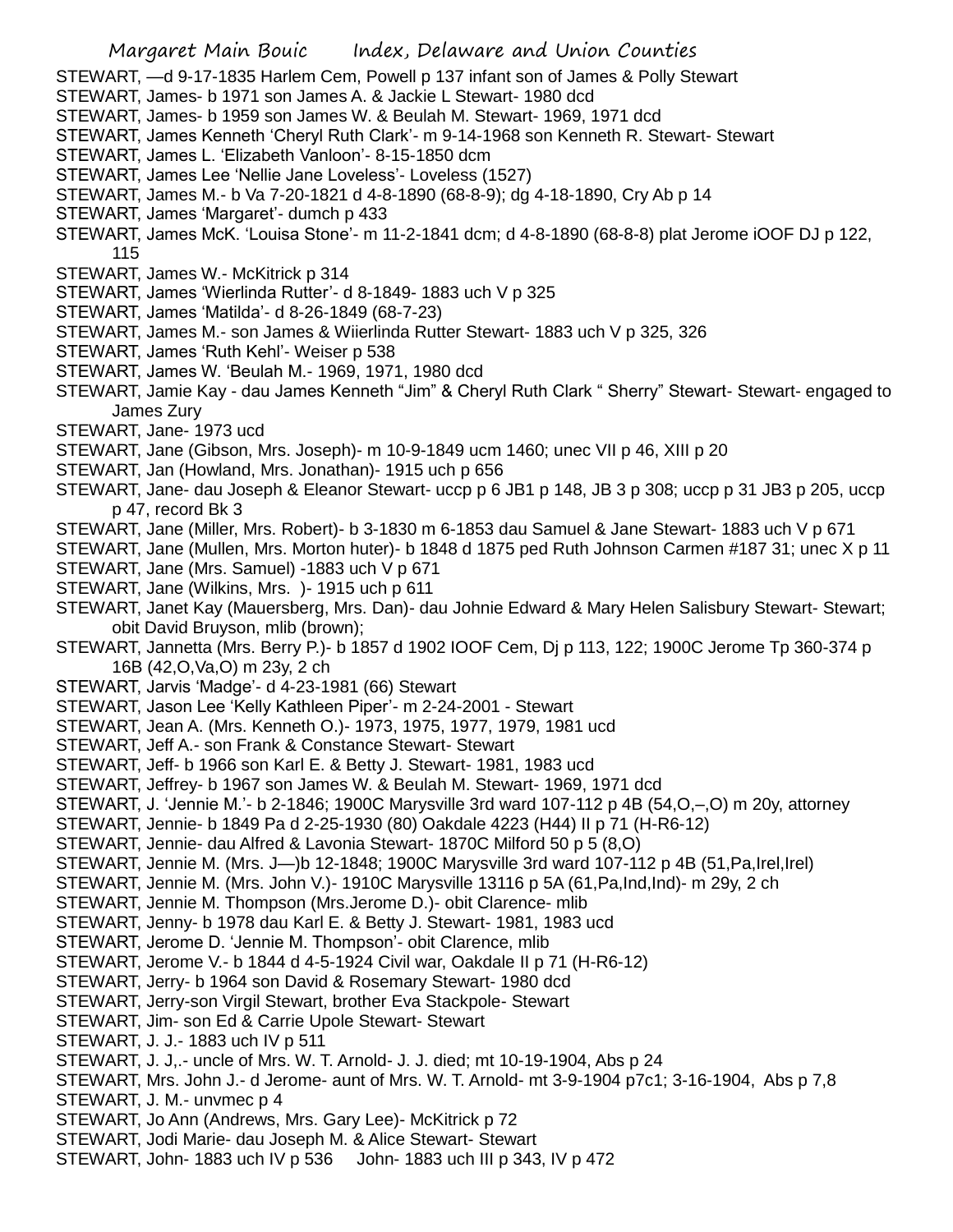STEWART, John- 1980 dcd John- Nash p 59

STEWART, John- Powers p 210

- STEWART, John- Revolutionary soldier, bur Liberty Tp, unec IV p 26
- STEWART, John- 1915 uch p 270; 1883 uch IV p 427
- STEWART, John- uccp p 6 JB 1 p 148, Bk 3 p 308; uccp p 31 JB 3 p 305 (also his son)
- STEWART, John- 1830C Union Tp 124 p 284 (20-30)
- STEWART, John- d 11-22-1900 (68) grandfather of Tina Ports- obit, mlit; unec XIII p 33
- STEWART, John- d 12-17-1823 dcga p 22, Del Pat & Franklin Chron, propagated religion among Wyandots.
- STEWART, John 'Alberti or Almeda'- McKitrick p 121
- STEWART, John C.- son Alexander & Margaret Savage Stewart- 1870C Dover Tp 113-115 p 14 (5,O)
- STEWART, John D.- insurance salesman- 1964 dcd
- STEWART, Johnie Edward 'Mary Helen Salisbury'- m 9-5-1959- son Bryson Hamilton Stewart- Stewart; obit David Bryson, mlib (brown)
- STEWART, John- son Ed & Carrie upole Stewart- Stewart
- STEWART, John b 9-1891 son Enoch & Matilda Rose Crabtree Stewart- 1900C Allen Tp 205-210 p 9B (9,O,O,O); obit James B., mlib ; obit Matilda, mlib
- STEWART, John F.- 1880C Milford Centre 69 p 36 (33,-,-,\_)
- STEWART, John Hamilton 'Alcy Hardin'- d 6-1-1889 (79-6-10) Mt. Herman Cem, djlm p 14- son Joshua Stewart- 1915 uch p 996; mt 6-5-1889 p5c1, Abs p 9; 1870C Dover Tp 80-82 p 10 (60,Va)
- STEWART, John H. 'Rebecca Glick'- m 11-19/15-1874 ucm (Hearl); mt 3 p 3,4; mt 11-25-1874; 1880C Dover Tp 136-144 p 33 (70,Va)
- STEWART, John J. 'Catharine'- b 7-12-1825 d 10-17-1904 IOOF Cem, DJ p 107, 119; 1860C Jerome Tp 80-78 p 11 (34,V
- STEWART, John J. 'Lucinda C. Stone'- b 7-12-1825 m 5-15-1849 dcm- son James & Wierlinda Rutter Stewart-1883 uch V p 325; 1870C Jerome Tp 176-168 p 23 (44,Va); 1880C Jerome Tp 206-222 p 24 (50,Pa,Pa,Pa)
- STEWART, John- son Joseph & Eleanor Stewart- uccp p 47, record Bk 3
- STEWART, John 'Martha C.'- uccp p 23, JB 2 p 316
- STEWART, John Roger- b 4-18-1951 son Arthur D. & Beatrice Bussey Stewart- Gabriel 167418; Rhoades 5 STEWART, John V. 'Jennie M.'- 1910C Marysville 134-116 p 5A (65,O,NJ,O) m 29y
- STEWART,—(Mrs. J. W.)- drowned- sister-in-law of Mrs. C. D. Mills- mt 8-13-1902 p2c3, Abs p 15
- STEWART, John W. 'E.'- 1860C Dover Tp 256 (50,Va)
- STEWART, Joseph- dumch p 270
- STEWART, Joseph 'Eleanor'- 1915 uch p 182m 391; 1883 uch V p 28; 1820C Union Tp 174 (45+); 1883 uch V p 205, 206; estate uccp p 3, will book p 171; uccp p 47, record Bk 3; unec XV p 69
- STEWART, Joseph Hamer 'Emma Esther Wright''Edna Osborne'- b 12-30-1880 m(1) 11-9-1902 (2) 9-5-1942
- d 1965 Byhalia Cem, lptw p 129 son Henry P. & Sarah Belle McDaniel Stewart- Stewart 1959, 1962 ucd STEWART, Joseph H. 'Ada K.'- 1967, 1971, 1973, 1975 ucd
- STEWART, Joseph H. 'Betty'- 1977, 1979,1981 ucd
- STEWART, Joseph M.'Alice'- d 7-27-1980 (58) Ashley Cem- Stewart
- STEWART, Joseph- son Nathaniel Stewart- 1915 uch p 1015; 1883 uch III p 367, V p 187, 198
- STEWART, Joseph N.- son Harrison N. Stewart- Stewart
- STEWART, Joshua- 1915 uch p 996
- STEWART, Josiah James- b 2-22-2003 son Tanasha Stewart- Stewart
- STEWART, J. P.- 1908 dch p 428
- STEWART, Julia (Kiger, Mrs. Paul Russell)- b 11-18-1916 m 11-18-1933- Weiser p 668
- STEWART, June (Scheiderer, Mrs.Frederick)- m 4-17-1948- Rausch (1873) III p 306
- STEWART, J. V.- d 4-5-1924 (80) Oakdale 3632 (H44)
- STEWART, Karl E. 'Betty J.'- 1981, 1983 ucd
- STEWART, Katherine- b 1957 dau James W. & Beulah M. Stewart- 1969, 1971 dcd
- STEWART, Katherine M. Cunningham (Mrs. )- dau Abner W. & Matilda Jones Stewart- dg 6-24-1913 Cry Ab p 44
- STEWART, Kathleen Ann- b 7-22-1946 dau Kennerh Leroy & Hilda Drusilla Long Stewart- Weiser p 729
- STEWART, Kathleen (Vollrath, Mrs. Kenneth J.)- b 7-22-1945 m 5-31-1969 St. Paul p 4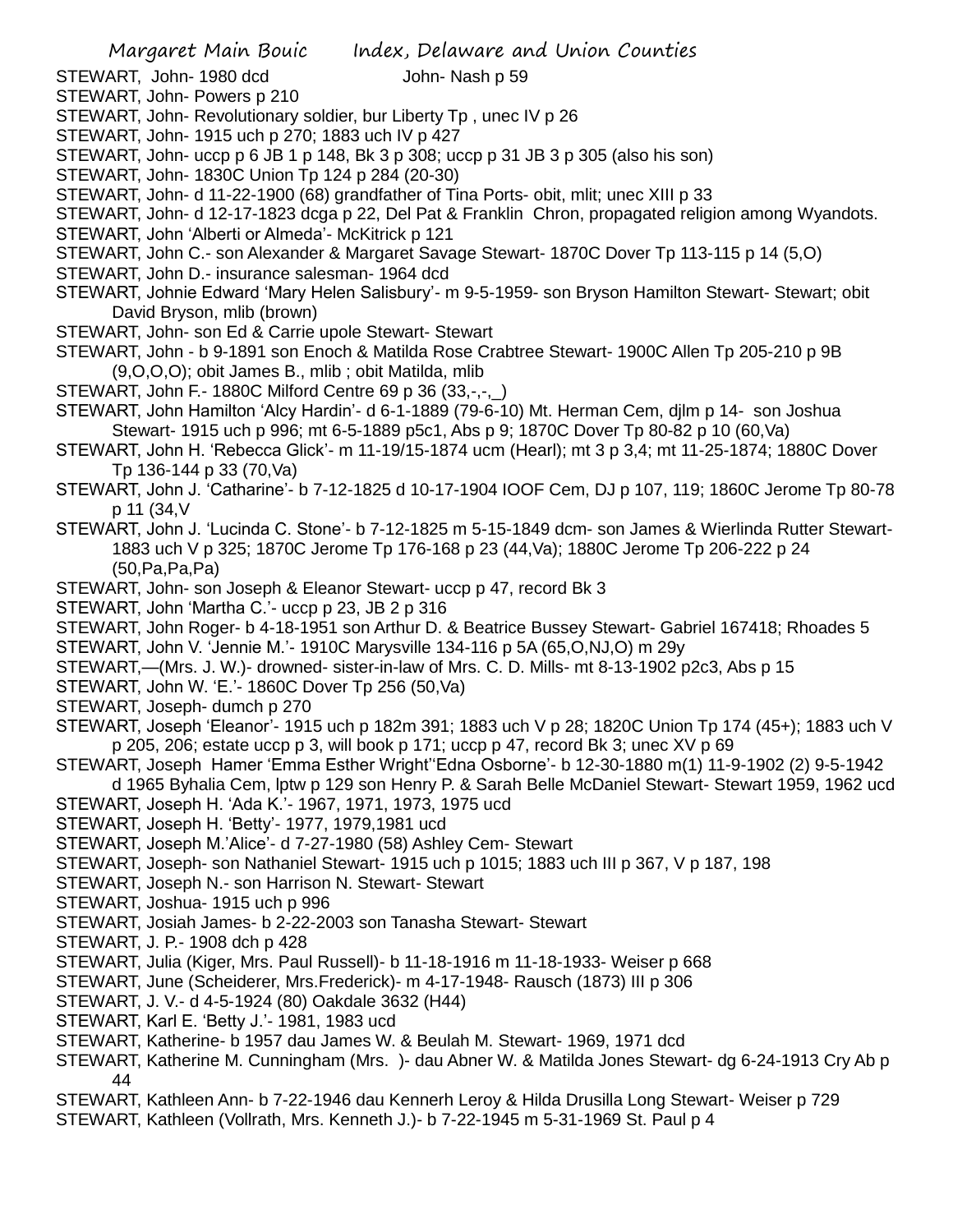- STEWART, Katie/ Catharine E. Mooney (Mrs. William T.)- b 7-3-1857 m 11-13-1879 ucm 6585 d 1916 Jerome iOOF DJ p 113k 123; 1883 uch V p 322, 326; dau Jacob & Rosanna Winters Mooney; 1880C Jerome Tp 209-25 p 24 (22,O,-,-)
- STEWART, Kelly- b 1959 ch David & Gloria Lee McKitrick- McKitrick p 93
- STEWART, Kelly- ch Frank & Constance Stewart- Stewart
- STEWART, Kelly Kathleen Piper (Mrs. Jason Lee)- m 2-24-2001 dau Bill & Carole Piper- Stewart
- STEWART, Kenneth- son Albert W. & Lacie Hammond Stewart- Stewart
- STEWART, Kenneth- b 1964 son Clinton R. & Norma J. Stewart- 1973, 1975 ucd
- STEWART, Kenneth Leroy 'Hilda Drusilla Long'- b 7-16-1912 m 10-19-1940- Weiser p 729
- STEWART, Kenneth O. 'Jean A.'- 1973, 1975, 1977, 1979, 1981 ucd
- STEWART, Kenneth- son Russell & Stella Kehl Stewart- Stewart
- STEWART, Kerry- ch Richard R. & Hazel B Stewart- 1959 (3) ucd
- STEWART, Kimberly (Mrs. Robert II)- Stewart
- STEWART, Kyle Breanne- b 9-8-1996 dau Terry & Glenda Stewart- Stewart
- STEWART, Lacie Hammond (Mrs.Albert W.)- b 9-12-1884 d 7-25-1959 Maple Grove Cem- dau Henry & Dessie Woodcox Hamnmond- Stewart; 1959 ucd
- STEWART, Larry- son Richard R. & Hazel B. Stewart- 1959 (10) ucd
- STEWART, Laura Dixon (Mrs. Ezra S.)- m 121-28-1854 dcm
- STEWART, Laura Hamilton (Mrs. Clement Lemuel)- McKitrick p 121
- STEWART, Laura P. (Smith, Mrs. George T.)- d 10-21-1979 (89) bur Waldo- Stewart
- STEWART, LaVerne (Shannon, Mrs. Jack)- m 2-5-1946 Stewart
- STEWART, Lavina Barnhard (Mrs. Ezra)- dau Nehemiah & Mary Austin Barnahrd- Powell p 317
- STEWART, Lavonia (Mrs. Alfred)- 1870C Milford 50 p 5 (34,O)
- STEWART, Leah (Erwin, Mrs. )(Bennett, Mrs. )- dau Albert W. & Lacie Hammond Stewart- Stewart
- STEWART, Lelia (Randolph, Mrs. Wood W.)- mother of Alice L. Randolph- Stewart
- STEWART, Lena G.- b 1891 d 1955 Oakdale II p 88 (H-RO-3)
- STEWART, Lena (Wollan, Mrs. Daniel)- unec IX p 29
- STEWART, Leona M.- dau L. G. & Eva M. Stewart- 1910C Jerome Tp 252-258 p 11B (3,O,O,O)
- STEWART, Lexi Brianne- b 8-6-1999- dau Douglas & Billie Jo Stewart- Stewart
- STEWART, L. G. 'Eva M.'- 1910C Jerome Tp 252-258 p 11B (34,O,Pa,Mass) m 12y
- STEWART, Lida Lewis (Mrs. William)- m 10-20-1883 ucm (Hearl)
- STEWART, Lillian B.- b 8-23-1871 d 11-22-1871 (3m) Oakdale 302 I p 8 (E-R11-1) dau Samuel S. & Harriet **Stewart**
- STEWART, Lillie- hadc p 105 (1900 Kingston Tp)
- STEWART, Lillie- b 11-1880 dau Enoch & Matilda Rose Crabtree Stewart- 1900C Allen Tp 205-210 p 9B (19,O,O,O)
- STEWART, Lillie Pearl- b 10–27-1872 d 8-7-1873 (10m) Oakdale I p 8 (E=R11-1) dau Samuel S. & Harriet **Stewart**
- STEWART, Linda Diane- b 4-2-1947 dau arthur D. & Beatrice Bussey Stewart- Gabriel 167415; Rhoades 5
- STEWART, Linda Louise Freshwater (Mrs. )- dau Harold & Mildred Sprouse Freshwater- Freshwater p 171 STEWART, Lizzie- WCTU- unec III p 58
- STEWART, Lizzie A. (Taylor, Mrs. David A/W.)- m 1-28-1869 ucm 4501
- STEWART, Lloyd, Sr. 'Mary Ellen Buford'- Stewart
- STEWART, Lloyd,Jr- son Lloyd,Sr. & Mary Ellen Buford Stewart- Stewart
- STEWART, L. M. (Mrs. E. C.)- dg 4-14-1891, Cry Ab p 52
- STEWART, Lorana- 1860C Washington Tp 1462-1472 p 198 (43,O)
- STEWART, Lorraine (Dudas, Mrs. )- dau Ed & Carrie Upole Stewart- Stewart
- STEWART, Louisa- dau James & Elizabeth Stewart- dumch p 274; 1870C Allen Tp 23 (17,O)
- STEWART, Louisa Stone (Ms. James McK.)- b 10-7-1823 m 11-2-1841 dcm d 11-26-1909 Jerome IOOF, DJ p 115, 122
- STEWART, Louise (Mrs. )- b 1-1831 1900C Jerome Tp 331-313 p 15A (69,Va,Va,Va)
- STEWART, Lucinda Catharine Stone (Mrs. John J.)- m 5-15-1849 dcm dau William B. & Catherine Stone- 1883 uch V p 326; 1870C Jerome Tp 176-18 p 23 (38,Va); 1880C Jerome Tp 206-222 p 24 (47,Va,Va,Va)
- STEWART, Lucinda Comely (Mrs. Marvin)- m 5-3-1835 ucm (Hearl)
- STEWART, Lucinda (Crew, Mrs. )(Raymond, Mrs. Nathaniel)- 1883 uch V p 391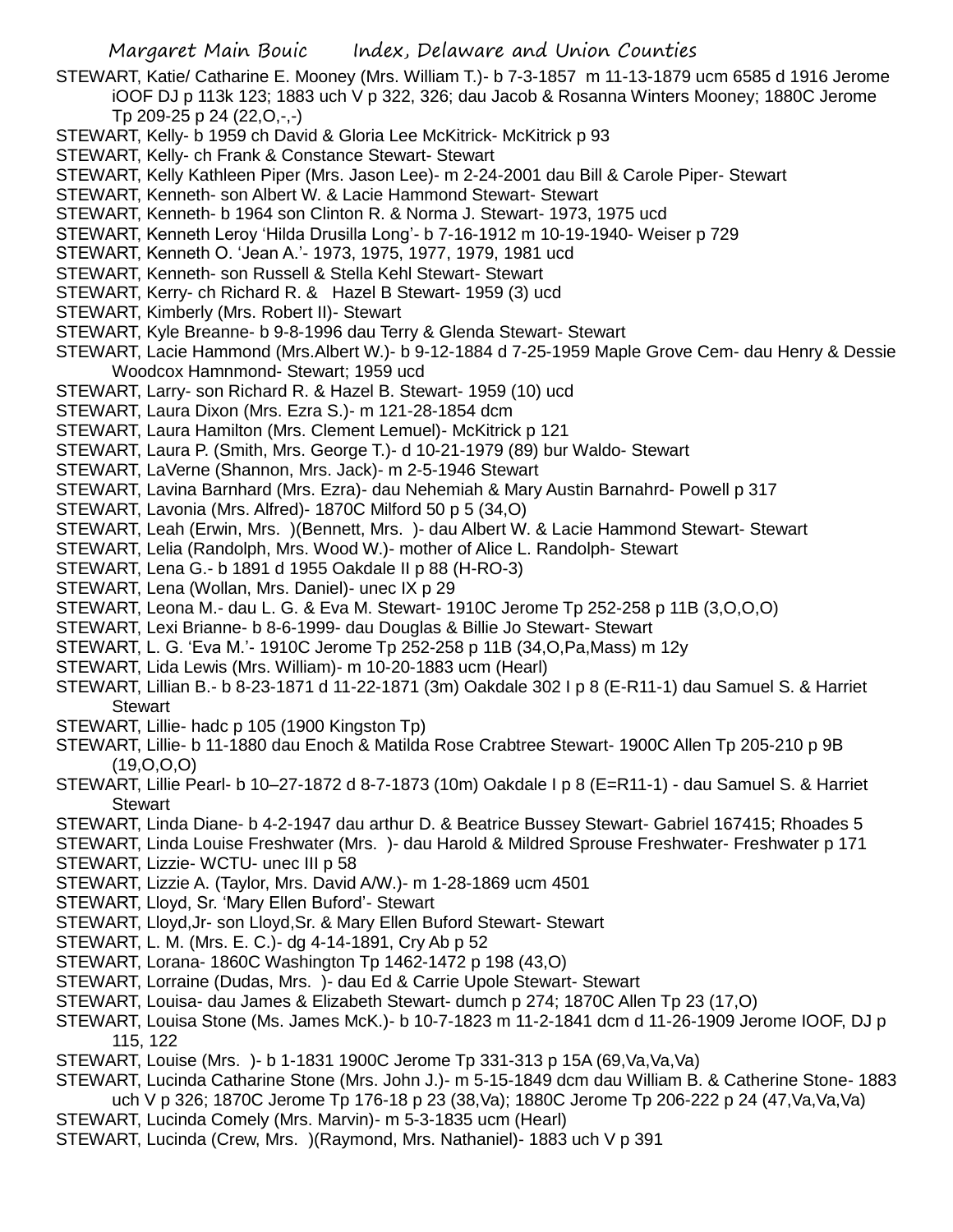- STEWART, Lucinda Hopkins Sprouse (Mrs. Anderson Hitch)- b 1885 d 1970 dau Warren Hill & Martha Jane McKittrick Sprouse- McKitrick p 13
- STEWART, Lucinda (Raymond, Mrs. Wallace)- 1883 uch V p 391
- STEWART, Lydia A. (Thompson, Mrs. John)- m 7-31-1859 ucm 2906; unec V p 9. XIX p 17
- STEWART, Lynne Anne (Boerger, Mrs. Bruce Lutrelle)- b 8-7-1957 m 10-23-1976- St. Paul p 20, 107
- STEWART, Mabel- b 3-1890 dau Berry & Janette Stewart- 1900C Jerome Tp 362-374 p 16B (10,O,O,O)
- STEWART, Mabel (Hinder, Mrs. )- sister Clarence V. Stewart- Stewart
- STEWART, Mabel (Willauer, Mrs. )- dau Joseph Hamer Stewart- Stewart
- STEWART, Madge (Mrs. Jarvis)- Stewart
- STEWART, Marcia- b 1962 dau Clinton R. & Norma J. Stewart- 1973, 1975 ucd
- STEWART, Margaret (Mrs. )- Powers Pat p 263, 295
- STEWART, Margaret A. (Ewalt, Mrs. John)- m 3-13-1872 ucm 5090
- STEWART, Margaret A. (Hindman, Mrs. D. H.)- 1880 dch p 792
- STEWART, Margaret B.- dau Alexander & Margaret Savage Stewart- 1870C Dover Tp 113-115 p 14 (7,O)
- STEWART, Margaret (Mrs. James)- dumch p 433
- STEWART, Margaret- dau James & Elizabeth Stewart- dumch p 174; 1870C Allen Tp 23 (20,O)
- STEWART, Margaret J. Savage (Mrs. Alexander)- , 12-11-1860 ucm 3111 d 10-18-1876 (34-9-14) Mt. Herman Cem, djlm p 15; 1870C Dover Tp 113-115 p 14 (28,O)
- STEWART, Margaret- dau Lloyd,Sr. & MaryEllen Buford Stewart- Stewart
- STEWART, Margaret (Moffitt, Mrs. Robert)- 1915 uch p 963
- STEWART, Margaret (Stingle, Mrs. Thomas)- b 1816 d 1902 ped Suzanne Rising #201 29; unec X p 31
- STEWART, Margaret V. (Robinson, Mrs. John E.) m 2-10-1886
- STEWART, Maria (Bean, Mrs. Jesse)- m 8-27-1876 ucm 5918
- STEWART, Maria (Curmode, Mrs. Robert)- 1976 dch p 373
- STEWART, Mariah (Gabriel, Mrs. John F.)- b 10-15-1800 d 4-26-1872 (71) Powell p 345- dau Joseph & Eleanor Stewart- dumch p 270; 1883 uch V p 205; uccp p 6 JB p 148, JB 3 p 308; uccp p 31, JB3 p 305; uccp p 47, record Bk 3; ped Harold A. Betsch #5, unec VI p 19
- STEWART, Mariah- dau John Hamilton & Alcy Hardin Stewart- 1870C Dover Tp 80-82 p 10 (26,Pa)
- STEWART, Marie (Day, Mrs. ) b 2-1898 dau Enoch & Matilda Rose Tallman Stewart- 1900C Allen Tp 205- 210 p 9B (2,O,O,O); obit James B., mlib; obit Matilda, mlib
- STEWART, Marilyn (Mrs. Craig)- Stewart
- STEWART, Marion- ch Clement Lemuel & Laura Hamilton Stewart- McKitrick p 212
- STEWART, Marjorie (Jacob, Mrs. )- dau Carl G. & Doris Stewart- Stewart
- STEWART, Mark Farrell- b 7-30-1954 son George Massey & Elaine louise Farrell Stewart- Weiser p 739
- STEWART, Marlene (Hannah, Mrs. )- dau Clar G. & Doris Stewart- Stewart
- STEWART, Martha C. (Mrs. John)- uccp p 23 JB 2 p 316
- STEWART, Martha (Clay, Mrs. Tim)- dau Allen W. & Doris A. Swiss Stewart- Stewart
- STEWART, Martha E. McKitrick (Mrs. Ulysses C.)- dau James & Mary Elizabeth Needs McKitrick- McKitrick p 86
- STEWART, Martha Jane- b 7-23-1958 dau George Massey & Elaine Louise Farrell Stewart- Weiser p 739
- STEWART, Martha J. (Dyal/Kajal, Mrs. David F.)- m 3-21/22-1855 ucm 2259; unec V p 9, VIII p 35; XVII p 6 STEWART, Martha (Park, Mrs. )- sister Harrison N. Stewart- Stewart
- STEWART, Marvin A.- son Harry A. & Mary Jane Markley Stewart- Mitchell 112(12)122
- STEWART, Marvin 'Lucinda Comely'- m 5-3-1835 ucm (Hearl)
- STEWART, Mary- WCTU, unec III p 57
- STEWART, Mary A. Chavous (Mrs. Robert S.)- m 8-2-1885 ucm (Hearl)
- STEWART, Mary A. (Mrs. H. G.)- b 1872 Un Co d 3-29-1901 (28y2m) Oakdale I p 162 East C-1
- STEWART, Mary Andrews (Mrs. Harvey)- m 3-15-1857 dcm; Powell p 317
- STEWART, Mary Ann (McKitrick, Mrs. Alexander)(Ross, Mrs. William)- b 8-2-1797 d 2-26-1891- McKitrick p 179
- STEWART, Mary Annette McFadden (Mrs. Harry)- b 10-10-1872 m 6-28-1899 d 3-29-1901 only ch of Silas & Emily E. McFadden- mt 4-10-1909, Abs p 3
- STEWART, Mary E. -dau Harry A. & Mary Jane Markley Stewart- Mitchell 112(12)121
- STEWART, Mary E. (Hush, Mrs. John J.)- b 1875 d 1-4-1928 Mother- Oakdale II p 101 (H-RG-1)
- STEWART, Mary Ellen Buford (Mrs. Lloyd,Sr.)- d 12-30-1964 (35) dau Ruth Buford- Stewart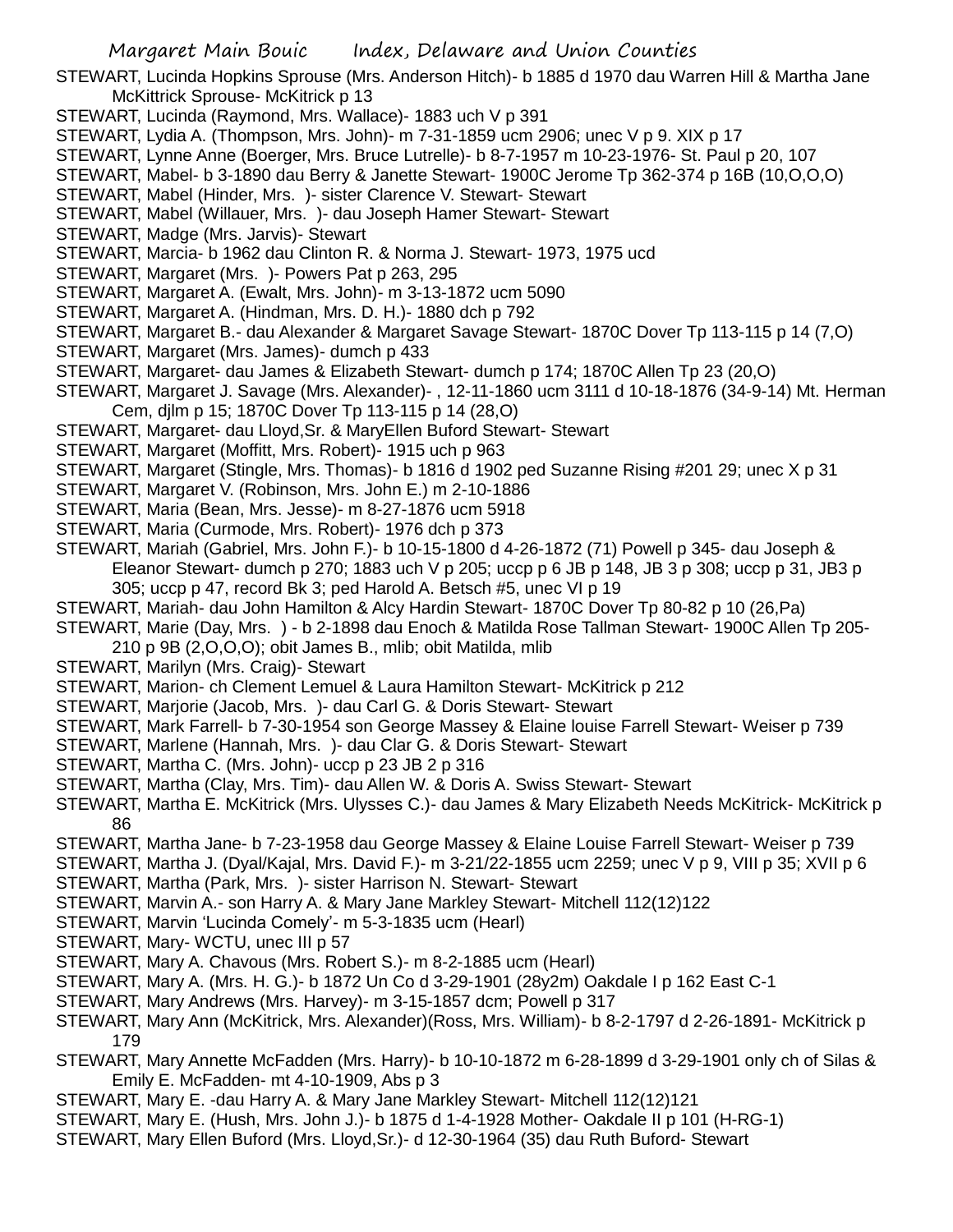- STEWART, Mary Ellen (Buns, Mrs. Gary Martin)- b 6-1-1950 m 9-6-1969 dau Kenneth Stewart- St. Paul p 23, 90; Rausch 14451
- STEWART, Mary Ellen- dau Kenneth Stewart- Stewart
- STEWART, Mary Emma Lilly (Mrs. Charles)- d 12-17-1964 (74) Bur Fairview Mem. Park- Stewart
- STEWART, Mary E. (Mrs. Willis L.)- Claibourne Cem p 97
- STEWART, Mary (Mrs. George)- 1860C Liberty Tp 1049-1059 p 143 (27,O)
- STEWART, Mary Helen Salisbury (Mrs. Johnie Edward)- m 9-5-1959- du lckey Salisbury-Stewart; obit David Bryson, mlib (brown)
- STEWART, Mary (Henderson, Mrs. Francis)- m 11-12/11-1846 ucm 1173; unec VI p 69
- STEWART, Mary Jane Markley (Ms. Harry A.0- dau William M. & Lucinda A. Mitchell Markley- Mitchell 112(12)
- STEWART, Mary Lou (Garrett, Mrs. David Hunter)- b 9-15-1914 dau Anderson Mitch & Lucinda Hopkins Sprouse Stewart- McKitrick 332
- STEWART, Mary M.- dau Alexander & Margaret Savage Stewart- 1870C Dover Tp 113-115 p 14 (8,O)
- STEWART, Mary Mercer Carter (Pague, Mrs. Davenport)- b 9-11-1896 m 3-19-1920 dau William John Sheaff & Anne Page Carter- Weiser p 186
- STEWART, Mary (McKitrick, Mrs. Alexander Blakeney)- McKitrick p 82
- STEWART, Mary (Perry, Mrs. William)- Powers p 303
- STEWART, Mary (Randall, Mrs. Thomas)- m 2-6-1827 ucm 136; unec II p 15
- STEWART, Mary- dau Robert,Sr. & Elizabeth Stewart- 1959 (2) ucd
- STEWART, Mary (Smith, Mrs. Don)- dau Allen M. & Sarah E. Mitchell Stewart- Stewart
- STEWART, Mary (Stephens, Mrs. Elisha C.)- lic 8-10-1843 ucm 895
- STEWART, Matilda Rose Crabtree (Mrs. Enoch F.)- b 8-1857 m 1-14-1879 ucm 6412; obit James B., mlib;
- 1880C Allen Tp 46-51 p 5 (22,O,O,O); 1900C Allen Tp 205-210 p 9B (42,O,O,O)
- STEWART, Matilda (Mrs. James)- d 9-11-1854 (38-5-25) Jerome Tp Dem, DJ p 99
- STEWART, Marilda- sister of Charles Lewis- mt 4-1-1903, p7c3, Abs p 8
- STEWART, Matt- Plain City, mt 5-12-1886 p3c3, Abs p 24
- STEWART, Mattie D. (Baker, Mrs. Robert I.)- b 12-9-1856 m 12-5-1880 d 4-8-1891 (34y4m) dau E. C. & L. M. Stewart- dg 4-14-1891 Cry Ab p 52
- STEWART, Mattie M. (Mrs.George E.)- b 5-1884 1900C Washington Tp 158 p 7B (16,O,o,O) m 1y no ch
- STEWART, Maude E. Embrey (Cowgill, Mrs. Elisha J.) (Mrs. Alva)- b 7-14-1878 d 3-13-1956 bur East Libertydau John N. & Emma Jacques Embrey; obit, mlib
- STEWART, Maudie (Sherwood, Mrs. Elmer)- dau Joseph Hamer Stewart- Stewart
- STEWART, Mayme (Mrs. )- Stewart
- STEWART, Melissa (Raymond, Mrs. John)- 1883 uch V p 391
- STEWART, Melissa (Raymond, Mrs. Nathaniel)- m 2-6-1839 ucm 528; unec III p 37
- STEWART, Melvin Ray- b 9-18-1951 son Delbert M. & Ruth Irene Bigelow Stewart- Graham 1753112; 1985 uch p 134; 1959, 1962,1967, 1971, 1973, 1975, 1977, 1979, 1981, 1983 ucd
- STEWART, Merle- brother Harrison E. Stewart- Stewart; mt 1-22-1879 Abs p 3
- STEWART, Michael- son Frank & Constance Stewart- Stewart; 1983 ucd
- 
- STEWART, Mildred (Chambers, Mrs. )- dau Harrison N, Stewart- Stewart
- STEWART, Mildred (Mclaughlin, Mrs. )- dau Albert W. & Lacie Hammons Stewart- Stewart
- STEWART, Mildred (Wills, Mrs. )- dau Gertrude "Trudie" Elizabeth Stewart- Stewart; obit Gertrude, mlib
- STEWART, Minera Ann (Lamb, Mrs. Henry)- m 11-10-1833 dcga p 62, Ohio State Gazette
- STEWART, Minnie (Mrs. Morgan)- b 1883 d 1942 Jerome IOOF Cem, DJ p 109
- STEWART, Mrs. M. L.- sister Mrs. A. H. Clinger- dg 9-9-1913 Cry Ab p 57
- STEWART, Mollie (Hush, Mrs. John H)- m 11-29-1888 ucm (Hearl); mt 12-5-1888, Abs p 4
- STEWART, Molly (Nash, Mrs. John Henry)- dau Alexander & Margaret Savage Stewart- 1915 uch p 996
- STEWART, Morgan 'Minnie'- b 1880 d 1956 Jerome IOOF Cem, DJ p 109
- STEWART, Morgan T. 'Wilma'- d (75) bur Jerome- brother Israel Stewart- Stewart
- STEWART, Moses- adminstration notice 1825; dcga p 29 Del Patron & Franklin Chronicle
- STEWART, Muhlenberg Hiester- b 5-31-1867 d 8-25-1871 son Alexander Murrary & Catharine Elizabeth Sheaff Stewart- Weiser p 186
- STEWART, Murrary 'Julia Mcilvaine'- b 7-6-1863 m 10-17-1899 son Alexnader Murrary & Catharine Elizabeth Sheaff Stewart- Weiser p 186
- STEWART, Nancy Eris (Lane, Mrs. Joe E.)- m 3-17-1979 dau Gordon Stewart- Stewart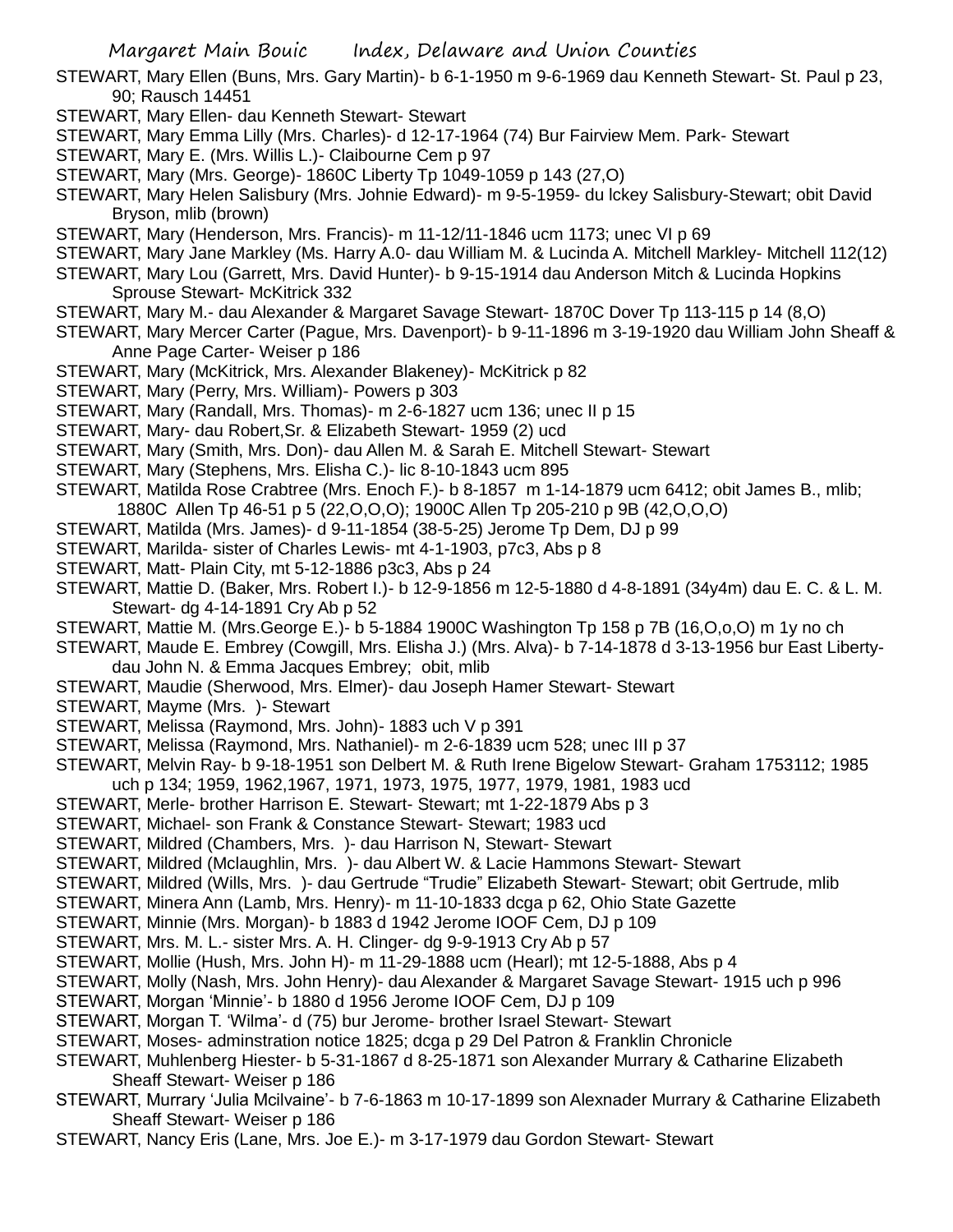STEWART, Nancy H, (Lyons, Mrs. George W.)- m 12-25-1876 ucm 5999 dau Dr. Charles & Elizabeth McClenagen Stewart- 1915 uch p 651; 1870C Milford 56-55 p 6 (13,O)

- STEWART, Nancy Kay (Katzenbach, Mrs. James Robert)- b 9-18-1947 m 11-20-1970 dau Delbert & Ruth irene Bigelow Stewart- Graham 1753111; 1985 uch p 134; 1949, 1959, 1962 ucd
- STEWART, Nancy (Smith, Mrs. Alexander)- m 8-12-1852 dcm
- STEWART, Nancy- dau Richard R. & Hazel B. Stewart- 1959 (4) ucd
- STEWART, Nancy White (Mrs. Solomon)- dau John White- dcw Bk 2 p 190; Powell p 317
- STEWART, Nathan- Pabst 1 p 7
- STEWART, Nathaniel- Liberty Tp, unec XII p 51
- STEWART, Nathaniel- d 10-12-1872- 1883 uch III p 433, 434; V p 392, 398, 402, 680; 1915 uch p 234, 262, 273, 1015; unec XVI p 31; 1870C Marysville -Paris Tp 200-201 p 23 (83,NY)
- STEWART, Nathaniel 'Flora L. Collier'- b 11-1859 m 12-31-1884 ucm (Hearl) d 1926 Jerome IOOF DJ p 111, 123; 1900C Jerome Tp 381-343 p 15A (40,O,O,Va) m 16y; 1910C Jerome Tp 327-333 p 14B (50,O,US,US) m 25y
- STEWART, —(Mrs. Nathaniel)- d 8-20-1859; 1883 uch V p 392
- STEWART, Nellie (Gertson, Mrs. William)- dau John & Almeda McKitrick Stewart- McKitrick p 121
- STEWART, Nellie (Hickson, Mrs. )- dau Harrison N. & Gerturde Elizabeth Stewart- Stewart; obit Gertrude mlib
- STEWART, Nellie Jane Loveless (Mrs. James Lee)- b 5-14-1882 d 1956 dau Jesse & Rebecca Ann Owens Loveless- Loveless 1527
- STEWART, Nora E.- b 3-4-1889 d 11-10-1965 Oakdale II p 102 (H-RG-23)- dau Richard & Sarah Conklin Stewart- Stewart; 1910C Jerome Tp 403-409 p 17B (21,Pa,Pa,Pa)
- STEWART, Norma J. (Mrs. Clinton R.)- 1973, 1975, 1977, 1983 ucd
- STEWART, Olive M. "Ollie" (Bock, Mrs. Grant)- m 11-17-1897 ucm (Hearl)- dau John J. & Lucinda Catherine Stone Stewart- 1883 uch V p 326; 1870C Jerome Tp 176-168 p 23 91,O); 1880C Jerome Tp 206-222 p 24 911,O,Va,Va)
- STEWART, Opal V. Michael (Mrsl Israel)- b 8-3-1894 d 12-13-1974dau Ed & Eva May Graham Michael-Graham 17531; 1985 uch p 134; obit, mlib (brown); 1949, 1959, 1962, 1967, 1971, 1973, 1975 ucd
- STEWART, Orlando 'Elsey B. Fairfield'- b 10-21-1816 Saratoga Co, NJ m 1-1-1840 ucm 605 Oakdale I p 162 (C-23) buried here 8-15-1881 (65-9-25); mt 8-24-1881 p3c2, Abs p 5; mt 9-4-1901 p1c1, Abs p 10; unec V p 22, 23; 1870C Marysville -Paris Tp 200-201 (54,NY)
- STEWART, Pammy (Peckons, Mrs. )- dau Virgil Stewart, sister Eva Stackpole- Stewart
- STEWART, Pat– 1980 dcd
- STEWART, Patience (Mrs. William)- Pabst 8 p 90
- STEWART, Paul- son Ed & Carrie Upole Stewart- Stewart
- STEWART, Peggy Joyce (Soller, Mrs. Tom)- dau Johnie Edward & Mary Helen Salisbury Stewart- Stewart
- STEWART, Peggy- dau Richard R. & Hazel B. Stewart- 1959 (7) ucd
- STEWART, Peter Michael- d 5-17-1972 (28) son Jarvis & Madge Stewart- Stewart
- STEWART, Philip- b 1974 son Clinton R. & Norma J. Stewart- 1975, 1983 ucd
- STEWART, Polly (Babcock, Mrs. D.)- dau Solomon & Nancy White Stewart- Powell p 317
- STEWART, Polly (Randall, Mrs. )- dau Joseph & Eleanor Stewart- uccp p 47 Record Bk 3
- STEWART, Prudence Heron (Mrs. Thomas)- m 8-14-1808 d 8-19-1809 dau Francis & Jane Cowan Herom-McKitrick p 224
- STEWART, R.- 1908 dch p 425
- STEWART, Rachel- mt 3-23-1853, unec IV p 70
- STEWART, Ralph E. 'Betty Lou'- d 5-18-1972 (52) bur Glen Rest- Stewart
- STEWART, Ralph- son Virgil Steward, brother Eva Jeanette Stackpole- Stewart
- STEWART, Randall S.- b 1955 son Robert Q. & Betty J. Stewart- 1969, 1980 dcd
- STEWART, Randy- son Virgil Stewart, brother Eva Stackpole- Stewart
- STEWART, Ray- grandson Dr. L. A. Curfman- Stewart
- STEWART, Rebecca Glick (Mrs. John H/F.)- m 11-19-1874 ucm 5577; mt 3 p 3, 4; mt 11-25-1874; 1880C Dover Tp 136-144 p 33 (68,O)
- STEWART, Rebecca- b 1969 dau James A. & Jackie L. Stewart- 1980 dcd
- STEWART, Rebecca J. (Malone, Mrs. James)- m 12-7-1866 ucm 4098
- STEWART, Rebecca (Offhouse, Mrs. )- sister Israel Stewart- Stewart
- STEWART, Reuben- 1835 men p 25 #212 p 41 Delaware Tp.
- STEWART, Reuben- b 1780 d 1835 Oak Grove Cem, Powell p 440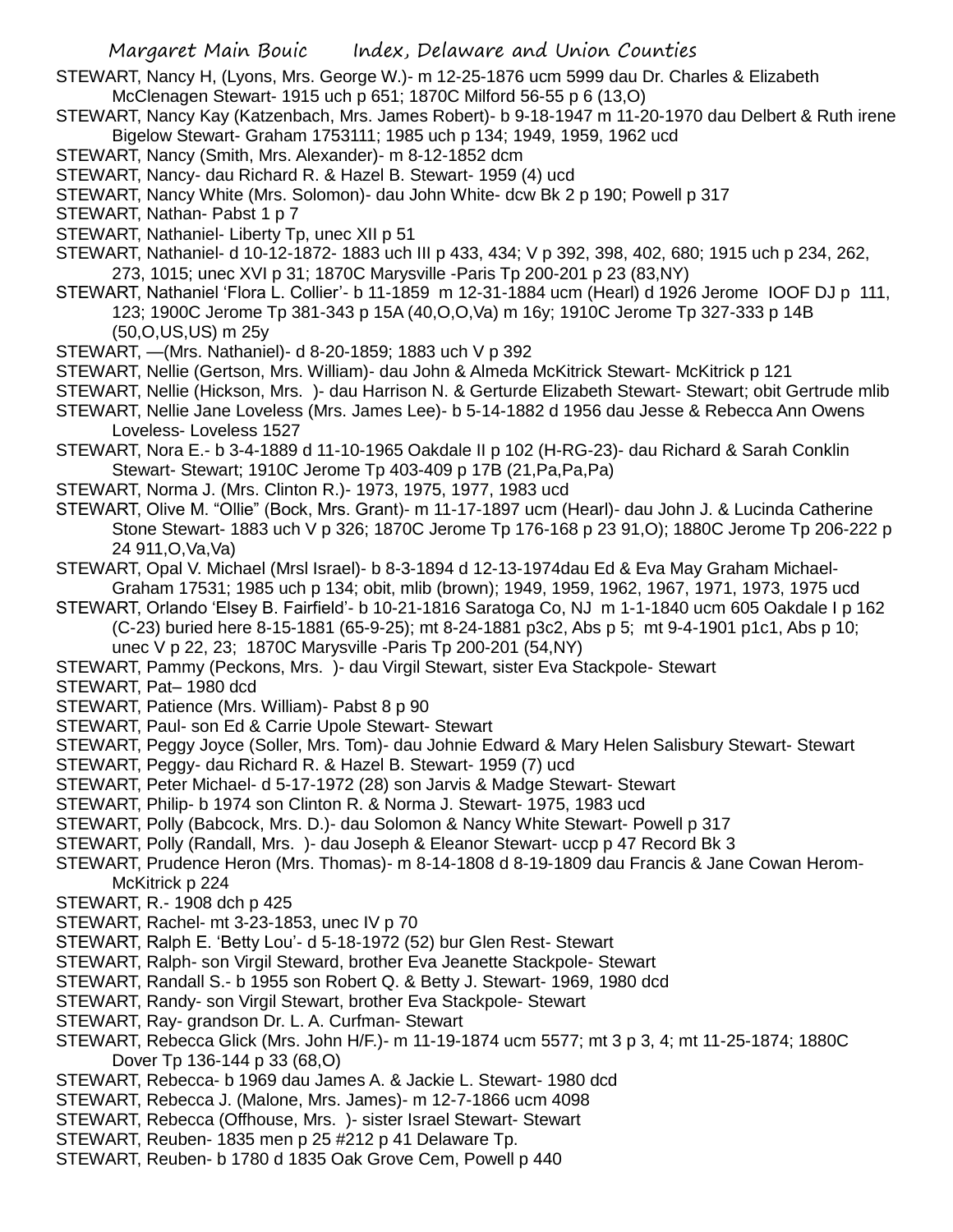STEWART, Rev. 1915 uch p 221

- STEWART, Richard- 1910C Jerome Tp 403-409 p 17B (54,Pa,Pa,Pa) wid
- STEWART, Richard H. 'Hazel B."- 1959 ucd
- STEWART, Richard M.- son Alexander & Margaret J. Savage Stewart- 1870C Dover Tp 113-115 p 14 (3,O)
- STEWART, Richard S.- b 1954 son Robert Q. & Betty J. Stewart- 1969, 1980 dcd
- STEWART, Richard 'Sarah Conklin'- Stewart
- STEWART, Robbie F.- d 10-23-1886 (3-7-21) ch of A. M. & H. E. Plain City Cem, unec VII p 50
- STEWART, Robert- 1870C Delaware Town p 321 (38\*)
- STEWART, Robert- d 4-11-1876 (64-6-10) Plain city Cem, unec VII p 50
- STEWART, Robert C. 'Caroline'- d 4-22-1878 (62y6d) Whitehall Cem- Powell p 343
- STEWART, Robert, Sr. 'Elizabeth'- 1959 ucd
- STEWART, Robert- son Harrison N. & Gertrude Elizabeth Stewart- Stewart; obit Gertrude, mlib
- STEWART, Robert II 'Kimberly'- Stewart
- STEWART, Robert Lee 'Edith'- McKitrick p 342
- STEWART, Robert Paul- b 10-27-1949 son Arthur D. & Beatrice Bussey Stewart- Gabriel 167417; Rhoades 5
- STEWART, Robert Q. 'Betty J.'- Stewart; 1969, 1971, 1980 dcd
- STEWART, Robert- son Robert,Sr. & Elizabeth Stewart- 1959 (11) ucd
- STEWART, Robert Scott 'Debra Ann Braddock'- m 10-7-1972 son Robert Q. Stewart- Stewart; 1969, 1971 dcd
- STEWART, Robert S. 'Mary A. Chavous'- m 8-2-1885 ucm (Hearl)
- STEWART, Robert- d 4-11-1876 (64-6-10)- Plain City Cem, unec VII p 50
- STEWART, Roger- son Russell & Stella Kehl Stewart- Stewart
- STEWART, Ron- son Joseph H. & Alice Stewart- Stewart
- STEWART, Rosa Lee (Clevenger, Mrs. Harry Arthur,Jr.)- b 1-22-1927 m 1-4-1947- Weiser p 288
- STEWART, Rose M.- b 1855 Lancaster, O. d 11-8-1917 Oakdale I p 162 (C-23)
- STEWART, Rosemary (Mrs. David)- 1980 dcd
- STEWART, Rose M. Pearse/Pierce (Mrs. Charlie)- m 3-19-1879 ucm 6235
- STEWART, Rose V. (Ports, Mrs. William R.)- m 12-24-1874 ucm 5608
- STEWART, Russell 'Stella Kehl'- m 2-1-1921- son Mrs. Mayme Stewart- Stewart
- STEWART, —(Shannon, Mrs. Jack)- dau Russell & Stella Kehl Stewart- Stewart
- STEWART, Ruth Irene Bigelow (Mrs. Delbert M.)- b 6-18-1922 m 11-17-1946 dau Merle E. & Bertha Robinson Bigelow- Graham (175311); 1949, 1959, 1962, 1967, 1971, 1973, 1975, 1977, 1971, 1983 ucd; #13, Union Co Pioneer 015; unec IX p 2, X p 3, XII p 3, XIII p 3, XIV p 5, XVII p 29, 33. XVIII p 6, 41; XIX p 2; XX p 49. 50; XXII p 2
- STEWART, Ruth Kehl (Mrs. James)- dau Thomas Kehl- Weiser p 538
- STEWART, Ruth (O'Bryan, Mrs )- dau Carl G. & Doris Stewart- Stewart
- STEWART, Ruth Reed (Mrs. Stanford)- b 1-20-1894 m 8-17-1910 d 9-2-1979 Oakdale II p 102 (H-RG-24) dau Josiah Clark & Elvia Ginn Reed- Stewart; obit, mlib (brown);
- STEWART, Ruth (VanSickle, Mrs. Ira)- dau Solomon & Nancy White Stewart- Powell p 317
- STEWART, Ruth Viola Weiser (Mrs. William)- b 7-6-1906 dau Franklin & Ada Stelle Weiser- Weiser p 742
- STEWART, Ryan- son Joseph M. & Alice Stewart- Stewart
- STEWART, Ryan Scott- b 6-15-1979 son Robert Scott & Debra Ann Braddock Stewart- Stewart
- STEWART, Samuel C. 'Sara E.'- 1860C Washington Tp 1462-1472 p 198 (20,O)
- STEWART, Samuel 'Jane'- 1883 uch V p 671
- STEWART, Samuel S.- d 6-11-1886 (50) b Oswego Co, NY- Oakdale 300
- STEWART, Samuel S. 'Harriet'- b 2-16-1823 Oswego NY d 6-11-1880 moved here 12-16-1886 Oakdale I p 8 (E-R11-1)
- STEWART, Sandra Jean- b 12-28-1942 dau Arthur D. & Beatrice Bussey Stewart- Gabriel 167414; Rhoades 5
- STEWART, Sanford- hjt p 62; 1835 mdn p 14 #84 p 20, Burlin Tp; 1850C Berkshire Tp 274 p 28 (8,O); Pabst Pion I p 59
- STEWART, Sanford M. 'Ruth Reed'- b 1893 d 1948 Oakdale II p 102 9H-RG-24)- Stewart; 1910C Jerome Tp 403-409 p 17B (17,Pa,Pa,Pa)
- STEWART, Sara E;. (Mrs. Samuel C.)- 1860C Washington Tp 11462-1472 p 198 (19,O)
- STEWART, Sarah Nancy- dau William & Ruth Viola Weiser Stewart- Weiser p 743
- STEWART, Sarah (Mrs. )- d 10-18-1961 Oak Grove Cem- Stewart
- STEWART, Sarah (Mrs. Alva)- McKitrick p 186
- STEWART, Sarah Belle McDaniel (Mrs. Henry P) b 8-16-1850 d 12-30-1915 Byhalia Cem, lptw p 129; Stewart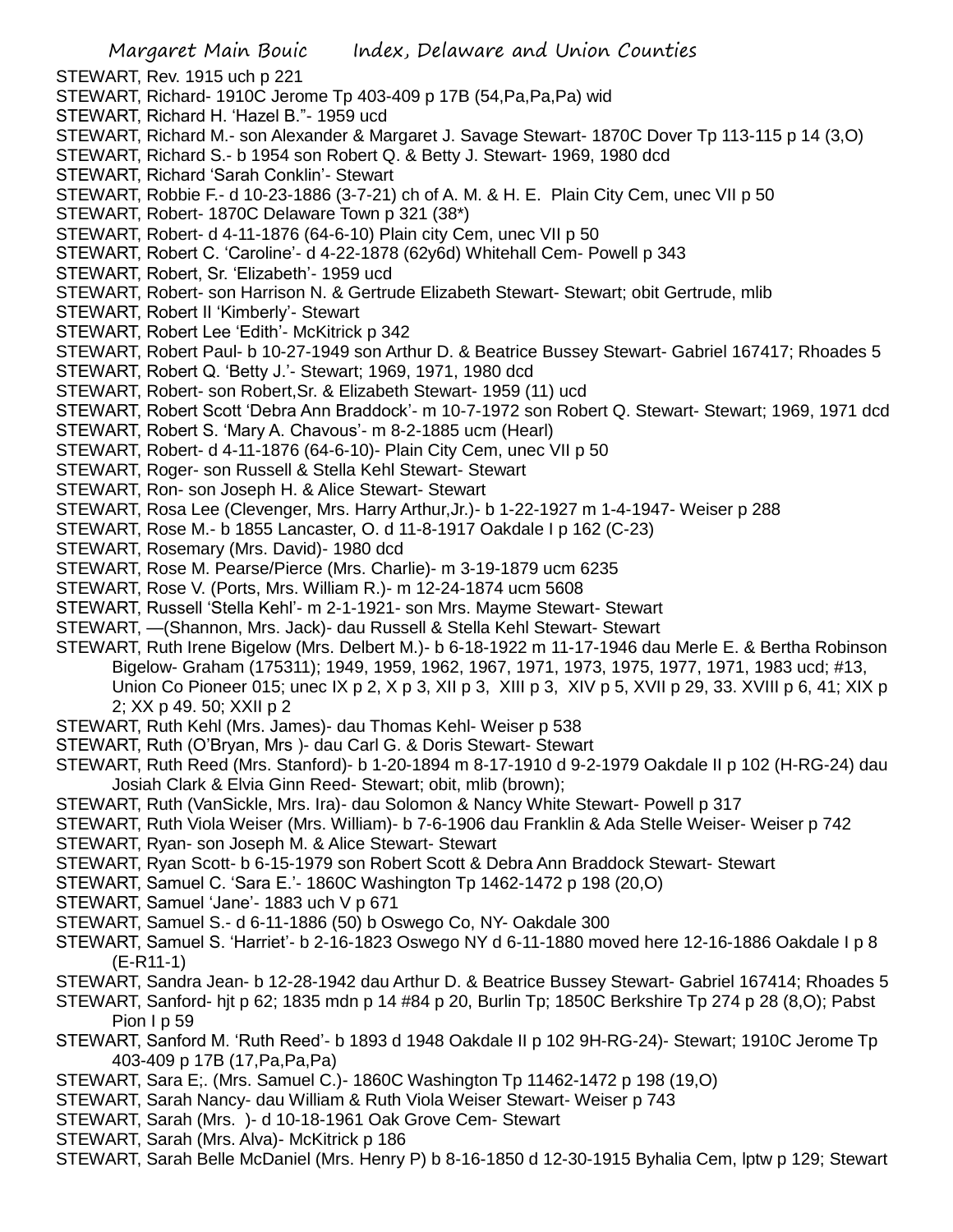- STEWART, Sarah (Mrs. Charles)- 1977, 1979 ucd
- STEWART, Sarah Conklin (Mrs. Richard)- Stewart
- STEWART, Sarah E. Mitchell (Mrs. Allen M.)- Stewart
- STEWART, Sarah (Rheam, Mrs. Samuel)- m 12-24-1829, 1880 dch p 670; 1908 dch p 429; Pabst 2 p 94; Pabst 3 p 13, 14, 54; dcga p 48 Del Pat & Fran Chron
- STEWART, Sarah Thompson (Mrs. William)- McKitrick p 274
- STEWART, Scott- b 1952 son Robert Q. & Betty J. Stewart- 1969 dcd
- STEWART, Seth 'Addie M. James'- m 11-27-1887 ucm (Hearl)
- STEWART, Sheri- b 1972 dau David & Gloria Lee McKitrick- McKitrick p 93
- STEWART, Sherry (Boggs, Mrs. John Field)- dau Allen W. & Doris A. Swiss Stewart- Stewart
- STEWART, Shirley (Partlow, Mrs. )- dau Carl G. & Marie Stewart- Stewart
- STEWART, Solomon- Pabst pion I p 59
- STEWART, Solomon 'Nancy White'- Powell p 317 see Steward
- STEWART, Spencer- Pabst Pion p 60; 1835 men p 35 #99 p 62, Kingston Tp
- STEWART, Stella Kehl (Mrs. Russell)- m 2-1-19210 Stewart
- STEWART, Stephanie Layne- b 6-30-1951 dau George Massey & Elaine Louise Farrell Stewart- Weiser p 739 STEWART, Steven- 1973 ucd
- STEWART, Susan (Holmes, Mrs. Jesse)- dau James Stewart- ped Dorothy Swartz Fredrickson #121 9; unec VIII p 33
- STEWART, Susannah-prob dau of Lorana Stewart-1860C Washington Tp 1462-1472 p 198 (12,O)
- STEWART, Susanne Libeth- b 8-23-1952 dau George Massey & Elaine Louise Farrell Stewart- Weiser p 739 STEWART, T.- 1883 uch V p 287
- STEWART, Teri Ann- d 11-8-1974 Sunset Cem- dau Frank & Constance Stewart- Stewart
- STEWART, Terry- twin ch Eugene E. & Thelma E. Stewart- 1962 (8) ucd
- STEWART, Terry 'Glenda'- Stewart
- STEWART, Terry- son Lloyd,Sr. & Mary Ellen Buford Stewart- Stewart
- STEWART, Thelma E. (Mrs. Eugene E.)- 1962 ucd
- STEWART, Thelma (Keis/Kise, Mrs. )- dau Harrison N. & Gertrude Elizabeth Stewart- Stewart- obit Gertrude, mlib
- STEWART, Thelma Ruth (Rabold, Mrs. Forrest Irvin)- b 5-29-1914 m 10-5-1954- Weiser p 726
- STEWART, Thomas 'Prudence Heron'- m 8-12-1808- McKitrick p 221
- STEWART, Tina- dau Lloyd,Sr. & Mary Ellen Buford Stewart- Stewart
- STEWART, Trudie (Mrs. )- Stewart
- STEWART, T. W.- Pabst Pion I p 59
- STEWART, Ulysses G. 'Martha E. McKitrick'- m 3-26-1898 (33) McKitrick p 86
- STEWART, Vinal- 1880 dch p 463, 465; 1908 dch p 442; Pabst Pion I p 60, 62, 63, 64; 1835 men p 14 80 p 20 Burlin Tp
- STEWART, Virgil- father of Eva Jeanette Stackpole- Stewart
- STEWART. Virgil- son Virgil, brother Eva Jeanette Stackpole- Stewart
- STEWART, Vivian A. (Ambler, Mrs. Walter Edson)- m 8-14-1948 dau Alva & Sarah Stewart- McKitrick p 186
- STEWART, Vivian (Berkshire, Mrs. )- dau Ed & Carrie Upole Stewart- Stewart
- STEWART, Vivian- dau Clement Lemuel & Laura Hamilton Stewart- McKitrick p 121
- STEWART, Walter B. b 6-1884 d 8-22-1936 Oakdale II p 71 (H-R6-12) son John V. & Jennie M. Stewart-Marysville p 16; 1900C Marysville 3rd ward 107-112 p 4B (15,O,O,O); 1910C Marysville 134 p 5A (25,O,O,Pa)
- STEWART, Warner 'Freda'- 1980 dcd
- STEWART, Weirlinda (Ollam, Mrs. Daniel)- m 10-25-1860 dcm
- STEWART, Wesley Eric- b 4-11-1975 son James Kenneth & Cheryl Ruth Clark Stewart- Stewart
- STEWART, Wierlinda Rutter (Mrs. James)- 1883 uch V p 325
- STEWART, Wilbur 'Francis'- 1977, 1979, 1981, 1983 ucd
- STEWART, Sir William- McKitrick p 21
- STEWART, William- Powers p 90
- STEWART, William- 1820C Orange Tp; 1908 dch p 405; Pabst 7 p 2
- STEWART, William- 1835 men p 35 #97p 62 Kingston Tp
- STEWART, William, Jr.- 1835 men p 35 #98 p 62 Kingston Tp
- STEWART, William D.- b 8-19-1855 Urbana d 8-30-1875 Oakdale 305 I p 8 (E-R11-1)